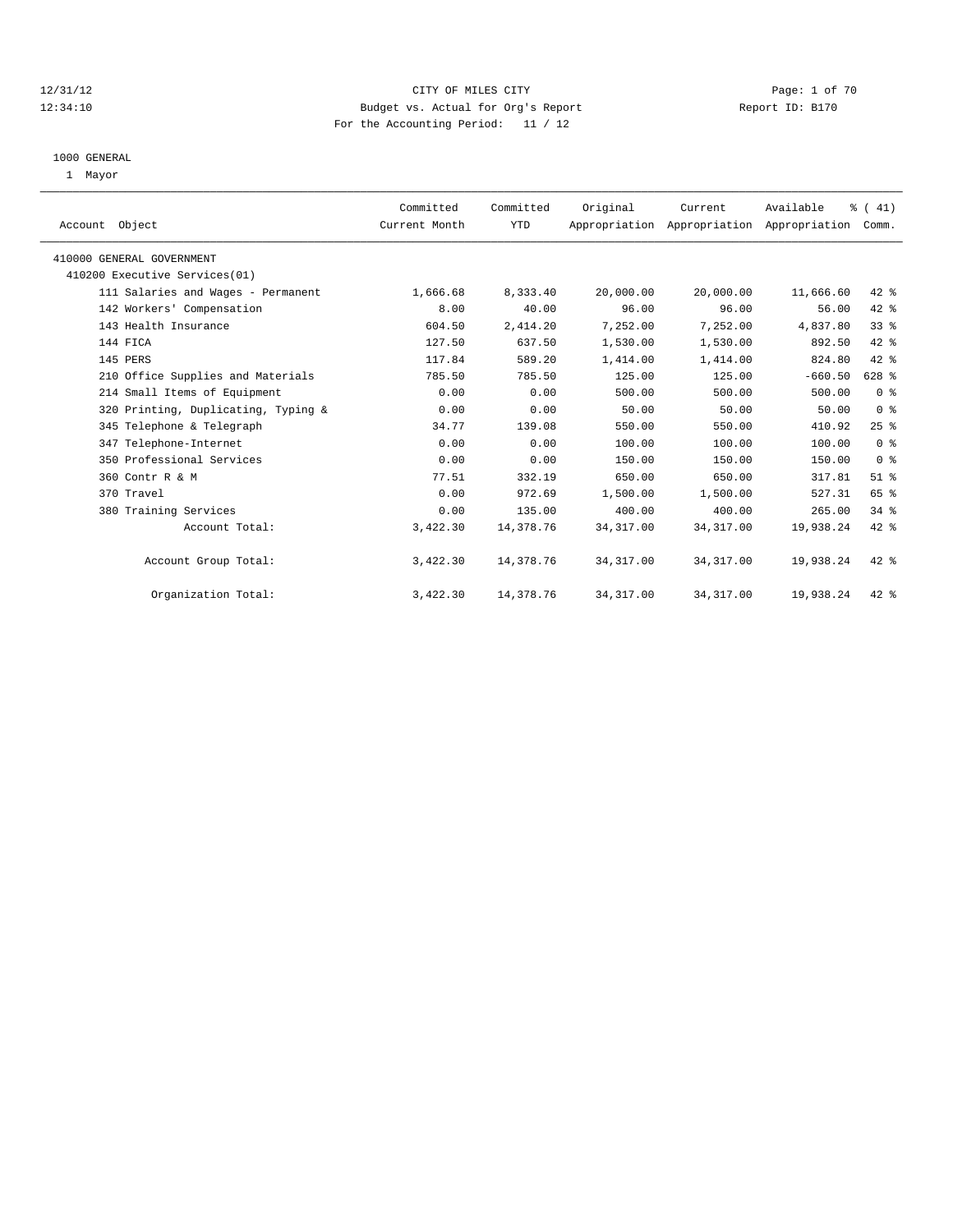# 12/31/12 CITY OF MILES CITY Page: 2 of 70 12:34:10 Budget vs. Actual for Org's Report Report ID: B170 For the Accounting Period: 11 / 12

#### 1000 GENERAL

2 City Council

| Account Object                           | Committed<br>Current Month | Committed<br><b>YTD</b> | Original  | Current<br>Appropriation Appropriation Appropriation | Available | % (41)<br>Comm. |
|------------------------------------------|----------------------------|-------------------------|-----------|------------------------------------------------------|-----------|-----------------|
| 410000 GENERAL GOVERNMENT                |                            |                         |           |                                                      |           |                 |
| 410100 Legislative Services(02)          |                            |                         |           |                                                      |           |                 |
| 111 Salaries and Wages - Permanent       | 2,000.00                   | 10,000.00               | 24,000.00 | 24,000.00                                            | 14,000.00 | 42 %            |
| 142 Workers' Compensation                | 9.60                       | 48.00                   | 115.00    | 115.00                                               | 67.00     | 42 %            |
| 144 FICA                                 | 152.96                     | 764.80                  | 1,836.00  | 1,836.00                                             | 1,071.20  | $42*$           |
| 145 PERS                                 | 53.04                      | 265.20                  | 636.00    | 636.00                                               | 370.80    | $42$ $%$        |
| 220 Operating Expenses                   | 0.00                       | 256.88                  | 0.00      | 0.00                                                 | $-256.88$ | $***$ $-$       |
| 370 Travel                               | 0.00                       | 0.00                    | 500.00    | 500.00                                               | 500.00    | 0 <sup>8</sup>  |
| 380 Training Services                    | 0.00                       | 0.00                    | 500.00    | 500.00                                               | 500.00    | 0 <sup>8</sup>  |
| Account Total:                           | 2,215.60                   | 11,334.88               | 27,587.00 | 27,587.00                                            | 16,252.12 | 41 %            |
| 410105 Safety Culture-Supplies           |                            |                         |           |                                                      |           |                 |
| 230 Repair and Maintenance Supplies      | 0.00                       | 0.00                    | 1,000.00  | 1,000.00                                             | 1,000.00  | 0 <sup>8</sup>  |
| Account Total:                           | 0.00                       | 0.00                    | 1,000.00  | 1,000.00                                             | 1,000.00  | 0 <sup>8</sup>  |
| Account Group Total:                     | 2,215.60                   | 11,334.88               | 28,587.00 | 28,587.00                                            | 17,252.12 | $40*$           |
| 470000 Housing and Community Development |                            |                         |           |                                                      |           |                 |
| 470300 Ecomonic Development              |                            |                         |           |                                                      |           |                 |
| 350 Professional Services                | 0.00                       | 13,438.00               | 13,438.00 | 13,438.00                                            | 0.00      | $100*$          |
| Account Total:                           | 0.00                       | 13,438.00               | 13,438.00 | 13,438.00                                            | 0.00      | $100*$          |
| Account Group Total:                     | 0.00                       | 13,438.00               | 13,438.00 | 13,438.00                                            | 0.00      | 100 %           |
| Organization Total:                      | 2,215.60                   | 24,772.88               | 42,025.00 | 42,025.00                                            | 17,252.12 | $59*$           |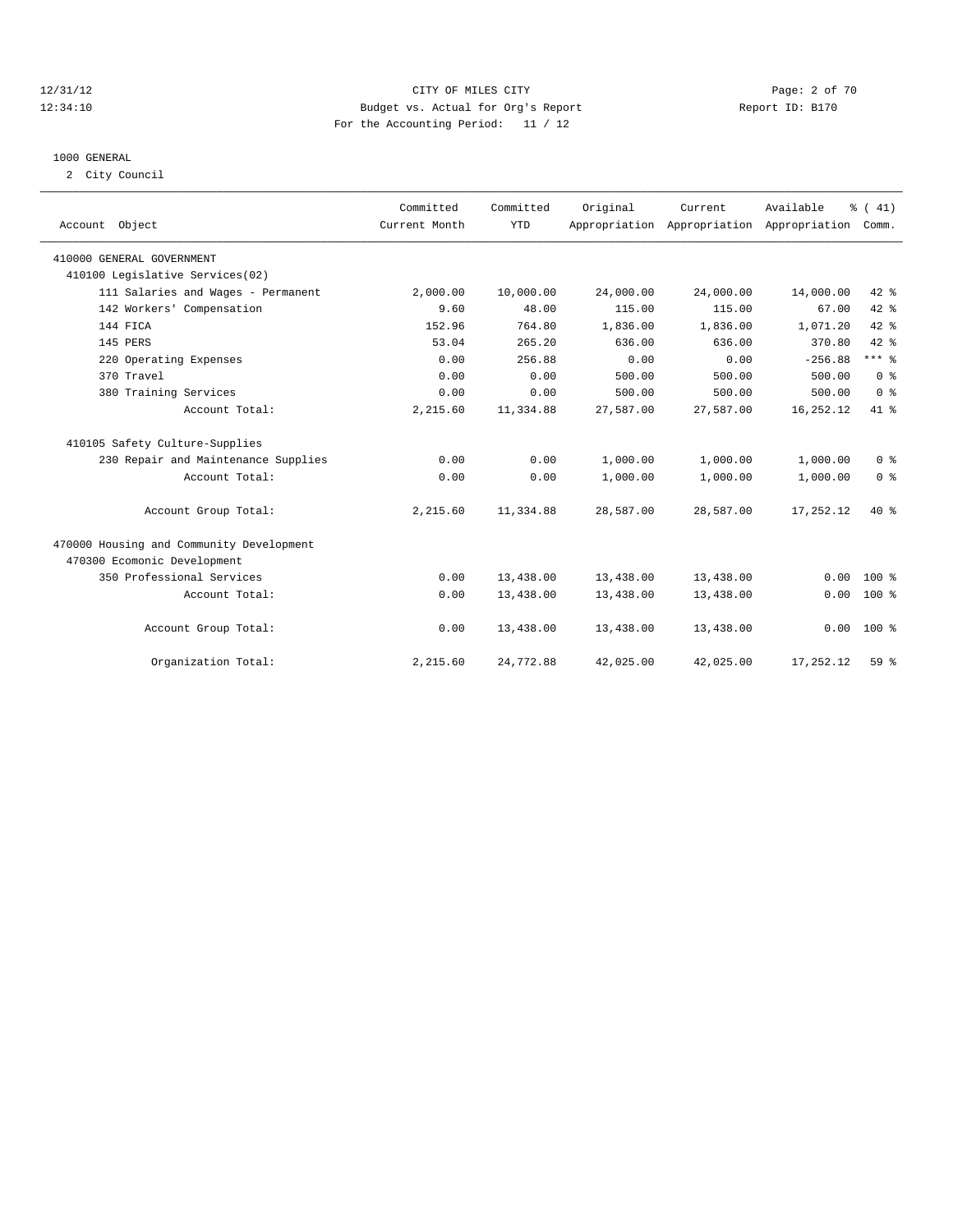# 12/31/12 CITY OF MILES CITY Page: 3 of 70 12:34:10 Budget vs. Actual for Org's Report Report ID: B170 For the Accounting Period: 11 / 12

————————————————————————————————————————————————————————————————————————————————————————————————————————————————————————————————————

#### 1000 GENERAL

3 City Clerk

|                                            | Committed     | Committed   | Original    | Current     | Available                                       | % (41)                  |
|--------------------------------------------|---------------|-------------|-------------|-------------|-------------------------------------------------|-------------------------|
| Account Object                             | Current Month | <b>YTD</b>  |             |             | Appropriation Appropriation Appropriation Comm. |                         |
| 410000 GENERAL GOVERNMENT                  |               |             |             |             |                                                 |                         |
| 410500 Financial Services(03)              |               |             |             |             |                                                 |                         |
| 111 Salaries and Wages - Permanent         | 9,368.07      | 48,176.67   | 124,074.00  | 124,074.00  | 75,897.33                                       | 39 <sup>8</sup>         |
| 121 OVERTIME-PERMANENT                     | 25.23         | 266.06      | 3,573.00    | 3,573.00    | 3,306.94                                        | 7 <sup>°</sup>          |
| 131 VACATION                               | 17.24         | 1,274.83    | 6, 173.00   | 6, 173.00   | 4,898.17                                        | $21$ %                  |
| 132 SICK LEAVE                             | 448.47        | 1,071.05    | 2,692.00    | 2,692.00    | 1,620.95                                        | $40*$                   |
| 133 OTHER LEAVE PAY                        | 199.85        | 654.76      | 7,212.00    | 7,212.00    | 6,557.24                                        | 9 <sub>8</sub>          |
| 141 Unemployment Insurance                 | 34.95         | 180.89      | 503.00      | 503.00      | 322.11                                          | 36 <sup>8</sup>         |
| 142 Workers' Compensation                  | 84.13         | 434.34      | 1,322.00    | 1,322.00    | 887.66                                          | 33 <sup>8</sup>         |
| 143 Health Insurance                       | 1,315.34      | 6,854.31    | 23,931.00   | 23,931.00   | 17,076.69                                       | 29%                     |
| 144 FICA                                   | 760.05        | 3,935.02    | 10,995.00   | 10,995.00   | 7,059.98                                        | 36 <sup>8</sup>         |
| 145 PERS                                   | 546.78        | 2,790.51    | 10,079.00   | 10,079.00   | 7,288.49                                        | 28 <sup>8</sup>         |
| 196 CLOTHING ALLOTMENT                     | 0.00          | 495.00      | 450.00      | 450.00      | $-45.00$                                        | 110 %                   |
| 210 Office Supplies and Materials          | 369.74        | 1,091.40    | 1,000.00    | 1,000.00    | $-91.40$                                        | 109 %                   |
| 214 Small Items of Equipment               | 0.00          | 95.32       | 4,000.00    | 4,000.00    | 3,904.68                                        | 2 <sup>8</sup>          |
| 220 Operating Expenses                     | 35.00         | 2,565.35    | 2,000.00    | 2,000.00    | $-565.35$                                       | $128$ %                 |
| 230 Repair and Maintenance Supplies        | 0.00          | 0.00        | 200.00      | 200.00      | 200.00                                          | $0 \text{ }$ $\text{*}$ |
| 311 Postage, Box Rent, Etc.                | 767.80        | 2,964.13    | 1,000.00    | 1,000.00    | $-1,964.13$                                     | $296$ %                 |
| 320 Printing, Duplicating, Typing &        | 0.00          | 88.83       | 2,000.00    | 2,000.00    | 1,911.17                                        | 4%                      |
| 330 Publicity, Subscriptions & Dues        | 0.00          | 284.27      | 1,700.00    | 1,700.00    | 1,415.73                                        | $17*$                   |
| 334 Memberships, Registrations & Dues      | 0.00          | 2,673.00    | 2,700.00    | 2,700.00    | 27.00                                           | 99 <sup>8</sup>         |
| 345 Telephone & Telegraph                  | 56.27         | 215.94      | 1,200.00    | 1,200.00    | 984.06                                          | 18 %                    |
| 347 Telephone-Internet                     | 19.52         | 78.08       | 250.00      | 250.00      | 171.92                                          | $31$ $%$                |
| 350 Professional Services                  | 500.00        | 16,763.33   | 30,000.00   | 30,000.00   | 13,236.67                                       | 56 %                    |
| 360 Contr R & M                            | 348.76        | 5,832.97    | 8,000.00    | 8,000.00    | 2,167.03                                        | 73 %                    |
| 370 Travel                                 | 0.00          | 0.00        | 1,200.00    | 1,200.00    | 1,200.00                                        | 0 <sup>8</sup>          |
| 380 Training Services                      | 0.00          | 0.00        | 1,000.00    | 1,000.00    | 1,000.00                                        | 0 <sup>8</sup>          |
| 382 Books                                  | 0.00          | 305.99      | 100.00      | 100.00      | $-205.99$                                       | $306$ $%$               |
| 521 Surety Bonds for Officials & Employees | 0.00          | 923.00      | 923.00      | 923.00      | 0.00                                            | $100*$                  |
| Account Total:                             | 14,897.20     | 100,015.05  | 248, 277.00 | 248, 277.00 | 148, 261.95                                     | $40*$                   |
|                                            |               |             |             |             |                                                 |                         |
| 411101 Labor Negotiations                  |               |             |             |             |                                                 |                         |
| 350 Professional Services                  | 1,356.25      | 3,281.25    | 15,000.00   | 15,000.00   | 11,718.75                                       | $22$ %                  |
| Account Total:                             | 1,356.25      | 3,281.25    | 15,000.00   | 15,000.00   | 11,718.75                                       | $22$ %                  |
| Account Group Total:                       | 16, 253.45    | 103,296.30  | 263,277.00  | 263,277.00  | 159,980.70                                      | 39 %                    |
| 510000 MISCELLANEOUS                       |               |             |             |             |                                                 |                         |
| 510330 Comprehensive Liability Insurance   |               |             |             |             |                                                 |                         |
| 513 Liability                              | 0.00          | 67,923.15   | 67,952.00   | 67,952.00   |                                                 | 28.85 100 %             |
| Account Total:                             | 0.00          | 67,923.15   | 67,952.00   | 67,952.00   | 28.85                                           | $100$ %                 |
|                                            |               |             |             |             |                                                 |                         |
| Account Group Total:                       | 0.00          | 67,923.15   | 67,952.00   | 67,952.00   |                                                 | 28.85 100 %             |
| Organization Total:                        | 16, 253.45    | 171, 219.45 | 331,229.00  | 331,229.00  | 160,009.55                                      | $52$ $%$                |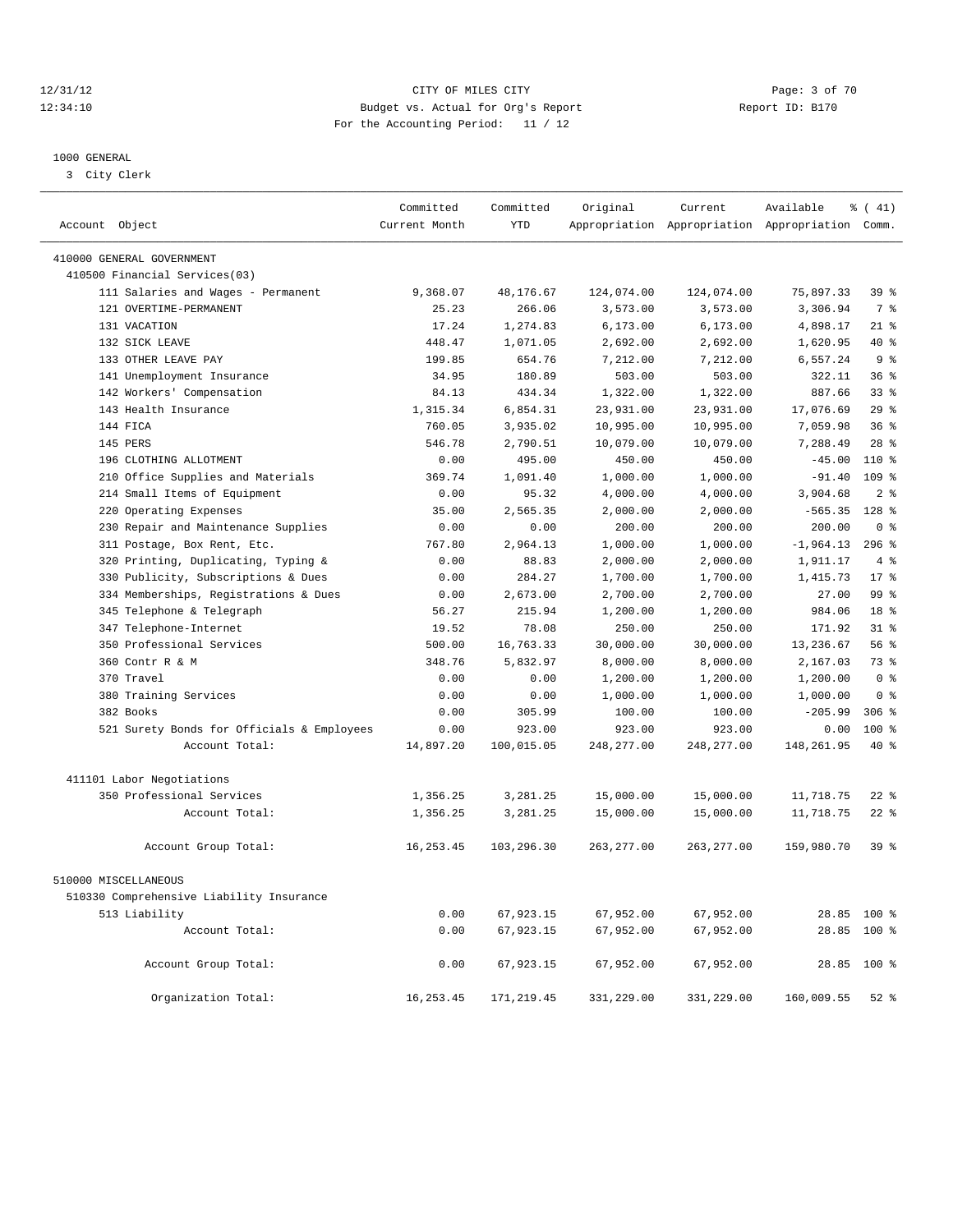# 12/31/12 CITY OF MILES CITY Page: 4 of 70 12:34:10 Budget vs. Actual for Org's Report Changer Report ID: B170 For the Accounting Period: 11 / 12

# 1000 GENERAL

4 Attorney

| Account Object                     | Committed<br>Current Month | Committed<br>YTD | Original  | Current<br>Appropriation Appropriation Appropriation | Available   | % (41)<br>Comm. |  |
|------------------------------------|----------------------------|------------------|-----------|------------------------------------------------------|-------------|-----------------|--|
| 410000 GENERAL GOVERNMENT          |                            |                  |           |                                                      |             |                 |  |
| 411100 Legal Services (04)         |                            |                  |           |                                                      |             |                 |  |
| 111 Salaries and Wages - Permanent | 6,831.21                   | 34,608.80        | 72,942.00 | 72,942.00                                            | 38, 333. 20 | 47 %            |  |
| 141 Unemployment Insurance         | 23.92                      | 121.30           | 256.00    | 256.00                                               | 134.70      | 47 %            |  |
| 142 Workers' Compensation          | 115.36                     | 342.51           | 375.00    | 375.00                                               | 32.49       | 91 <sup>°</sup> |  |
| 144 FICA                           | 522.59                     | 2,650.43         | 5,580.00  | 5,580.00                                             | 2.929.57    | 47.8            |  |
| 145 PERS                           | 438.35                     | 2,249.13         | 5,157.00  | 5,157.00                                             | 2,907.87    | 44 %            |  |
| 196 CLOTHING ALLOTMENT             | 0.00                       | 37.50            | 0.00      | 0.00                                                 | $-37.50$    | $***$ $-$       |  |
| 210 Office Supplies and Materials  | 100.15                     | 256.59           | 0.00      | 0.00                                                 | $-256.59$   | $***$ $%$       |  |
| 220 Operating Expenses             | 26.85                      | 135.40           | 300.00    | 300.00                                               | 164.60      | 45 %            |  |
| 311 Postage, Box Rent, Etc.        | $-4.95$                    | 197.95           | 300.00    | 300.00                                               | 102.05      | 66 %            |  |
| 345 Telephone & Telegraph          | 8.38                       | 33.51            | 120.00    | 120.00                                               | 86.49       | $28$ %          |  |
| 347 Telephone-Internet             | 0.00                       | 0.00             | 120.00    | 120.00                                               | 120.00      | 0 <sup>8</sup>  |  |
| 350 Professional Services          | 100.00                     | 1,133.12         | 1,200.00  | 1,200.00                                             | 66.88       | 94%             |  |
| 360 Contr R & M                    | 0.00                       | 100.00           | 200.00    | 200.00                                               | 100.00      | $50*$           |  |
| 370 Travel                         | 0.00                       | 0.00             | 550.00    | 550.00                                               | 550.00      | 0 <sup>8</sup>  |  |
| Account Total:                     | 8,161.86                   | 41,866.24        | 87,100.00 | 87,100.00                                            | 45, 233. 76 | 48 %            |  |
| Account Group Total:               | 8,161.86                   | 41,866.24        | 87,100.00 | 87,100.00                                            | 45, 233. 76 | $48*$           |  |
| Organization Total:                | 8,161.86                   | 41,866.24        | 87,100.00 | 87,100.00                                            | 45, 233. 76 | $48*$           |  |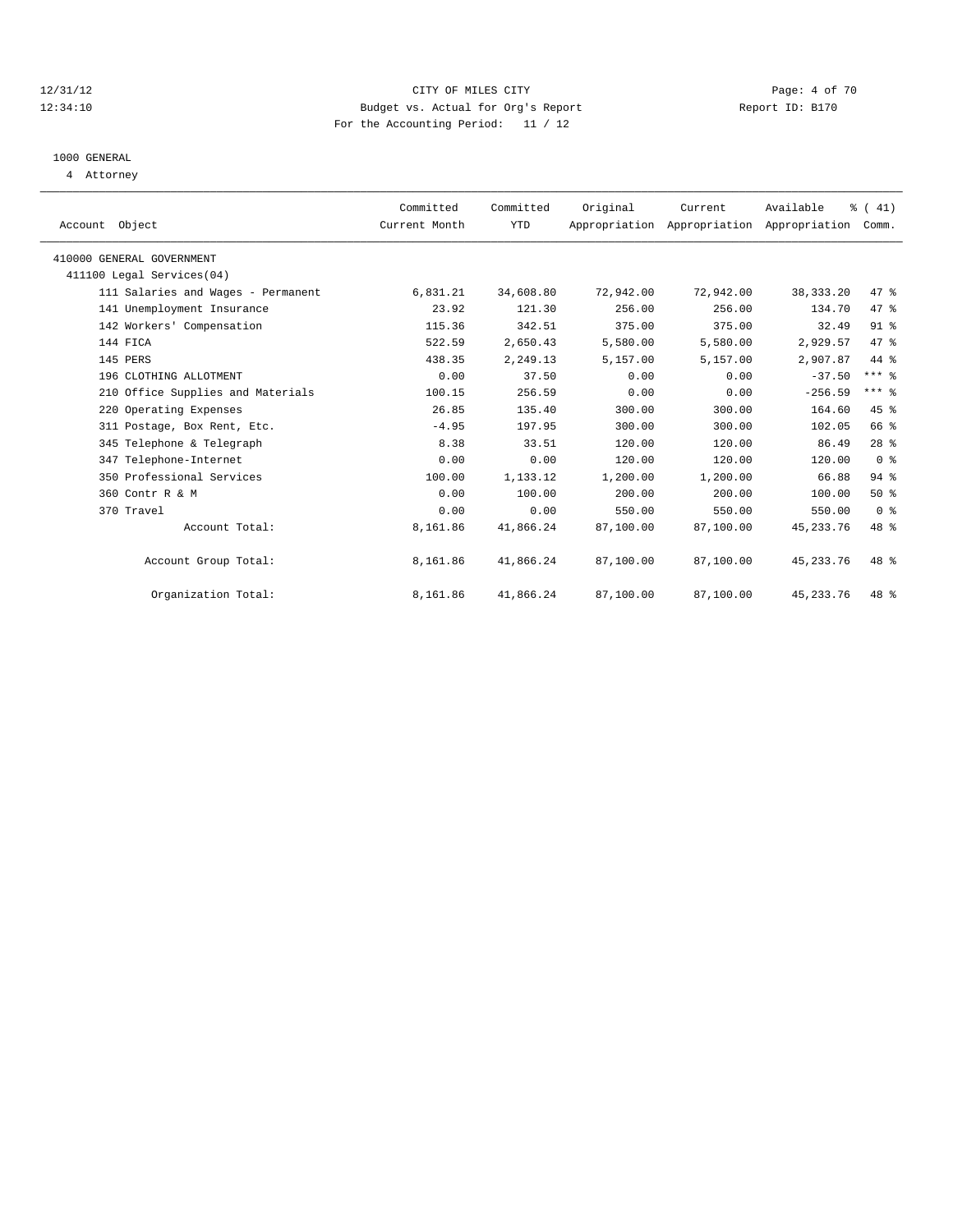#### 12/31/12 CITY OF MILES CITY Page: 5 of 70 12:34:10 Budget vs. Actual for Org's Report Report ID: B170 For the Accounting Period: 11 / 12

#### 1000 GENERAL

5 Police

|                                                                     | Committed          | Committed              | Original     | Current      | Available                                       | % (41)           |
|---------------------------------------------------------------------|--------------------|------------------------|--------------|--------------|-------------------------------------------------|------------------|
| Account Object                                                      | Current Month      | <b>YTD</b>             |              |              | Appropriation Appropriation Appropriation Comm. |                  |
|                                                                     |                    |                        |              |              |                                                 |                  |
| 420000 PUBLIC SAFETY<br>420140 Crime Control and Investigation (05) |                    |                        |              |              |                                                 |                  |
|                                                                     | 40,402.91          | 241,800.14             | 674,824.00   | 674,824.00   | 433,023.86                                      | 36%              |
| 111 Salaries and Wages - Permanent<br>121 OVERTIME-PERMANENT        | 2,592.45           | 16,768.81              | 21,500.00    | 21,500.00    | 4,731.19                                        | 78 %             |
| 131 VACATION                                                        | 1,612.63           |                        | 30,000.00    | 30,000.00    |                                                 | $51$ %           |
| 132 SICK LEAVE                                                      |                    | 15, 431.37<br>3,573.83 |              | 7,500.00     | 14,568.63                                       | 48 %             |
| 133 OTHER LEAVE PAY                                                 | 985.20<br>863.13   |                        | 7,500.00     |              | 3,926.17                                        | 36%              |
|                                                                     |                    | 2,846.88               | 8,000.00     | 8,000.00     | 5, 153. 12                                      |                  |
| 134 HOLIDAY PAY                                                     | 7,607.36           | 16,656.54              | 21,500.00    | 21,500.00    | 4,843.46                                        | $77$ $%$<br>38 % |
| 141 Unemployment Insurance                                          | 189.22<br>2,067.39 | 1,058.94<br>12,400.00  | 2,762.00     | 2,762.00     | 1,703.06                                        |                  |
| 142 Workers' Compensation                                           |                    |                        | 34, 412.00   | 34, 412.00   | 22,012.00                                       | 36%              |
| 143 Health Insurance                                                | 6,703.27           | 41, 373. 79            | 116,154.00   | 116,154.00   | 74,780.21                                       | 36%              |
| 144 FICA                                                            | 819.63             | 4,598.04               | 15,554.00    | 15,554.00    | 10,955.96                                       | $30*$            |
| 146 Police Pension                                                  | 5,780.77           | 35,680.01              | 104,372.00   | 104,372.00   | 68,691.99                                       | $34$ $%$         |
| 196 CLOTHING ALLOTMENT                                              | 0.00               | 5,666.00               | 12,960.00    | 12,960.00    | 7,294.00                                        | 44 %             |
| Office Supplies and Materials<br>210                                | 165.20             | 1,714.72               | 4,000.00     | 4,000.00     | 2,285.28                                        | $43$ $%$         |
| 214 Small Items of Equipment                                        | 198.00             | 5,179.50               | 30,000.00    | 30,000.00    | 24,820.50                                       | $17*$            |
| 220 Operating Expenses                                              | 12.57              | 5,914.30               | 6,500.00     | 6,500.00     | 585.70                                          | $91$ %           |
| 226 Clothing and Uniforms                                           | 68.09              | 293.82                 | 1,000.00     | 1,000.00     | 706.18                                          | 29%              |
| 227 Firearm Supplies                                                | 0.00               | 2,322.96               | 4,800.00     | 4,800.00     | 2,477.04                                        | 48 %             |
| Repair and Maintenance Supplies<br>230                              | 1,160.95           | 3,645.12               | 6,000.00     | 6,000.00     | 2,354.88                                        | 61 %             |
| 231 Gas, Oil, Diesel Fuel, Grease, etc.                             | 3,307.57           | 11,897.69              | 32,000.00    | 32,000.00    | 20,102.31                                       | 37%              |
| 311 Postage, Box Rent, Etc.                                         | 0.00               | 344.83                 | 600.00       | 600.00       | 255.17                                          | 57%              |
| 330 Publicity, Subscriptions & Dues                                 | 0.00               | 0.00                   | 300.00       | 300.00       | 300.00                                          | 0 <sup>8</sup>   |
| 334 Memberships, Registrations & Dues                               | 0.00               | 100.00                 | 1,800.00     | 1,800.00     | 1,700.00                                        | 6 %              |
| Telephone & Telegraph<br>345                                        | 316.85             | 1,267.40               | 6,000.00     | 6,000.00     | 4,732.60                                        | $21$ %           |
| 346 Garbage Service                                                 | 43.00              | 215.00                 | 500.00       | 500.00       | 285.00                                          | 43.8             |
| 347 Telephone-Internet                                              | 65.60              | 262.40                 | 800.00       | 800.00       | 537.60                                          | 33 <sup>8</sup>  |
| 350 Professional Services                                           | 350.00             | 3,724.00               | 12,000.00    | 12,000.00    | 8,276.00                                        | 31.8             |
| 360 Contr R & M                                                     | 16.06              | 96.27                  | 1,000.00     | 1,000.00     | 903.73                                          | $10*$            |
| 366 R&M Vehicles - Police/Animal Control                            | 0.00               | 8,148.49               | 20,000.00    | 20,000.00    | 11,851.51                                       | 41 %             |
| 370 Travel                                                          | $-3,566.15$        | 2,825.47               | 6,500.00     | 6,500.00     | 3,674.53                                        | 43.8             |
| 380 Training Services                                               | 0.00               | 4,189.00               | 10,000.00    | 10,000.00    | 5,811.00                                        | 42 %             |
| 381 BOOKS(POP&MILES) (correct)                                      | 0.00               | 0.00                   | 500.00       | 500.00       | 500.00                                          | 0 <sup>8</sup>   |
| 512 Insurance on Vehicles & Equipment                               | 0.00               | 1,031.65               | 1,032.00     | 1,032.00     | 0.35                                            | 100 %            |
| 700 Grants, Contributions & Indemnities                             | 0.00               | 15,970.00              | 15,970.00    | 15,970.00    | 0.00                                            | $100*$           |
| Account Total:                                                      | 71,761.70          | 466,996.97             | 1,210,840.00 | 1,210,840.00 | 743,843.03                                      | 39 %             |
|                                                                     |                    |                        |              |              |                                                 |                  |
| 420142 Drug Enforcement                                             |                    |                        |              |              |                                                 |                  |
| 111 Salaries and Wages - Permanent                                  | 10,994.90          | 10,994.90              | 32,280.00    | 32,280.00    | 21,285.10                                       | 34 %             |
| 121 OVERTIME-PERMANENT                                              | 834.93             | 834.93                 | 1,274.00     | 1,274.00     | 439.07                                          | 66 %             |
| 131 VACATION                                                        | 0.00               | 0.00                   | 1,070.00     | 1,070.00     | 1,070.00                                        | 0 <sup>8</sup>   |
| 132 SICK LEAVE                                                      | 0.00               | 0.00                   | 700.00       | 700.00       | 700.00                                          | 0 <sup>8</sup>   |
| 133 OTHER LEAVE PAY                                                 | 214.50             | 214.50                 | 530.00       | 530.00       | 315.50                                          | 40 %             |
| 134 HOLIDAY PAY                                                     | 0.00               | 0.00                   | 212.00       | 212.00       | 212.00                                          | 0 <sup>8</sup>   |
| 141 Unemployment Insurance                                          | 42.16              | 42.16                  | 65.00        | 65.00        | 22.84                                           | 65 %             |
| 142 Workers' Compensation                                           | 518.90             | 518.90                 | 1,803.00     | 1,803.00     | 1,284.10                                        | $29$ $%$         |
| 143 Health Insurance                                                | 1,813.50           | 1,813.50               | 7,252.00     | 7,252.00     | 5,438.50                                        | $25$ $%$         |
| 144 FICA                                                            | 174.65             | 174.65                 | 593.00       | 593.00       | 418.35                                          | 29 %             |
| 146 Police Pension                                                  | 1,583.00           | 1,583.00               | 5,602.00     | 5,602.00     | 4,019.00                                        | $28$ %           |
| 196 CLOTHING ALLOTMENT                                              | 0.00               | 0.00                   | 720.00       | 720.00       | 720.00                                          | 0 <sup>8</sup>   |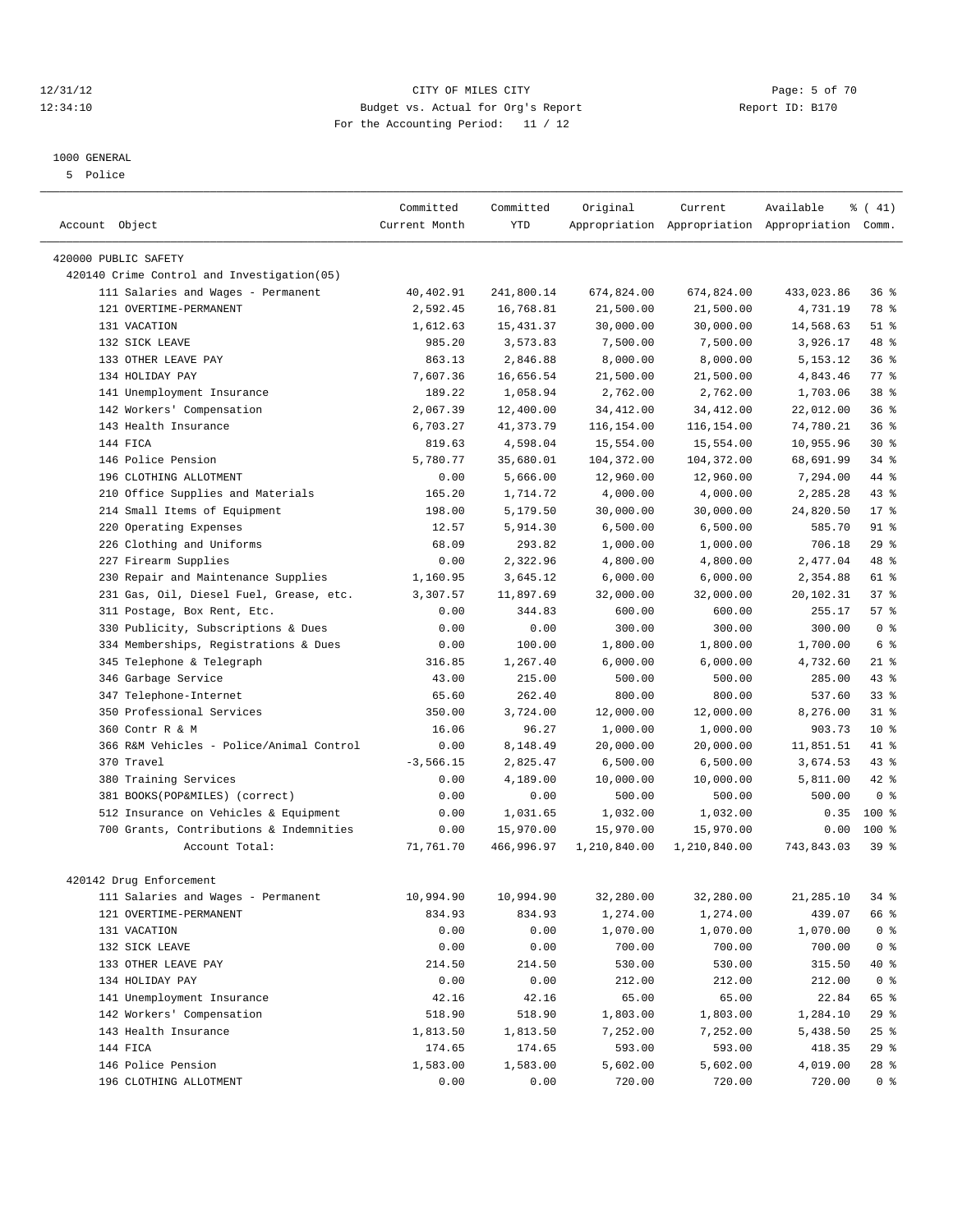# 12/31/12 CITY OF MILES CITY Page: 6 of 70 12:34:10 Budget vs. Actual for Org's Report Report ID: B170 For the Accounting Period: 11 / 12

#### 1000 GENERAL

5 Police

| Account Object                           | Committed<br>Current Month | Committed<br><b>YTD</b> | Original     | Current      | Available<br>Appropriation Appropriation Appropriation Comm. | % (41)          |
|------------------------------------------|----------------------------|-------------------------|--------------|--------------|--------------------------------------------------------------|-----------------|
| Account Total:                           | 16,176.54                  | 16,176.54               | 52,101.00    | 52,101.00    | 35,924.46                                                    | $31*$           |
| 420144 School Resource Officer           |                            |                         |              |              |                                                              |                 |
| 214 Small Items of Equipment             | 0.00                       | 486.46                  | 0.00         | 0.00         | $-486.46$                                                    | $***$ 2         |
| Account Total:                           | 0.00                       | 486.46                  | 0.00         | 0.00         | $-486.46$                                                    | $***$ %         |
| 420160 Communications-Dispatch           |                            |                         |              |              |                                                              |                 |
| 111 Salaries and Wages - Permanent       | 13,586.88                  | 73,377.62               | 210,876.00   | 210,876.00   | 137, 498.38                                                  | 35 <sup>8</sup> |
| 121 OVERTIME-PERMANENT                   | 0.00                       | 1,155.74                | 6,996.00     | 6,996.00     | 5,840.26                                                     | $17*$           |
| 131 VACATION                             | 1,265.75                   | 4,633.24                | 15,000.00    | 15,000.00    | 10,366.76                                                    | $31$ $%$        |
| 132 SICK LEAVE                           | 330.42                     | 3,876.09                | 9,000.00     | 9,000.00     | 5,123.91                                                     | $43$ $%$        |
| 133 OTHER LEAVE PAY                      | 1,044.10                   | 1,209.82                | 3,504.00     | 3,504.00     | 2,294.18                                                     | 35 <sup>8</sup> |
| 134 HOLIDAY PAY                          | 3,048.60                   | 5,940.39                | 12,624.00    | 12,624.00    | 6,683.61                                                     | 47 %            |
| 141 Unemployment Insurance               | 67.45                      | 318.73                  | 903.00       | 903.00       | 584.27                                                       | 35%             |
| 142 Workers' Compensation                | 769.89                     | 3,842.72                | 11,378.00    | 11,378.00    | 7,535.28                                                     | $34$ $%$        |
| 143 Health Insurance                     | 3,022.50                   | 15, 112.54              | 36,259.00    | 36,259.00    | 21, 146.46                                                   | $42$ %          |
| 144 FICA                                 | 1,459.55                   | 6,891.57                | 19,737.00    | 19,737.00    | 12,845.43                                                    | 35 <sup>8</sup> |
| 145 PERS                                 | 1,311.47                   | 6,174.82                | 16,465.00    | 16,465.00    | 10,290.18                                                    | 38 <sup>8</sup> |
| 196 CLOTHING ALLOTMENT                   | 0.00                       | 875.00                  | 2,400.00     | 2,400.00     | 1,525.00                                                     | 36 <sup>8</sup> |
| Office Supplies and Materials<br>210     | 0.00                       | 64.17                   | 3,500.00     | 3,500.00     | 3,435.83                                                     | 2 <sup>8</sup>  |
| 214 Small Items of Equipment             | 0.00                       | 0.00                    | 200.00       | 200.00       | 200.00                                                       | 0 <sup>8</sup>  |
| 220 Operating Expenses                   | 0.00                       | 426.80                  | 1,000.00     | 1,000.00     | 573.20                                                       | $43$ %          |
| 226 Clothing and Uniforms                | 0.00                       | 0.00                    | 150.00       | 150.00       | 150.00                                                       | 0 <sup>8</sup>  |
| 231 Gas, Oil, Diesel Fuel, Grease, etc.  | 0.00                       | 257.41                  | 700.00       | 700.00       | 442.59                                                       | 37%             |
| 311 Postage, Box Rent, Etc.              | 0.00                       | 6.80                    | 100.00       | 100.00       | 93.20                                                        | 7 <sup>8</sup>  |
| 320 Printing, Duplicating, Typing &      | 0.00                       | 118.00                  | 100.00       | 100.00       | $-18.00$                                                     | $118*$          |
| 330 Publicity, Subscriptions & Dues      | 0.00                       | 0.00                    | 150.00       | 150.00       | 150.00                                                       | 0 <sup>8</sup>  |
| 334 Memberships, Registrations & Dues    | 368.00                     | 368.00                  | 400.00       | 400.00       | 32.00                                                        | $92$ $%$        |
| 345 Telephone & Telegraph                | 285.97                     | 1,138.81                | 4,000.00     | 4,000.00     | 2,861.19                                                     | $28$ %          |
| Telephone-Internet<br>347                | 0.00                       | 0.00                    | 100.00       | 100.00       | 100.00                                                       | 0 <sup>8</sup>  |
| 350 Professional Services                | 0.00                       | 0.00                    | 400.00       | 400.00       | 400.00                                                       | 0 <sup>8</sup>  |
| 360 Contr R & M                          | 0.00                       | 0.00                    | 50.00        | 50.00        | 50.00                                                        | 0 <sup>8</sup>  |
| 366 R&M Vehicles - Police/Animal Control | 0.00                       | 0.00                    | 200.00       | 200.00       | 200.00                                                       | 0 <sup>8</sup>  |
| 370 Travel                               | 0.00                       | 506.56                  | 1,000.00     | 1,000.00     | 493.44                                                       | $51$ %          |
| 380 Training Services                    | 0.00                       | 0.00                    | 1,000.00     | 1,000.00     | 1,000.00                                                     | 0 <sup>8</sup>  |
| Account Total:                           | 26,560.58                  | 126,294.83              | 358,192.00   | 358,192.00   | 231,897.17                                                   | 35 <sup>8</sup> |
| Account Group Total:                     | 114,498.82                 | 609,954.80              | 1,621,133.00 | 1,621,133.00 | 1,011,178.20                                                 | 38 %            |
| 490000 DEBT SERVICE                      |                            |                         |              |              |                                                              |                 |
| 490500 Other Debt Service Payments       |                            |                         |              |              |                                                              |                 |
| 610 Principal-Police Cars                | 0.00                       | 8,788.97                | 17,659.00    | 17,659.00    | 8,870.03                                                     | $50*$           |
| 620 Interest-Police Cars                 | 0.00                       | 278.49                  | 505.00       | 505.00       | 226.51                                                       | 55 <sup>8</sup> |
| Account Total:                           | 0.00                       | 9,067.46                | 18,164.00    | 18,164.00    | 9,096.54                                                     | $50*$           |
| Account Group Total:                     | 0.00                       | 9,067.46                | 18,164.00    | 18,164.00    | 9,096.54                                                     | $50*$           |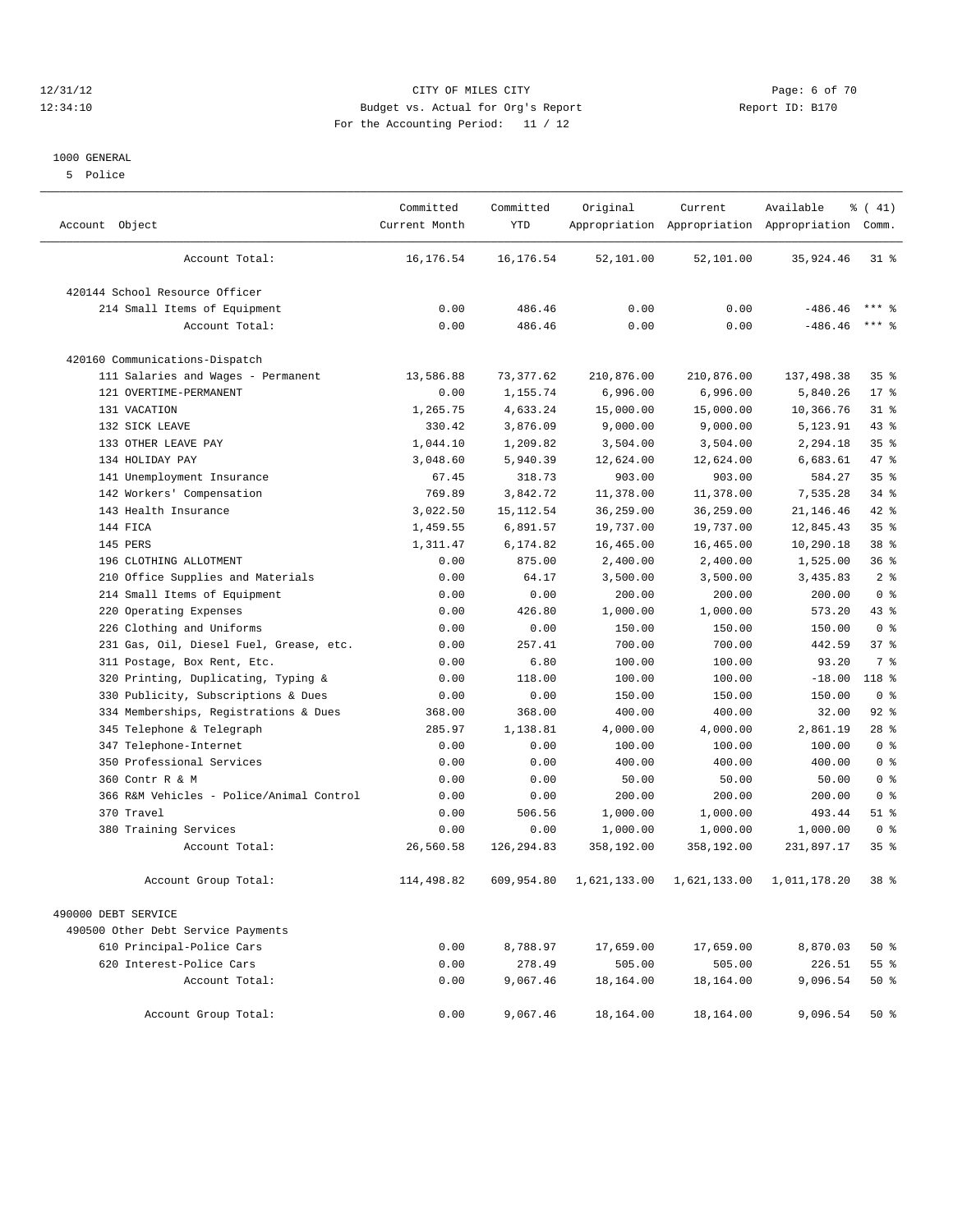#### 12/31/12 CITY OF MILES CITY Page: 7 of 70 12:34:10 Budget vs. Actual for Org's Report Changer Report ID: B170 For the Accounting Period: 11 / 12

#### 1000 GENERAL

5 Police

| Account Object      | Committed<br>Current Month | Committed<br><b>YTD</b> | Original                                               | Current<br>Appropriation Appropriation Appropriation Comm. | Available % (41) |  |
|---------------------|----------------------------|-------------------------|--------------------------------------------------------|------------------------------------------------------------|------------------|--|
| Organization Total: | 114,498.82                 |                         | 619,022.26 1,639,297.00 1,639,297.00 1,020,274.74 38 % |                                                            |                  |  |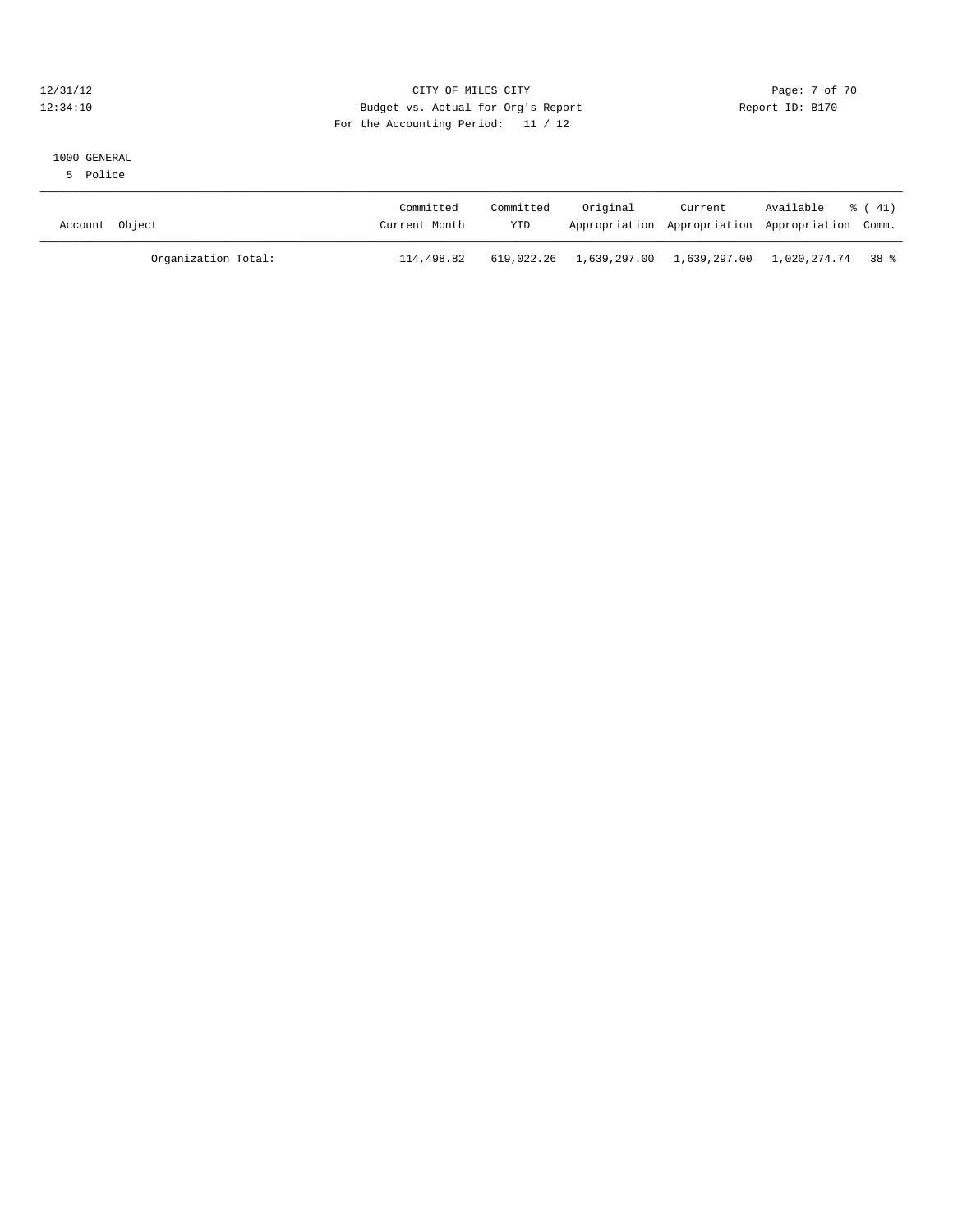# 12/31/12 CITY OF MILES CITY Page: 8 of 70 12:34:10 Budget vs. Actual for Org's Report Report ID: B170 For the Accounting Period: 11 / 12

#### 1000 GENERAL

6 Police Judge

| Account Object                        | Committed<br>Current Month | Committed<br><b>YTD</b> | Original   | Current<br>Appropriation Appropriation Appropriation Comm. | Available    | % (41)         |
|---------------------------------------|----------------------------|-------------------------|------------|------------------------------------------------------------|--------------|----------------|
| 410000 GENERAL GOVERNMENT             |                            |                         |            |                                                            |              |                |
| 410300 Judicial Services(06)          |                            |                         |            |                                                            |              |                |
| 111 Salaries and Wages - Permanent    | 6,818.20                   | 33, 207. 70             | 87,827.00  | 87,827.00                                                  | 54,619.30    | 38 %           |
| 121 OVERTIME-PERMANENT                | 52.92                      | 52.92                   | 0.00       | 0.00                                                       | $-52.92$     | $***$ $_{8}$   |
| 131 VACATION                          | 332.76                     | 1,172.80                | 0.00       | 0.00                                                       | $-1, 172.80$ | $***$ $%$      |
| 132 SICK LEAVE                        | 63.88                      | 764.30                  | 0.00       | 0.00                                                       | $-764.30$    | $***$ 8        |
| 141 Unemployment Insurance            | 20.89                      | 101.50                  | 260.00     | 260.00                                                     | 158.50       | $39*$          |
| 142 Workers' Compensation             | 72.89                      | 355.87                  | 884.00     | 884.00                                                     | 528.13       | $40*$          |
| 143 Health Insurance                  | 1,208.30                   | 6,041.58                | 14,504.00  | 14,504.00                                                  | 8,462.42     | 42.8           |
| 144 FICA                              | 551.10                     | 2,691.20                | 6,719.00   | 6,719.00                                                   | 4,027.80     | $40*$          |
| 145 PERS                              | 421.96                     | 2,029.13                | 6, 209.00  | 6, 209.00                                                  | 4,179.87     | 33%            |
| 196 CLOTHING ALLOTMENT                | 0.00                       | 300.00                  | 300.00     | 300.00                                                     | 0.00         | $100*$         |
| 210 Office Supplies and Materials     | 35.97                      | 299.20                  | 1,800.00   | 1,800.00                                                   | 1,500.80     | $17*$          |
| 214 Small Items of Equipment          | 0.00                       | 1,427.00                | 1,000.00   | 1,000.00                                                   | $-427.00$    | $143*$         |
| 220 Operating Expenses                | $-26.85$                   | $-135.40$               | 350.00     | 350.00                                                     | 485.40       | $-39$ $%$      |
| 230 Repair and Maintenance Supplies   | 0.00                       | 0.00                    | 125.00     | 125.00                                                     | 125.00       | 0 <sup>8</sup> |
| 311 Postage, Box Rent, Etc.           | 78.10                      | 490.10                  | 1,200.00   | 1,200.00                                                   | 709.90       | 41 %           |
| 330 Publicity, Subscriptions & Dues   | 0.00                       | 0.00                    | 1,000.00   | 1,000.00                                                   | 1,000.00     | 0 <sup>8</sup> |
| 334 Memberships, Registrations & Dues | 0.00                       | 800.00                  | 1,300.00   | 1,300.00                                                   | 500.00       | 62 %           |
| 345 Telephone & Telegraph             | 337.10                     | 642.79                  | 1,300.00   | 1,300.00                                                   | 657.21       | 49 %           |
| 347 Telephone-Internet                | 0.00                       | 0.00                    | 400.00     | 400.00                                                     | 400.00       | 0 <sup>8</sup> |
| 350 Professional Services             | 0.00                       | 200.00                  | 500.00     | 500.00                                                     | 300.00       | 40 %           |
| 360 Contr R & M                       | 0.00                       | 0.00                    | 1,500.00   | 1,500.00                                                   | 1,500.00     | 0 <sup>8</sup> |
| 370 Travel                            | 0.00                       | 1,630.80                | 3,500.00   | 3,500.00                                                   | 1,869.20     | 47 %           |
| 380 Training Services                 | 0.00                       | 0.00                    | 500.00     | 500.00                                                     | 500.00       | 0 <sup>8</sup> |
| 382 Books                             | 0.00                       | 145.00                  | 400.00     | 400.00                                                     | 255.00       | 36%            |
| 394 Jury and Witness Fees             | 258.50                     | $-191.50$               | 0.00       | 0.00                                                       | 191.50       | *** %          |
| 533 Machinery and Equipment Rental    | 0.00                       | 0.00                    | 2,000.00   | 2,000.00                                                   | 2,000.00     | 0 <sup>8</sup> |
| Account Total:                        | 10,225.72                  | 52,024.99               | 133,578.00 | 133,578.00                                                 | 81,553.01    | 39 %           |
| Account Group Total:                  | 10,225.72                  | 52,024.99               | 133,578.00 | 133,578.00                                                 | 81,553.01    | 39 %           |
| Organization Total:                   | 10,225.72                  | 52,024.99               | 133,578.00 | 133,578.00                                                 | 81,553.01    | 39 %           |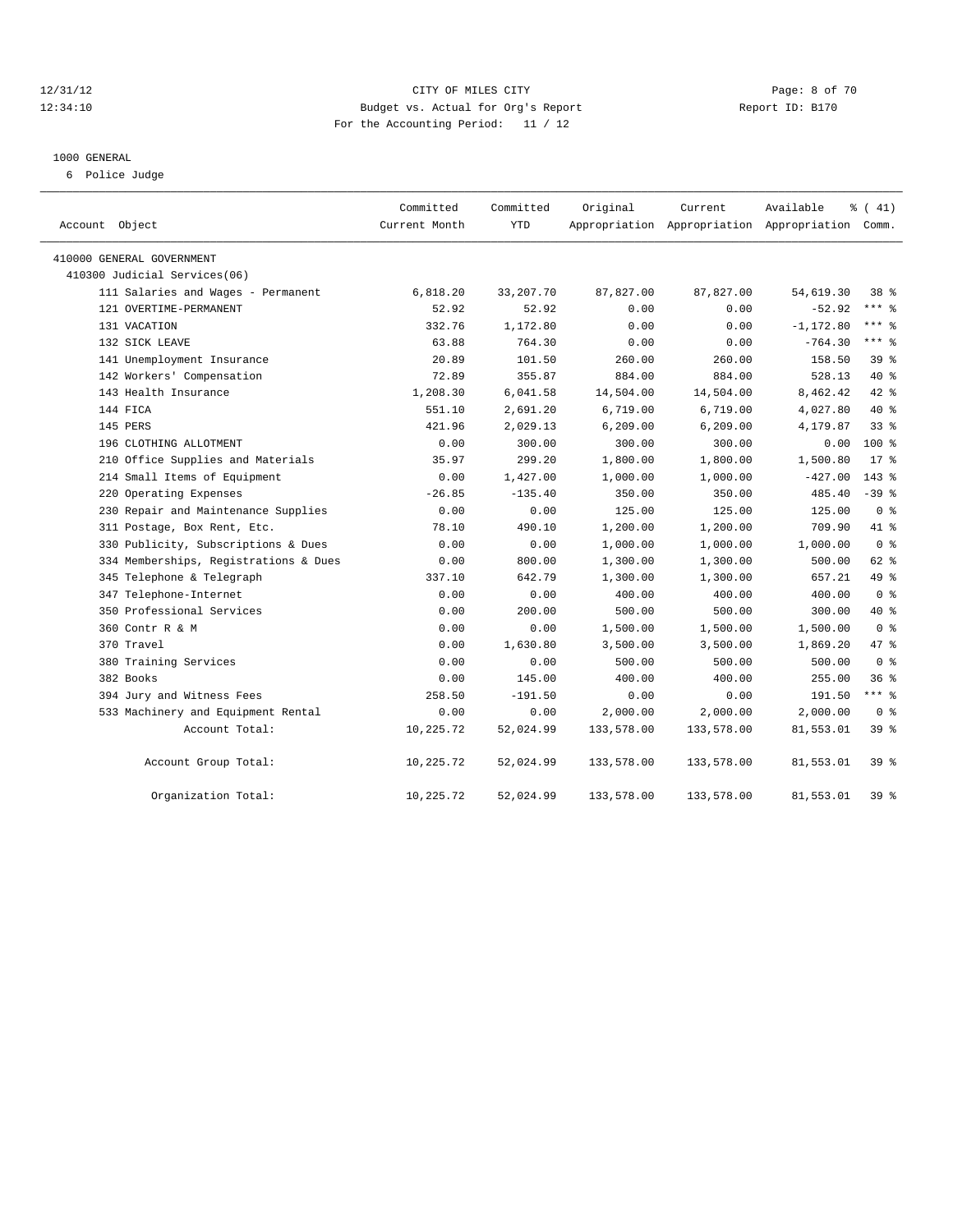# 12/31/12 CITY OF MILES CITY Page: 9 of 70 12:34:10 Budget vs. Actual for Org's Report Report ID: B170 For the Accounting Period: 11 / 12

————————————————————————————————————————————————————————————————————————————————————————————————————————————————————————————————————

#### 1000 GENERAL

7 Fire

|                                         | Committed     | Committed   | Original   | Current           | Available                                       | $\frac{1}{6}$ ( 41) |
|-----------------------------------------|---------------|-------------|------------|-------------------|-------------------------------------------------|---------------------|
| Account Object                          | Current Month | YTD         |            |                   | Appropriation Appropriation Appropriation Comm. |                     |
| 420000 PUBLIC SAFETY                    |               |             |            |                   |                                                 |                     |
| 420460 Fire Suppression(07)             |               |             |            |                   |                                                 |                     |
| 111 Salaries and Wages - Permanent      | 26,535.93     | 134,102.62  | 347,643.00 | 347,643.00        | 213,540.38                                      | 39 <sup>8</sup>     |
| 112 SALARIES AND WAGES - PART PAID      | 0.00          | 1,647.02    | 5,500.00   | 5,500.00          | 3,852.98                                        | $30*$               |
| 121 OVERTIME-PERMANENT                  | 3,951.15      | 13,882.94   | 21,000.00  | 21,000.00         | 7,117.06                                        | 66 %                |
| 131 VACATION                            | 626.16        | 9,571.96    | 15,240.00  | 15,240.00         | 5,668.04                                        | 63 %                |
| 132 SICK LEAVE                          | 97.74         | 4,262.27    | 19,000.00  | 19,000.00         | 14,737.73                                       | $22$ %              |
| 133 OTHER LEAVE PAY                     | 63.09         | 295.37      | 2,900.00   | 2,900.00          | 2,604.63                                        | $10*$               |
| 134 HOLIDAY PAY                         | 2,310.20      | 4,494.37    | 8,500.00   | 8,500.00          | 4,005.63                                        | 53%                 |
| 141 Unemployment Insurance              | 116.97        | 593.93      | 556.00     | 556.00            | $-37.93$                                        | 107 %               |
| 142 Workers' Compensation               | 1,230.53      | 6,055.48    | 12,341.00  | 12,341.00         | 6,285.52                                        | 49 %                |
| 143 Health Insurance                    | 5,165.67      | 24,106.17   | 57,870.00  | 57,870.00         | 33,763.83                                       | 42 %                |
| 144 FICA                                | 483.44        | 2,543.21    | 5,041.00   | 5,041.00          | 2,497.79                                        | 50%                 |
| 147 Firemen's Pension                   | 3,775.68      | 20,918.27   | 49,922.00  | 49,922.00         | 29,003.73                                       | 42 %                |
| 210 Office Supplies and Materials       | 0.00          | 121.26      | 900.00     | 900.00            | 778.74                                          | $13*$               |
| 211 Clothing Allotment                  | 1,845.00      | 3,690.00    | 7,900.00   | 7,900.00          | 4,210.00                                        | 47 %                |
| 214 Small Items of Equipment            | 142.04        | 1,448.45    | 4,500.00   | 4,500.00          | 3,051.55                                        | $32$ $%$            |
| 220 Operating Expenses                  | 155.03        | 2,503.80    | 3,000.00   | 3,000.00          | 496.20                                          | 83%                 |
| 226 Clothing and Uniforms               | 2,209.50      | 4,354.98    | 4,500.00   | 4,500.00          | 145.02                                          | 97%                 |
| 230 Repair and Maintenance Supplies     | 117.36        | 1,658.73    | 5,000.00   | 5,000.00          | 3,341.27                                        | 33%                 |
| 231 Gas, Oil, Diesel Fuel, Grease, etc. | 492.24        | 2,999.93    | 6,000.00   | 6,000.00          | 3,000.07                                        | 50%                 |
| 241 Consumable Tools                    | 0.00          | 66.85       | 350.00     | 350.00            | 283.15                                          | 19 <sup>°</sup>     |
| 311 Postage, Box Rent, Etc.             | 0.00          | 0.00        | 175.00     | 175.00            | 175.00                                          | 0 <sup>8</sup>      |
| 320 Printing, Duplicating, Typing &     | 0.00          | 70.84       | 200.00     | 200.00            | 129.16                                          | 35%                 |
| 330 Publicity, Subscriptions & Dues     | 0.00          | 0.00        | 700.00     | 700.00            | 700.00                                          | 0 <sup>8</sup>      |
| 334 Memberships, Registrations & Dues   | 0.00          | 165.00      | 2,000.00   | 2,000.00          | 1,835.00                                        | 8 %                 |
| 341 Electric Utility Services           | 208.12        | 1,690.82    | 3,300.00   | 3,300.00          | 1,609.18                                        | $51$ %              |
| 342 Water Utility Services              | 39.71         | 195.89      | 450.00     | 450.00            | 254.11                                          | 44 %                |
| 343 Sewer Utility Services              | 20.12         | 95.47       | 300.00     | 300.00            | 204.53                                          | $32$ $%$            |
| 344 Gas Utility Service                 | 50.00         | 82.59       | 2,000.00   | 2,000.00          | 1,917.41                                        | 4%                  |
| 345 Telephone & Telegraph               | 165.58        | 1,000.38    | 3,000.00   | 3,000.00          | 1,999.62                                        | $33$ $%$            |
| 346 Garbage Service                     | 0.00          | 547.42      | 800.00     | 800.00            | 252.58                                          | 68 %                |
| 347 Telephone-Internet                  | 42.36         | 169.44      | 400.00     | 400.00            | 230.56                                          | $42$ %              |
| 350 Professional Services               | 84.00         | 3,475.80    | 5,000.00   | 5,000.00          | 1,524.20                                        | 70 %                |
| 360 Contr R & M                         | 0.00          | 0.00        | 2,000.00   | 2,000.00          | 2,000.00                                        | 0 <sup>8</sup>      |
| 364 R&M Vehicles - Fire/Amb             | 0.00          | 6,596.88    | 4,000.00   | 4,000.00          | $-2,596.88$                                     | $165$ %             |
| 370 Travel                              | $-171.00$     | $-276.50$   | 2,500.00   | 2,500.00          | 2,776.50                                        | $-11$ %             |
| 380 Training Services                   | 0.00          | 0.00        | 2,500.00   | 2,500.00          | 2,500.00                                        | 0 <sup>8</sup>      |
| 382 Books                               | 0.00          | 0.00        | 1,600.00   | $1\,,\,600\,.$ 00 | 1,600.00                                        | 0 <sup>8</sup>      |
| 400 BUILDING MATERIALS                  | 0.00          | 932.89      | 1,800.00   | 1,800.00          | 867.11                                          | $52$ $%$            |
| 511 Insurance on Buildings              | 0.00          | 2,033.22    | 2,034.00   | 2,034.00          | 0.78                                            | 100 %               |
| 512 Insurance on Vehicles & Equipment   | 0.00          | 5,265.93    | 5,266.00   | 5,266.00          | 0.07                                            | 100 %               |
| Account Total:                          | 49,756.62     | 261,363.68  | 617,688.00 | 617,688.00        | 356, 324.32                                     | $42$ %              |
| Account Group Total:                    | 49,756.62     | 261,363.68  | 617,688.00 | 617,688.00        | 356, 324.32                                     | 42 %                |
| Organization Total:                     | 49,756.62     | 261, 363.68 | 617,688.00 | 617,688.00        | 356, 324.32                                     | $42$ $%$            |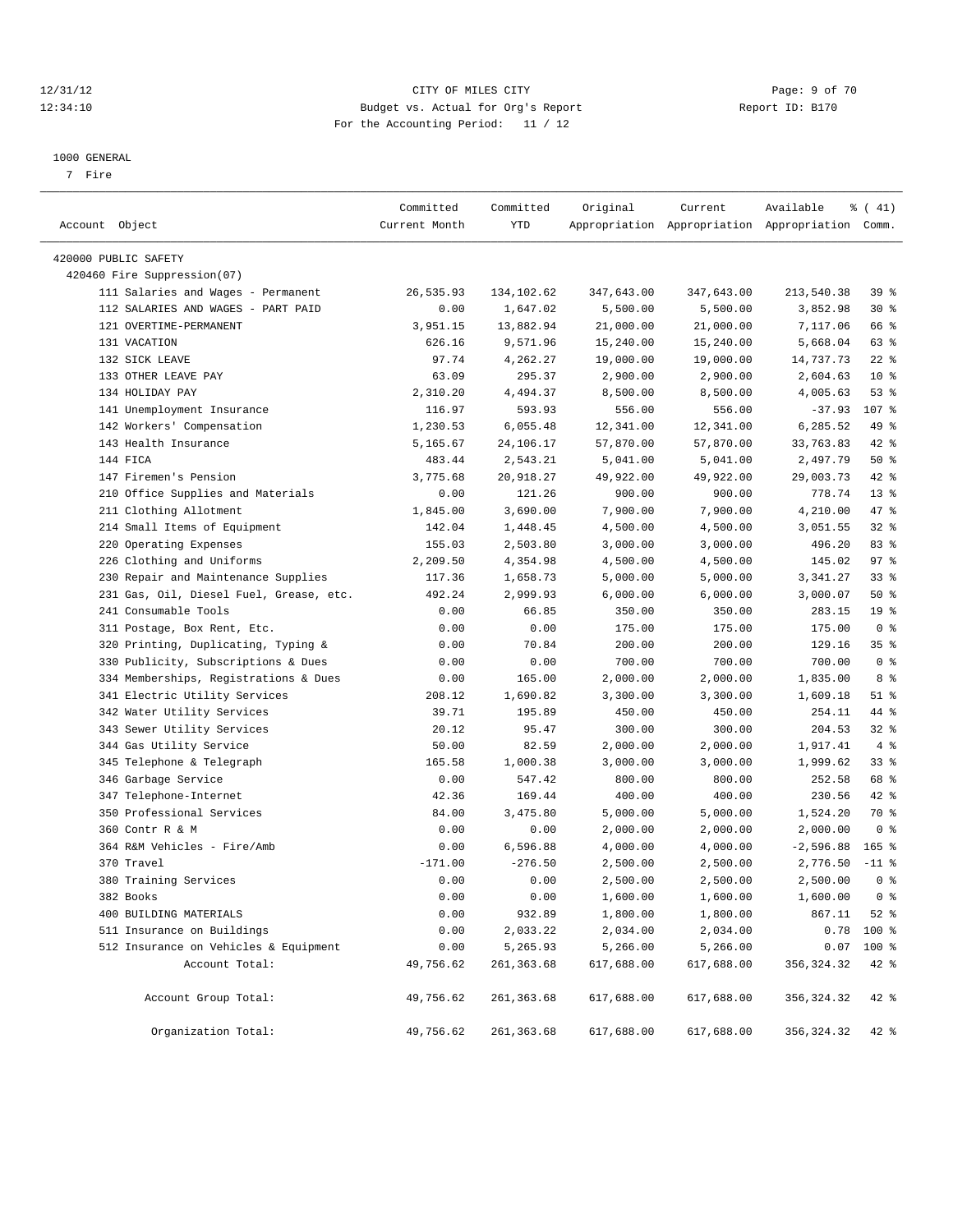# 12/31/12 Page: 10 of 70 12:34:10 Budget vs. Actual for Org's Report Changer Report ID: B170 For the Accounting Period: 11 / 12

#### 1000 GENERAL

8 City Hall Maintenance

| Account Object                      | Committed<br>Current Month | Committed<br><b>YTD</b> | Original  | Current<br>Appropriation Appropriation Appropriation Comm. | Available | $\frac{1}{6}$ ( 41) |  |
|-------------------------------------|----------------------------|-------------------------|-----------|------------------------------------------------------------|-----------|---------------------|--|
| 410000 GENERAL GOVERNMENT           |                            |                         |           |                                                            |           |                     |  |
| 411230 City Hall                    |                            |                         |           |                                                            |           |                     |  |
| 214 Small Items of Equipment        | 0.00                       | 0.00                    | 400.00    | 400.00                                                     | 400.00    | 0 <sup>8</sup>      |  |
| 220 Operating Expenses              | 304.20                     | 1,230.52                | 2,500.00  | 2,500.00                                                   | 1,269.48  | 49 %                |  |
| 230 Repair and Maintenance Supplies | 0.00                       | 11.73                   | 1,000.00  | 1,000.00                                                   | 988.27    | 1 <sup>8</sup>      |  |
| 341 Electric Utility Services       | 283.68                     | 2,744.58                | 5,500.00  | 5,500.00                                                   | 2,755.42  | $50*$               |  |
| 342 Water Utility Services          | 58.17                      | 290.85                  | 750.00    | 750.00                                                     | 459.15    | 39 <sup>8</sup>     |  |
| 343 Sewer Utility Services          | 32.50                      | 153.50                  | 500.00    | 500.00                                                     | 346.50    | 31.8                |  |
| 344 Gas Utility Service             | 217.29                     | 341.54                  | 6,000.00  | 6,000.00                                                   | 5,658.46  | 6 %                 |  |
| 346 Garbage Service                 | 0.00                       | 47.41                   | 200.00    | 200.00                                                     | 152.59    | $24$ %              |  |
| 360 Contr R & M                     | 589.50                     | 2,859.00                | 20,000.00 | 20,000.00                                                  | 17,141.00 | $14*$               |  |
| 400 BUILDING MATERIALS              | 0.00                       | 0.00                    | 300.00    | 300.00                                                     | 300.00    | 0 <sup>8</sup>      |  |
| 511 Insurance on Buildings          | 0.00                       | 2,648.89                | 2,649.00  | 2,649.00                                                   | 0.11      | $100$ %             |  |
| Account Total:                      | 1,485.34                   | 10,328.02               | 39,799.00 | 39,799.00                                                  | 29,470.98 | $26$ $%$            |  |
| Account Group Total:                | 1,485.34                   | 10,328.02               | 39,799.00 | 39,799.00                                                  | 29,470.98 | $26$ $\frac{6}{3}$  |  |
| Organization Total:                 | 1,485.34                   | 10,328.02               | 39,799.00 | 39,799.00                                                  | 29,470.98 | 26%                 |  |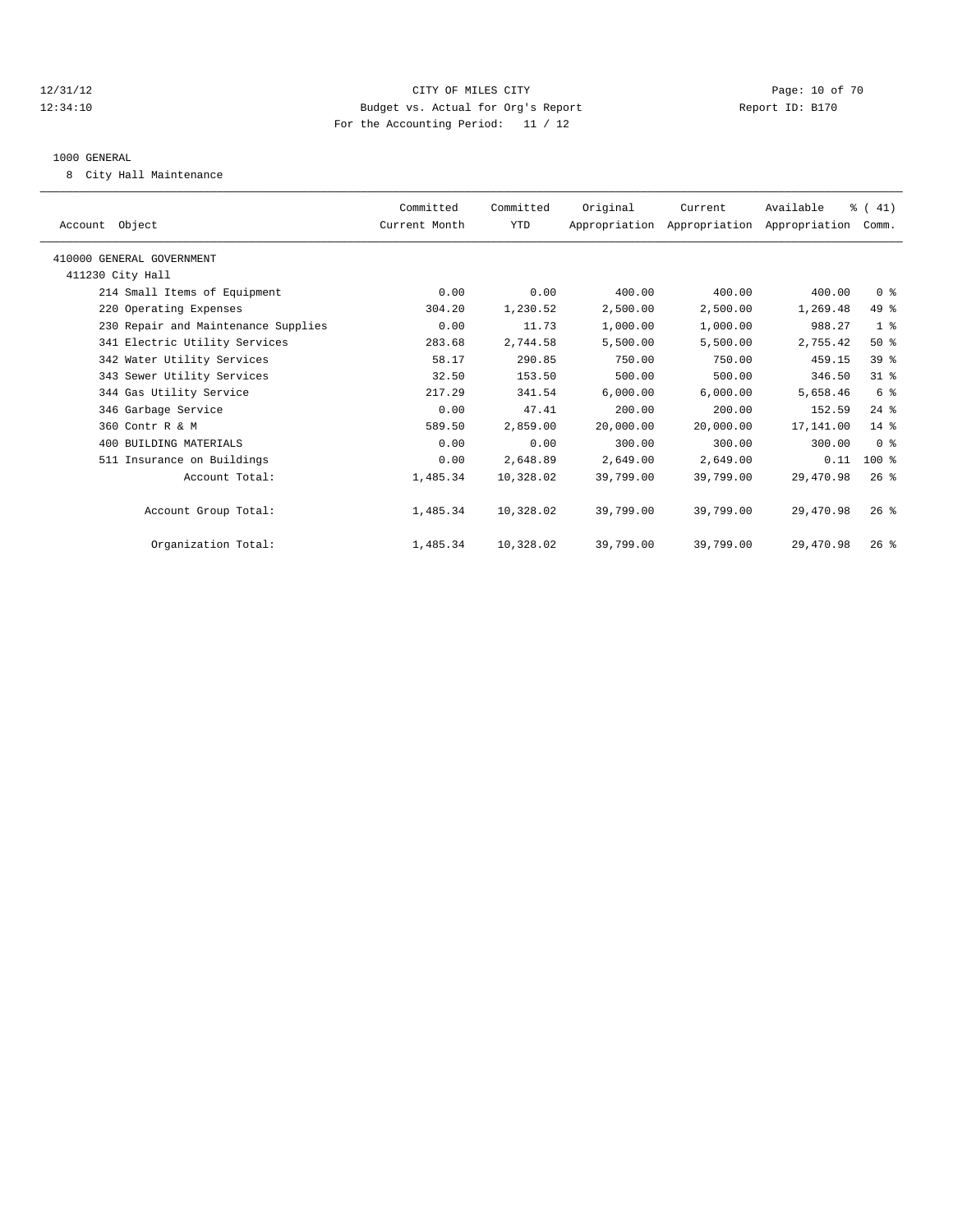# 12/31/12 Page: 11 of 70 12:34:10 Budget vs. Actual for Org's Report Changer Report ID: B170 For the Accounting Period: 11 / 12

# 1000 GENERAL

9 Treasurer

| Account Object                                         | Committed<br>Current Month | Committed<br>YTD | Original  | Current<br>Appropriation Appropriation | Available<br>Appropriation | $\frac{1}{6}$ ( 41)<br>Comm. |
|--------------------------------------------------------|----------------------------|------------------|-----------|----------------------------------------|----------------------------|------------------------------|
| 410000 GENERAL GOVERNMENT<br>410540 City Treasurer(09) |                            |                  |           |                                        |                            |                              |
| 111 Salaries and Wages - Permanent                     | 1,666.66                   | 8,333.30         | 20,000.00 | 20,000.00                              | 11,666.70                  | $42$ %                       |
| 142 Workers' Compensation                              | 8.00                       | 40.00            | 96.00     | 96.00                                  | 56.00                      | 42 %                         |
| 144 FICA                                               | 127.50                     | 637.50           | 1,530.00  | 1,530.00                               | 892.50                     | 42 %                         |
| 145 PERS                                               | 117.84                     | 589.20           | 1,414.00  | 1,414.00                               | 824.80                     | 42 %                         |
| 345 Telephone & Telegraph                              | 8.38                       | 33.52            | 100.00    | 100.00                                 | 66.48                      | $34$ $%$                     |
| 360 Contr R & M                                        | 87.20                      | 373.76           | 840.00    | 840.00                                 | 466.24                     | 44 %                         |
| 369 Other Repair and Maintenance                       | 0.00                       | 0.00             | 450.00    | 450.00                                 | 450.00                     | 0 <sup>8</sup>               |
| Account Total:                                         | 2,015.58                   | 10,007.28        | 24,430.00 | 24,430.00                              | 14,422.72                  | 41.8                         |
| Account Group Total:                                   | 2,015.58                   | 10,007.28        | 24,430.00 | 24,430.00                              | 14,422.72                  | $41$ %                       |
| Organization Total:                                    | 2,015.58                   | 10,007.28        | 24,430.00 | 24,430.00                              | 14,422.72                  | $41$ %                       |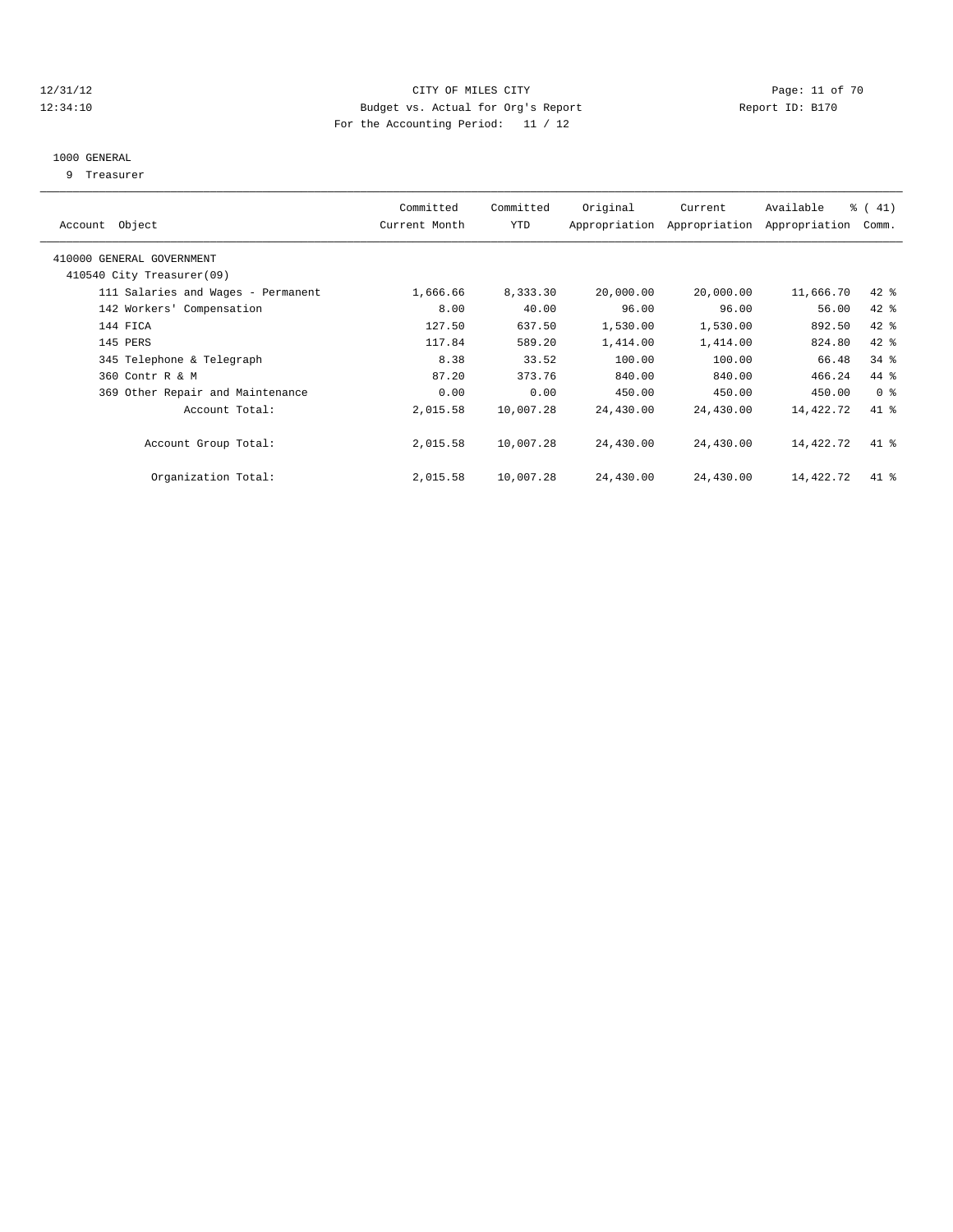# 12/31/12 Page: 12 of 70 12:34:10 Budget vs. Actual for Org's Report Changer Report ID: B170 For the Accounting Period: 11 / 12

#### 1000 GENERAL

11 Historic Preservation

| Object<br>Account                                                       | Committed<br>Current Month | Committed<br>YTD | Original<br>Appropriation | Current<br>Appropriation | Available<br>Appropriation | $\frac{1}{6}$ ( 41)<br>Comm. |
|-------------------------------------------------------------------------|----------------------------|------------------|---------------------------|--------------------------|----------------------------|------------------------------|
| 520000 OTHER FINANCING USES<br>521000 Interfund Operating Transfers Out |                            |                  |                           |                          |                            |                              |
| 820 Transfers to Other Funds                                            | 0.00                       | 0.00             | 6.000.00                  | 6,000.00                 | 6.000.00                   | 0 <sup>8</sup>               |
| Account Total:                                                          | 0.00                       | 0.00             | 6.000.00                  | 6.000.00                 | 6.000.00                   | 0 <sup>8</sup>               |
| Account Group Total:                                                    | 0.00                       | 0.00             | 6.000.00                  | 6.000.00                 | 6.000.00                   | 0 %                          |
| Organization Total:                                                     | 0.00                       | 0.00             | 6,000.00                  | 6.000.00                 | 6.000.00                   | 0 <sup>8</sup>               |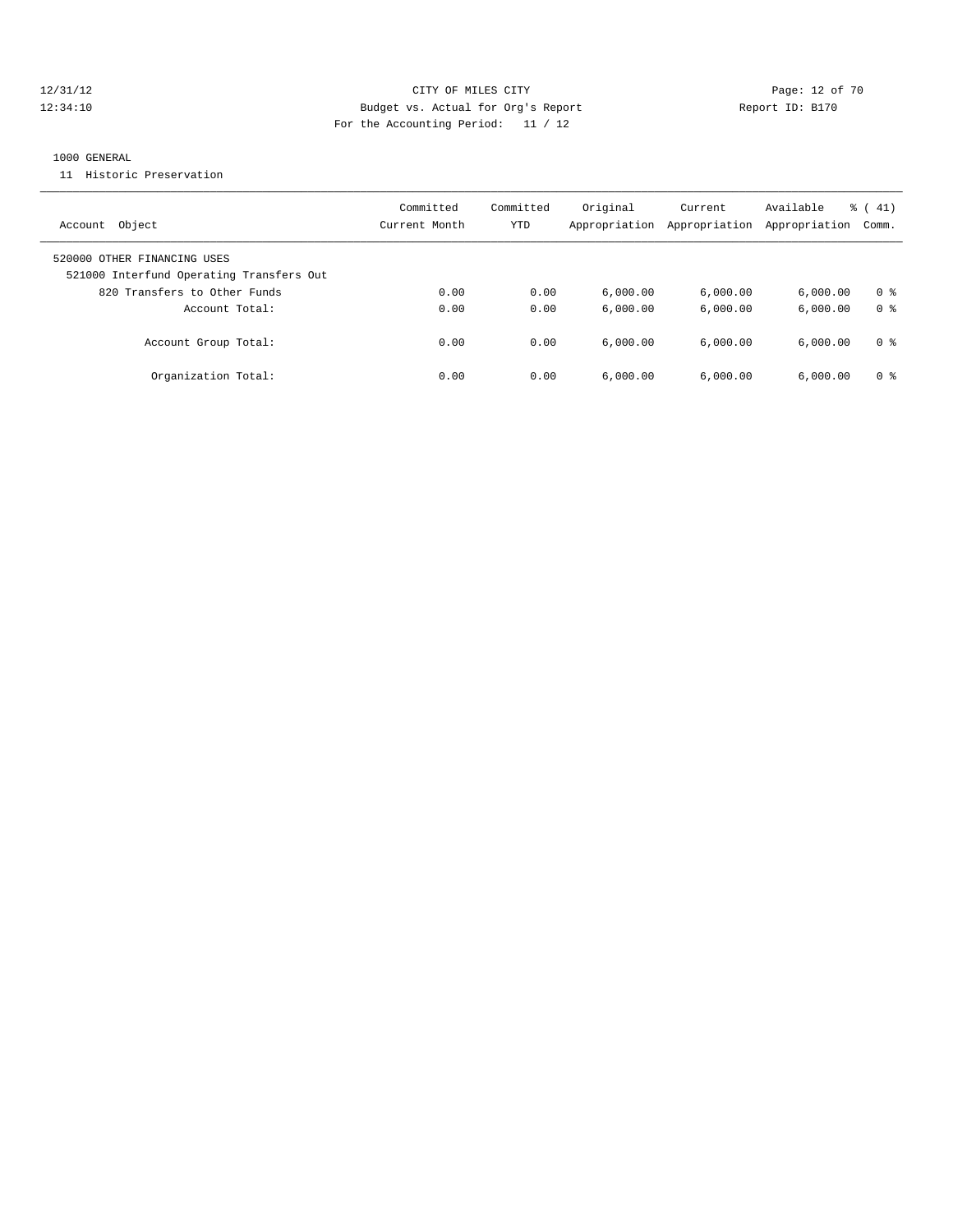#### 12/31/12 Page: 13 of 70 12:34:10 Budget vs. Actual for Org's Report Report ID: B170 For the Accounting Period: 11 / 12

————————————————————————————————————————————————————————————————————————————————————————————————————————————————————————————————————

#### 1000 GENERAL

13 Park

|                                         | Committed<br>Committed | Original   | Current    | Available  | $\frac{1}{6}$ ( 41)                             |                 |
|-----------------------------------------|------------------------|------------|------------|------------|-------------------------------------------------|-----------------|
| Account Object                          | Current Month          | YTD        |            |            | Appropriation Appropriation Appropriation Comm. |                 |
| 430000 Public Works                     |                        |            |            |            |                                                 |                 |
| 430263 STREET LIGHTING                  |                        |            |            |            |                                                 |                 |
| 341 Electric Utility Services           | 0.00                   | 0.00       | 850.00     | 850.00     | 850.00                                          | 0 <sup>8</sup>  |
| Account Total:                          | 0.00                   | 0.00       | 850.00     | 850.00     | 850.00                                          | 0 <sup>8</sup>  |
|                                         |                        |            |            |            |                                                 |                 |
| Account Group Total:                    | 0.00                   | 0.00       | 850.00     | 850.00     | 850.00                                          | 0 <sup>8</sup>  |
| 460000 CULTURE AND RECREATION           |                        |            |            |            |                                                 |                 |
| 460433 Park Operations(13)              |                        |            |            |            |                                                 |                 |
| 111 Salaries and Wages - Permanent      | 9,444.21               | 52,000.16  | 118,179.00 | 118,179.00 | 66,178.84                                       | 44 %            |
| 121 OVERTIME-PERMANENT                  | 0.00                   | 4,489.53   | 6,000.00   | 6,000.00   | 1,510.47                                        | 75 %            |
| 131 VACATION                            | 119.49                 | 4,449.68   | 10,500.00  | 10,500.00  | 6,050.32                                        | 42 %            |
| 132 SICK LEAVE                          | 666.51                 | 1,554.12   | 5,000.00   | 5,000.00   | 3,445.88                                        | $31$ $%$        |
| 134 HOLIDAY PAY                         | 3.97                   | 3,025.98   | 3,000.00   | 3,000.00   | $-25.98$                                        | $101$ %         |
| 141 Unemployment Insurance              | 35.80                  | 230.97     | 500.00     | 500.00     | 269.03                                          | 46 %            |
| 142 Workers' Compensation               | 551.40                 | 3,418.66   | 7,715.00   | 7,715.00   | 4,296.34                                        | 44 %            |
| 143 Health Insurance                    | 1,873.55               | 9,262.33   | 22,771.00  | 22,771.00  | 13,508.67                                       | 41 %            |
| 144 FICA                                | 741.84                 | 4,866.83   | 10,915.00  | 10,915.00  | 6,048.17                                        | 45 %            |
| 145 PERS                                | 723.57                 | 4,009.18   | 9,424.00   | 9,424.00   | 5,414.82                                        | 43%             |
| 196 CLOTHING ALLOTMENT                  | 0.00                   | 450.00     | 473.00     | 473.00     | 23.00                                           | 95%             |
| 210 Office Supplies and Materials       | 0.00                   | 70.50      | 150.00     | 150.00     | 79.50                                           | 47 %            |
| 214 Small Items of Equipment            | 0.00                   | 267.98     | 10,300.00  | 10,300.00  | 10,032.02                                       | 3 <sup>8</sup>  |
| 220 Operating Expenses                  | 0.00                   | 958.58     | 2,500.00   | 2,500.00   | 1,541.42                                        | 38 %            |
| 222 Chemicals, Lab & Med Supplies       | 0.00                   | 4,007.02   | 8,920.00   | 8,920.00   | 4,912.98                                        | 45 %            |
| 226 Clothing and Uniforms               | 0.00                   | 0.00       | 500.00     | 500.00     | 500.00                                          | 0 <sup>8</sup>  |
| 230 Repair and Maintenance Supplies     | 655.14                 | 5,415.84   | 10,000.00  | 10,000.00  | 4,584.16                                        | 54 %            |
| 231 Gas, Oil, Diesel Fuel, Grease, etc. | 682.32                 | 3,468.88   | 8,000.00   | 8,000.00   | 4,531.12                                        | 43 %            |
| 334 Memberships, Registrations & Dues   | 200.00                 | 260.00     | 650.00     | 650.00     | 390.00                                          | 40 %            |
| 341 Electric Utility Services           | 363.76                 | 2,994.45   | 7,500.00   | 7,500.00   | 4,505.55                                        | 40 %            |
| 342 Water Utility Services              | 3,663.08               | 29,462.55  | 19,000.00  | 19,000.00  | $-10, 462.55$                                   | 155 %           |
| 343 Sewer Utility Services              | 142.19                 | 677.95     | 1,000.00   | 1,000.00   | 322.05                                          | 68 %            |
| 344 Gas Utility Service                 | 228.28                 | 470.42     | 2,300.00   | 2,300.00   | 1,829.58                                        | $20*$           |
| 345 Telephone & Telegraph               | 41.74                  | 166.96     | 900.00     | 900.00     | 733.04                                          | 19 <sup>°</sup> |
| 346 Garbage Service                     | 0.00                   | 237.06     | 850.00     | 850.00     | 612.94                                          | $28$ %          |
| 347 Telephone-Internet                  | 37.60                  | 150.40     | 450.00     | 450.00     | 299.60                                          | $33*$           |
| 350 Professional Services               | 345.26                 | 1,086.26   | 15,000.00  | 15,000.00  | 13,913.74                                       | 7 %             |
| 360 Contr R & M                         | 0.00                   | 0.00       | 6,000.00   | 6,000.00   | 6,000.00                                        | 0 <sup>8</sup>  |
| 363 R&M Vehicles/Equip/Labor-PW         | 0.00                   | 8,230.57   | 17,500.00  | 17,500.00  | 9,269.43                                        | 47 %            |
| 370 Travel                              | 0.00                   | 0.00       | 600.00     | 600.00     | 600.00                                          | 0 <sup>8</sup>  |
| 380 Training Services                   | 0.00                   | 203.54     | 1,200.00   | 1,200.00   | 996.46                                          | $17*$           |
| 511 Insurance on Buildings              | 0.00                   | 2,799.49   | 2,800.00   | 2,800.00   |                                                 | $0.51$ 100 %    |
| 512 Insurance on Vehicles & Equipment   | 0.00                   | 475.51     | 476.00     | 476.00     | 0.49                                            | 100 %           |
| 514 Other Insurance (Boilers)           | 0.00                   | 0.00       | 852.00     | 852.00     | 852.00                                          | 0 <sup>8</sup>  |
| 533 Machinery and Equipment Rental      | 0.00                   | 35.00      | 0.00       | 0.00       | $-35.00$                                        | $***$ $_{8}$    |
| 936 Parks and Recreation Facilities     | 0.00                   | 29,556.03  | 312,221.00 | 312,221.00 | 282,664.97                                      | 9 <sup>8</sup>  |
| Account Total:                          | 20,519.71              | 178,752.43 | 624,146.00 | 624,146.00 | 445, 393.57                                     | 29%             |
| 460434 Fish, Wildlife Trailways         |                        |            |            |            |                                                 |                 |
| 740 Awards and Indemnities              | 0.00                   | 14,810.00  | 0.00       | 0.00       | $-14,810.00$ *** %                              |                 |
|                                         |                        |            |            |            |                                                 |                 |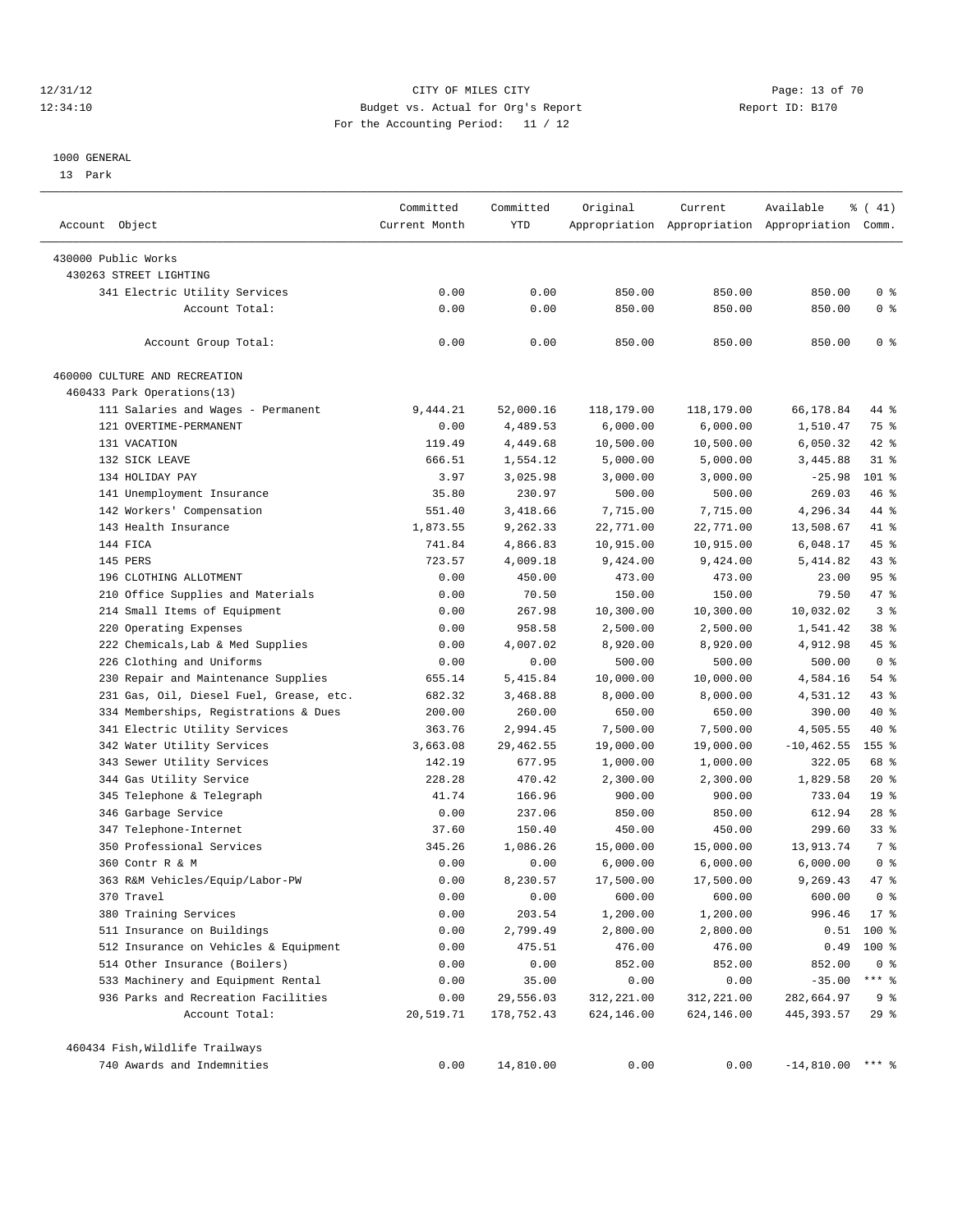#### 12/31/12 Page: 14 of 70 12:34:10 Budget vs. Actual for Org's Report Report ID: B170 For the Accounting Period: 11 / 12

#### 1000 GENERAL

13 Park

| Object<br>Account                          | Committed<br>Current Month | Committed<br><b>YTD</b> | Original<br>Appropriation | Current<br>Appropriation | Available<br>Appropriation | $\frac{1}{6}$ ( 41)<br>Comm. |
|--------------------------------------------|----------------------------|-------------------------|---------------------------|--------------------------|----------------------------|------------------------------|
| Account Total:                             | 0.00                       | 14,810.00               | 0.00                      | 0.00                     | $-14,810.00$               | $***$ 2                      |
| 460439 Riverside Park Tennis Court Project |                            |                         |                           |                          |                            |                              |
| 350 Professional Services                  | 0.00                       | 0.00                    | 1,100.00                  | 1,100.00                 | 1,100.00                   | 0 <sup>8</sup>               |
| Account Total:                             | 0.00                       | 0.00                    | 1,100.00                  | 1,100.00                 | 1,100.00                   | 0 <sup>8</sup>               |
| Account Group Total:                       | 20,519.71                  | 193,562.43              | 625, 246, 00              | 625, 246, 00             | 431,683.57                 | 318                          |
| Organization Total:                        | 20,519.71                  | 193,562.43              | 626,096.00                | 626,096.00               | 432, 533. 57               | 318                          |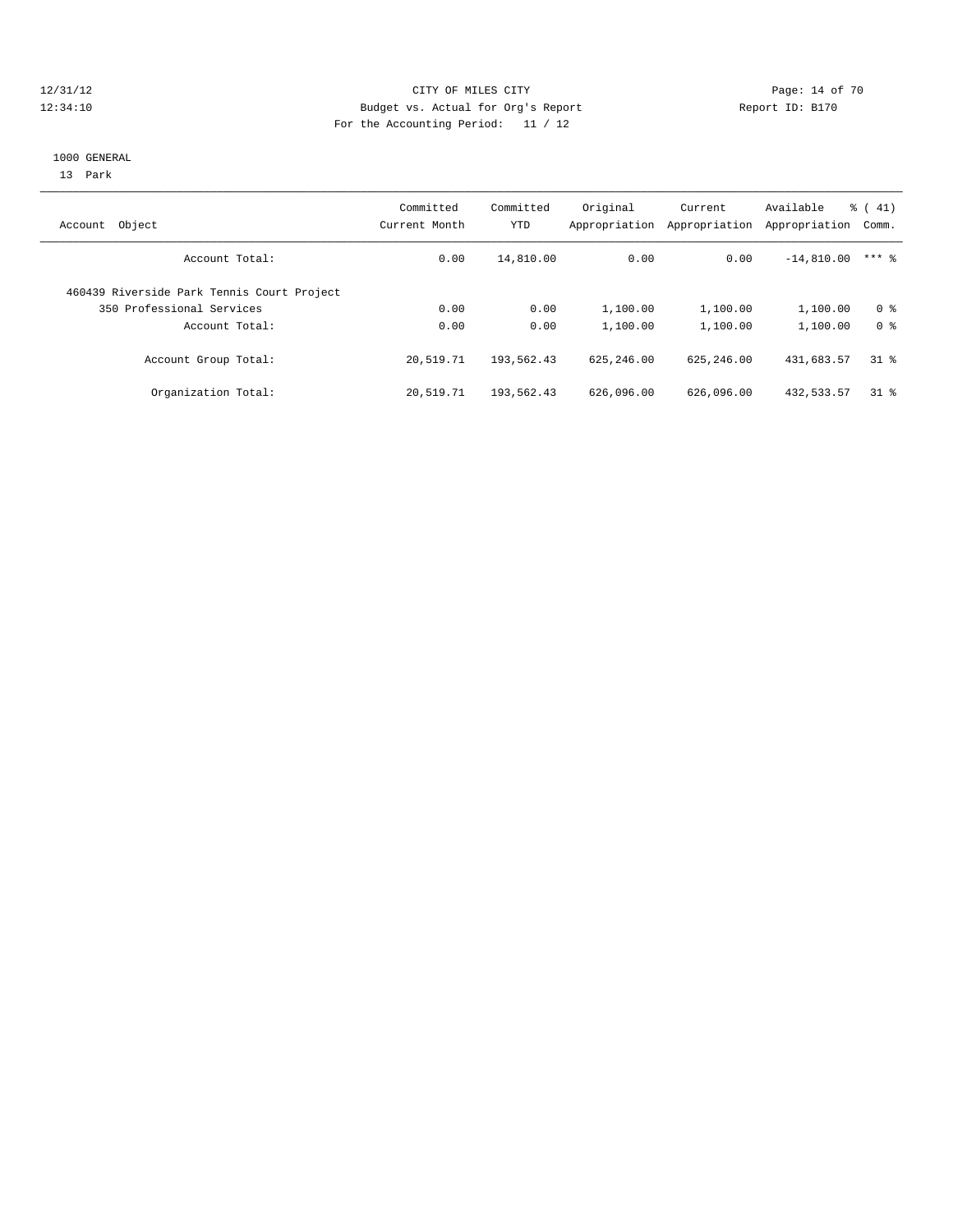# 12/31/12 Page: 15 of 70 12:34:10 Budget vs. Actual for Org's Report Report ID: B170 For the Accounting Period: 11 / 12

#### 1000 GENERAL

14 Swim Pool

| Account Object                      | Committed<br>Current Month | Committed<br><b>YTD</b> | Original  | Current<br>Appropriation Appropriation Appropriation | Available | % (41)<br>Comm.  |
|-------------------------------------|----------------------------|-------------------------|-----------|------------------------------------------------------|-----------|------------------|
| 460000 CULTURE AND RECREATION       |                            |                         |           |                                                      |           |                  |
| 460445 Swimming Pool                |                            |                         |           |                                                      |           |                  |
| 111 Salaries and Wages - Permanent  | 0.00                       | 25,882.91               | 48,191.00 | 48,191.00                                            | 22,308.09 | $54$ $%$         |
| 141 Unemployment Insurance          | 0.00                       | 90.61                   | 77.00     | 77.00                                                | $-13.61$  | 118 %            |
| 142 Workers' Compensation           | 0.00                       | 1,410.62                | 2,626.00  | 2.626.00                                             | 1,215.38  | 54%              |
| 144 FICA                            | 0.00                       | 1,980.04                | 3,687.00  | 3,687.00                                             | 1,706.96  | 54%              |
| 145 PERS                            | 0.00                       | 322.15                  | 382.00    | 382.00                                               | 59.85     | 84 %             |
| 214 Small Items of Equipment        | 0.00                       | 0.00                    | 200.00    | 200.00                                               | 200.00    | 0 <sup>8</sup>   |
| 220 Operating Expenses              | 0.00                       | 98.43                   | 1,200.00  | 1,200.00                                             | 1,101.57  | 8 %              |
| 222 Chemicals, Lab & Med Supplies   | 0.00                       | 0.00                    | 3,000.00  | 3,000.00                                             | 3,000.00  | 0 <sup>8</sup>   |
| 230 Repair and Maintenance Supplies | 0.00                       | 0.00                    | 1,000.00  | 1,000.00                                             | 1,000.00  | 0 <sup>8</sup>   |
| 341 Electric Utility Services       | 66.64                      | 875.51                  | 1,000.00  | 1,000.00                                             | 124.49    | 88 %             |
| 342 Water Utility Services          | 0.00                       | 322.38                  | 300.00    | 300.00                                               | $-22.38$  | 107 <sub>8</sub> |
| 343 Sewer Utility Services          | 0.00                       | 76.32                   | 75.00     | 75.00                                                | $-1.32$   | $102$ %          |
| 345 Telephone & Telegraph           | 0.00                       | 121.23                  | 130.00    | 130.00                                               | 8.77      | 93%              |
| 350 Professional Services           | 0.00                       | $-100.00$               | 250.00    | 250.00                                               | 350.00    | $-40$ %          |
| 360 Contr R & M                     | 0.00                       | 0.00                    | 21,100.00 | 21,100.00                                            | 21,100.00 | 0 <sup>8</sup>   |
| 363 R&M Vehicles/Equip/Labor-PW     | 0.00                       | 405.00                  | 1,000.00  | 1,000.00                                             | 595.00    | 41 %             |
| 380 Training Services               | 0.00                       | 0.00                    | 1,200.00  | 1,200.00                                             | 1,200.00  | 0 <sup>8</sup>   |
| 540 Special Assessments             | 0.00                       | 0.00                    | 588.00    | 588.00                                               | 588.00    | 0 <sup>8</sup>   |
| Account Total:                      | 66.64                      | 31,485.20               | 86,006.00 | 86,006.00                                            | 54,520.80 | 37 <sup>8</sup>  |
| Account Group Total:                | 66.64                      | 31,485.20               | 86,006.00 | 86,006.00                                            | 54,520.80 | 37%              |
| Organization Total:                 | 66.64                      | 31,485.20               | 86,006.00 | 86,006.00                                            | 54,520.80 | 37%              |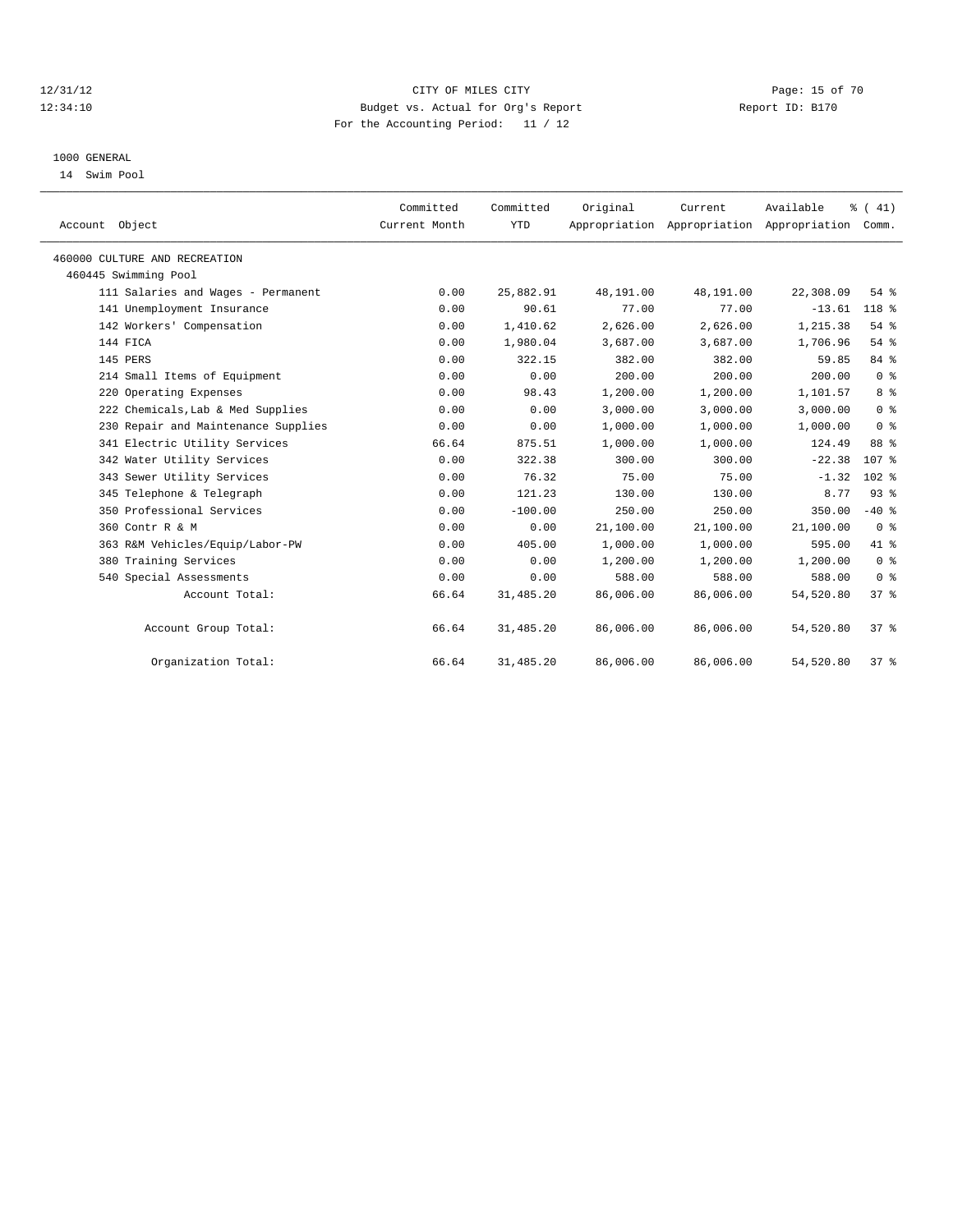# 12/31/12 Page: 16 of 70 12:34:10 Budget vs. Actual for Org's Report Report ID: B170 For the Accounting Period: 11 / 12

### 1000 GENERAL 16 Library

| Object<br>Account                                                       | Committed<br>Current Month | Committed<br>YTD | Original<br>Appropriation | Current<br>Appropriation | Available<br>Appropriation | $\frac{1}{6}$ ( 41)<br>Comm. |
|-------------------------------------------------------------------------|----------------------------|------------------|---------------------------|--------------------------|----------------------------|------------------------------|
| 520000 OTHER FINANCING USES<br>521000 Interfund Operating Transfers Out |                            |                  |                           |                          |                            |                              |
| 820 Transfers to Other Funds                                            | 23,160.66                  | 115,803.30       | 277,928.00                | 277,928,00               | 162,124.70                 | $42$ %                       |
| Account Total:                                                          | 23,160.66                  | 115,803.30       | 277,928,00                | 277,928,00               | 162, 124, 70               | $42*$                        |
| Account Group Total:                                                    | 23,160.66                  | 115,803.30       | 277,928,00                | 277,928,00               | 162,124.70                 | $42*$                        |
| Organization Total:                                                     | 23,160.66                  | 115,803.30       | 277,928,00                | 277,928,00               | 162,124.70                 | $42*$                        |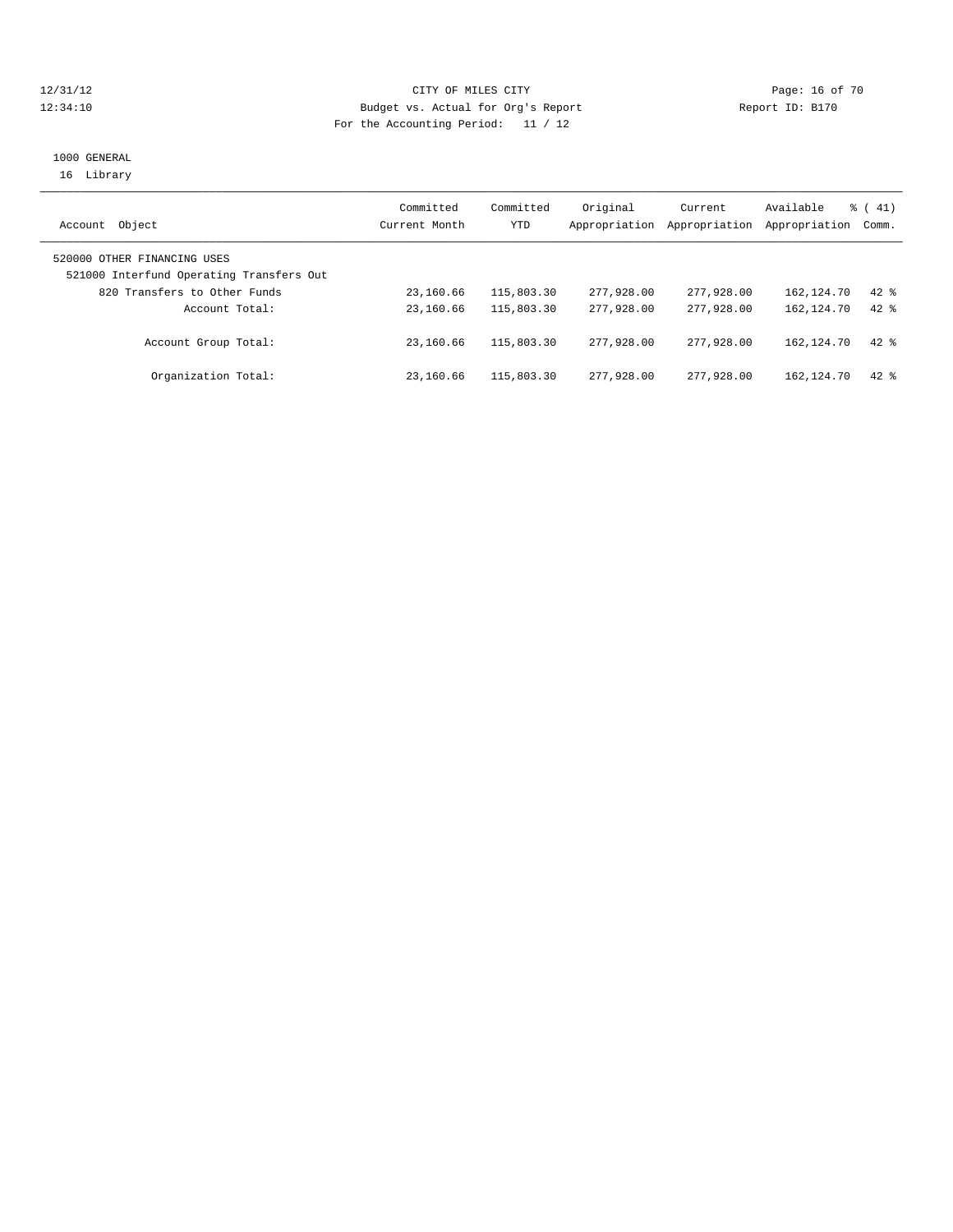# 12/31/12 Page: 17 of 70 12:34:10 Budget vs. Actual for Org's Report Report ID: B170 For the Accounting Period: 11 / 12

#### 1000 GENERAL

21 Animal Control

| Account Object                           | Committed<br>Current Month | Committed<br><b>YTD</b> | Original  | Current   | Available<br>Appropriation Appropriation Appropriation Comm. | % (41)          |
|------------------------------------------|----------------------------|-------------------------|-----------|-----------|--------------------------------------------------------------|-----------------|
| 440000 PUBLIC HEALTH                     |                            |                         |           |           |                                                              |                 |
| 440600 Animal Control Services (21)      |                            |                         |           |           |                                                              |                 |
| 111 Salaries and Wages - Permanent       | 3,260.76                   | 15,270.37               | 41,456.00 | 41,456.00 | 26, 185.63                                                   | 37 <sup>8</sup> |
| 131 VACATION                             | 37.48                      | 1,516.47                | 0.00      | 0.00      | $-1, 516.47$                                                 | $***$ $_{8}$    |
| 132 SICK LEAVE                           | 0.00                       | 299.84                  | 0.00      | 0.00      | $-299.84$                                                    | $***$ 8         |
| 134 HOLIDAY PAY                          | 0.00                       | 114.78                  | 0.00      | 0.00      | $-114.78$                                                    | $***$ 8         |
| 141 Unemployment Insurance               | 11.54                      | 61.44                   | 145.00    | 145.00    | 83.56                                                        | 42.8            |
| 142 Workers' Compensation                | 179.76                     | 953.40                  | 2,259.00  | 2,259.00  | 1,305.60                                                     | 42.8            |
| 143 Health Insurance                     | 604.50                     | 3,022.54                | 7,252.00  | 7,252.00  | 4,229.46                                                     | 42.8            |
| 144 FICA                                 | 252.32                     | 1,343.46                | 3,172.00  | 3,172.00  | 1,828.54                                                     | 42.8            |
| 145 PERS                                 | 233.18                     | 1,153.92                | 2,784.00  | 2,784.00  | 1,630.08                                                     | 41 %            |
| 196 CLOTHING ALLOTMENT                   | 0.00                       | 360.00                  | 720.00    | 720.00    | 360.00                                                       | $50*$           |
| 210 Office Supplies and Materials        | 0.00                       | 0.00                    | 150.00    | 150.00    | 150.00                                                       | 0 <sup>8</sup>  |
| 211 Clothing Allotment                   | 0.00                       | 0.00                    | 250.00    | 250.00    | 250.00                                                       | 0 <sup>8</sup>  |
| 214 Small Items of Equipment             | 0.00                       | 0.00                    | 400.00    | 400.00    | 400.00                                                       | 0 <sup>8</sup>  |
| 220 Operating Expenses                   | 0.00                       | 144.00                  | 1,200.00  | 1,200.00  | 1,056.00                                                     | $12*$           |
| 230 Repair and Maintenance Supplies      | 0.00                       | 3.42                    | 250.00    | 250.00    | 246.58                                                       | 1 <sup>8</sup>  |
| 231 Gas, Oil, Diesel Fuel, Grease, etc.  | 104.83                     | 490.51                  | 1,400.00  | 1,400.00  | 909.49                                                       | 35%             |
| 311 Postage, Box Rent, Etc.              | 0.00                       | 0.00                    | 20.00     | 20.00     | 20.00                                                        | 0 <sup>8</sup>  |
| Printing, Duplicating, Typing &<br>320   | 0.00                       | 0.00                    | 25.00     | 25.00     | 25.00                                                        | 0 <sup>8</sup>  |
| 330 Publicity, Subscriptions & Dues      | 0.00                       | 0.00                    | 25.00     | 25.00     | 25.00                                                        | 0 <sup>8</sup>  |
| 341 Electric Utility Services            | 20.16                      | 295.36                  | 350.00    | 350.00    | 54.64                                                        | 84 %            |
| 342 Water Utility Services               | 23.57                      | 117.85                  | 350.00    | 350.00    | 232.15                                                       | $34$ $%$        |
| 343 Sewer Utility Services               | 12.95                      | 55.75                   | 150.00    | 150.00    | 94.25                                                        | 37 <sup>8</sup> |
| 344 Gas Utility Service                  | 26.77                      | 99.66                   | 600.00    | 600.00    | 500.34                                                       | 17.8            |
| 345 Telephone & Telegraph                | 37.32                      | 149.28                  | 500.00    | 500.00    | 350.72                                                       | $30*$           |
| 347 Telephone-Internet                   | 0.00                       | 0.00                    | 20.00     | 20.00     | 20.00                                                        | 0 <sup>8</sup>  |
| 350 Professional Services                | 493.00                     | 1,783.05                | 3,000.00  | 3,000.00  | 1,216.95                                                     | 59 %            |
| 360 Contr R & M                          | 0.00                       | 0.00                    | 100.00    | 100.00    | 100.00                                                       | 0 <sup>8</sup>  |
| 366 R&M Vehicles - Police/Animal Control | 0.00                       | 0.00                    | 100.00    | 100.00    | 100.00                                                       | 0 <sup>8</sup>  |
| 370 Travel                               | 0.00                       | 0.00                    | 200.00    | 200.00    | 200.00                                                       | 0 <sup>8</sup>  |
| 380 Training Services                    | 0.00                       | 0.00                    | 100.00    | 100.00    | 100.00                                                       | 0 <sup>8</sup>  |
| 511 Insurance on Buildings               | 0.00                       | 80.67                   | 110.00    | 110.00    | 29.33                                                        | 73 %            |
| Account Total:                           | 5,298.14                   | 27, 315.77              | 67,088.00 | 67,088.00 | 39,772.23                                                    | 41 %            |
| Account Group Total:                     | 5,298.14                   | 27, 315.77              | 67,088.00 | 67,088.00 | 39,772.23                                                    | 41 %            |
| Organization Total:                      | 5,298.14                   | 27, 315.77              | 67,088.00 | 67,088.00 | 39,772.23                                                    | 41 %            |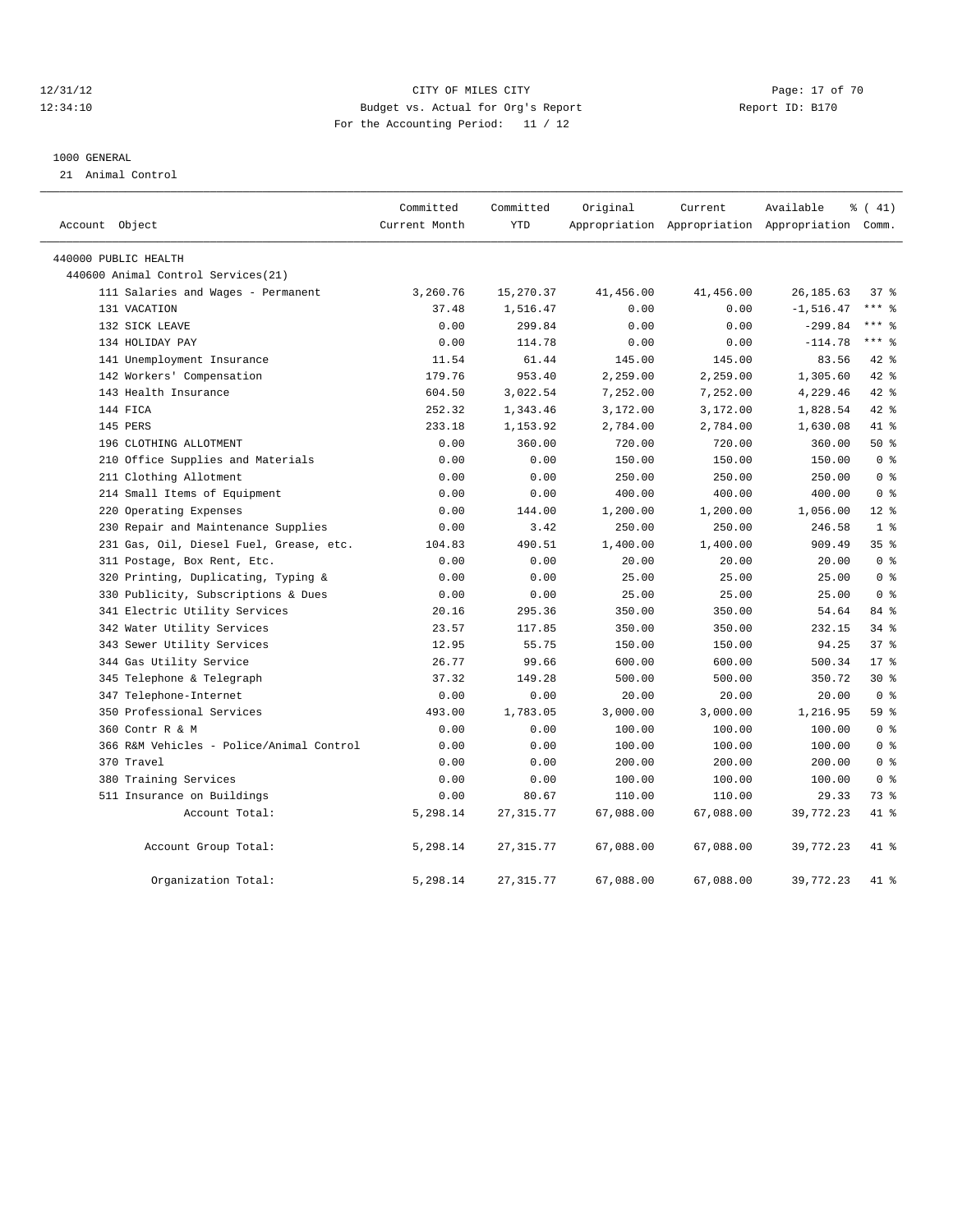#### 12/31/12 Page: 18 of 70 12:34:10 Budget vs. Actual for Org's Report Report ID: B170 For the Accounting Period: 11 / 12

#### 1000 GENERAL

36 Planning & Community Services

| Account Object                            | Committed<br>Current Month | Committed<br><b>YTD</b> | Original   | Current    | Available<br>Appropriation Appropriation Appropriation Comm. | % (41)          |
|-------------------------------------------|----------------------------|-------------------------|------------|------------|--------------------------------------------------------------|-----------------|
| 410000 GENERAL GOVERNMENT                 |                            |                         |            |            |                                                              |                 |
| 411020 Community Services & Planning      |                            |                         |            |            |                                                              |                 |
| 111 Salaries and Wages - Permanent        | 6,490.33                   | 29,805.81               | 76,363.00  | 76,363.00  | 46,557.19                                                    | 39 <sup>8</sup> |
| 121 OVERTIME-PERMANENT                    | 0.00                       | 19.52                   | 0.00       | 0.00       | $-19.52$                                                     | $***$ 8         |
| 131 VACATION                              | 45.64                      | 3,237.78                | 4,400.00   | 4,400.00   | 1,162.22                                                     | 74 %            |
| 132 SICK LEAVE                            | 11.58                      | 544.21                  | 2,200.00   | 2,200.00   | 1,655.79                                                     | 25%             |
| 133 OTHER LEAVE PAY                       | 346.72                     | 866.11                  | 4,630.00   | 4,630.00   | 3,763.89                                                     | 19 <sup>°</sup> |
| 141 Unemployment Insurance                | 24.15                      | 121.75                  | 306.00     | 306.00     | 184.25                                                       | 40 %            |
| 142 Workers' Compensation                 | 34.94                      | 176.36                  | 2,327.00   | 2,327.00   | 2,150.64                                                     | 8 %             |
| 143 Health Insurance                      | 1,263.05                   | 6,315.52                | 15,156.00  | 15,156.00  | 8,840.48                                                     | 42.8            |
| 144 FICA                                  | 523.21                     | 2,640.26                | 6,701.00   | 6,701.00   | 4,060.74                                                     | 39 <sup>8</sup> |
| 145 PERS                                  | 487.42                     | 2,437.20                | 6, 193.00  | 6, 193.00  | 3,755.80                                                     | 39 %            |
| 196 CLOTHING ALLOTMENT                    | 0.00                       | 313.50                  | 314.00     | 314.00     | 0.50                                                         | 100 %           |
| 210 Office Supplies and Materials         | 84.88                      | 200.80                  | 850.00     | 850.00     | 649.20                                                       | $24$ $%$        |
| 214 Small Items of Equipment              | 0.00                       | 1,051.34                | 1,200.00   | 1,200.00   | 148.66                                                       | 88 %            |
| 220 Operating Expenses                    | 0.00                       | 124.41                  | 0.00       | 0.00       | $-124.41$                                                    | *** %           |
| 311 Postage, Box Rent, Etc.               | 1.65                       | 70.65                   | 200.00     | 200.00     | 129.35                                                       | 35%             |
| 320 Printing, Duplicating, Typing &       | 0.00                       | 0.00                    | 600.00     | 600.00     | 600.00                                                       | 0 <sup>8</sup>  |
| 327 Map Printing                          | 0.00                       | 28.31                   | 300.00     | 300.00     | 271.69                                                       | 9 <sup>8</sup>  |
| 331 Publication of Formal & Legal Notices | 76.00                      | 98.00                   | 250.00     | 250.00     | 152.00                                                       | 39 %            |
| 345 Telephone & Telegraph                 | 78.60                      | 309.16                  | 900.00     | 900.00     | 590.84                                                       | 34.8            |
| 347 Telephone-Internet                    | 0.00                       | 0.00                    | 100.00     | 100.00     | 100.00                                                       | 0 <sup>8</sup>  |
| 350 Professional Services                 | 0.00                       | 0.00                    | 300.00     | 300.00     | 300.00                                                       | 0 <sup>8</sup>  |
| 360 Contr R & M                           | 180.60                     | 774.00                  | 2,000.00   | 2,000.00   | 1,226.00                                                     | 39 %            |
| 370 Travel                                | 0.00                       | 411.13                  | 1,100.00   | 1,100.00   | 688.87                                                       | 37 %            |
| 380 Training Services                     | 0.00                       | 280.00                  | 1,100.00   | 1,100.00   | 820.00                                                       | $25$ $%$        |
| 382 Books                                 | 0.00                       | 0.00                    | 500.00     | 500.00     | 500.00                                                       | 0 <sup>8</sup>  |
| Account Total:                            | 9,648.77                   | 49,825.82               | 127,990.00 | 127,990.00 | 78, 164. 18                                                  | 39 %            |
| Account Group Total:                      | 9,648.77                   | 49,825.82               | 127,990.00 | 127,990.00 | 78,164.18                                                    | 39 %            |
| Organization Total:                       | 9,648.77                   | 49,825.82               | 127,990.00 | 127,990.00 | 78, 164. 18                                                  | 39 %            |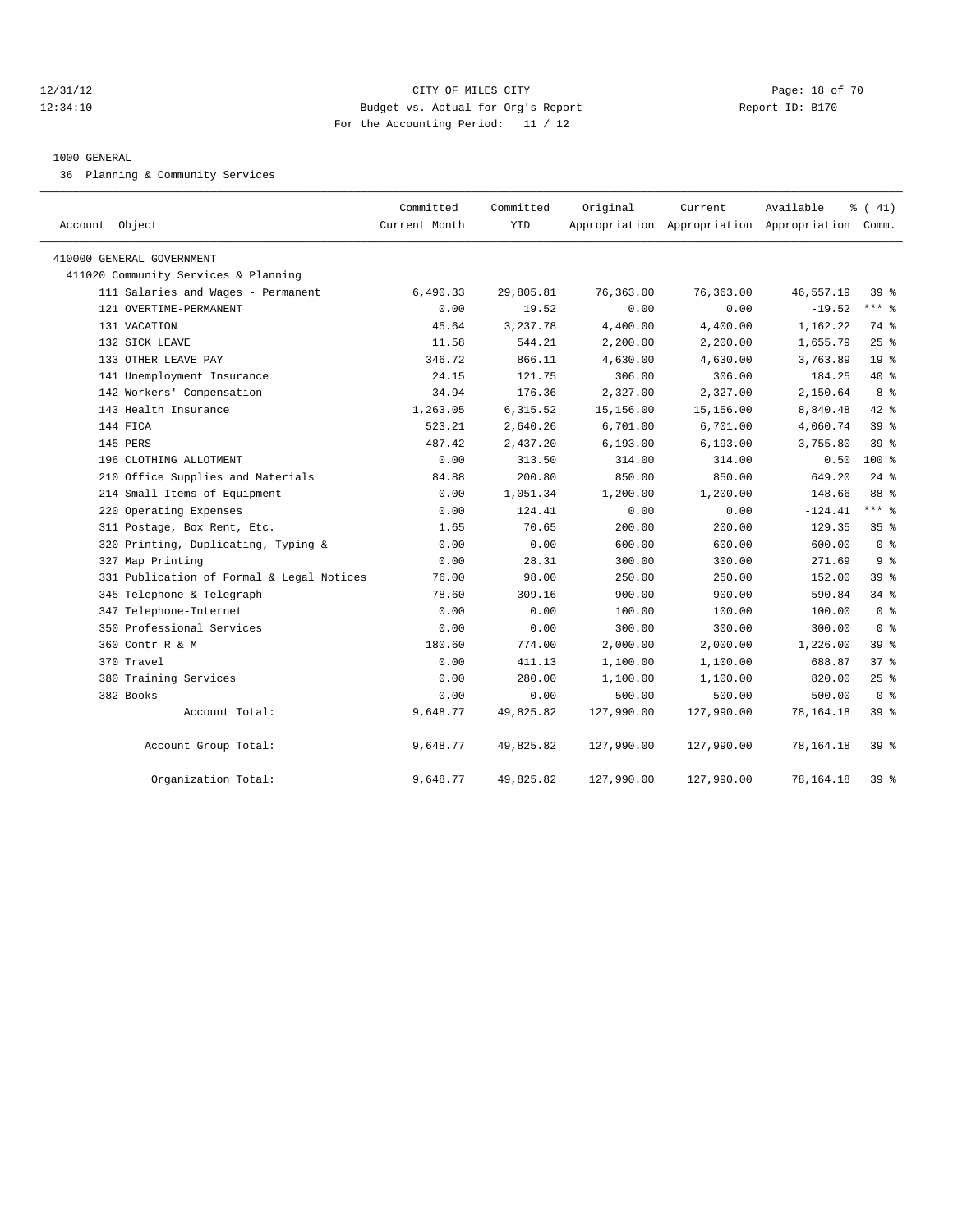# 12/31/12 Page: 19 of 70 12:34:10 Budget vs. Actual for Org's Report Report ID: B170 For the Accounting Period: 11 / 12

#### 1000 GENERAL

37 CITY HEALTH

| Object<br>Account                                                       | Committed<br>Current Month | Committed<br>YTD | Original<br>Appropriation | Current<br>Appropriation | Available<br>Appropriation | $\frac{1}{6}$ (41)<br>Comm. |
|-------------------------------------------------------------------------|----------------------------|------------------|---------------------------|--------------------------|----------------------------|-----------------------------|
| 520000 OTHER FINANCING USES<br>521000 Interfund Operating Transfers Out |                            |                  |                           |                          |                            |                             |
| 820 Transfers to Other Funds                                            | 0.00                       | 0.00             | 30,000.00                 | 30,000.00                | 30,000.00                  | 0 ક                         |
| Account Total:                                                          | 0.00                       | 0.00             | 30,000.00                 | 30,000.00                | 30,000.00                  | 0 <sup>8</sup>              |
| Account Group Total:                                                    | 0.00                       | 0.00             | 30,000.00                 | 30,000.00                | 30,000.00                  | 0 ક                         |
| Organization Total:                                                     | 0.00                       | 0.00             | 30,000.00                 | 30,000.00                | 30,000.00                  | 0 ક                         |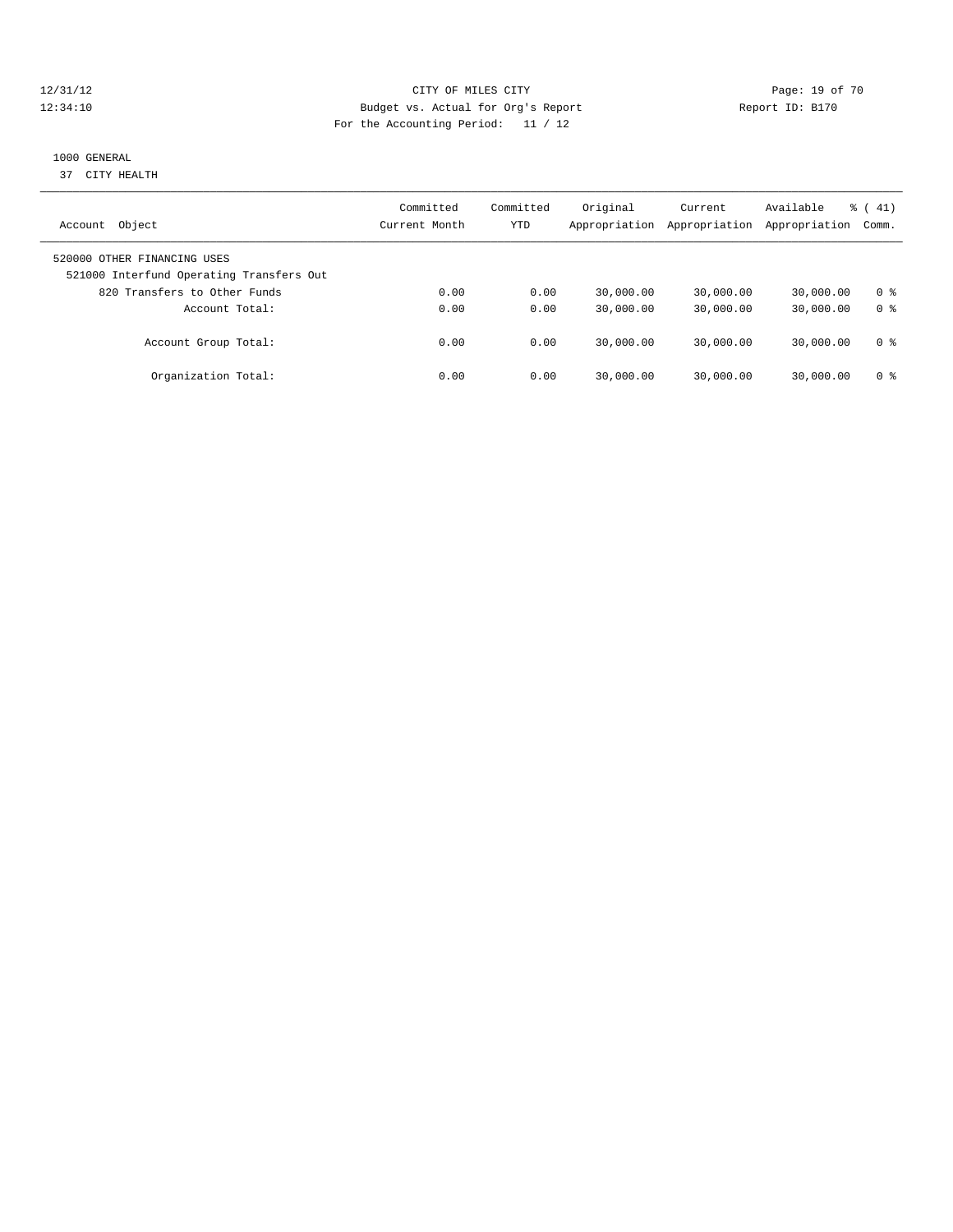#### 12/31/12 Page: 20 of 70 12:34:10 Budget vs. Actual for Org's Report Report ID: B170 For the Accounting Period: 11 / 12

#### 1000 GENERAL

201 Flood Prevention

| Account Object                            | Committed<br>Current Month | Committed<br><b>YTD</b> | Original  | Current   | Available<br>Appropriation Appropriation Appropriation Comm. | $\frac{1}{6}$ ( 41) |
|-------------------------------------------|----------------------------|-------------------------|-----------|-----------|--------------------------------------------------------------|---------------------|
| 430000 Public Works                       |                            |                         |           |           |                                                              |                     |
| 431200 Flood Control                      |                            |                         |           |           |                                                              |                     |
| 111 Salaries and Wages - Permanent        | 522.97                     | 4,114.60                | 12,262.00 | 12,262.00 | 8,147.40                                                     | 34 %                |
| 131 VACATION                              | 52.96                      | 450.39                  | 400.00    | 400.00    | $-50.39$                                                     | $113*$              |
| 132 SICK LEAVE                            | 0.00                       | 46.35                   | 400.00    | 400.00    | 353.65                                                       | $12*$               |
| 133 OTHER LEAVE PAY                       | 0.00                       | 0.00                    | 832.00    | 832.00    | 832.00                                                       | 0 <sup>8</sup>      |
| 141 Unemployment Insurance                | 2.00                       | 16.17                   | 22.00     | 22.00     | 5.83                                                         | 74 %                |
| 142 Workers' Compensation                 | 6.46                       | 51.63                   | 757.00    | 757.00    | 705.37                                                       | 7 %                 |
| 143 Health Insurance                      | 120.91                     | 967.94                  | 2,901.00  | 2,901.00  | 1,933.06                                                     | 338                 |
| 144 FICA                                  | 44.05                      | 352.83                  | 1,063.00  | 1,063.00  | 710.17                                                       | 33 <sup>8</sup>     |
| 145 PERS                                  | 40.71                      | 326.01                  | 982.00    | 982.00    | 655.99                                                       | 33%                 |
| 196 CLOTHING ALLOTMENT                    | 0.00                       | 60.00                   | 60.00     | 60.00     | 0.00                                                         | $100$ %             |
| 210 Office Supplies and Materials         | 0.00                       | 108.77                  | 300.00    | 300.00    | 191.23                                                       | 36%                 |
| 214 Small Items of Equipment              | 0.00                       | 0.00                    | 3,700.00  | 3,700.00  | 3,700.00                                                     | 0 <sup>8</sup>      |
| 220 Operating Expenses                    | 0.00                       | 0.00                    | 200.00    | 200.00    | 200.00                                                       | 0 <sup>8</sup>      |
| 311 Postage, Box Rent, Etc.               | 0.00                       | 52.20                   | 200.00    | 200.00    | 147.80                                                       | 26%                 |
| 327 Map Printing                          | 0.00                       | 0.00                    | 200.00    | 200.00    | 200.00                                                       | 0 <sup>8</sup>      |
| 331 Publication of Formal & Legal Notices | 694.35                     | 1,132.35                | 1,000.00  | 1,000.00  | $-132.35$                                                    | $113*$              |
| 334 Memberships, Registrations & Dues     | 110.00                     | 110.00                  | 250.00    | 250.00    | 140.00                                                       | 44 %                |
| 345 Telephone & Telegraph                 | 0.00                       | 0.00                    | 100.00    | 100.00    | 100.00                                                       | 0 <sup>8</sup>      |
| 350 Professional Services                 | 0.00                       | 0.00                    | 770.00    | 770.00    | 770.00                                                       | 0 <sup>8</sup>      |
| 370 Travel                                | 0.00                       | 0.00                    | 1,300.00  | 1,300.00  | 1,300.00                                                     | 0 <sup>8</sup>      |
| 380 Training Services                     | 0.00                       | 0.00                    | 900.00    | 900.00    | 900.00                                                       | 0 <sup>8</sup>      |
| 382 Books                                 | 0.00                       | 0.00                    | 100.00    | 100.00    | 100.00                                                       | 0 <sup>8</sup>      |
| 533 Machinery and Equipment Rental        | 0.00                       | 0.00                    | 500.00    | 500.00    | 500.00                                                       | 0 <sup>8</sup>      |
| 540 Special Assessments                   | 0.00                       | 0.00                    | 250.00    | 250.00    | 250.00                                                       | 0 <sup>8</sup>      |
| Account Total:                            | 1,594.41                   | 7,789.24                | 29,449.00 | 29,449.00 | 21,659.76                                                    | $26$ %              |
| Account Group Total:                      | 1,594.41                   | 7,789.24                | 29,449.00 | 29,449.00 | 21,659.76                                                    | $26$ %              |
| Organization Total:                       | 1,594.41                   | 7,789.24                | 29,449.00 | 29,449.00 | 21,659.76                                                    | $26$ %              |

Fund Total: 268,323.62 1,630,765.32 4,200,020.00 4,200,020.00 2,569,254.68 39 %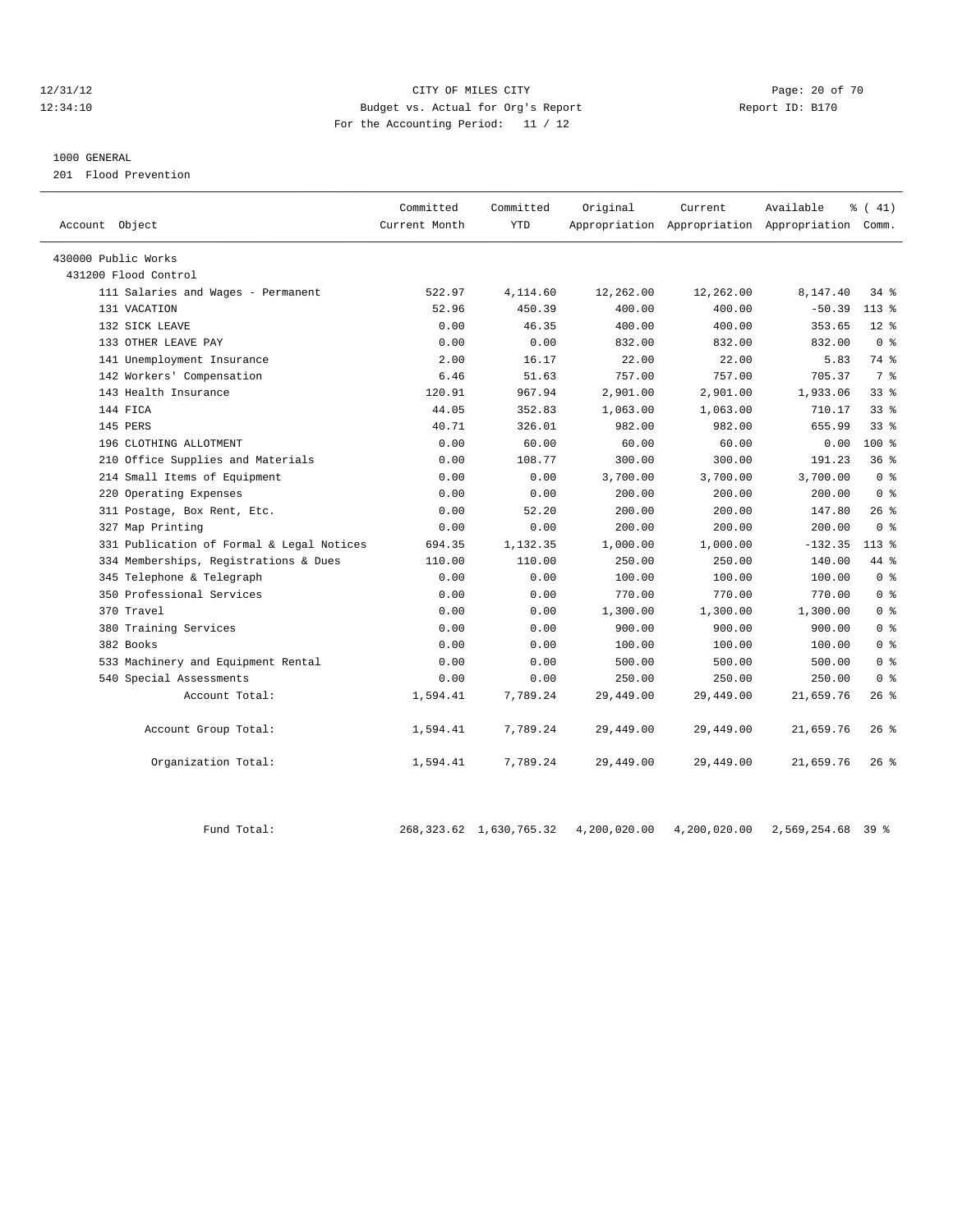#### 12/31/12 Page: 21 of 70 12:34:10 Budget vs. Actual for Org's Report Report ID: B170 For the Accounting Period: 11 / 12

# 2220 LIBRARY

16 Library

|                                          | Committed     | Committed  | Original   | Current    | Available                                       | $\frac{1}{6}$ ( 41) |  |
|------------------------------------------|---------------|------------|------------|------------|-------------------------------------------------|---------------------|--|
| Account Object                           | Current Month | <b>YTD</b> |            |            | Appropriation Appropriation Appropriation Comm. |                     |  |
| 460000 CULTURE AND RECREATION            |               |            |            |            |                                                 |                     |  |
| 460100 Library Services(16)              |               |            |            |            |                                                 |                     |  |
| 111 Salaries and Wages - Permanent       | 15,057.81     | 70,988.31  | 191,430.00 | 191,430.00 | 120, 441.69                                     | 37 <sup>8</sup>     |  |
| 131 VACATION                             | 638.50        | 6,382.78   | 0.00       | 0.00       | $-6, 382.78$                                    | $***$ 8             |  |
| 132 SICK LEAVE                           | 154.48        | 1,569.54   | 0.00       | 0.00       | $-1, 569.54$                                    | $***$ $-$           |  |
| 133 OTHER LEAVE PAY                      | 125.55        | 336.29     | 0.00       | 0.00       | $-336.29$                                       | $***$ $-$           |  |
| 141 Unemployment Insurance               | 55.92         | 280.15     | 670.00     | 670.00     | 389.85                                          | 42 %                |  |
| 142 Workers' Compensation                | 76.70         | 384.19     | 919.00     | 919.00     | 534.81                                          | $42$ $%$            |  |
| 143 Health Insurance                     | 3,021.80      | 15,108.95  | 36,270.00  | 36,270.00  | 21, 161.05                                      | 42.8                |  |
| 144 FICA                                 | 1,173.76      | 5,879.98   | 14,644.00  | 14,644.00  | 8,764.02                                        | $40*$               |  |
| 145 PERS                                 | 1,129.52      | 5,604.89   | 13,534.00  | 13,534.00  | 7,929.11                                        | 41 %                |  |
| 196 CLOTHING ALLOTMENT                   | 0.00          | 750.00     | 750.00     | 750.00     | 0.00                                            | $100*$              |  |
| 210 Office Supplies and Materials        | 13.59         | 357.06     | 1,500.00   | 1,500.00   | 1,142.94                                        | $24$ $%$            |  |
| 214 Small Items of Equipment             | 0.00          | 0.00       | 500.00     | 500.00     | 500.00                                          | 0 <sup>8</sup>      |  |
| 220 Operating Expenses                   | 0.00          | 0.00       | 1,000.00   | 1,000.00   | 1,000.00                                        | 0 <sup>8</sup>      |  |
| 224 Janitorial Supplies                  | 0.00          | 110.45     | 500.00     | 500.00     | 389.55                                          | $22$ %              |  |
| 311 Postage, Box Rent, Etc.              | 0.00          | 422.45     | 2,000.00   | 2,000.00   | 1,577.55                                        | $21$ %              |  |
| 320 Printing, Duplicating, Typing &      | 41.45         | 245.43     | 1,445.00   | 1,445.00   | 1,199.57                                        | $17*$               |  |
| 330 Publicity, Subscriptions & Dues      | 0.00          | 0.00       | 500.00     | 500.00     | 500.00                                          | 0 <sup>8</sup>      |  |
| 334 Memberships, Registrations & Dues    | 0.00          | 0.00       | 300.00     | 300.00     | 300.00                                          | 0 <sup>8</sup>      |  |
| 341 Electric Utility Services            | 804.81        | 3,071.40   | 6,000.00   | 6,000.00   | 2,928.60                                        | $51$ %              |  |
| 342 Water Utility Services               | 24.90         | 125.19     | 700.00     | 700.00     | 574.81                                          | 18 <sup>°</sup>     |  |
| 343 Sewer Utility Services               | 25.52         | 118.60     | 300.00     | 300.00     | 181.40                                          | $40*$               |  |
| 344 Gas Utility Service                  | 167.70        | 239.04     | 4,000.00   | 4,000.00   | 3,760.96                                        | $6\degree$          |  |
| 345 Telephone & Telegraph                | 0.00          | 616.73     | 1,500.00   | 1,500.00   | 883.27                                          | 41 %                |  |
| 346 Garbage Service                      | 0.00          | 0.00       | 500.00     | 500.00     | 500.00                                          | 0 <sup>8</sup>      |  |
| 347 Telephone-Internet                   | 0.00          | 240.30     | 1,500.00   | 1,500.00   | 1,259.70                                        | 16 <sup>8</sup>     |  |
| 350 Professional Services                | 0.00          | 0.00       | 7,000.00   | 7,000.00   | 7,000.00                                        | 0 <sup>8</sup>      |  |
| 360 Contr R & M                          | 325.00        | 1,649.38   | 8,000.00   | 8,000.00   | 6,350.62                                        | $21$ %              |  |
| 370 Travel                               | 0.00          | 956.62     | 2,000.00   | 2,000.00   | 1,043.38                                        | 48 %                |  |
| 380 Training Services                    | 0.00          | 0.00       | 1,500.00   | 1,500.00   | 1,500.00                                        | 0 <sup>8</sup>      |  |
| 382 Books                                | 639.32        | 2,335.82   | 15,000.00  | 15,000.00  | 12,664.18                                       | 16 <sup>8</sup>     |  |
| 511 Insurance on Buildings               | 0.00          | 3,605.09   | 3,606.00   | 3,606.00   | 0.91                                            | $100*$              |  |
| 920 Buildings                            | 0.00          | 59, 311.00 | 55,000.00  | 55,000.00  | $-4, 311.00$                                    | 108 <sup>8</sup>    |  |
| Account Total:                           | 23, 476.33    | 180,689.64 | 372,568.00 | 372,568.00 | 191,878.36                                      | 48 %                |  |
| Account Group Total:                     | 23, 476.33    | 180,689.64 | 372,568.00 | 372,568.00 | 191,878.36                                      | 48 %                |  |
| 510000 MISCELLANEOUS                     |               |            |            |            |                                                 |                     |  |
| 510330 Comprehensive Liability Insurance |               |            |            |            |                                                 |                     |  |
| 513 Liability                            | 0.00          | 4,754.03   | 4,754.00   | 4,754.00   | $-0.03$ 100 %                                   |                     |  |
| Account Total:                           | 0.00          | 4,754.03   | 4,754.00   | 4,754.00   | $-0.03$ 100 %                                   |                     |  |
| Account Group Total:                     | 0.00          | 4,754.03   | 4,754.00   | 4,754.00   | $-0.03$ 100 %                                   |                     |  |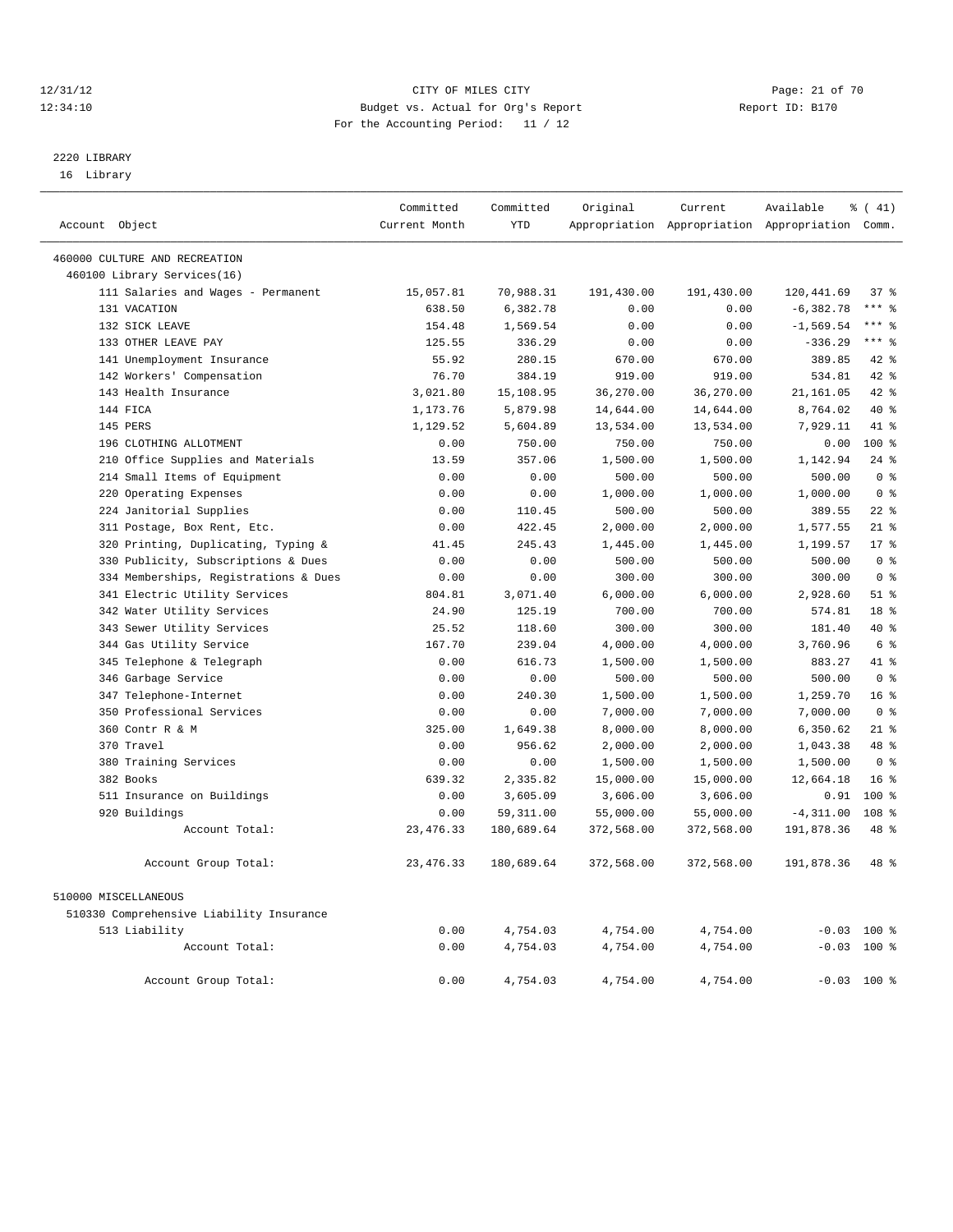# 12/31/12 Page: 22 of 70 12:34:10 Budget vs. Actual for Org's Report Report ID: B170 For the Accounting Period: 11 / 12

### 2220 LIBRARY 16 Library

| Object<br>Account                                                       | Committed<br>Current Month | Committed<br>YTD | Original   | Current<br>Appropriation Appropriation | Available<br>Appropriation | $\frac{1}{6}$ ( 41)<br>Comm. |
|-------------------------------------------------------------------------|----------------------------|------------------|------------|----------------------------------------|----------------------------|------------------------------|
| 520000 OTHER FINANCING USES<br>521000 Interfund Operating Transfers Out |                            |                  |            |                                        |                            |                              |
| 820 Transfers to Other Funds                                            | 1,512.66                   | 7,563.30         | 18,152.00  | 18,152.00                              | 10,588.70                  | $42$ %                       |
| Account Total:                                                          | 1,512.66                   | 7,563.30         | 18,152.00  | 18,152.00                              | 10,588.70                  | $42*$                        |
| Account Group Total:                                                    | 1,512.66                   | 7,563.30         | 18,152.00  | 18,152.00                              | 10,588.70                  | $42$ %                       |
| Organization Total:                                                     | 24,988.99                  | 193,006.97       | 395,474.00 | 395,474.00                             | 202,467.03                 | $49*$                        |
|                                                                         |                            |                  |            |                                        |                            |                              |
| Fund Total:                                                             | 24,988.99                  | 193,006.97       | 395,474.00 | 395,474.00                             | 202,467.03                 | 49 %                         |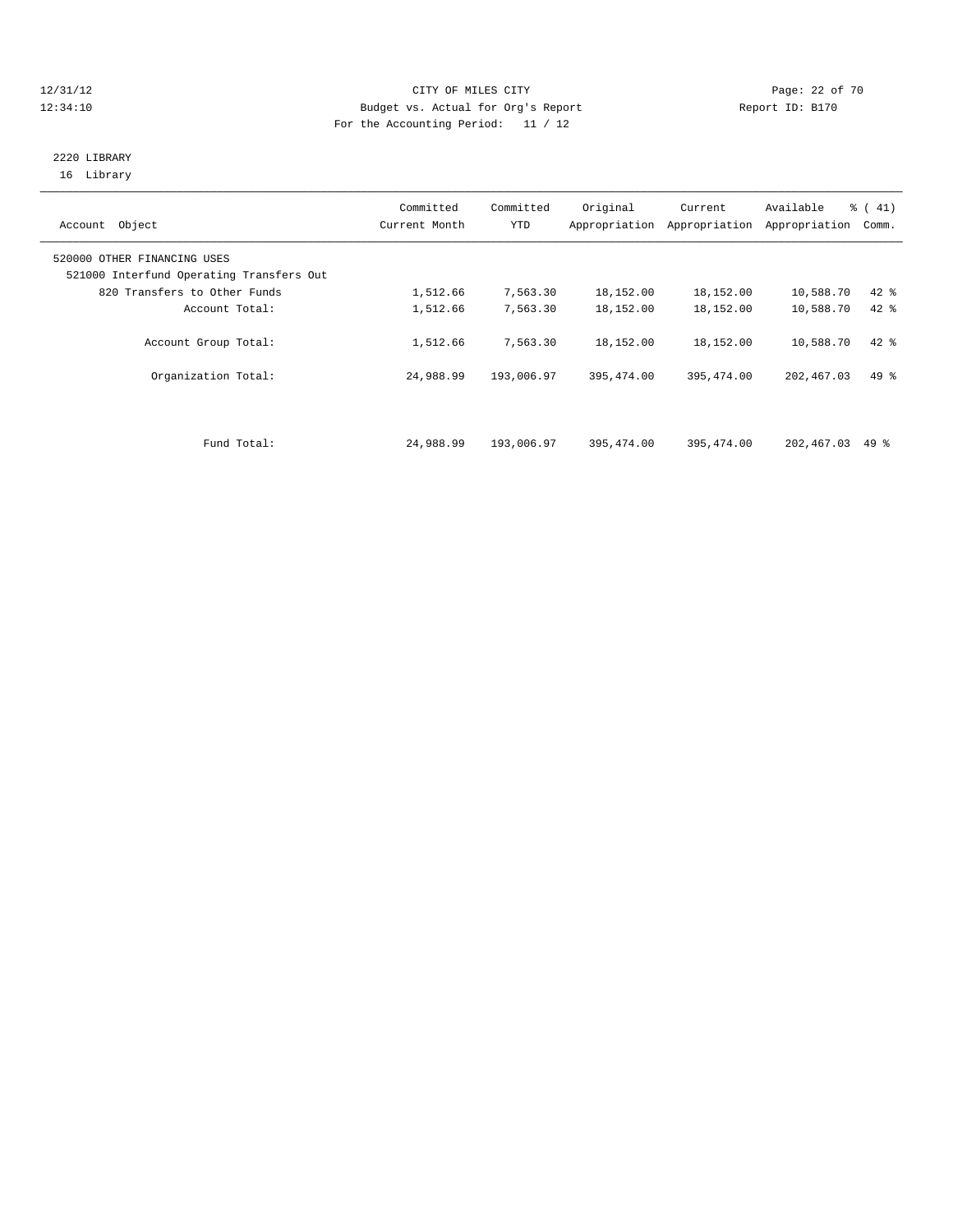#### 12/31/12 Page: 23 of 70 12:34:10 Budget vs. Actual for Org's Report Changer Report ID: B170 For the Accounting Period: 11 / 12

# 2260 EMERGENCY DISASTER

202 Flood Disaster

| Account Object            | Committed<br>Current Month | Committed<br><b>YTD</b> | Original  | Current<br>Appropriation Appropriation | Available<br>Appropriation | $\frac{1}{6}$ (41)<br>Comm. |
|---------------------------|----------------------------|-------------------------|-----------|----------------------------------------|----------------------------|-----------------------------|
| 430000 Public Works       |                            |                         |           |                                        |                            |                             |
| 431200 Flood Control      |                            |                         |           |                                        |                            |                             |
| 350 Professional Services | 0.00                       | 44,646.00               | 44,000.00 | 44,000.00                              | $-646.00$ 101 %            |                             |
| 940 Machinery & Equipment | 0.00                       | 24,499.48               | 0.00      | 0.00                                   | $-24, 499.48$              | $***$ $-$                   |
| Account Total:            | 0.00                       | 69,145.48               | 44,000.00 | 44,000.00                              | $-25, 145.48$ 157 %        |                             |
| Account Group Total:      | 0.00                       | 69,145.48               | 44,000.00 | 44,000.00                              | $-25, 145.48$ 157 %        |                             |
| Organization Total:       | 0.00                       | 69,145.48               | 44,000.00 | 44,000.00                              | $-25, 145.48$ 157 %        |                             |
|                           |                            |                         |           |                                        |                            |                             |
| Fund Total:               | 0.00                       | 69,145.48               | 44,000.00 | 44,000.00                              | $-25, 145.48$ 157 %        |                             |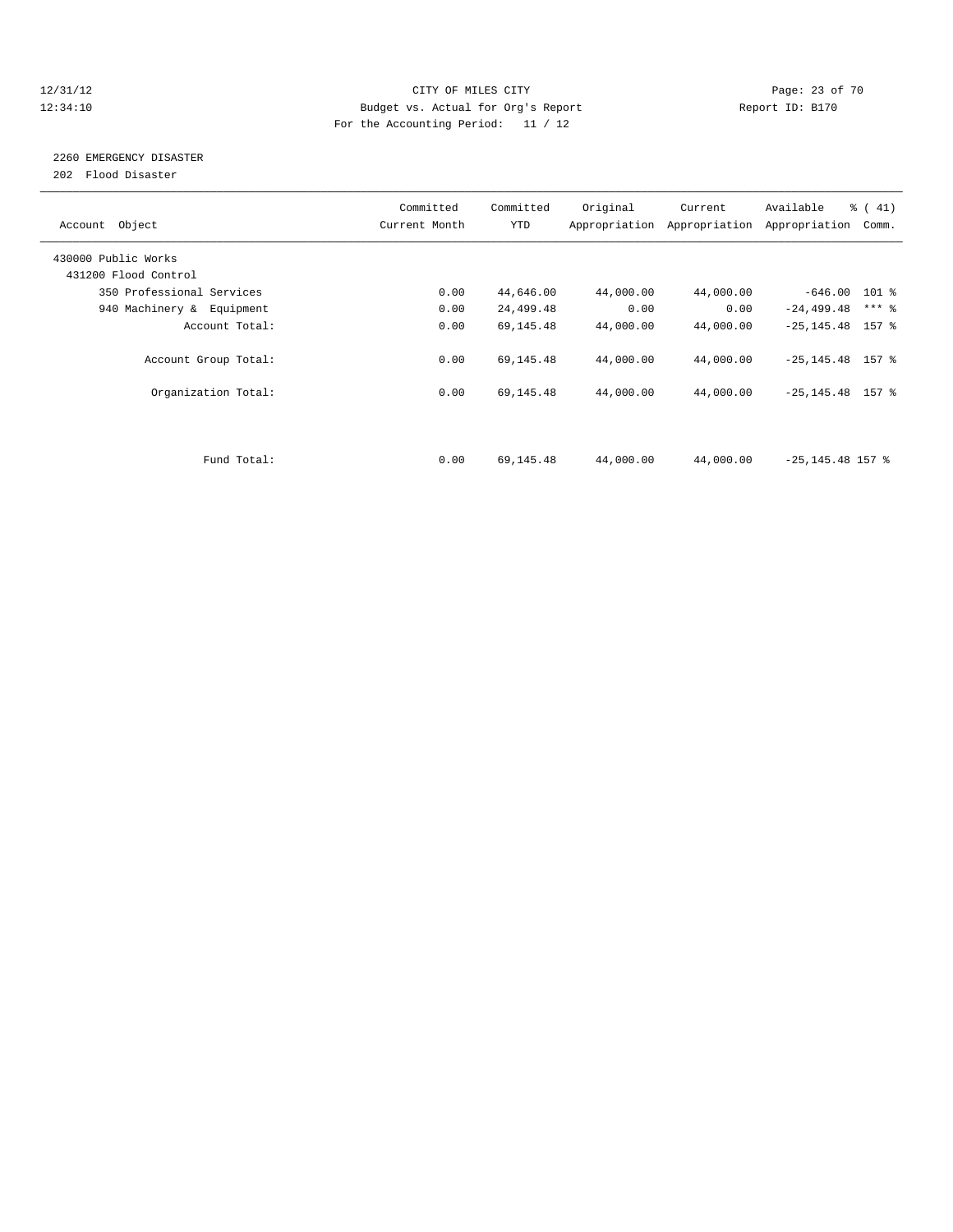# 12/31/12 Page: 24 of 70 12:34:10 Budget vs. Actual for Org's Report Changer Report ID: B170 For the Accounting Period: 11 / 12

# 2270 Health

37 CITY HEALTH

| Account Object                                             | Committed<br>Current Month | Committed<br>YTD | Original  | Current<br>Appropriation Appropriation | Available<br>Appropriation | $\frac{1}{6}$ (41)<br>Comm. |  |
|------------------------------------------------------------|----------------------------|------------------|-----------|----------------------------------------|----------------------------|-----------------------------|--|
| 440000 PUBLIC HEALTH<br>440140 Registration and Inspection |                            |                  |           |                                        |                            |                             |  |
| 210 Office Supplies and Materials                          | 0.00                       | 0.00             | 1,000.00  | 1,000.00                               | 1,000.00                   | 0 <sup>8</sup>              |  |
| 311 Postage, Box Rent, Etc.                                | 2.85                       | 38.90            | 1,000.00  | 1,000.00                               | 961.10                     | $4\degree$                  |  |
| 350 Professional Services                                  | 2,666.66                   | 13,333.30        | 35,000.00 | 35,000.00                              | 21,666.70                  | 38 %                        |  |
| Account Total:                                             | 2,669.51                   | 13,372.20        | 37,000.00 | 37,000.00                              | 23,627.80                  | 36%                         |  |
| Account Group Total:                                       | 2,669.51                   | 13,372.20        | 37,000.00 | 37,000.00                              | 23,627.80                  | 36 <sup>8</sup>             |  |
| Organization Total:                                        | 2,669.51                   | 13,372.20        | 37,000.00 | 37,000.00                              | 23,627.80                  | 36 <sup>8</sup>             |  |
|                                                            |                            |                  |           |                                        |                            |                             |  |
| Fund Total:                                                | 2,669.51                   | 13,372.20        | 37,000.00 | 37,000.00                              | 23,627.80 36 %             |                             |  |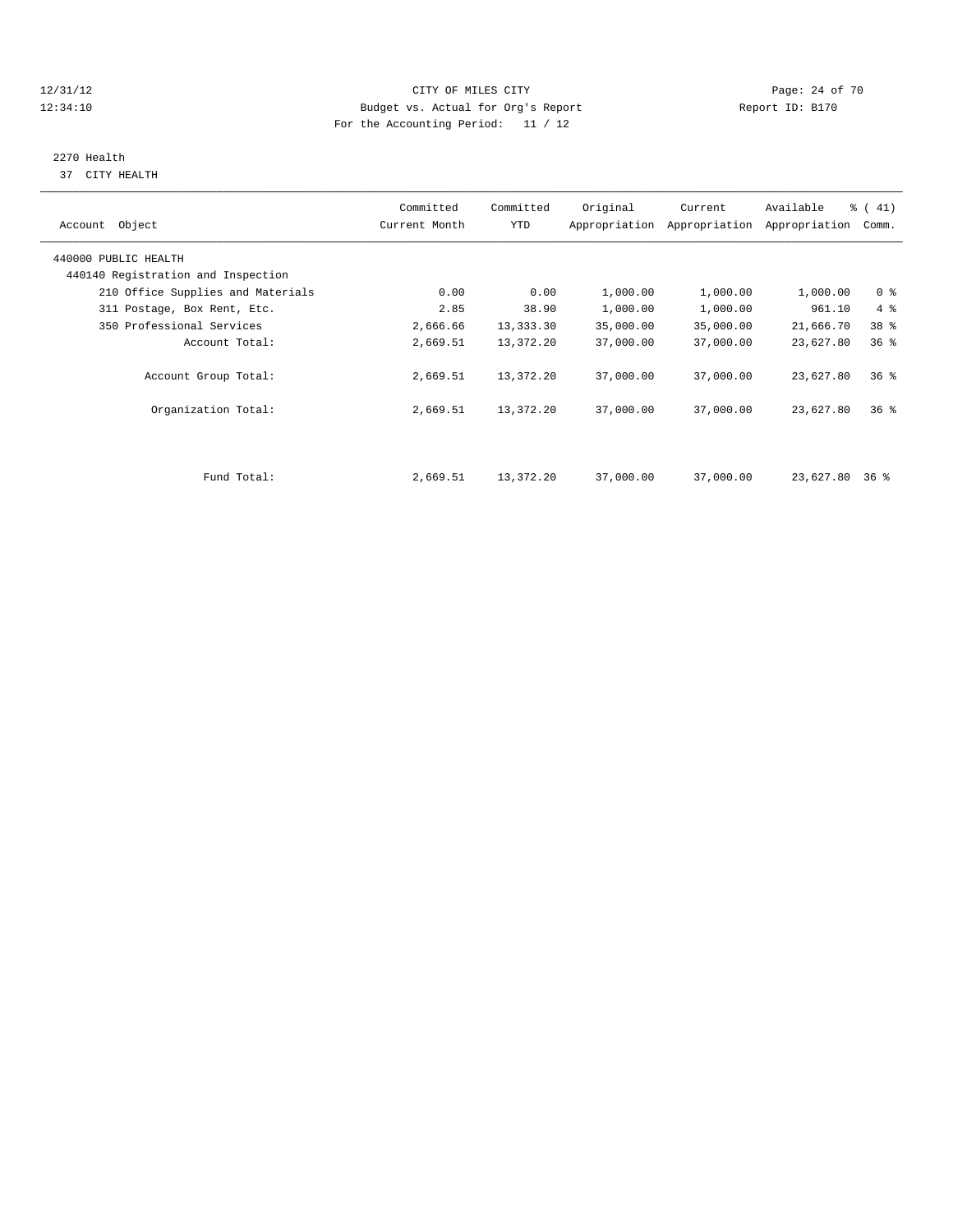# 12/31/12 Page: 25 of 70 12:34:10 Budget vs. Actual for Org's Report Report ID: B170 For the Accounting Period: 11 / 12

# 2372 Permissive Medical Levy

20 Permissive Medical Levy

| Account Object                                                          | Committed<br>Current Month | Committed<br>YTD | Original   | Current<br>Appropriation Appropriation | Available<br>Appropriation | % (41)<br>Comm. |
|-------------------------------------------------------------------------|----------------------------|------------------|------------|----------------------------------------|----------------------------|-----------------|
| 520000 OTHER FINANCING USES<br>521000 Interfund Operating Transfers Out |                            |                  |            |                                        |                            |                 |
| 820 Transfers to Other Funds                                            | 0.00                       | 0.00             | 141,468.00 | 141,468.00                             | 141,468.00                 | 0 <sup>8</sup>  |
| Account Total:                                                          | 0.00                       | 0.00             | 141,468.00 | 141,468.00                             | 141,468.00                 | 0 <sup>8</sup>  |
| Account Group Total:                                                    | 0.00                       | 0.00             | 141,468.00 | 141,468.00                             | 141,468.00                 | 0 <sup>8</sup>  |
| Organization Total:                                                     | 0.00                       | 0.00             | 141,468.00 | 141,468.00                             | 141,468.00                 | 0 <sup>8</sup>  |
|                                                                         |                            |                  |            |                                        |                            |                 |
| Fund Total:                                                             | 0.00                       | 0.00             | 141,468.00 | 141,468.00                             | 141,468.00                 | 0 <sup>8</sup>  |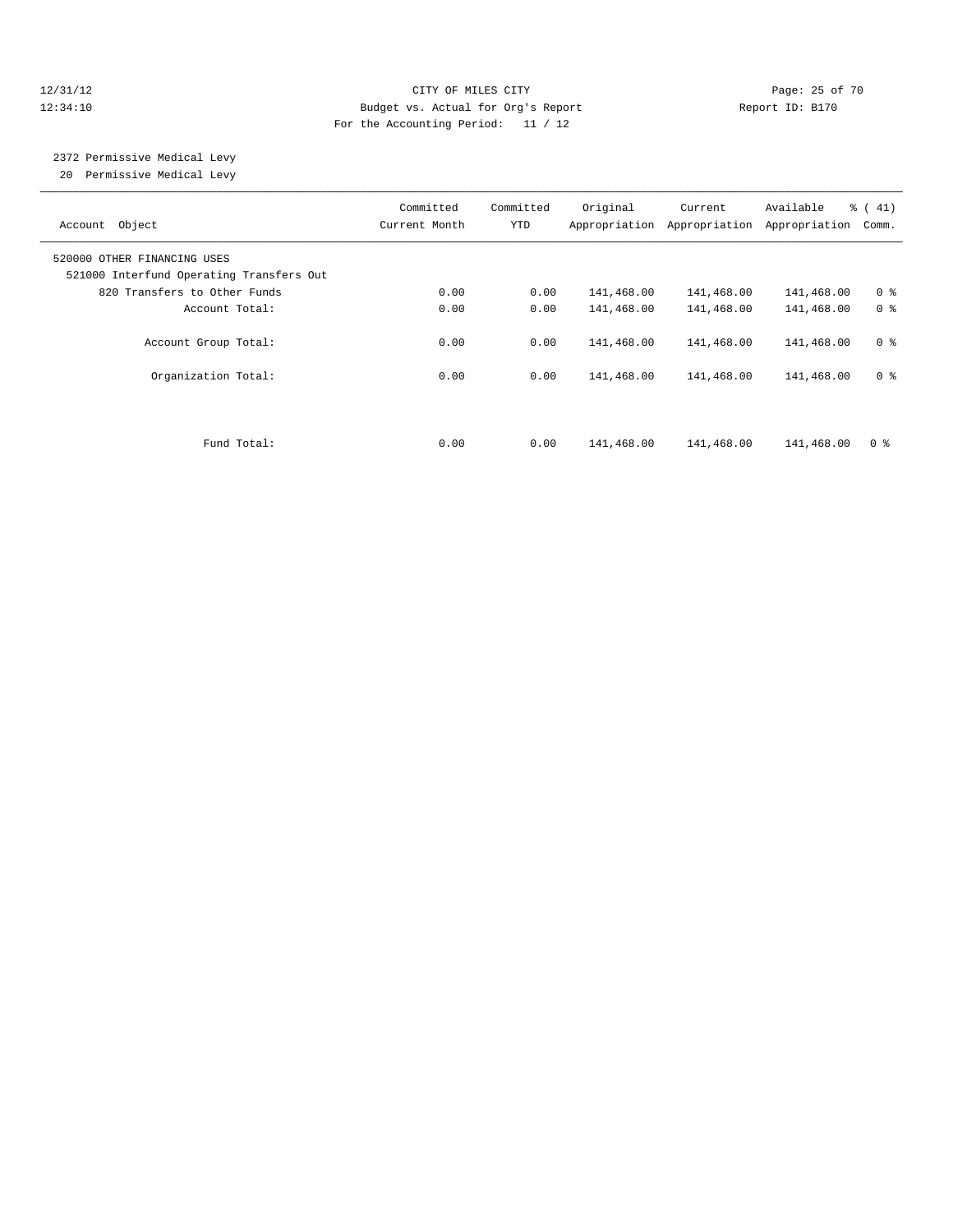# 12/31/12 Page: 26 of 70 12:34:10 Budget vs. Actual for Org's Report Report ID: B170 For the Accounting Period: 11 / 12

————————————————————————————————————————————————————————————————————————————————————————————————————————————————————————————————————

# 2394 BUILDING CODE ENFORCEMENT

18 BUILDING INSPECTION

|                                          | Committed     | Committed  | Original  | Current   | Available                                       | $\frac{1}{6}$ ( 41) |
|------------------------------------------|---------------|------------|-----------|-----------|-------------------------------------------------|---------------------|
| Account Object                           | Current Month | <b>YTD</b> |           |           | Appropriation Appropriation Appropriation Comm. |                     |
| 420000 PUBLIC SAFETY                     |               |            |           |           |                                                 |                     |
| 420531 Building Inspection               |               |            |           |           |                                                 |                     |
| 111 Salaries and Wages - Permanent       | 421.79        | 2,392.29   | 7,243.00  | 7,243.00  | 4,850.71                                        | $33$ $%$            |
| 121 OVERTIME-PERMANENT                   | 0.00          | 21.68      | 100.00    | 100.00    | 78.32                                           | $22$ %              |
| 131 VACATION                             | 27.72         | 255.53     | 0.00      | 0.00      | $-255.53$                                       | $***$ $-$           |
| 132 SICK LEAVE                           | 12.84         | 82.49      | 0.00      | 0.00      | $-82.49$                                        | $***$ $-$           |
| 133 OTHER LEAVE PAY                      | 0.00          | 0.00       | 150.00    | 150.00    | 150.00                                          | 0 <sup>8</sup>      |
| 141 Unemployment Insurance               | 1.63          | 9.68       | 26.00     | 26.00     | 16.32                                           | 37%                 |
| 142 Workers' Compensation                | 5.17          | 30.90      | 231.00    | 231.00    | 200.10                                          | $13*$               |
| 143 Health Insurance                     | 90.68         | 544.36     | 1,450.00  | 1,450.00  | 905.64                                          | 38 %                |
| 144 FICA                                 | 31.12         | 190.46     | 573.00    | 573.00    | 382.54                                          | 33 <sup>8</sup>     |
| 145 PERS                                 | 32.69         | 194.54     | 530.00    | 530.00    | 335.46                                          | 37%                 |
| 196 CLOTHING ALLOTMENT                   | 0.00          | 30.00      | 30.00     | 30.00     | 0.00                                            | $100*$              |
| 210 Office Supplies and Materials        | 668.00        | 702.40     | 100.00    | 100.00    | $-602.40$                                       | 702 %               |
| 311 Postage, Box Rent, Etc.              | 0.00          | 45.00      | 100.00    | 100.00    | 55.00                                           | 45 %                |
| 320 Printing, Duplicating, Typing &      | 0.00          | 27.00      | 250.00    | 250.00    | 223.00                                          | 11 <sup>8</sup>     |
| 330 Publicity, Subscriptions & Dues      | 0.00          | 0.00       | 25.00     | 25.00     | 25.00                                           | 0 <sup>8</sup>      |
| 334 Memberships, Registrations & Dues    | 0.00          | 125.00     | 150.00    | 150.00    | 25.00                                           | 83%                 |
| 345 Telephone & Telegraph                | 23.65         | 99.21      | 350.00    | 350.00    | 250.79                                          | $28$ %              |
| 347 Telephone-Internet                   | 0.00          | 0.00       | 65.00     | 65.00     | 65.00                                           | 0 <sup>8</sup>      |
| 350 Professional Services                | 333.60        | 29,817.35  | 55,000.00 | 55,000.00 | 25, 182.65                                      | 54 %                |
| 380 Training Services                    | 0.00          | 0.00       | 150.00    | 150.00    | 150.00                                          | 0 <sup>8</sup>      |
| 382 Books                                | 0.00          | 182.00     | 1,500.00  | 1,500.00  | 1,318.00                                        | $12*$               |
| 540 Special Assessments                  | 0.00          | 558.32     | 450.00    | 450.00    | $-108.32$                                       | $124$ %             |
| Account Total:                           | 1,648.89      | 35, 308.21 | 68,473.00 | 68,473.00 | 33, 164.79                                      | $52$ $%$            |
| Account Group Total:                     | 1,648.89      | 35,308.21  | 68,473.00 | 68,473.00 | 33, 164.79                                      | $52$ $%$            |
| 510000 MISCELLANEOUS                     |               |            |           |           |                                                 |                     |
| 510330 Comprehensive Liability Insurance |               |            |           |           |                                                 |                     |
| 513 Liability                            | 0.00          | 96.27      | 96.00     | 96.00     |                                                 | $-0.27$ 100 %       |
| Account Total:                           | 0.00          | 96.27      | 96.00     | 96.00     |                                                 | $-0.27$ 100 %       |
| Account Group Total:                     | 0.00          | 96.27      | 96.00     | 96.00     |                                                 | $-0.27$ 100 %       |
| 520000 OTHER FINANCING USES              |               |            |           |           |                                                 |                     |
| 521000 Interfund Operating Transfers Out |               |            |           |           |                                                 |                     |
| 820 Transfers to Other Funds             | 464.25        | 2,321.25   | 5,571.00  | 5,571.00  | 3,249.75                                        | $42$ %              |
| Account Total:                           | 464.25        | 2,321.25   | 5,571.00  | 5,571.00  | 3,249.75                                        | 42 %                |
| Account Group Total:                     | 464.25        | 2,321.25   | 5,571.00  | 5,571.00  | 3,249.75                                        | 42 %                |
| Organization Total:                      | 2,113.14      | 37,725.73  | 74,140.00 | 74,140.00 | 36, 414.27                                      | $51$ %              |
| Fund Total:                              | 2, 113.14     | 37,725.73  | 74,140.00 | 74,140.00 | 36, 414. 27 51 %                                |                     |
|                                          |               |            |           |           |                                                 |                     |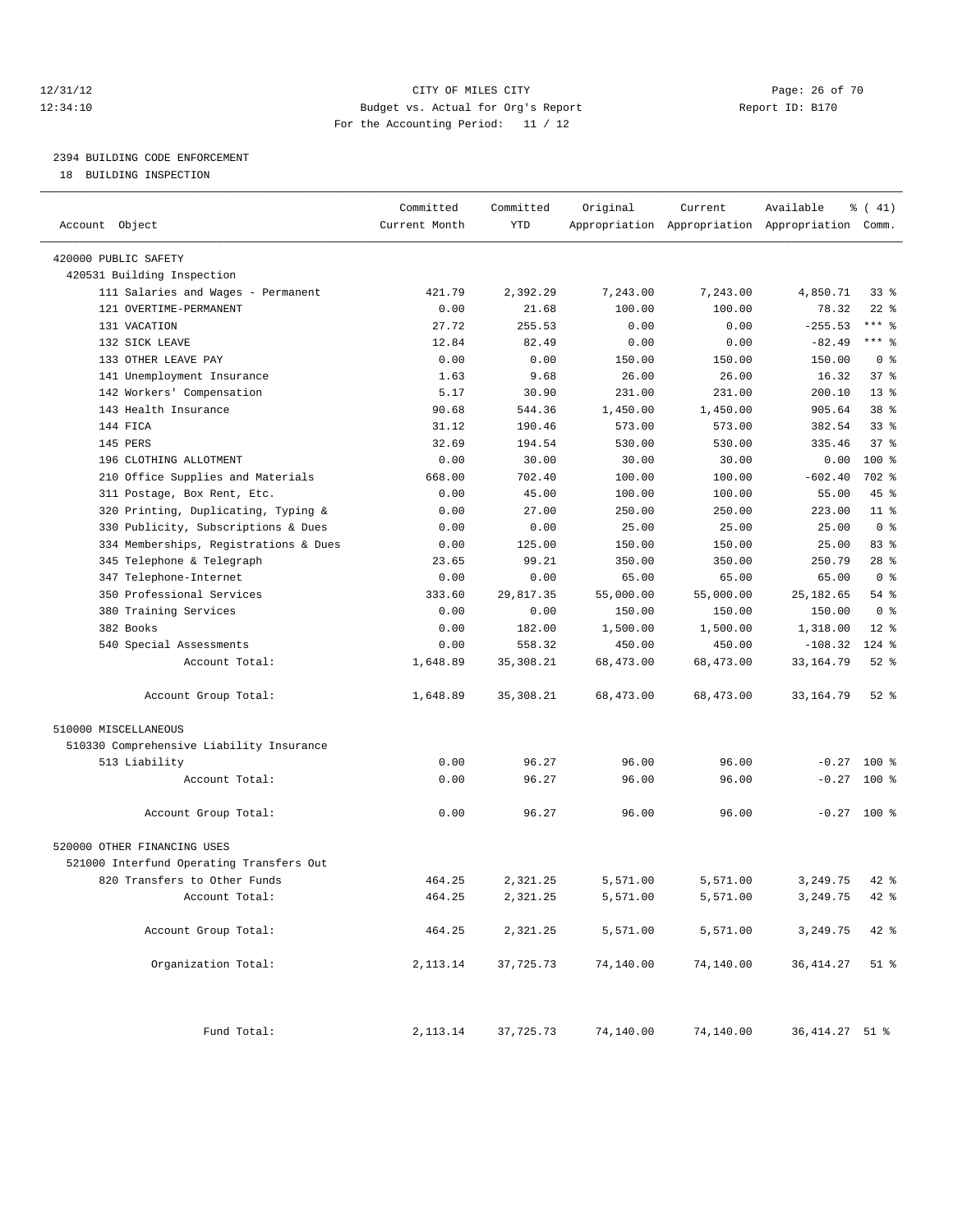#### 12/31/12 Page: 27 of 70 12:34:10 Budget vs. Actual for Org's Report Report ID: B170 For the Accounting Period: 11 / 12

### 2400 LTG M D#165-(Gen City) 46 SID #165

| Account Object                           | Committed<br>Current Month | Committed<br><b>YTD</b> | Original   | Current<br>Appropriation Appropriation Appropriation | Available | % (41)<br>Comm. |  |
|------------------------------------------|----------------------------|-------------------------|------------|------------------------------------------------------|-----------|-----------------|--|
| 430000 Public Works                      |                            |                         |            |                                                      |           |                 |  |
| 430263 STREET LIGHTING                   |                            |                         |            |                                                      |           |                 |  |
| 341 Electric Utility Services            | 13,742.28                  | 50,993.48               | 109,000.00 | 109,000.00                                           | 58,006.52 | 47.8            |  |
| 533 Machinery and Equipment Rental       | 0.00                       | 16,157.40               | 47,000.00  | 47,000.00                                            | 30,842.60 | 34.8            |  |
| Account Total:                           | 13,742.28                  | 67,150.88               | 156,000.00 | 156,000.00                                           | 88,849.12 | 43%             |  |
| Account Group Total:                     | 13,742.28                  | 67,150.88               | 156,000.00 | 156,000.00                                           | 88,849.12 | 43%             |  |
| 520000 OTHER FINANCING USES              |                            |                         |            |                                                      |           |                 |  |
| 521000 Interfund Operating Transfers Out |                            |                         |            |                                                      |           |                 |  |
| 820 Transfers to Other Funds             | 0.00                       | 1,000.00                | 1,000.00   | 1,000.00                                             | 0.00      | $100*$          |  |
| Account Total:                           | 0.00                       | 1,000.00                | 1,000.00   | 1,000.00                                             | 0.00      | $100*$          |  |
| Account Group Total:                     | 0.00                       | 1,000.00                | 1,000.00   | 1,000.00                                             |           | $0.00$ 100 %    |  |
| Organization Total:                      | 13,742.28                  | 68,150.88               | 157,000.00 | 157,000.00                                           | 88,849.12 | 43.8            |  |
|                                          |                            |                         |            |                                                      |           |                 |  |
| Fund Total:                              | 13,742.28                  | 68,150.88               | 157,000.00 | 157,000.00                                           | 88,849.12 | $43$ %          |  |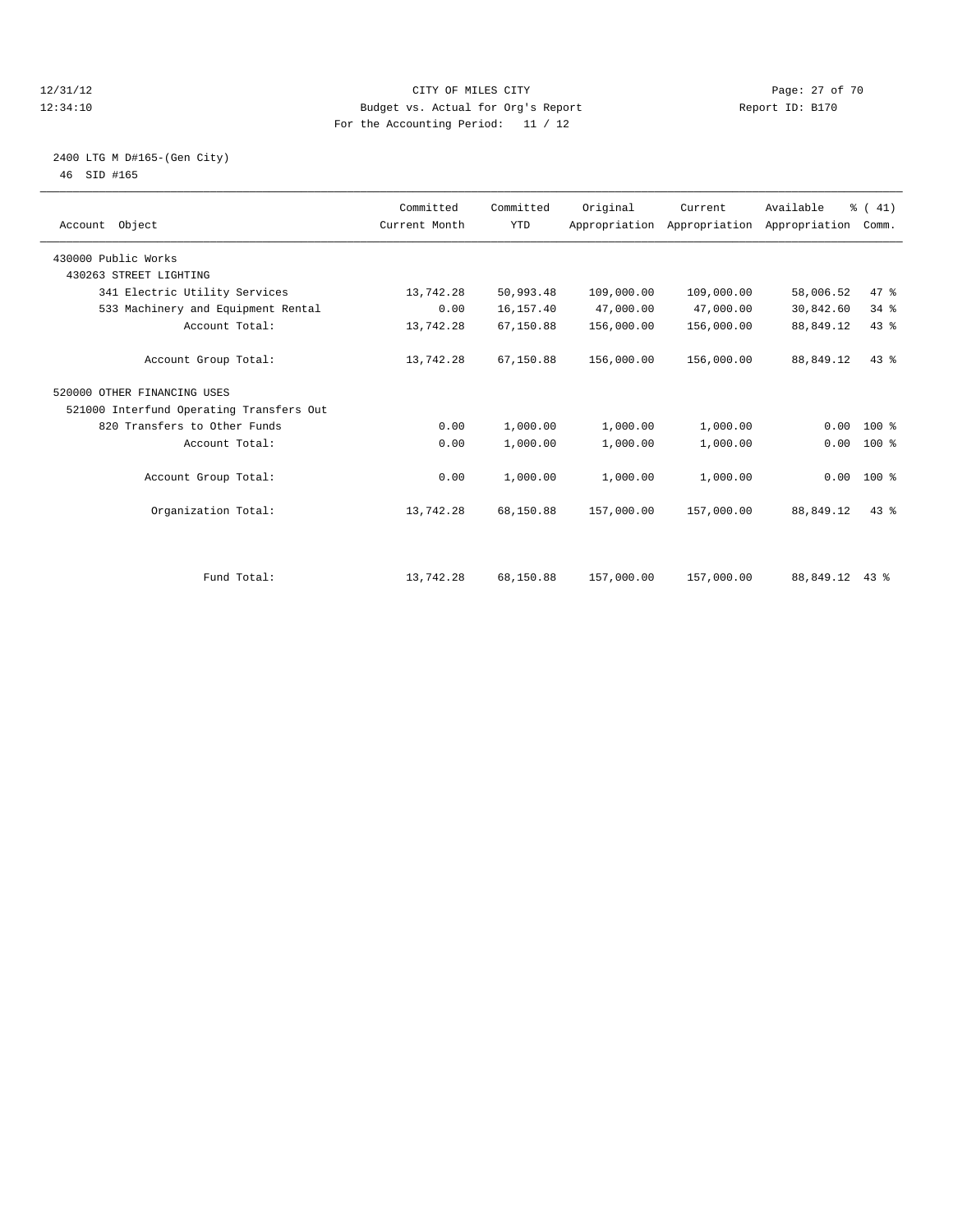#### 12/31/12 Page: 28 of 70 12:34:10 Budget vs. Actual for Org's Report Report ID: B170 For the Accounting Period: 11 / 12

# 2420 LTG M D#167-(MilesAddn Etc)

48 SID #167

| Account Object                           | Committed<br>Current Month | Committed<br><b>YTD</b> | Original  | Current<br>Appropriation Appropriation Appropriation | Available        | % (41)<br>Comm. |  |
|------------------------------------------|----------------------------|-------------------------|-----------|------------------------------------------------------|------------------|-----------------|--|
| 430000 Public Works                      |                            |                         |           |                                                      |                  |                 |  |
| 430263 STREET LIGHTING                   |                            |                         |           |                                                      |                  |                 |  |
| 341 Electric Utility Services            | 1,768.34                   | 8,572.53                | 19,900.00 | 19,900.00                                            | 11,327.47        | 43.8            |  |
| 533 Machinery and Equipment Rental       | 664.90                     | 3,324.50                | 9,000.00  | 9,000.00                                             | 5,675.50         | 37 <sup>8</sup> |  |
| Account Total:                           | 2,433.24                   | 11,897.03               | 28,900.00 | 28,900.00                                            | 17,002.97        | 41.8            |  |
| Account Group Total:                     | 2,433.24                   | 11,897.03               | 28,900.00 | 28,900.00                                            | 17,002.97        | $41*$           |  |
| 520000 OTHER FINANCING USES              |                            |                         |           |                                                      |                  |                 |  |
| 521000 Interfund Operating Transfers Out |                            |                         |           |                                                      |                  |                 |  |
| 820 Transfers to Other Funds             | 0.00                       | 1,000.00                | 1,000.00  | 1,000.00                                             | 0.00             | $100*$          |  |
| Account Total:                           | 0.00                       | 1,000.00                | 1,000.00  | 1,000.00                                             | 0.00             | 100 %           |  |
| Account Group Total:                     | 0.00                       | 1,000.00                | 1,000.00  | 1,000.00                                             |                  | $0.00$ 100 %    |  |
| Organization Total:                      | 2,433.24                   | 12,897.03               | 29,900.00 | 29,900.00                                            | 17,002.97        | 43.8            |  |
|                                          |                            |                         |           |                                                      |                  |                 |  |
| Fund Total:                              | 2,433.24                   | 12,897.03               | 29,900.00 | 29,900.00                                            | $17,002.97$ 43 % |                 |  |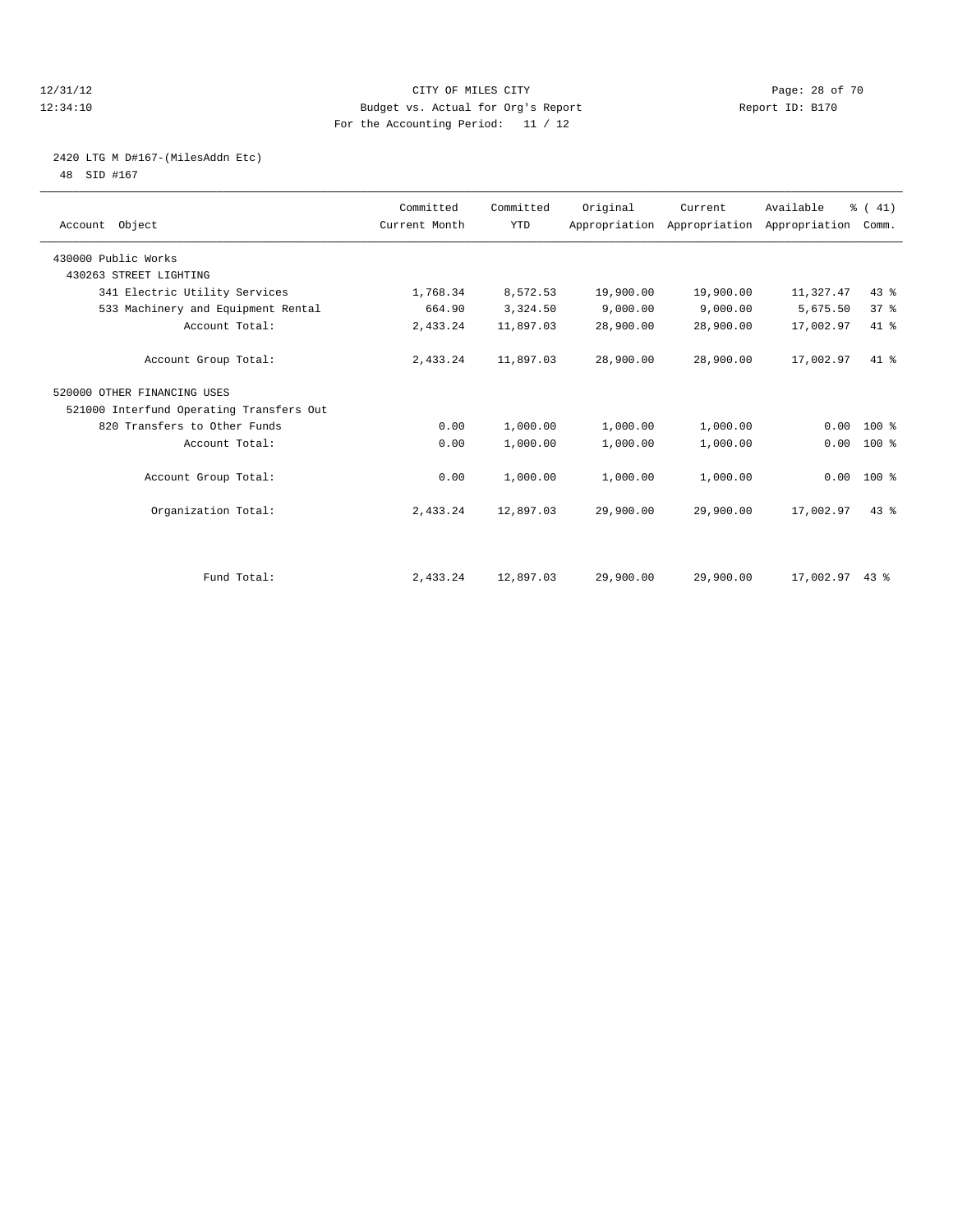#### 12/31/12 Page: 29 of 70 12:34:11 Budget vs. Actual for Org's Report Report ID: B170 For the Accounting Period: 11 / 12

# 2430 LTG M D#171-(Balsam Est) 49 SID #171

| Account Object                           | Committed<br>Current Month | Committed<br><b>YTD</b> | Original | Current  | Available<br>Appropriation Appropriation Appropriation | % (41)<br>Comm. |  |
|------------------------------------------|----------------------------|-------------------------|----------|----------|--------------------------------------------------------|-----------------|--|
| 430000 Public Works                      |                            |                         |          |          |                                                        |                 |  |
| 430263 STREET LIGHTING                   |                            |                         |          |          |                                                        |                 |  |
| 230 Repair and Maintenance Supplies      | 0.00                       | 0.00                    | 500.00   | 500.00   | 500.00                                                 | 0 <sup>8</sup>  |  |
| 341 Electric Utility Services            | 125.30                     | 605.33                  | 1,400.00 | 1,400.00 | 794.67                                                 | 43.8            |  |
| 360 Contr R & M                          | 0.00                       | 0.00                    | 300.00   | 300.00   | 300.00                                                 | 0 <sup>8</sup>  |  |
| Account Total:                           | 125.30                     | 605.33                  | 2,200.00 | 2,200.00 | 1,594.67                                               | 28 <sup>8</sup> |  |
| Account Group Total:                     | 125.30                     | 605.33                  | 2,200.00 | 2,200.00 | 1,594.67                                               | 28 <sup>8</sup> |  |
| 520000 OTHER FINANCING USES              |                            |                         |          |          |                                                        |                 |  |
| 521000 Interfund Operating Transfers Out |                            |                         |          |          |                                                        |                 |  |
| 820 Transfers to Other Funds             | 0.00                       | 1,000.00                | 1,000.00 | 1,000.00 | 0.00                                                   | $100*$          |  |
| Account Total:                           | 0.00                       | 1,000.00                | 1,000.00 | 1,000.00 | 0.00                                                   | 100 %           |  |
| Account Group Total:                     | 0.00                       | 1,000.00                | 1,000.00 | 1,000.00 | 0.00                                                   | 100 %           |  |
| Organization Total:                      | 125.30                     | 1,605.33                | 3,200.00 | 3,200.00 | 1,594.67                                               | $50*$           |  |
|                                          |                            |                         |          |          |                                                        |                 |  |
| Fund Total:                              | 125.30                     | 1,605.33                | 3,200.00 | 3,200.00 | 1,594.67                                               | $50*$           |  |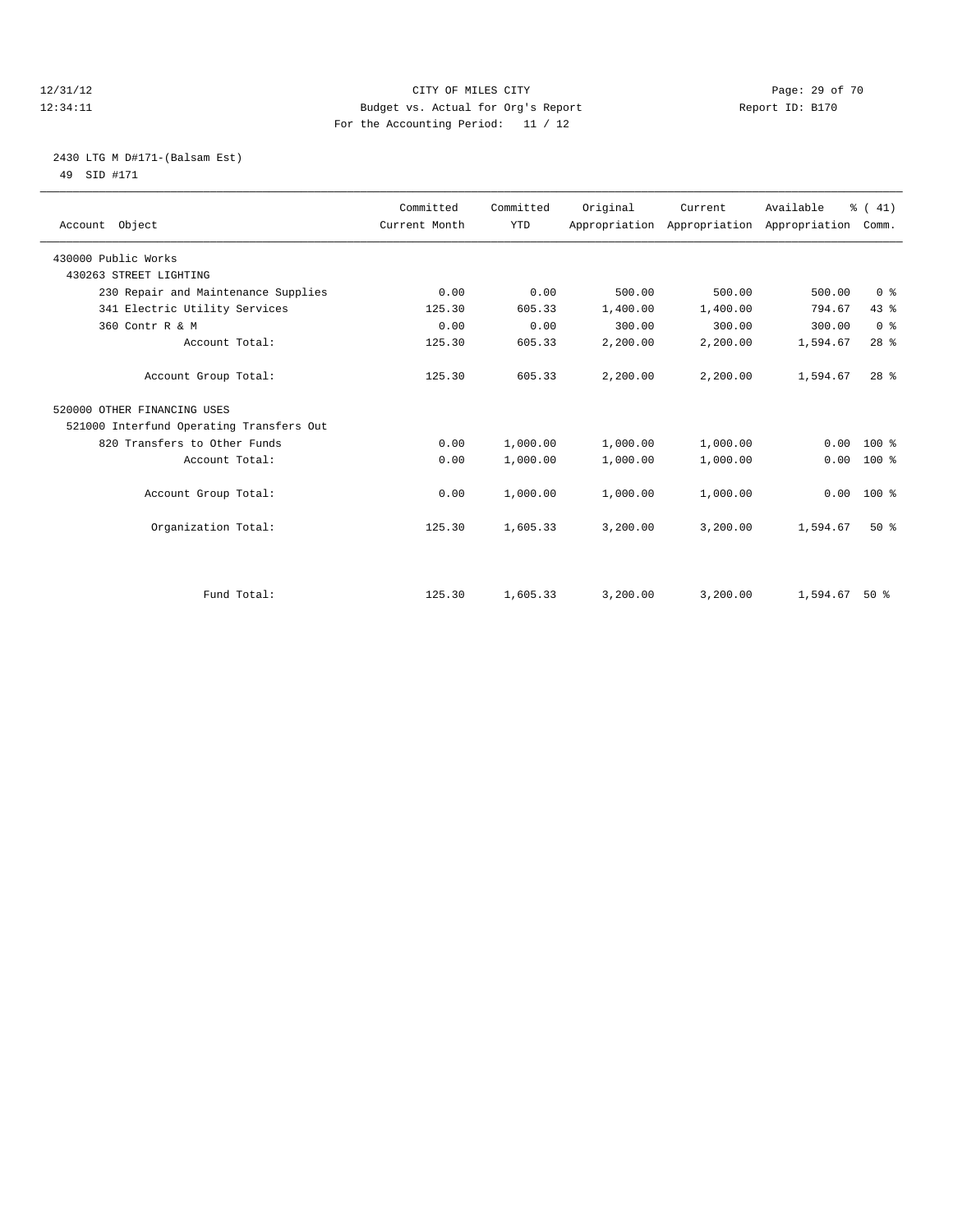#### 12/31/12 Page: 30 of 70 12:34:11 Budget vs. Actual for Org's Report Report ID: B170 For the Accounting Period: 11 / 12

# 2440 LTG M D#172-(Main Str) 50 SID #172

| Account Object                           | Committed<br>Current Month | Committed<br><b>YTD</b> | Original  | Current<br>Appropriation Appropriation | Available<br>Appropriation | % (41)<br>Comm. |
|------------------------------------------|----------------------------|-------------------------|-----------|----------------------------------------|----------------------------|-----------------|
| 430000 Public Works                      |                            |                         |           |                                        |                            |                 |
| 430263 STREET LIGHTING                   |                            |                         |           |                                        |                            |                 |
| 230 Repair and Maintenance Supplies      | 34.62                      | 34.62                   | 5,700.00  | 5,700.00                               | 5,665.38                   | 1 <sup>8</sup>  |
| 341 Electric Utility Services            | 1,122.07                   | 5,316.63                | 13,360.00 | 13,360.00                              | 8,043.37                   | 40 %            |
| 360 Contr R & M                          | 0.00                       | 0.00                    | 1,700.00  | 1,700.00                               | 1,700.00                   | 0 <sup>8</sup>  |
| Account Total:                           | 1,156.69                   | 5, 351.25               | 20,760.00 | 20,760.00                              | 15,408.75                  | 26%             |
| Account Group Total:                     | 1,156.69                   | 5, 351.25               | 20,760.00 | 20,760.00                              | 15,408.75                  | $26$ $%$        |
| 520000 OTHER FINANCING USES              |                            |                         |           |                                        |                            |                 |
| 521000 Interfund Operating Transfers Out |                            |                         |           |                                        |                            |                 |
| 820 Transfers to Other Funds             | 0.00                       | 1,000.00                | 1,000.00  | 1,000.00                               | 0.00                       | $100*$          |
| Account Total:                           | 0.00                       | 1,000.00                | 1,000.00  | 1,000.00                               | 0.00                       | $100*$          |
| Account Group Total:                     | 0.00                       | 1,000.00                | 1,000.00  | 1,000.00                               | 0.00                       | $100*$          |
| Organization Total:                      | 1,156.69                   | 6,351.25                | 21,760.00 | 21,760.00                              | 15,408.75                  | 29 <sup>8</sup> |
|                                          |                            |                         |           |                                        |                            |                 |
| Fund Total:                              | 1,156.69                   | 6,351.25                | 21,760.00 | 21,760.00                              | 15,408.75 29 %             |                 |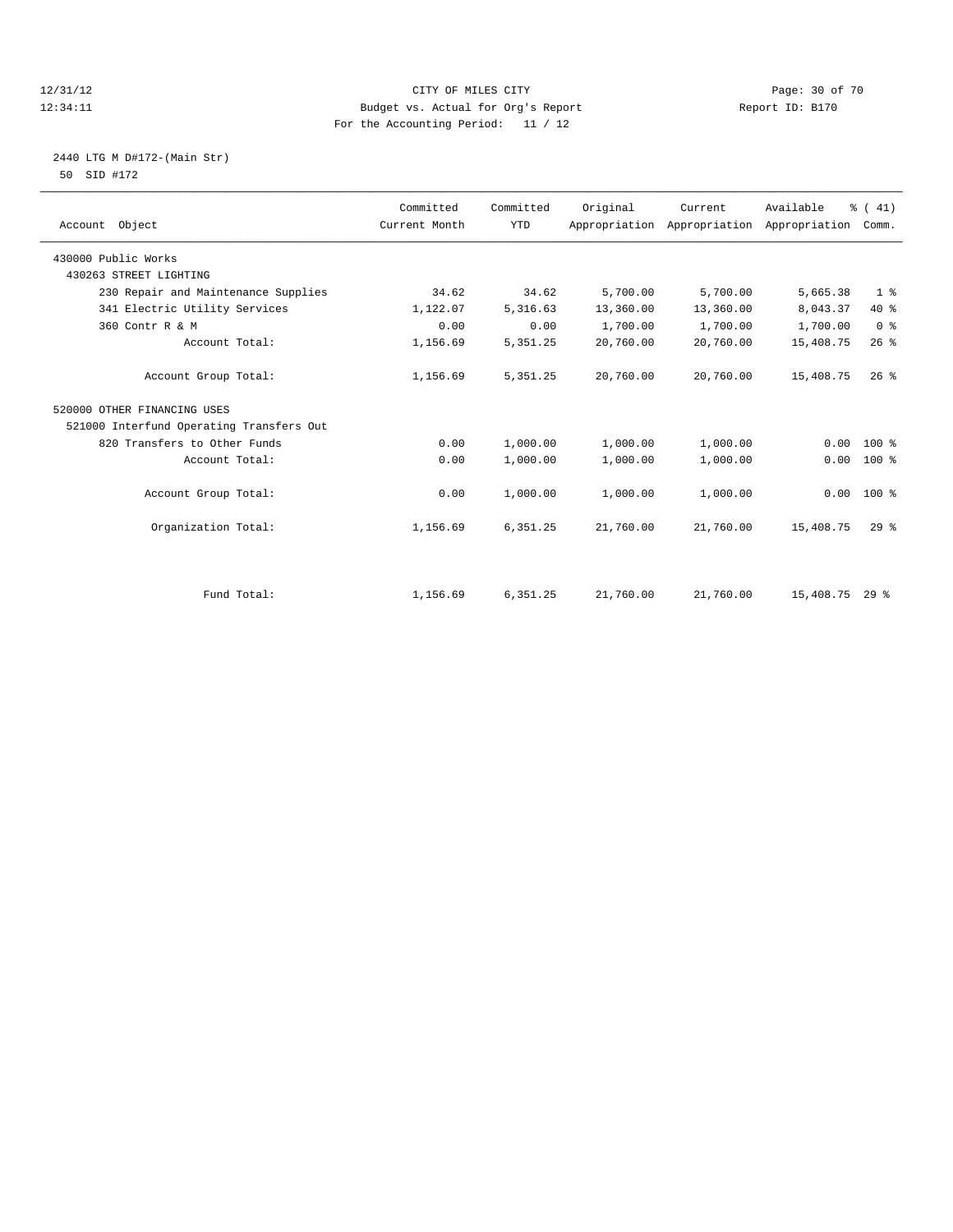#### 12/31/12 Page: 31 of 70 12:34:11 Budget vs. Actual for Org's Report Report ID: B170 For the Accounting Period: 11 / 12

### 2450 LTG M D#195-(SG-Trico) 51 SID #195

|                                          | Committed     | Committed  | Original | Current  | Available                                 | % (41)       |  |
|------------------------------------------|---------------|------------|----------|----------|-------------------------------------------|--------------|--|
| Account Object                           | Current Month | <b>YTD</b> |          |          | Appropriation Appropriation Appropriation | Comm.        |  |
| 430000 Public Works                      |               |            |          |          |                                           |              |  |
| 430263 STREET LIGHTING                   |               |            |          |          |                                           |              |  |
| 341 Electric Utility Services            | 401.84        | 2,009.20   | 5,000.00 | 5,000.00 | 2,990.80                                  | 40 %         |  |
| Account Total:                           | 401.84        | 2,009.20   | 5,000.00 | 5,000.00 | 2,990.80                                  | $40*$        |  |
| Account Group Total:                     | 401.84        | 2,009.20   | 5,000.00 | 5,000.00 | 2,990.80                                  | $40*$        |  |
| 520000 OTHER FINANCING USES              |               |            |          |          |                                           |              |  |
| 521000 Interfund Operating Transfers Out |               |            |          |          |                                           |              |  |
| 820 Transfers to Other Funds             | 0.00          | 1,000.00   | 1,000.00 | 1,000.00 |                                           | $0.00 100$ % |  |
| Account Total:                           | 0.00          | 1,000.00   | 1,000.00 | 1,000.00 | 0.00                                      | 100 %        |  |
| Account Group Total:                     | 0.00          | 1,000.00   | 1,000.00 | 1,000.00 | 0.00                                      | $100*$       |  |
| Organization Total:                      | 401.84        | 3,009.20   | 6,000.00 | 6,000.00 | 2,990.80                                  | $50*$        |  |
|                                          |               |            |          |          |                                           |              |  |
| Fund Total:                              | 401.84        | 3,009.20   | 6,000.00 | 6,000.00 | 2,990.80                                  | $50*$        |  |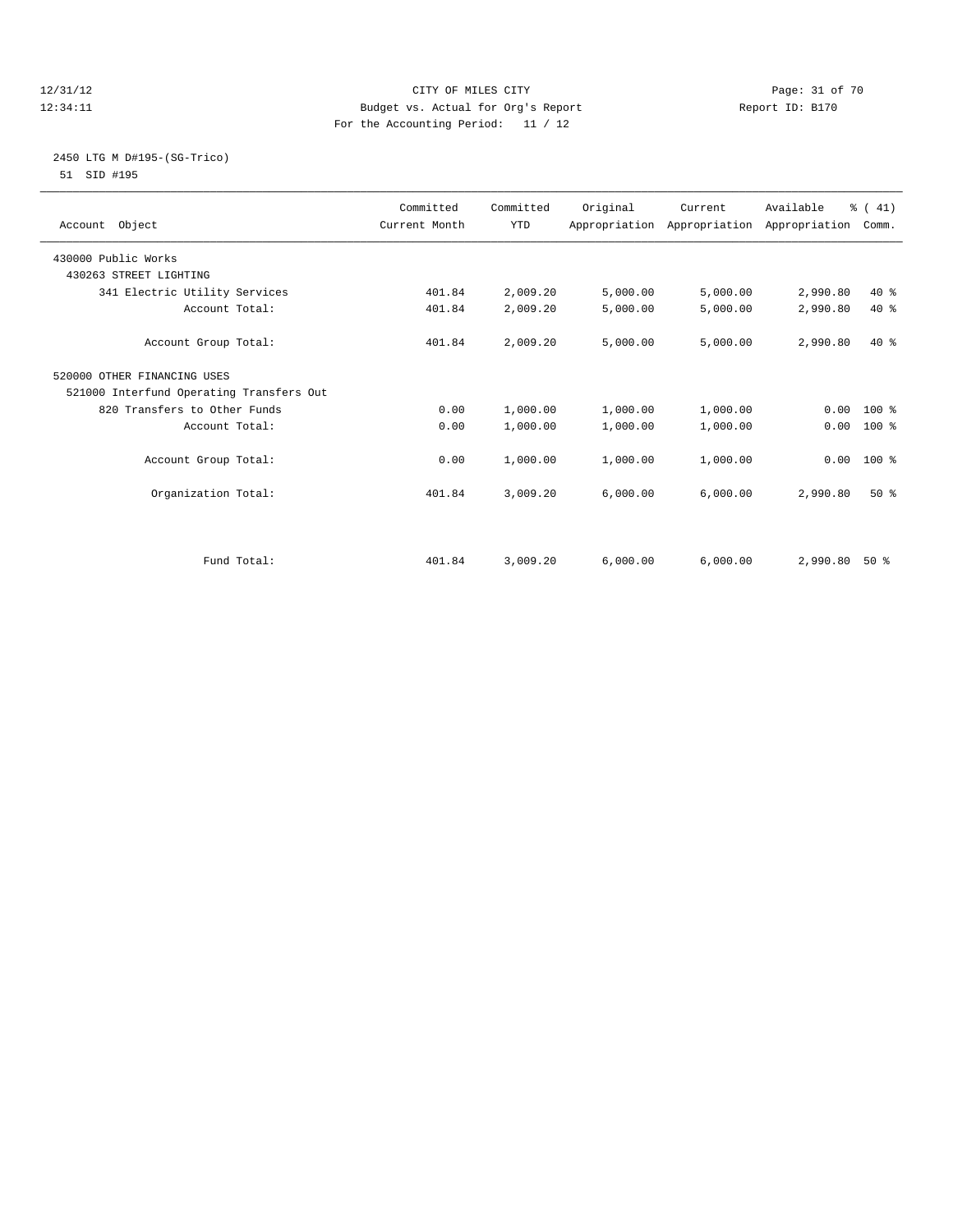#### 12/31/12 Page: 32 of 70 12:34:11 Budget vs. Actual for Org's Report Report ID: B170 For the Accounting Period: 11 / 12

# 2470 LTG M D#202-(SG-MDU&NV) 72 SID #202

| Account Object                           | Committed<br>Current Month | Committed<br><b>YTD</b> | Original | Current<br>Appropriation Appropriation Appropriation | Available | % (41)<br>Comm. |  |
|------------------------------------------|----------------------------|-------------------------|----------|------------------------------------------------------|-----------|-----------------|--|
| 430000 Public Works                      |                            |                         |          |                                                      |           |                 |  |
| 430263 STREET LIGHTING                   |                            |                         |          |                                                      |           |                 |  |
| 341 Electric Utility Services            | 267.86                     | 1,298.53                | 3,200.00 | 3,200.00                                             | 1,901.47  | 41 %            |  |
| 533 Machinery and Equipment Rental       | 304.12                     | 1,520.60                | 3,650.00 | 3,650.00                                             | 2,129.40  | 42 %            |  |
| Account Total:                           | 571.98                     | 2,819.13                | 6,850.00 | 6,850.00                                             | 4,030.87  | 41.8            |  |
| Account Group Total:                     | 571.98                     | 2,819.13                | 6.850.00 | 6,850.00                                             | 4,030.87  | $41*$           |  |
| 520000 OTHER FINANCING USES              |                            |                         |          |                                                      |           |                 |  |
| 521000 Interfund Operating Transfers Out |                            |                         |          |                                                      |           |                 |  |
| 820 Transfers to Other Funds             | 0.00                       | 1,000.00                | 1,000.00 | 1,000.00                                             | 0.00      | 100 %           |  |
| Account Total:                           | 0.00                       | 1,000.00                | 1,000.00 | 1,000.00                                             | 0.00      | 100 %           |  |
| Account Group Total:                     | 0.00                       | 1,000.00                | 1,000.00 | 1,000.00                                             | 0.00      | $100*$          |  |
| Organization Total:                      | 571.98                     | 3,819.13                | 7,850.00 | 7,850.00                                             | 4,030.87  | $49*$           |  |
|                                          |                            |                         |          |                                                      |           |                 |  |
| Fund Total:                              | 571.98                     | 3,819.13                | 7,850.00 | 7,850.00                                             | 4,030.87  | $49*$           |  |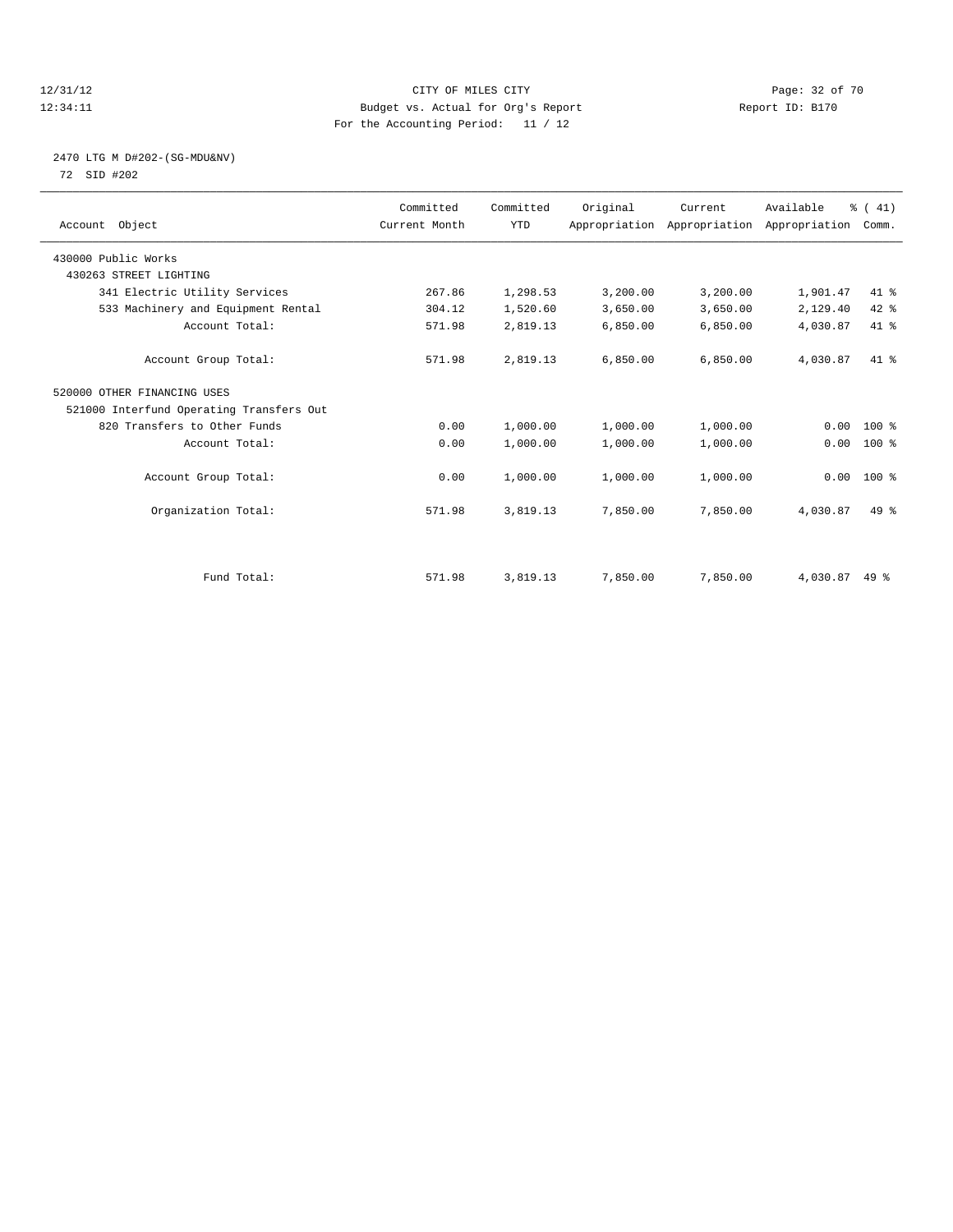#### 12/31/12 Page: 33 of 70 12:34:11 Budget vs. Actual for Org's Report Report ID: B170 For the Accounting Period: 11 / 12

#### 2480 LTG M M#173-(Milestown Estates)

47 SID #173(Ltg-Milestown)

| Account Object                           | Committed<br>Current Month | Committed<br><b>YTD</b> | Original | Current<br>Appropriation Appropriation Appropriation | Available       | % (41)<br>Comm. |
|------------------------------------------|----------------------------|-------------------------|----------|------------------------------------------------------|-----------------|-----------------|
| 430000 Public Works                      |                            |                         |          |                                                      |                 |                 |
| 430263 STREET LIGHTING                   |                            |                         |          |                                                      |                 |                 |
| 230 Repair and Maintenance Supplies      | 0.00                       | 0.00                    | 460.00   | 460.00                                               | 460.00          | 0 <sup>8</sup>  |
| 341 Electric Utility Services            | 58.67                      | 282.83                  | 700.00   | 700.00                                               | 417.17          | 40 %            |
| 360 Contr R & M                          | 0.00                       | 0.00                    | 200.00   | 200.00                                               | 200.00          | 0 <sup>8</sup>  |
| Account Total:                           | 58.67                      | 282.83                  | 1,360.00 | 1,360.00                                             | 1,077.17        | $21$ %          |
| Account Group Total:                     | 58.67                      | 282.83                  | 1,360.00 | 1,360.00                                             | 1,077.17        | $21$ $%$        |
| 520000 OTHER FINANCING USES              |                            |                         |          |                                                      |                 |                 |
| 521000 Interfund Operating Transfers Out |                            |                         |          |                                                      |                 |                 |
| 820 Transfers to Other Funds             | 0.00                       | 250.00                  | 250.00   | 250.00                                               | 0.00            | $100*$          |
| Account Total:                           | 0.00                       | 250.00                  | 250.00   | 250.00                                               | 0.00            | $100*$          |
| Account Group Total:                     | 0.00                       | 250.00                  | 250.00   | 250.00                                               | 0.00            | $100*$          |
| Organization Total:                      | 58.67                      | 532.83                  | 1,610.00 | 1,610.00                                             | 1,077.17        | 33 <sup>8</sup> |
|                                          |                            |                         |          |                                                      |                 |                 |
| Fund Total:                              | 58.67                      | 532.83                  | 1,610.00 | 1,610.00                                             | $1.077.17$ 33 % |                 |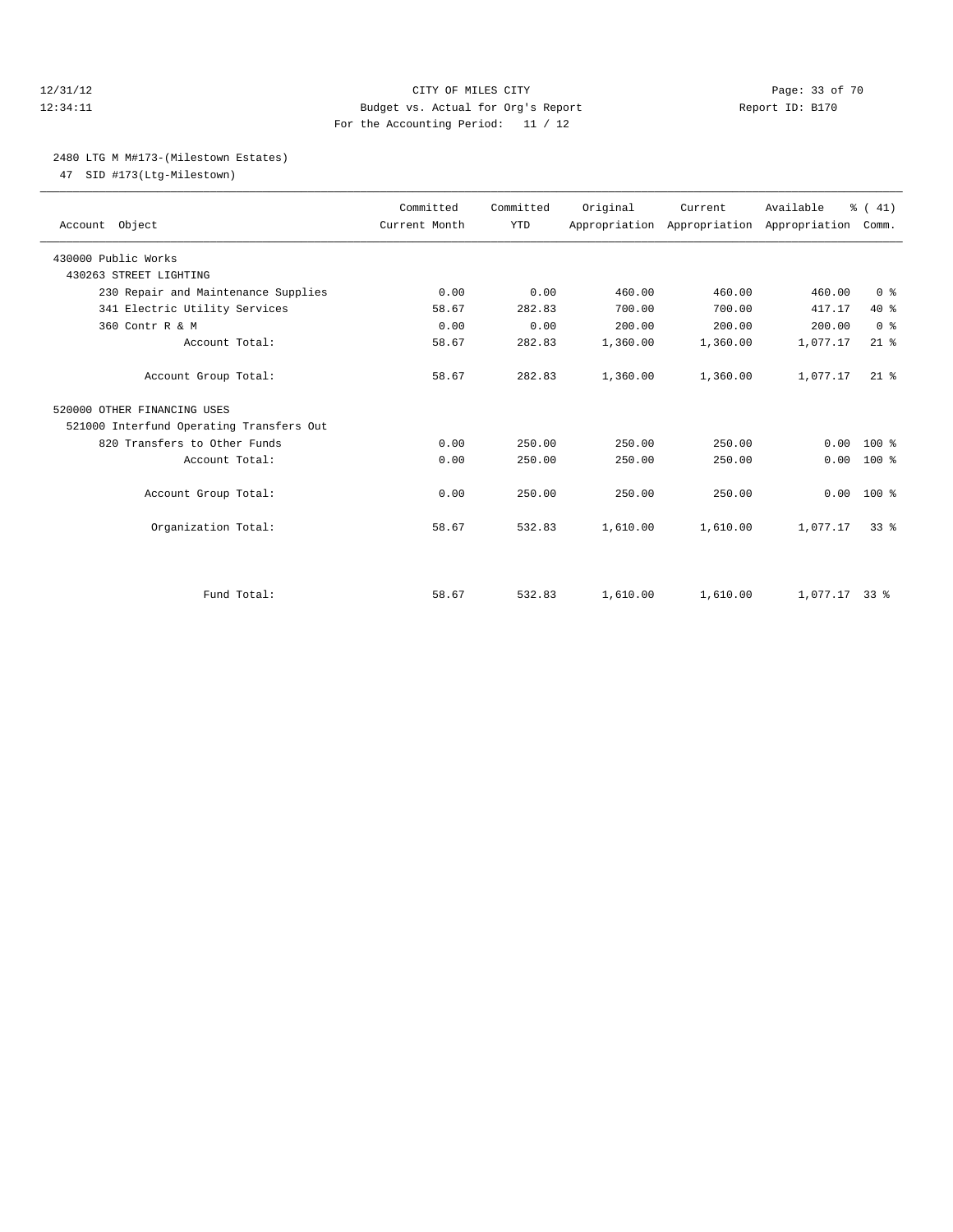#### 12/31/12 Page: 34 of 70 12:34:11 Budget vs. Actual for Org's Report Report ID: B170 For the Accounting Period: 11 / 12

————————————————————————————————————————————————————————————————————————————————————————————————————————————————————————————————————

# 2510 STR MAINT DIST #204

107 Paved St. Maint. Dist.#204

|                                             | Committed        | Committed              | Original                   | Current                   | Available                                       | $\frac{1}{6}$ ( 41)                 |
|---------------------------------------------|------------------|------------------------|----------------------------|---------------------------|-------------------------------------------------|-------------------------------------|
| Account Object                              | Current Month    | YTD                    |                            |                           | Appropriation Appropriation Appropriation Comm. |                                     |
| 430000 Public Works                         |                  |                        |                            |                           |                                                 |                                     |
| 430220 Operations                           |                  |                        |                            |                           |                                                 |                                     |
| 111 Salaries and Wages - Permanent          | 12,733.43        | 59,297.71              | 170,500.00                 | 170,500.00                | 111,202.29                                      | 35 <sup>8</sup>                     |
| 121 OVERTIME-PERMANENT                      | 215.14           | 693.53                 | 5,119.00                   | 5,119.00                  | 4,425.47                                        | $14$ %                              |
| 131 VACATION                                | 74.00            | 3,066.35               | 14,000.00                  | 14,000.00                 | 10,933.65                                       | $22$ %                              |
| 132 SICK LEAVE                              | 237.72           | 1,670.18               | 11,000.00                  | 11,000.00                 | 9,329.82                                        | 15 <sup>8</sup>                     |
| 133 OTHER LEAVE PAY                         | 0.00             | 0.00                   | 9,480.00                   | 9,480.00                  | 9,480.00                                        | 0 <sup>8</sup>                      |
| 134 HOLIDAY PAY                             | 312.56           | 395.71                 | 6,446.00                   | 6,446.00                  | 6,050.29                                        | 6 %                                 |
| 141 Unemployment Insurance                  | 47.50            | 229.64                 | 758.00                     | 758.00                    | 528.36                                          | $30*$                               |
| 142 Workers' Compensation                   | 701.55           | 3,427.50               | 11,474.00                  | 11, 474.00                | 8,046.50                                        | $30*$                               |
| 143 Health Insurance                        | 2,405.90         | 11, 153.55             | 32,851.00                  | 32,851.00                 | 21,697.45                                       | $34$ $%$                            |
| 144 FICA                                    | 982.63           | 4,733.69               | 16,566.00                  | 16,566.00                 | 11,832.31                                       | 29%                                 |
| 145 PERS                                    | 959.61           | 4,340.32               | 14,777.00                  | 14,777.00                 | 10,436.68                                       | 29 %                                |
| 196 CLOTHING ALLOTMENT                      | 0.00             | 540.00                 | 602.00                     | 602.00                    | 62.00                                           | 90%                                 |
| 210 Office Supplies and Materials           | 0.00             | 50.48                  | 500.00                     | 500.00                    | 449.52                                          | $10*$                               |
| 214 Small Items of Equipment                | 0.00             | 191.78                 | 9,000.00                   | 9,000.00                  | 8,808.22                                        | 2 <sup>°</sup>                      |
| 220 Operating Expenses                      | 52.00            | 357.82                 | 12,000.00                  | 12,000.00                 | 11,642.18                                       | 3%                                  |
| 222 Chemicals, Lab & Med Supplies           | 0.00             | 0.00                   | 400.00                     | 400.00                    | 400.00                                          | 0 <sup>8</sup>                      |
| 226 Clothing and Uniforms                   | 71.99            | 275.98                 | 500.00                     | 500.00                    | 224.02                                          | $55$ $%$                            |
| 230 Repair and Maintenance Supplies         | 4,277.50         | 6,195.72               | 23,000.00                  | 23,000.00                 | 16,804.28                                       | $27$ %                              |
| 231 Gas, Oil, Diesel Fuel, Grease, etc.     | 2,745.62         | 9,730.78               | 35,000.00                  | 35,000.00                 | 25, 269. 22                                     | $28$ %                              |
| 241 Consumable Tools                        | 0.00             | 0.00                   | 50.00                      | 50.00                     | 50.00                                           | 0 <sup>8</sup>                      |
| 242 Sign Parts and Supplies                 | 1,404.27         | 5,792.47               | 6,000.00                   | 6,000.00                  | 207.53                                          | 97%                                 |
| 311 Postage, Box Rent, Etc.                 | 0.00             | 13.11                  | 75.00                      | 75.00                     | 61.89                                           | 17.8                                |
| 320 Printing, Duplicating, Typing &         | 0.00             | 0.00                   | 200.00                     | 200.00                    | 200.00                                          | 0 <sup>8</sup>                      |
| 330 Publicity, Subscriptions & Dues         | 0.00             | 0.00                   | 400.00                     | 400.00                    | 400.00                                          | 0 <sup>8</sup>                      |
| 334 Memberships, Registrations & Dues       | 0.00             | 0.00                   | 150.00                     | 150.00                    | 150.00                                          | 0 <sup>8</sup>                      |
| 341 Electric Utility Services               | 64.35            | 313.47                 | 1,200.00                   | 1,200.00                  | 886.53                                          | $26$ %                              |
| 344 Gas Utility Service                     | 45.00            | 78.48                  | 1,200.00                   | 1,200.00                  | 1,121.52                                        | 7 %                                 |
| 345 Telephone & Telegraph                   | 138.61           | 627.32                 | 1,500.00                   | 1,500.00                  | 872.68                                          | 42 %                                |
| 346 Garbage Service                         | 0.00             | 0.00                   | 175.00                     | 175.00                    | 175.00                                          | 0 <sup>8</sup>                      |
| 347 Telephone-Internet                      | 0.00             | 0.00                   | 250.00                     | 250.00                    | 250.00                                          | 0 <sup>8</sup>                      |
| 350 Professional Services                   | 215.64           | 334.84                 | 4,000.00                   | 4,000.00                  | 3,665.16                                        | 8 %                                 |
| 360 Contr R & M                             | 74.41            | 318.89                 | 7,500.00                   | 7,500.00                  | 7,181.11                                        | 4%                                  |
| 363 R&M Vehicles/Equip/Labor-PW             | 375.14           | 23,082.28              | 80,000.00                  | 80,000.00                 | 56,917.72                                       | 29 %                                |
| 370 Travel                                  | 0.00             | 0.00                   | 800.00                     | 800.00                    | 800.00                                          | 0 <sup>8</sup>                      |
| 380 Training Services                       | 0.00             | 120.00                 | 700.00                     | 700.00                    | 580.00                                          | $17*$                               |
| 382 Books                                   | 0.00             | 0.00                   | 200.00                     | 200.00                    | 200.00                                          | 0 <sup>8</sup>                      |
| 511 Insurance on Buildings                  | 0.00             | 640.22                 | 641.00                     | 641.00                    |                                                 | $0.78$ 100 %                        |
| 512 Insurance on Vehicles & Equipment       | 0.00             | 2,731.60               | 2,732.00                   | 2,732.00                  | 0.40                                            | 100 %                               |
| 531 Building & Office Rental                | 350.00           | 1,750.00               | 4,200.00                   | 4,200.00                  | 2,450.00                                        | 42 %                                |
| 532 Land Rental                             | 0.00             | 4,427.54               | 8,000.00                   | 8,000.00                  | 3,572.46                                        | 55 %                                |
| Account Total:                              | 28,484.57        | 146,580.96             | 493,946.00                 | 493,946.00                | 347, 365.04                                     | $30*$                               |
|                                             |                  |                        |                            |                           |                                                 |                                     |
| 430233 Roadway/Re-surfacing                 |                  |                        |                            |                           |                                                 |                                     |
| 350 Professional Services<br>Account Total: | 854.55<br>854.55 | 10,397.42<br>10,397.42 | 681, 423.00<br>681, 423.00 | 681,423.00<br>681, 423.00 | 671,025.58<br>671,025.58                        | 2 <sub>8</sub><br>$2$ $\frac{6}{9}$ |
| 430234 CURB AND GUTTER                      |                  |                        |                            |                           |                                                 |                                     |
| 350 Professional Services                   | 0.00             | 2,112.00               | 72,000.00                  | 72,000.00                 | 69,888.00                                       | 3 %                                 |
|                                             |                  |                        |                            |                           |                                                 |                                     |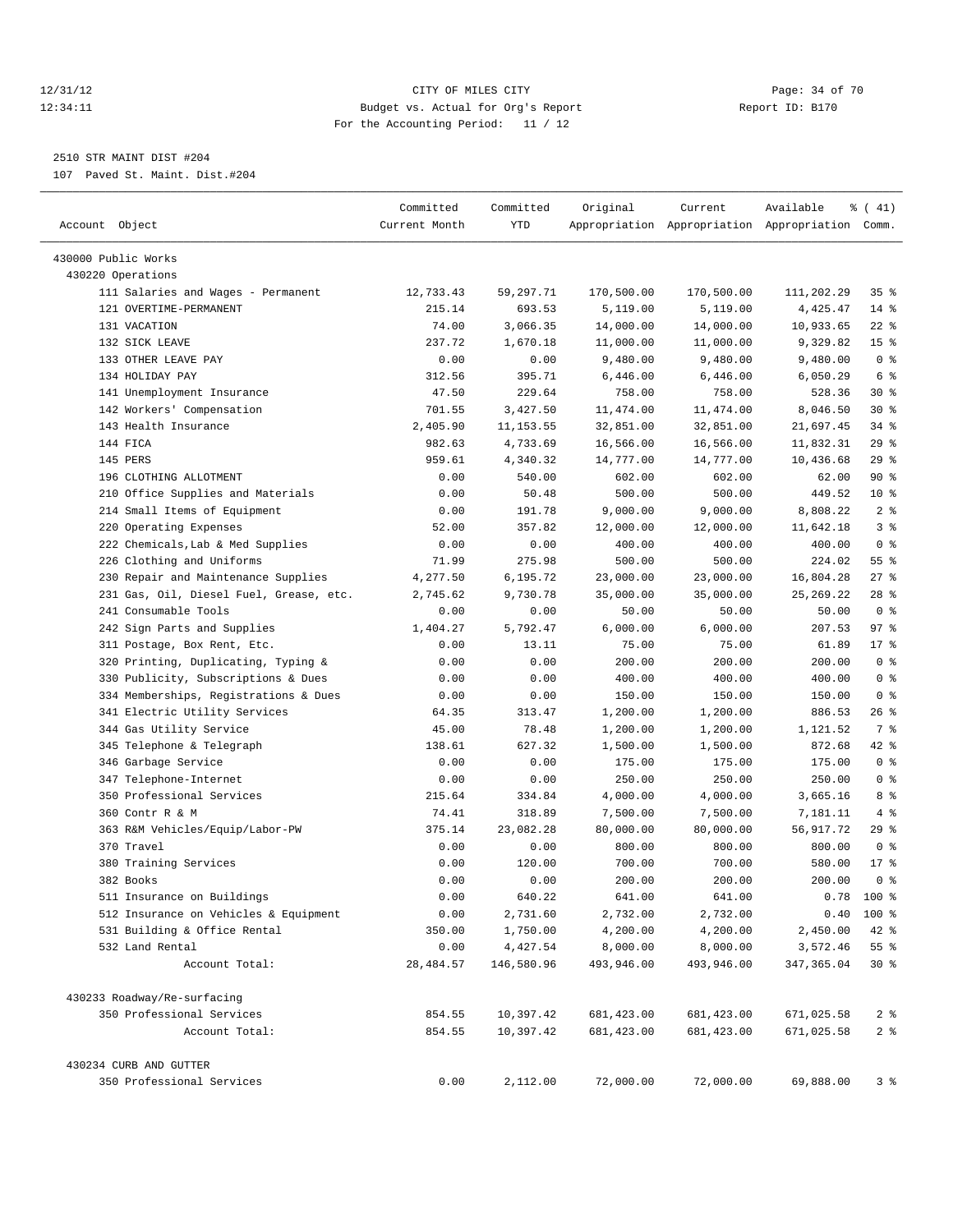#### 12/31/12 Page: 35 of 70 12:34:11 Budget vs. Actual for Org's Report Report ID: B170 For the Accounting Period: 11 / 12

# 2510 STR MAINT DIST #204

107 Paved St. Maint. Dist.#204

| Account Object                           | Committed<br>Current Month | Committed<br><b>YTD</b> | Original     | Current      | Available<br>Appropriation Appropriation Appropriation Comm. | $\frac{1}{6}$ ( 41) |
|------------------------------------------|----------------------------|-------------------------|--------------|--------------|--------------------------------------------------------------|---------------------|
| Account Total:                           | 0.00                       | 2,112.00                | 72,000.00    | 72,000.00    | 69,888.00                                                    | 3 <sup>8</sup>      |
| 430235 Storm Drain & Culvert Maintenance |                            |                         |              |              |                                                              |                     |
| 230 Repair and Maintenance Supplies      | 0.00                       | 2,500.00                | 236,465.00   | 236,465.00   | 233,965.00                                                   | 1 <sup>8</sup>      |
| 350 Professional Services                | 5, 211.25                  | 10,716.51               | 10,000.00    | 10,000.00    | $-716.51$ 107 %                                              |                     |
| Account Total:                           | 5, 211.25                  | 13, 216.51              | 246,465.00   | 246,465.00   | 233, 248.49                                                  | 5 <sup>°</sup>      |
| Account Group Total:                     | 34,550.37                  | 172,306.89              | 1,493,834.00 | 1,493,834.00 | 1,321,527.11                                                 | $12*$               |
| 510000 MISCELLANEOUS                     |                            |                         |              |              |                                                              |                     |
| 510330 Comprehensive Liability Insurance |                            |                         |              |              |                                                              |                     |
| 513 Liability                            | 0.00                       | 5,380.69                | 5,381.00     | 5,381.00     |                                                              | $0.31$ 100 %        |
| Account Total:                           | 0.00                       | 5,380.69                | 5,381.00     | 5,381.00     |                                                              | $0.31$ 100 %        |
| Account Group Total:                     | 0.00                       | 5,380.69                | 5,381.00     | 5,381.00     |                                                              | $0.31$ 100 %        |
| 520000 OTHER FINANCING USES              |                            |                         |              |              |                                                              |                     |
| 521000 Interfund Operating Transfers Out |                            |                         |              |              |                                                              |                     |
| 820 Transfers to Other Funds             | 1,742.92                   | 8,714.60                | 46,086.00    | 46,086.00    | 37, 371.40                                                   | 19 <sup>°</sup>     |
| Account Total:                           | 1,742.92                   | 8,714.60                | 46,086.00    | 46,086.00    | 37, 371.40                                                   | 19 <sup>°</sup>     |
| Account Group Total:                     | 1,742.92                   | 8,714.60                | 46,086.00    | 46,086.00    | 37, 371.40                                                   | 19 <sup>8</sup>     |
| Organization Total:                      | 36, 293. 29                | 186,402.18              | 1,545,301.00 | 1,545,301.00 | 1,358,898.82                                                 | $12*$               |
|                                          |                            |                         |              |              |                                                              |                     |
| Fund Total:                              | 36, 293, 29                | 186,402.18              |              |              | 1,545,301.00 1,545,301.00 1,358,898.82 12 %                  |                     |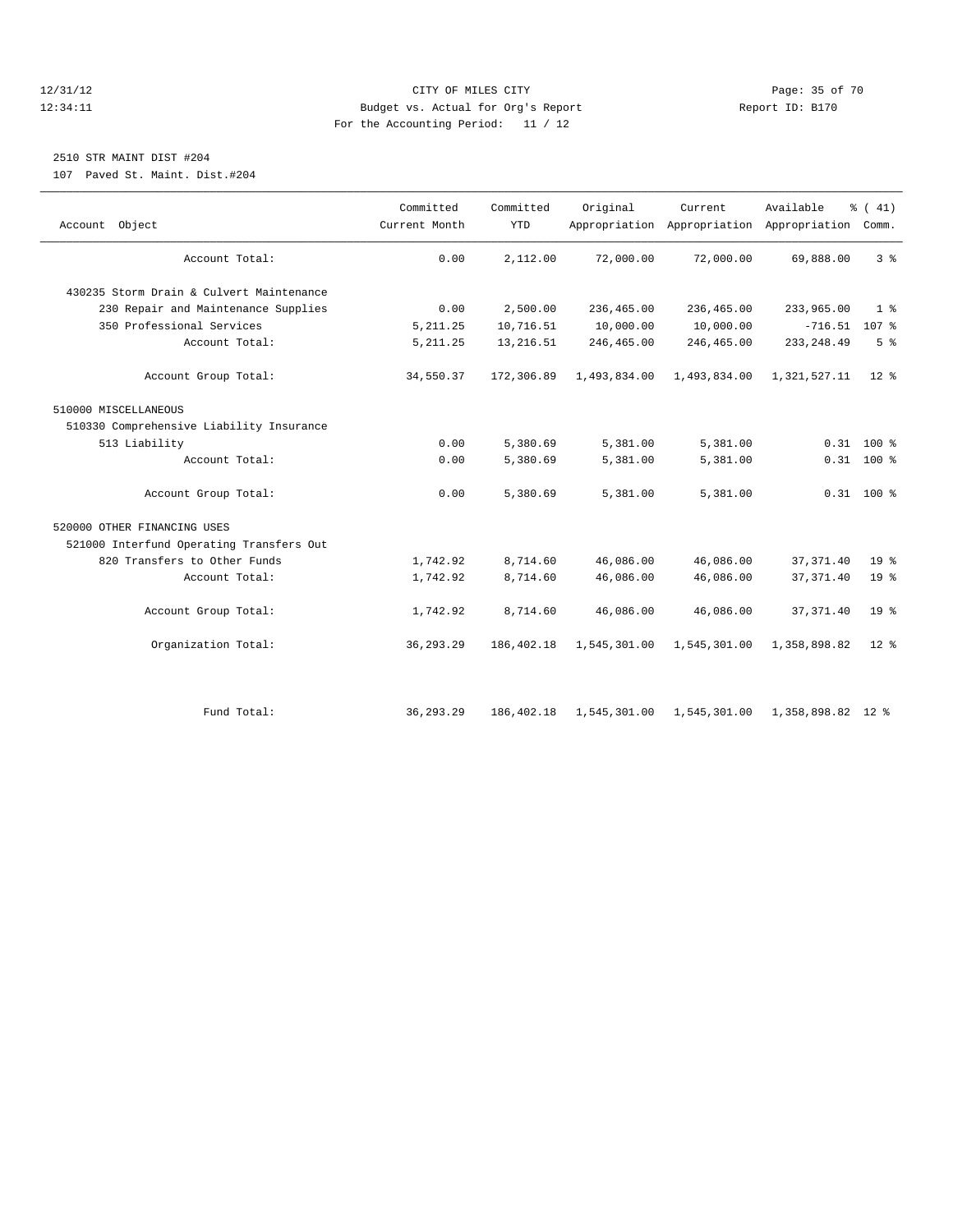# 12/31/12 Page: 36 of 70 12:34:11 Budget vs. Actual for Org's Report Report ID: B170 For the Accounting Period: 11 / 12

————————————————————————————————————————————————————————————————————————————————————————————————————————————————————————————————————

2520 STR MAINT DIST #205

108 Unpaved St.Maint.Dist#205

|                                                                  | Committed     | Committed    | Original               | Current                | Available                                       | $\frac{1}{6}$ ( 41) |
|------------------------------------------------------------------|---------------|--------------|------------------------|------------------------|-------------------------------------------------|---------------------|
| Account Object                                                   | Current Month | YTD          |                        |                        | Appropriation Appropriation Appropriation Comm. |                     |
| 430000 Public Works                                              |               |              |                        |                        |                                                 |                     |
| 430220 Operations                                                |               |              |                        |                        |                                                 |                     |
| 111 Salaries and Wages - Permanent                               | 3,840.21      | 17, 417.08   | 51,740.00              | 51,740.00              | 34, 322.92                                      | 34 %                |
| 121 OVERTIME-PERMANENT                                           | 54.38         | 208.20       | 1,296.00               | 1,296.00               | 1,087.80                                        | 16 <sup>8</sup>     |
| 131 VACATION                                                     | 40.25         | 990.62       | 4,000.00               | 4,000.00               | 3,009.38                                        | $25$ $%$            |
| 132 SICK LEAVE                                                   | 80.03         | 530.43       | 4,000.00               | 4,000.00               | 3,469.57                                        | $13*$               |
| 133 OTHER LEAVE PAY                                              | 0.00          | 0.00         | 2,400.00               | 2,400.00               | 2,400.00                                        | 0 <sup>8</sup>      |
| 134 HOLIDAY PAY                                                  | 79.24         | 100.41       | 1,632.00               | 1,632.00               | 1,531.59                                        | 6 <sup>°</sup>      |
| 141 Unemployment Insurance                                       | 14.31         | 67.91        | 228.00                 | 228.00                 | 160.09                                          | $30*$               |
| 142 Workers' Compensation                                        | 185.21        | 899.88       | 3,114.00               | 3,114.00               | 2,214.12                                        | $29$ %              |
| 143 Health Insurance                                             | 737.48        | 3,352.12     | 9,935.00               | 9,935.00               | 6,582.88                                        | $34$ $%$            |
| 144 FICA                                                         | 292.71        | 1,379.37     | 4,978.00               | 4,978.00               | 3,598.63                                        | $28$ %              |
| 145 PERS                                                         | 289.43        | 1,293.97     | 4,466.00               | 4,466.00               | 3,172.03                                        | 29%                 |
| 196 CLOTHING ALLOTMENT                                           | 0.00          | 159.00       | 180.00                 | 180.00                 | 21.00                                           | 88 %                |
| 210 Office Supplies and Materials                                | 0.00          | 12.62        | 200.00                 | 200.00                 | 187.38                                          | 6 <sup>°</sup>      |
| 214 Small Items of Equipment                                     | 0.00          | 47.95        | 4,000.00               | 4,000.00               | 3,952.05                                        | 1 <sup>8</sup>      |
| 220 Operating Expenses                                           | 13.00         | 1,166.14     | 4,000.00               | 4,000.00               | 2,833.86                                        | 29%                 |
| 222 Chemicals, Lab & Med Supplies                                | 0.00          | 134.80       | 500.00                 | 500.00                 | 365.20                                          | $27$ %              |
| 226 Clothing and Uniforms                                        | 18.00         | 68.99        | 125.00                 | 125.00                 | 56.01                                           | 55 %                |
| 230 Repair and Maintenance Supplies                              | 1,069.38      | 1,548.93     | 8,500.00               | 8,500.00               | 6,951.07                                        | 18 %                |
| 231 Gas, Oil, Diesel Fuel, Grease, etc.                          | 686.41        | 2,432.68     | 10,000.00              | 10,000.00              | 7,567.32                                        | $24$ %              |
| 242 Sign Parts and Supplies                                      | 351.00        | 1,448.05     | 2,600.00               | 2,600.00               | 1,151.95                                        | 56%                 |
| 311 Postage, Box Rent, Etc.                                      | 0.00          | 12.66        | 40.00                  | 40.00                  | 27.34                                           | $32$ $%$            |
| 330 Publicity, Subscriptions & Dues                              | 0.00          | 0.00         | 100.00                 | 100.00                 | 100.00                                          | 0 <sup>8</sup>      |
| 334 Memberships, Registrations & Dues                            | 0.00          | 0.00         | 50.00                  | 50.00                  | 50.00                                           | 0 <sup>8</sup>      |
| 341 Electric Utility Services                                    | 6.46          | 20.60        | 150.00                 | 150.00                 | 129.40                                          | $14$ %              |
| 344 Gas Utility Service                                          | 11.25         | 19.61        | 250.00                 | 250.00                 | 230.39                                          | 8 %                 |
| 345 Telephone & Telegraph                                        | 53.39         | 231.77       | 450.00                 | 450.00                 | 218.23                                          | $52$ $%$            |
| 347 Telephone-Internet                                           | 0.00          | 0.00         | 150.00                 | 150.00                 | 150.00                                          | 0 <sup>8</sup>      |
| 350 Professional Services                                        | 53.91         | 83.71        | 750.00                 | 750.00                 | 666.29                                          | $11$ %              |
| 360 Contr R & M                                                  | 29.45         | 126.21       | 2,000.00               | 2,000.00               | 1,873.79                                        | 6 %                 |
| 363 R&M Vehicles/Equip/Labor-PW                                  | 93.78         | 13,403.71    | 30,000.00              | 30,000.00              | 16,596.29                                       | 45 %                |
| 370 Travel                                                       | 0.00          | 0.00         | 250.00                 | 250.00                 | 250.00                                          | 0 <sup>8</sup>      |
| 380 Training Services                                            | 0.00          | 30.00        | 150.00                 | 150.00                 | 120.00                                          | $20*$               |
| 382 Books                                                        | 0.00          | 0.00         | 100.00                 | 100.00                 | 100.00                                          | 0 <sup>8</sup>      |
| 511 Insurance on Buildings                                       | 0.00          | 160.06       | 161.00                 | 161.00                 | 0.94                                            | 99 %                |
| 512 Insurance on Vehicles & Equipment                            | 0.00          | 682.90       | 683.00                 | 683.00                 | 0.10                                            | $100*$              |
| 531 Building & Office Rental                                     | 166.66        | 833.30       | 2,000.00               | 2,000.00               | 1,166.70                                        | $42$ %              |
| 532 Land Rental                                                  | 0.00          | 0.00         | 1,500.00               | 1,500.00               | 1,500.00                                        | 0 <sup>8</sup>      |
| Account Total:                                                   | 8,165.94      | 48,863.68    | 156,678.00             | 156,678.00             | 107,814.32                                      | $31$ %              |
| 430233 Roadway/Re-surfacing                                      |               |              |                        |                        |                                                 |                     |
|                                                                  |               |              |                        |                        | 9,600.00                                        |                     |
| 230 Repair and Maintenance Supplies<br>350 Professional Services | 0.00<br>0.00  | 0.00<br>0.00 | 9,600.00<br>144,000.00 | 9,600.00<br>144,000.00 | 144,000.00                                      | $0$ %<br>$0$ %      |
| Account Total:                                                   | 0.00          | 0.00         | 153,600.00             | 153,600.00             | 153,600.00                                      | $0$ %               |
|                                                                  |               |              |                        |                        |                                                 |                     |
| 430235 Storm Drain & Culvert Maintenance                         |               |              |                        |                        |                                                 |                     |
| 350 Professional Services                                        | 0.00          | 0.00         | 53,000.00              | 53,000.00              | 53,000.00                                       | 0 %                 |
| Account Total:                                                   | 0.00          | 0.00         | 53,000.00              | 53,000.00              | 53,000.00                                       | 0 <sup>8</sup>      |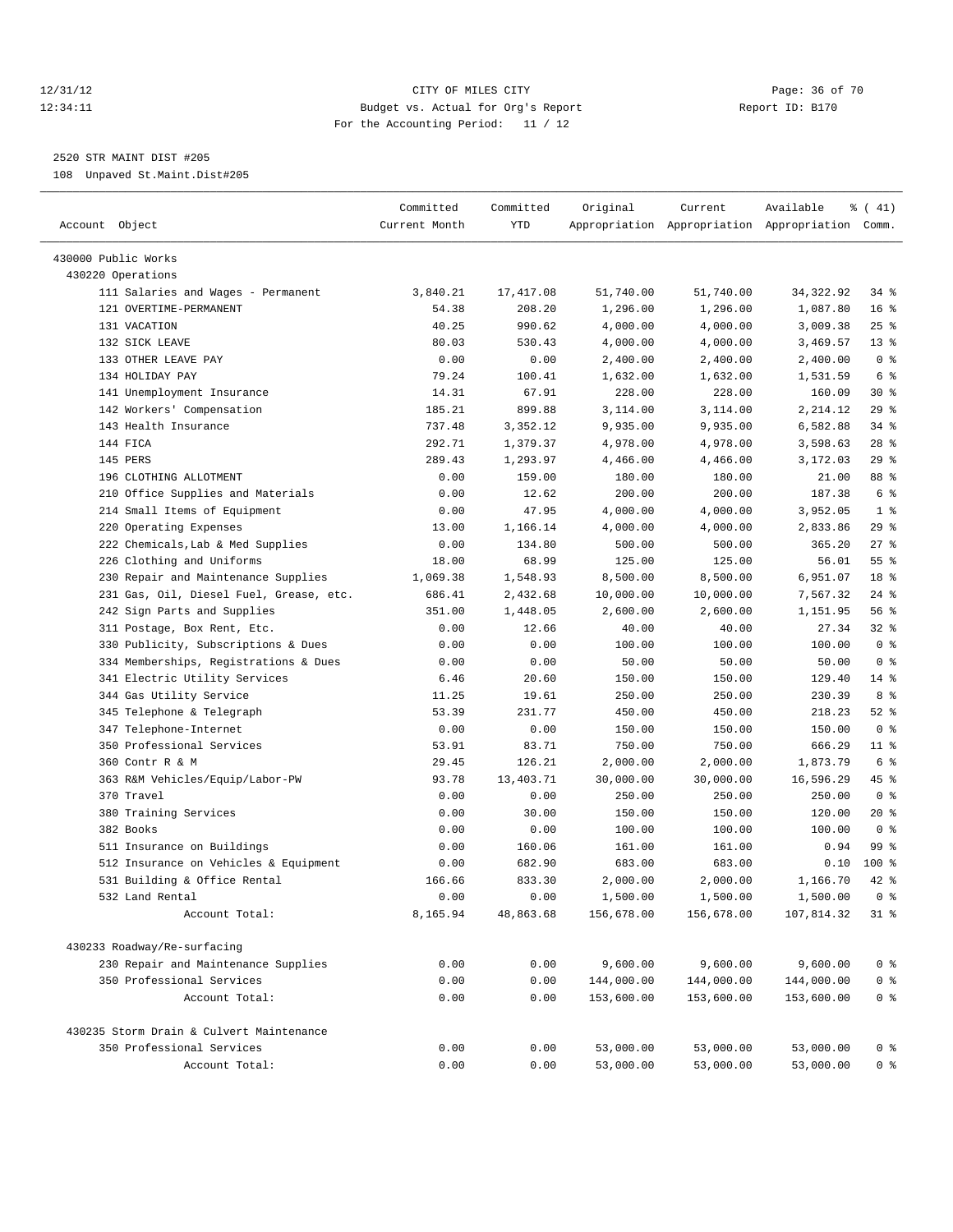#### 12/31/12 Page: 37 of 70 12:34:11 Budget vs. Actual for Org's Report Report ID: B170 For the Accounting Period: 11 / 12

# 2520 STR MAINT DIST #205

108 Unpaved St.Maint.Dist#205

| Account Object                           | Committed<br>Current Month | Committed<br><b>YTD</b> | Original   | Current<br>Appropriation Appropriation | Available<br>Appropriation | % (41)<br>Comm. |
|------------------------------------------|----------------------------|-------------------------|------------|----------------------------------------|----------------------------|-----------------|
| Account Group Total:                     | 8,165.94                   | 48,863.68               | 363,278.00 | 363,278.00                             | 314, 414.32                | $13*$           |
| 510000 MISCELLANEOUS                     |                            |                         |            |                                        |                            |                 |
| 510330 Comprehensive Liability Insurance |                            |                         |            |                                        |                            |                 |
| 513 Liability                            | 0.00                       | 1,586.00                | 1,586.00   | 1,586.00                               | 0.00                       | $100*$          |
| Account Total:                           | 0.00                       | 1,586.00                | 1,586.00   | 1,586.00                               | 0.00                       | 100 %           |
| Account Group Total:                     | 0.00                       | 1,586.00                | 1,586.00   | 1,586.00                               |                            | $0.00 100$ %    |
| 520000 OTHER FINANCING USES              |                            |                         |            |                                        |                            |                 |
| 521000 Interfund Operating Transfers Out |                            |                         |            |                                        |                            |                 |
| 820 Transfers to Other Funds             | 908.75                     | 4,543.75                | 23,159.00  | 23,159.00                              | 18,615.25                  | $20*$           |
| Account Total:                           | 908.75                     | 4,543.75                | 23,159.00  | 23,159.00                              | 18,615.25                  | $20*$           |
| Account Group Total:                     | 908.75                     | 4,543.75                | 23,159.00  | 23,159.00                              | 18,615.25                  | $20*$           |
| Organization Total:                      | 9,074.69                   | 54,993.43               | 388,023.00 | 388,023.00                             | 333,029.57                 | $14*$           |
|                                          |                            |                         |            |                                        |                            |                 |
| Fund Total:                              | 9,074.69                   | 54,993.43               | 388,023.00 | 388,023.00                             | 333,029.57 14 %            |                 |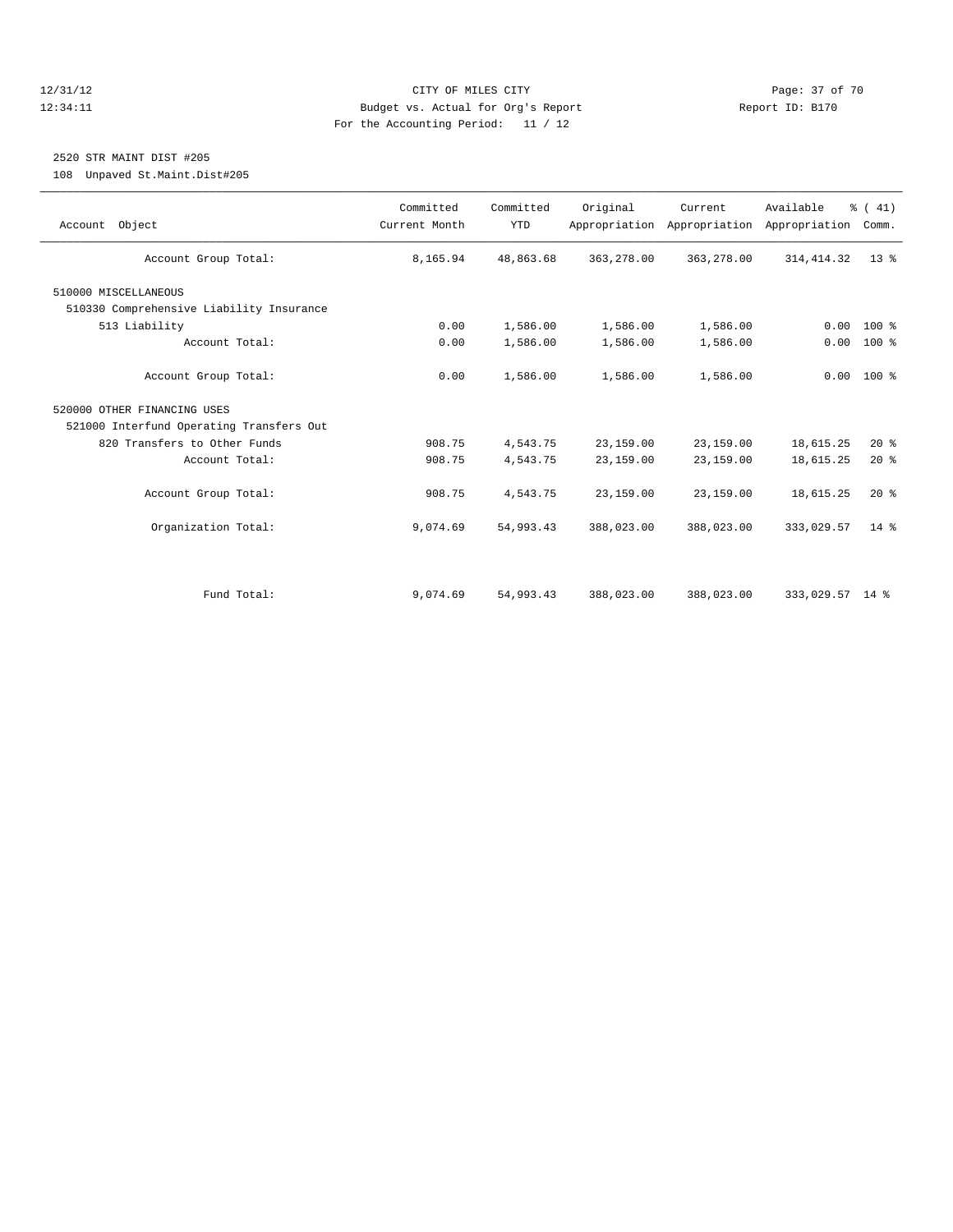#### 12/31/12 Page: 38 of 70 12:34:11 Budget vs. Actual for Org's Report Report ID: B170 For the Accounting Period: 11 / 12

#### 2540 STR MAINT DIST#207-(MILESTOWN ESTATES)

109 Milestown Estates Maintenance Dist.

| Account Object                           | Committed<br>Current Month | Committed<br><b>YTD</b> | Original | Current  | Available<br>Appropriation Appropriation Appropriation Comm. | $\frac{1}{6}$ ( 41) |  |
|------------------------------------------|----------------------------|-------------------------|----------|----------|--------------------------------------------------------------|---------------------|--|
|                                          |                            |                         |          |          |                                                              |                     |  |
| 430000 Public Works                      |                            |                         |          |          |                                                              |                     |  |
| 430220 Operations                        |                            |                         |          |          |                                                              |                     |  |
| 111 Salaries and Wages - Permanent       | 190.41                     | 885.10                  | 2,600.00 | 2,600.00 | 1,714.90                                                     | 34.8                |  |
| 121 OVERTIME-PERMANENT                   | 2.42                       | 11.15                   | 65.00    | 65.00    | 53.85                                                        | $17*$               |  |
| 131 VACATION                             | 1.62                       | 52.58                   | 310.00   | 310.00   | 257.42                                                       | $17*$               |  |
| 132 SICK LEAVE                           | 6.78                       | 32.95                   | 100.00   | 100.00   | 67.05                                                        | 33 <sup>8</sup>     |  |
| 133 OTHER LEAVE PAY                      | 0.00                       | 0.00                    | 120.00   | 120.00   | 120.00                                                       | 0 <sup>8</sup>      |  |
| 134 HOLIDAY PAY                          | 4.39                       | 5.88                    | 12.00    | 12.00    | 6.12                                                         | 49 %                |  |
| 141 Unemployment Insurance               | 0.72                       | 3.51                    | 11.00    | 11.00    | 7.49                                                         | 32%                 |  |
| 142 Workers' Compensation                | 10.12                      | 49.06                   | 138.00   | 138.00   | 88.94                                                        | 36 <sup>8</sup>     |  |
| 143 Health Insurance                     | 36.34                      | 169.43                  | 435.00   | 435.00   | 265.57                                                       | 39 <sup>8</sup>     |  |
| 144 FICA                                 | 14.48                      | 69.94                   | 245.00   | 245.00   | 175.06                                                       | $29*$               |  |
| 145 PERS                                 | 14.54                      | 66.47                   | 220.00   | 220.00   | 153.53                                                       | $30*$               |  |
| 196 CLOTHING ALLOTMENT                   | 0.00                       | 7.50                    | 8.00     | 8.00     | 0.50                                                         | 94%                 |  |
| Account Total:                           | 281.82                     | 1,353.57                | 4,264.00 | 4,264.00 | 2,910.43                                                     | 32 <sup>8</sup>     |  |
| Account Group Total:                     | 281.82                     | 1,353.57                | 4,264.00 | 4,264.00 | 2,910.43                                                     | 328                 |  |
| 510000 MISCELLANEOUS                     |                            |                         |          |          |                                                              |                     |  |
| 510330 Comprehensive Liability Insurance |                            |                         |          |          |                                                              |                     |  |
| 513 Liability                            | 0.00                       | 62.30                   | 62.00    | 62.00    | $-0.30$                                                      | $100*$              |  |
| Account Total:                           | 0.00                       | 62.30                   | 62.00    | 62.00    | $-0.30$                                                      | 100 %               |  |
| Account Group Total:                     | 0.00                       | 62.30                   | 62.00    | 62.00    | $-0.30$ 100 %                                                |                     |  |
| Organization Total:                      | 281.82                     | 1,415.87                | 4,326.00 | 4,326.00 | 2,910.13                                                     | $33*$               |  |
|                                          |                            |                         |          |          |                                                              |                     |  |
| Fund Total:                              | 281.82                     | 1,415.87                | 4,326.00 | 4,326.00 | 2,910.13 33 %                                                |                     |  |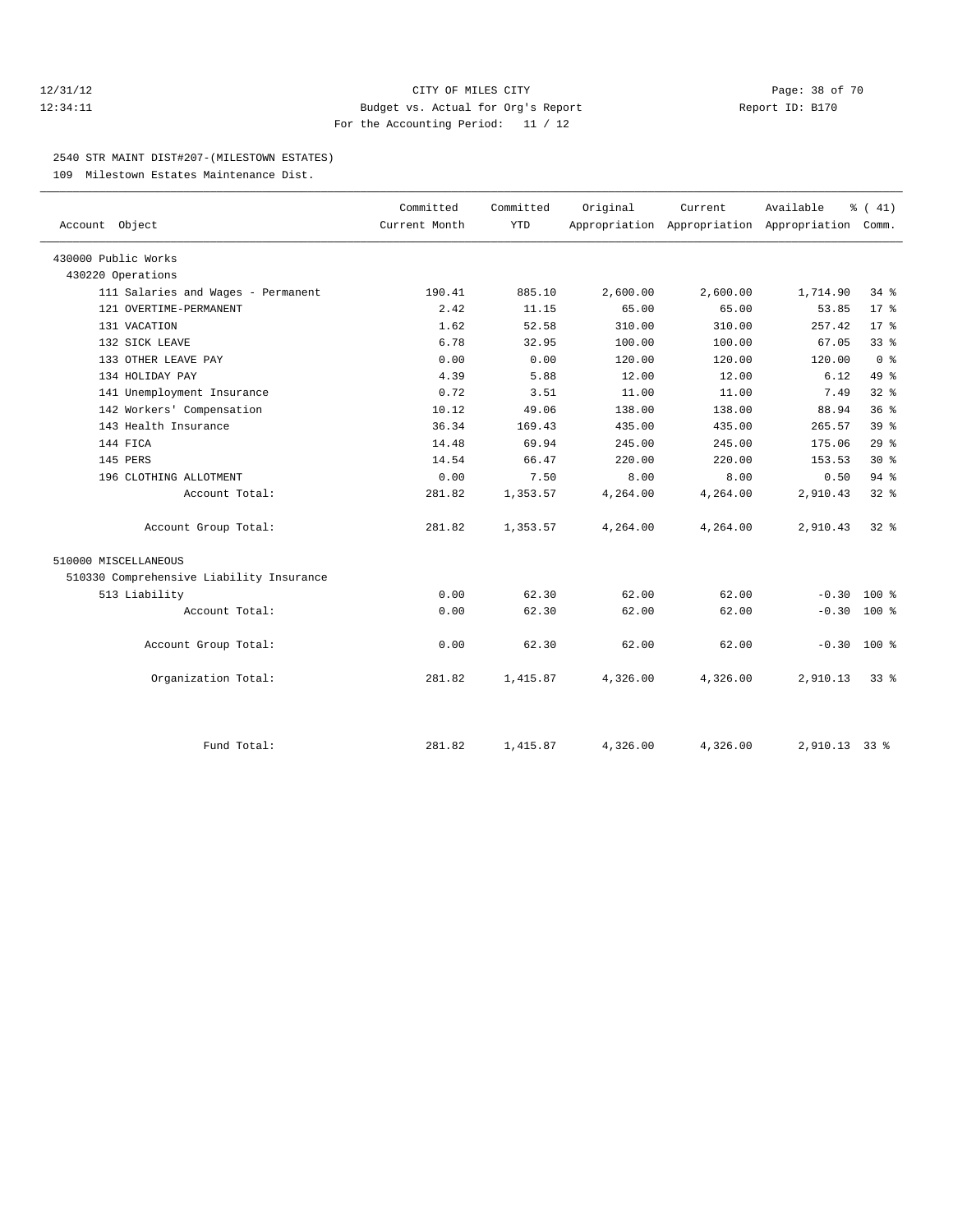#### 12/31/12 Page: 39 of 70 12:34:11 Budget vs. Actual for Org's Report Report ID: B170 For the Accounting Period: 11 / 12

#### 2701 Fire Grants

7 Fire

| Account Object                              | Committed<br>Current Month | Committed<br><b>YTD</b> | Original  | Current<br>Appropriation Appropriation Appropriation | Available      | % (41)<br>Comm. |  |
|---------------------------------------------|----------------------------|-------------------------|-----------|------------------------------------------------------|----------------|-----------------|--|
| 420000 PUBLIC SAFETY                        |                            |                         |           |                                                      |                |                 |  |
| 420465 Fire-Mitigation Grant-Cnty           |                            |                         |           |                                                      |                |                 |  |
| 214 Small Items of Equipment                | $-1, 149.98$               | 0.00                    | 0.00      | 0.00                                                 | 0.00           | 0 <sup>8</sup>  |  |
| Account Total:                              | $-1, 149.98$               | 0.00                    | 0.00      | 0.00                                                 | 0.00           | 0 <sup>8</sup>  |  |
| 420466 Fire-Wtr Rescue Apparatus Grant      |                            |                         |           |                                                      |                |                 |  |
| 214 Small Items of Equipment                | 1,920.59                   | 2,345.59                | 8,000.00  | 8,000.00                                             | 5,654.41       | 29 <sup>8</sup> |  |
| Account Total:                              | 1,920.59                   | 2,345.59                | 8,000.00  | 8,000.00                                             | 5,654.41       | 29 <sup>8</sup> |  |
| 420473 Rescue Vehicle Replacement Grant #16 |                            |                         |           |                                                      |                |                 |  |
| 940 Machinery & Equipment                   | 0.00                       | 0.00                    | 5,250.00  | 5,250.00                                             | 5,250.00       | 0 <sup>8</sup>  |  |
| Account Total:                              | 0.00                       | 0.00                    | 5,250.00  | 5,250.00                                             | 5,250.00       | 0 <sup>8</sup>  |  |
| Account Group Total:                        | 770.61                     | 2,345.59                | 13,250.00 | 13,250.00                                            | 10,904.41      | 18 <sup>8</sup> |  |
| Organization Total:                         | 770.61                     | 2,345.59                | 13,250.00 | 13,250.00                                            | 10,904.41      | 18 <sup>8</sup> |  |
|                                             |                            |                         |           |                                                      |                |                 |  |
| Fund Total:                                 | 770.61                     | 2,345.59                | 13,250.00 | 13,250.00                                            | 10,904.41 18 % |                 |  |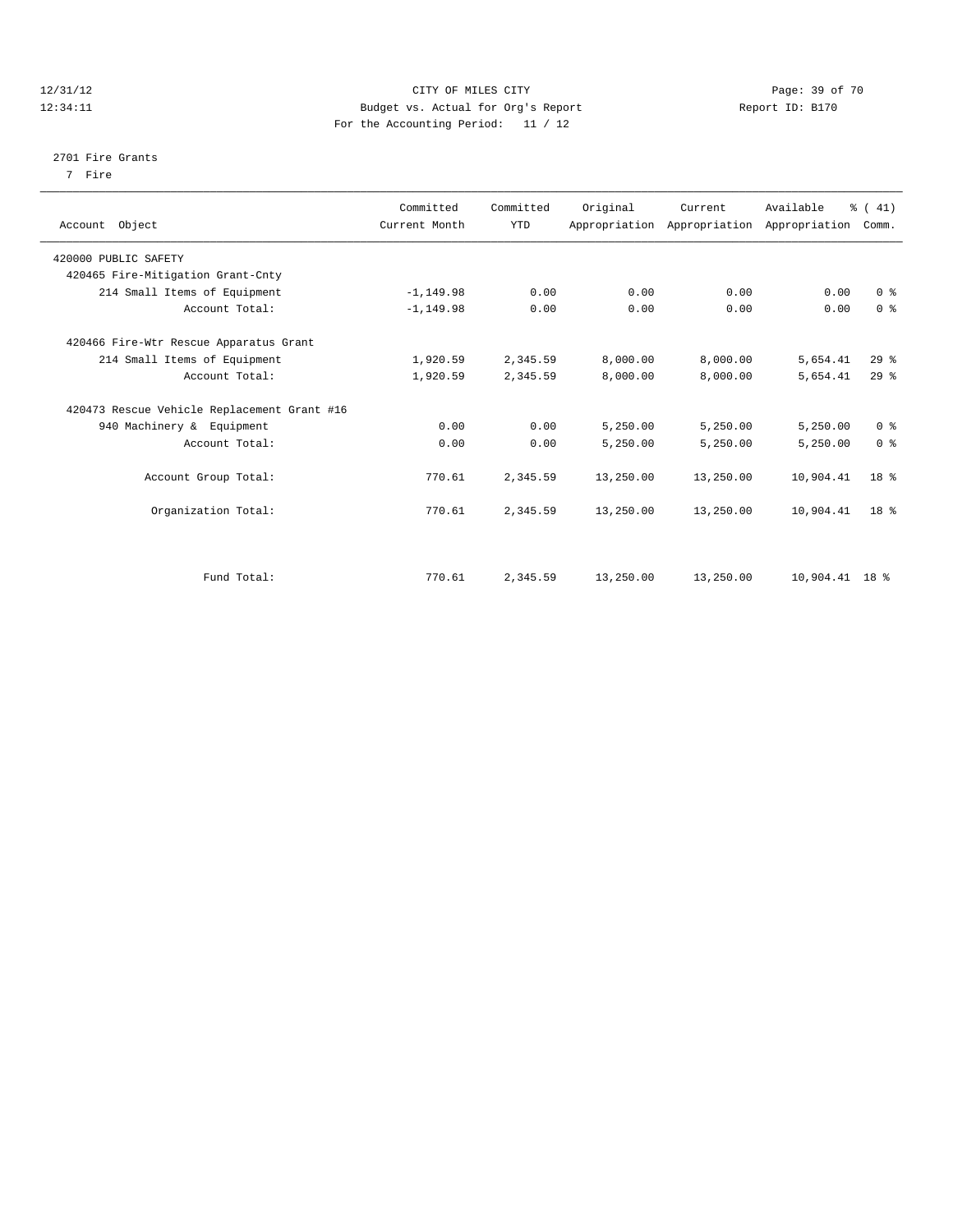# 2820 GAS TAX

34 Gas Tax

# 12/31/12 Page: 40 of 70 12:34:11 Budget vs. Actual for Org's Report Changer Report ID: B170 For the Accounting Period: 11 / 12

| Account Object                           | Committed<br>Current Month | Committed<br><b>YTD</b> | Original   | Current    | Available<br>Appropriation Appropriation Appropriation | $\frac{1}{6}$ ( 41)<br>Comm. |  |
|------------------------------------------|----------------------------|-------------------------|------------|------------|--------------------------------------------------------|------------------------------|--|
| 520000 OTHER FINANCING USES              |                            |                         |            |            |                                                        |                              |  |
| 521000 Interfund Operating Transfers Out |                            |                         |            |            |                                                        |                              |  |
| 820 Transfers to Other Funds             | 472.08                     | 2,360.40                | 5,665.00   | 5,665.00   | 3,304.60                                               | 42 %                         |  |
| Account Total:                           | 472.08                     | 2,360.40                | 5,665.00   | 5,665.00   | 3,304.60                                               | 42 %                         |  |
| 521204 TRANSFER:<br>SID 204              |                            |                         |            |            |                                                        |                              |  |
| 820 Transfers to Other Funds             | 0.00                       | 0.00                    | 89,695.00  | 89,695.00  | 89,695.00                                              | 0 <sup>8</sup>               |  |
| Account Total:                           | 0.00                       | 0.00                    | 89,695.00  | 89,695.00  | 89,695.00                                              | 0 <sup>8</sup>               |  |
| 521205 TRANSFER:<br>SID 205              |                            |                         |            |            |                                                        |                              |  |
| 820 Transfers to Other Funds             | 0.00                       | 0.00                    | 89,695.00  | 89,695.00  | 89,695.00                                              | 0 <sup>8</sup>               |  |
| Account Total:                           | 0.00                       | 0.00                    | 89,695.00  | 89,695.00  | 89,695.00                                              | 0 <sup>8</sup>               |  |
| Account Group Total:                     | 472.08                     | 2,360.40                | 185,055.00 | 185,055.00 | 182,694.60                                             | 1 <sup>8</sup>               |  |
| Organization Total:                      | 472.08                     | 2,360.40                | 185,055.00 | 185,055.00 | 182,694.60                                             | 1 <sup>8</sup>               |  |
|                                          |                            |                         |            |            |                                                        |                              |  |
| Fund Total:                              | 472.08                     | 2,360.40                | 185,055.00 | 185,055.00 | 182,694.60                                             | 1 <sup>8</sup>               |  |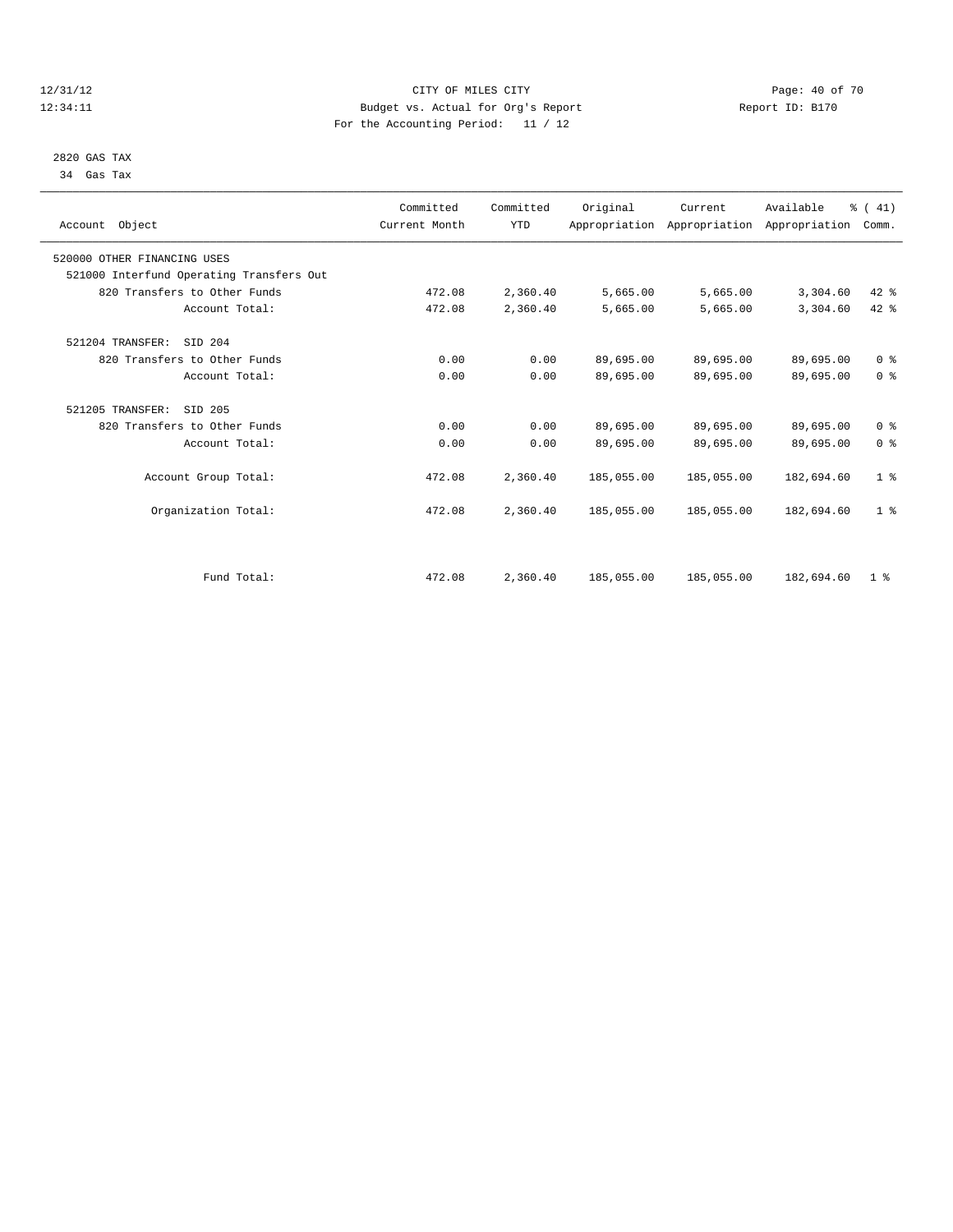# 12/31/12 Page: 41 of 70 12:34:11 Budget vs. Actual for Org's Report Changer Report ID: B170 For the Accounting Period: 11 / 12

# 2850 911 EMERGENCY

105 Enhanced 911

| Account Object                             | Committed<br>Current Month | Committed<br><b>YTD</b> | Original   | Current    | Available<br>Appropriation Appropriation Appropriation Comm. | % (41)               |
|--------------------------------------------|----------------------------|-------------------------|------------|------------|--------------------------------------------------------------|----------------------|
|                                            |                            |                         |            |            |                                                              |                      |
| 420000 PUBLIC SAFETY                       |                            |                         |            |            |                                                              |                      |
| 420140 Crime Control and Investigation(05) |                            |                         |            |            |                                                              |                      |
| 210 Office Supplies and Materials          | 0.00                       | 384.88                  | 10,000.00  | 10,000.00  | 9,615.12                                                     | 4%                   |
| 214 Small Items of Equipment               | 0.00                       | 0.00                    | 10,000.00  | 10,000.00  | 10,000.00                                                    | 0 <sup>8</sup>       |
| 220 Operating Expenses                     | 0.00                       | 215.58                  | 20,000.00  | 20,000.00  | 19,784.42                                                    | 1 <sup>°</sup>       |
| 226 Clothing and Uniforms                  | 0.00                       | 47.27                   | 0.00       | 0.00       | $-47.27$                                                     | $***$ $_{8}^{\circ}$ |
| 230 Repair and Maintenance Supplies        | 0.00                       | 0.00                    | 1,000.00   | 1,000.00   | 1,000.00                                                     | 0 <sup>8</sup>       |
| 231 Gas, Oil, Diesel Fuel, Grease, etc.    | 0.00                       | 0.00                    | 874.00     | 874.00     | 874.00                                                       | 0 <sup>8</sup>       |
| 311 Postage, Box Rent, Etc.                | 0.00                       | 0.00                    | 1,000.00   | 1,000.00   | 1,000.00                                                     | 0 <sup>8</sup>       |
| 320 Printing, Duplicating, Typing &        | 0.00                       | 0.00                    | 1,000.00   | 1,000.00   | 1,000.00                                                     | 0 <sup>8</sup>       |
| 334 Memberships, Registrations & Dues      | 0.00                       | 0.00                    | 1,000.00   | 1,000.00   | 1,000.00                                                     | 0 <sup>8</sup>       |
| 341 Electric Utility Services              | 47.57                      | 234.17                  | 4,000.00   | 4,000.00   | 3,765.83                                                     | 6 %                  |
| 345 Telephone & Telegraph                  | 348.21                     | 8,664.92                | 36,000.00  | 36,000.00  | 27, 335.08                                                   | $24$ %               |
| 347 Telephone-Internet                     | 0.00                       | 0.00                    | 1,000.00   | 1,000.00   | 1,000.00                                                     | 0 <sup>8</sup>       |
| 350 Professional Services                  | 2,445.00                   | 28,785.38               | 75,000.00  | 75,000.00  | 46, 214.62                                                   | 38 <sup>8</sup>      |
| 360 Contr R & M                            | 0.00                       | 0.00                    | 5,000.00   | 5,000.00   | 5,000.00                                                     | 0 <sup>8</sup>       |
| 366 R&M Vehicles - Police/Animal Control   | 0.00                       | 39.95                   | 0.00       | 0.00       | $-39.95$                                                     | $***$ $%$            |
| 370 Travel                                 | 0.00                       | 218.28                  | 10,000.00  | 10,000.00  | 9,781.72                                                     | 2 <sup>8</sup>       |
| 380 Training Services                      | 0.00                       | 599.00                  | 10,000.00  | 10,000.00  | 9,401.00                                                     | 6 %                  |
| 512 Insurance on Vehicles & Equipment      | 0.00                       | 124.41                  | 125.00     | 125.00     | 0.59                                                         | 100 %                |
| 940 Machinery & Equipment                  | 0.00                       | 0.00                    | 35,000.00  | 35,000.00  | 35,000.00                                                    | 0 <sup>8</sup>       |
| 941 911 Eq & Software (2/01)               | 0.00                       | 0.00                    | 35,000.00  | 35,000.00  | 35,000.00                                                    | 0 <sup>8</sup>       |
| Account Total:                             | 2,840.78                   | 39, 313.84              | 255,999.00 | 255,999.00 | 216,685.16                                                   | 15 <sup>8</sup>      |
| Account Group Total:                       | 2,840.78                   | 39, 313.84              | 255,999.00 | 255,999.00 | 216,685.16                                                   | 15 <sup>8</sup>      |
| 520000 OTHER FINANCING USES                |                            |                         |            |            |                                                              |                      |
| 521000 Interfund Operating Transfers Out   |                            |                         |            |            |                                                              |                      |
| 820 Transfers to Other Funds               | 0.00                       | 27,527.66               | 112,000.00 | 112,000.00 | 84, 472.34                                                   | $25$ $\frac{6}{5}$   |
| Account Total:                             | 0.00                       | 27,527.66               | 112,000.00 | 112,000.00 | 84, 472.34                                                   | 25%                  |
| Account Group Total:                       | 0.00                       | 27,527.66               | 112,000.00 | 112,000.00 | 84, 472.34                                                   | 25%                  |
| Organization Total:                        | 2,840.78                   | 66,841.50               | 367,999.00 | 367,999.00 | 301,157.50                                                   | 18 <sup>8</sup>      |
| Fund Total:                                | 2,840.78                   | 66,841.50               | 367,999.00 | 367,999.00 | 301,157.50 18 %                                              |                      |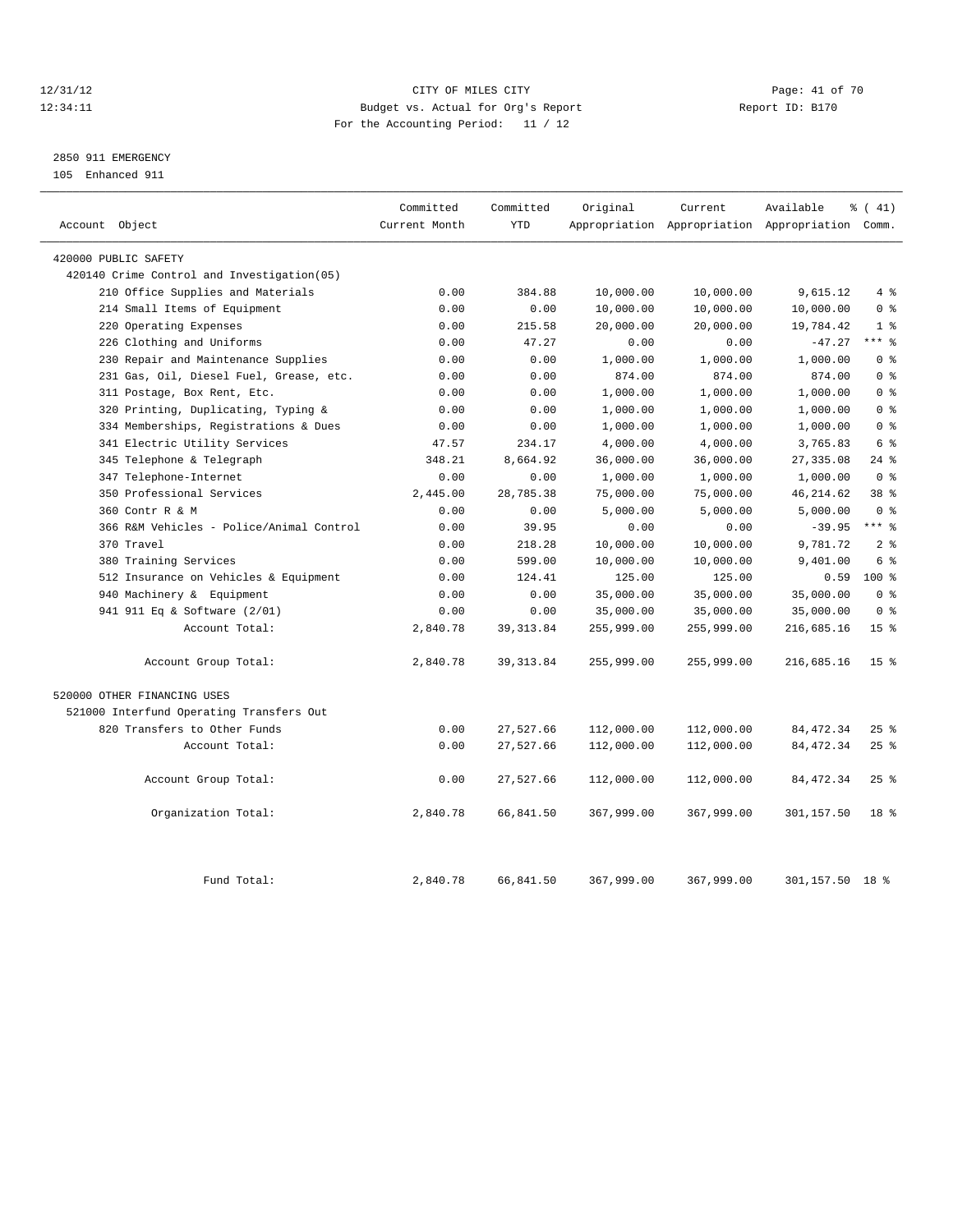# 12/31/12 Page: 42 of 70 12:34:11 Budget vs. Actual for Org's Report Changer Report ID: B170 For the Accounting Period: 11 / 12

#### 2880 LIBRARY GRANTS

39 HB#193-Interlibrary Loan Reimb

| Object<br>Account                                            | Committed<br>Current Month | Committed<br>YTD | Original<br>Appropriation | Current<br>Appropriation | Available<br>Appropriation | $\frac{1}{6}$ ( 41)<br>Comm. |
|--------------------------------------------------------------|----------------------------|------------------|---------------------------|--------------------------|----------------------------|------------------------------|
| 460000 CULTURE AND RECREATION<br>460100 Library Services(16) |                            |                  |                           |                          |                            |                              |
| 311 Postage, Box Rent, Etc.                                  | 204.00                     | 934.00           | 2,900.00                  | 2,900.00                 | 1,966.00                   | 328                          |
| 382 Books                                                    | 0.00                       | 0.00             | 100.00                    | 100.00                   | 100.00                     | 0 <sup>8</sup>               |
| Account Total:                                               | 204.00                     | 934.00           | 3.000.00                  | 3.000.00                 | 2,066.00                   | 31.8                         |
| Account Group Total:                                         | 204.00                     | 934.00           | 3.000.00                  | 3.000.00                 | 2,066.00                   | $31$ %                       |
| Organization Total:                                          | 204.00                     | 934.00           | 3.000.00                  | 3.000.00                 | 2,066.00                   | $31*$                        |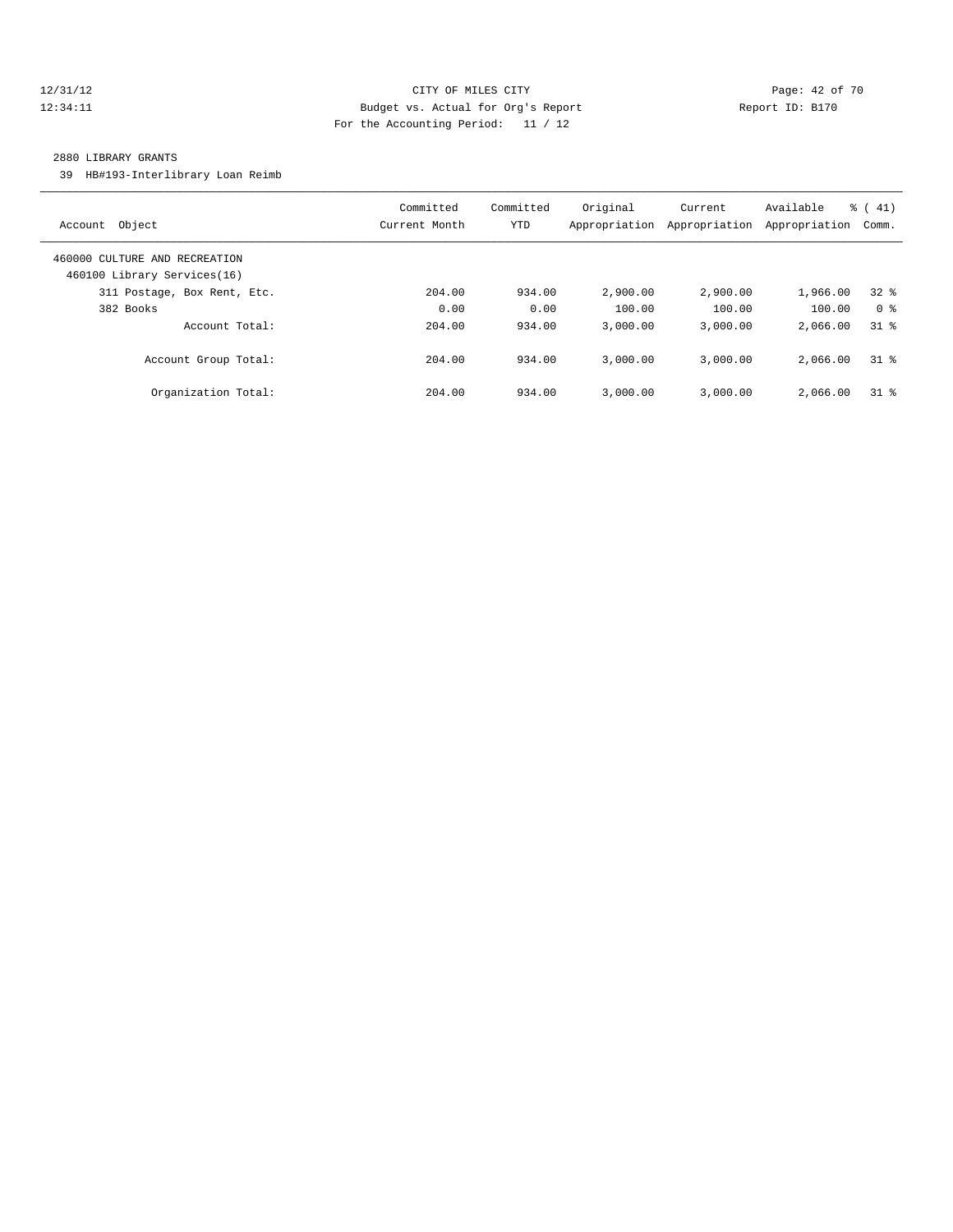# 12/31/12 Page: 43 of 70 12:34:11 Budget vs. Actual for Org's Report Changer Report ID: B170 For the Accounting Period: 11 / 12

#### 2880 LIBRARY GRANTS

41 Sagebrush Fed/Coal Sev Tax

| Account Object                                               | Committed<br>Current Month | Committed<br><b>YTD</b> | Original<br>Appropriation | Current<br>Appropriation | Available<br>Appropriation | $\frac{1}{6}$ ( 41)<br>Comm. |
|--------------------------------------------------------------|----------------------------|-------------------------|---------------------------|--------------------------|----------------------------|------------------------------|
| 460000 CULTURE AND RECREATION<br>460100 Library Services(16) |                            |                         |                           |                          |                            |                              |
| 210 Office Supplies and Materials                            | 0.00                       | 53.97                   | 1,000.00                  | 1,000.00                 | 946.03                     | 5 <sup>8</sup>               |
| 350 Professional Services                                    | 0.00                       | 1,384.00                | 2,400.00                  | 2,400.00                 | 1,016.00                   | 58 %                         |
| 370 Travel                                                   | 0.00                       | 0.00                    | 2,104.00                  | 2,104.00                 | 2,104.00                   | 0 <sup>8</sup>               |
| 380 Training Services                                        | 0.00                       | 200.00                  | 500.00                    | 500.00                   | 300.00                     | $40*$                        |
| Account Total:                                               | 0.00                       | 1,637.97                | 6.004.00                  | 6,004.00                 | 4,366.03                   | 278                          |
| Account Group Total:                                         | 0.00                       | 1,637.97                | 6.004.00                  | 6.004.00                 | 4,366.03                   | $27$ %                       |
| Organization Total:                                          | 0.00                       | 1,637.97                | 6.004.00                  | 6.004.00                 | 4,366.03                   | $27$ $\frac{6}{5}$           |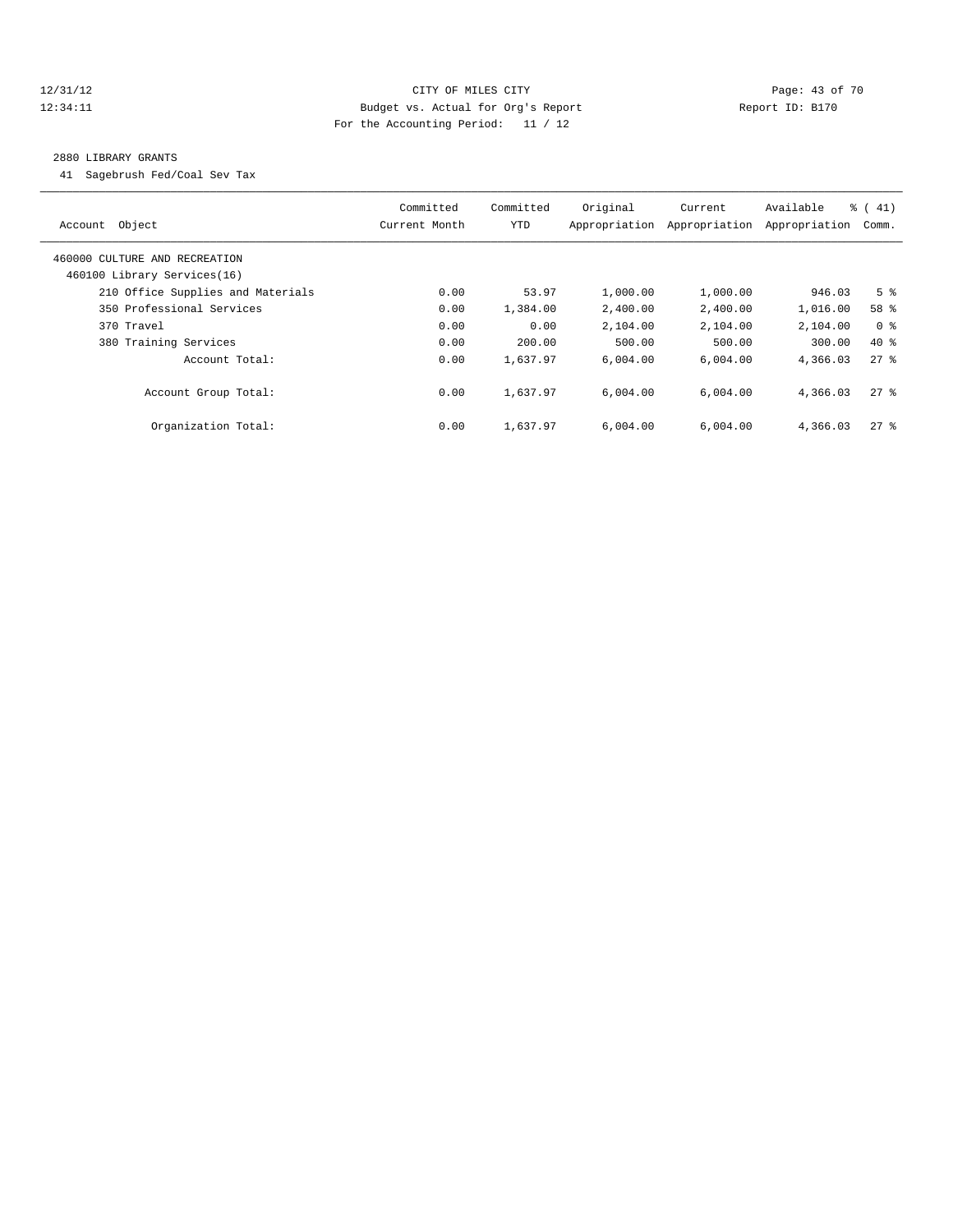#### 12/31/12 Page: 44 of 70 12:34:11 Budget vs. Actual for Org's Report Report ID: B170 For the Accounting Period: 11 / 12

#### 2880 LIBRARY GRANTS

43 State Aid Per Capita-Tech Serv

| Object<br>Account                                            | Committed<br>Current Month | Committed<br>YTD | Original<br>Appropriation | Current<br>Appropriation | Available<br>Appropriation | $\frac{1}{6}$ (41)<br>Comm. |
|--------------------------------------------------------------|----------------------------|------------------|---------------------------|--------------------------|----------------------------|-----------------------------|
| 460000 CULTURE AND RECREATION<br>460100 Library Services(16) |                            |                  |                           |                          |                            |                             |
| 350 Professional Services                                    | 0.00                       | 0.00             | 1,519.00                  | 1,519.00                 | 1,519.00                   | 0 <sup>8</sup>              |
| Account Total:                                               | 0.00                       | 0.00             | 1,519.00                  | 1,519.00                 | 1,519.00                   | 0 <sup>8</sup>              |
| Account Group Total:                                         | 0.00                       | 0.00             | 1,519.00                  | 1,519.00                 | 1,519.00                   | 0 <sup>8</sup>              |
| Organization Total:                                          | 0.00                       | 0.00             | 1,519.00                  | 1,519.00                 | 1,519.00                   | 0 <sup>8</sup>              |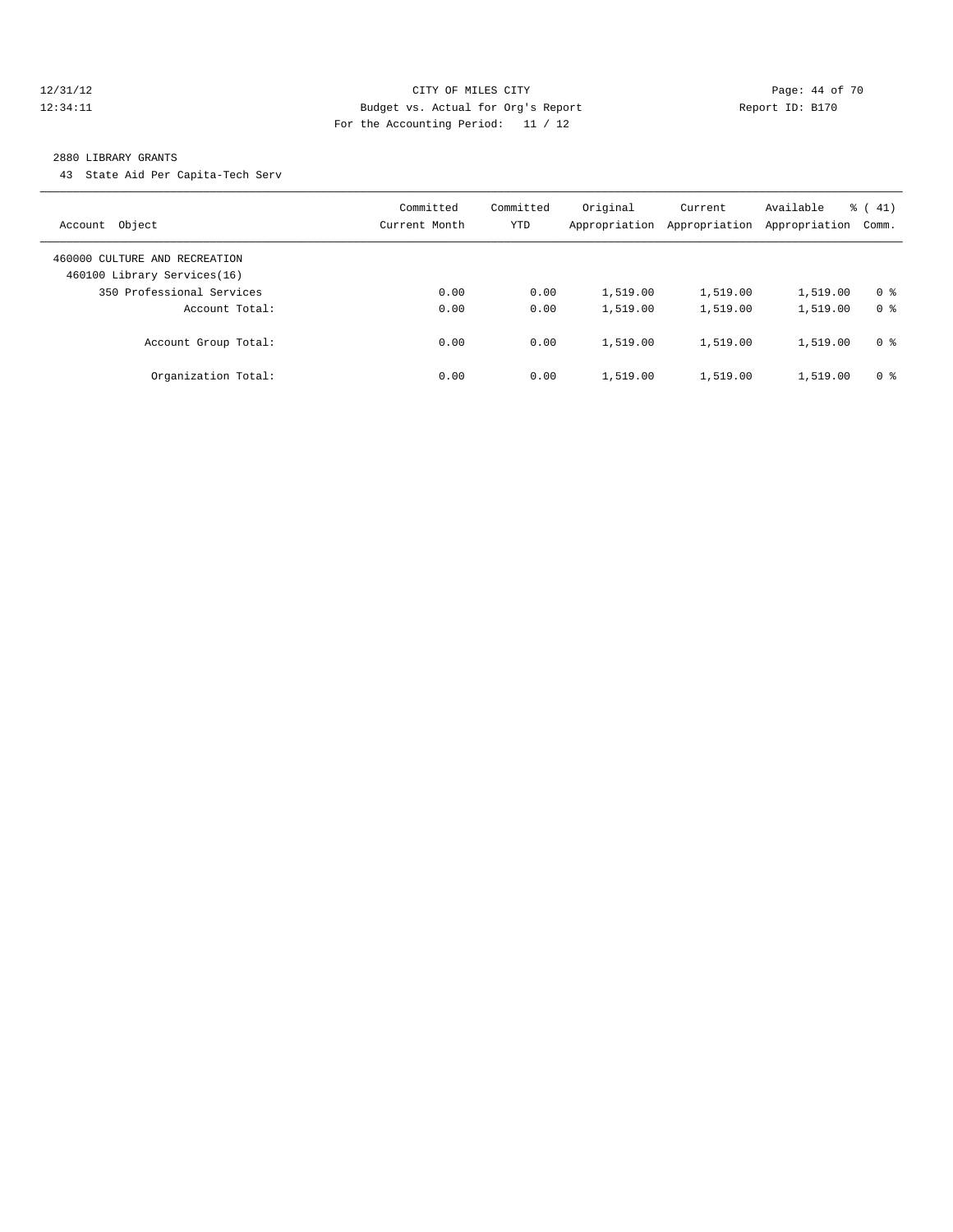#### 12/31/12 Page: 45 of 70 12:34:11 Budget vs. Actual for Org's Report Changer Report ID: B170 For the Accounting Period: 11 / 12

# 2880 LIBRARY GRANTS

44 Humanities Grant

| Account Object                      | Committed<br>Current Month | Committed<br>YTD | Original  | Current   | Available<br>Appropriation Appropriation Appropriation | $\frac{1}{6}$ (41)<br>Comm. |  |
|-------------------------------------|----------------------------|------------------|-----------|-----------|--------------------------------------------------------|-----------------------------|--|
| 460000 CULTURE AND RECREATION       |                            |                  |           |           |                                                        |                             |  |
| 460100 Library Services(16)         |                            |                  |           |           |                                                        |                             |  |
| 210 Office Supplies and Materials   | 0.00                       | 257.24           | 0.00      | 570.87    | 313.63                                                 | $45$ $%$                    |  |
| 311 Postage, Box Rent, Etc.         | 0.00                       | 45.30            | 0.00      | 87.00     | 41.70                                                  | $52$ $%$                    |  |
| 320 Printing, Duplicating, Typing & | 0.00                       | 0.00             | 0.00      | 158.88    | 158.88                                                 | 0 <sup>8</sup>              |  |
| 330 Publicity, Subscriptions & Dues | 0.00                       | 0.00             | 0.00      | 250.00    | 250.00                                                 | 0 <sup>8</sup>              |  |
| 350 Professional Services           | 0.00                       | 800.00           | 0.00      | 1,066.12  | 266.12                                                 | 75 %                        |  |
| 370 Travel                          | 0.00                       | 0.00             | 0.00      | 88.14     | 88.14                                                  | 0 <sup>8</sup>              |  |
| 382 Books                           | 0.00                       | 0.00             | 0.00      | 153.00    | 153.00                                                 | 0 <sup>8</sup>              |  |
| Account Total:                      | 0.00                       | 1,102.54         | 0.00      | 2,374.01  | 1,271.47                                               | 46.8                        |  |
| Account Group Total:                | 0.00                       | 1,102.54         | 0.00      | 2,374.01  | 1,271.47                                               | 46%                         |  |
| Organization Total:                 | 0.00                       | 1,102.54         | 0.00      | 2,374.01  | 1,271.47                                               | $46*$                       |  |
|                                     |                            |                  |           |           |                                                        |                             |  |
| Fund Total:                         | 204.00                     | 3,674.51         | 10,523.00 | 12,897.01 | 9,222.50                                               | $28*$                       |  |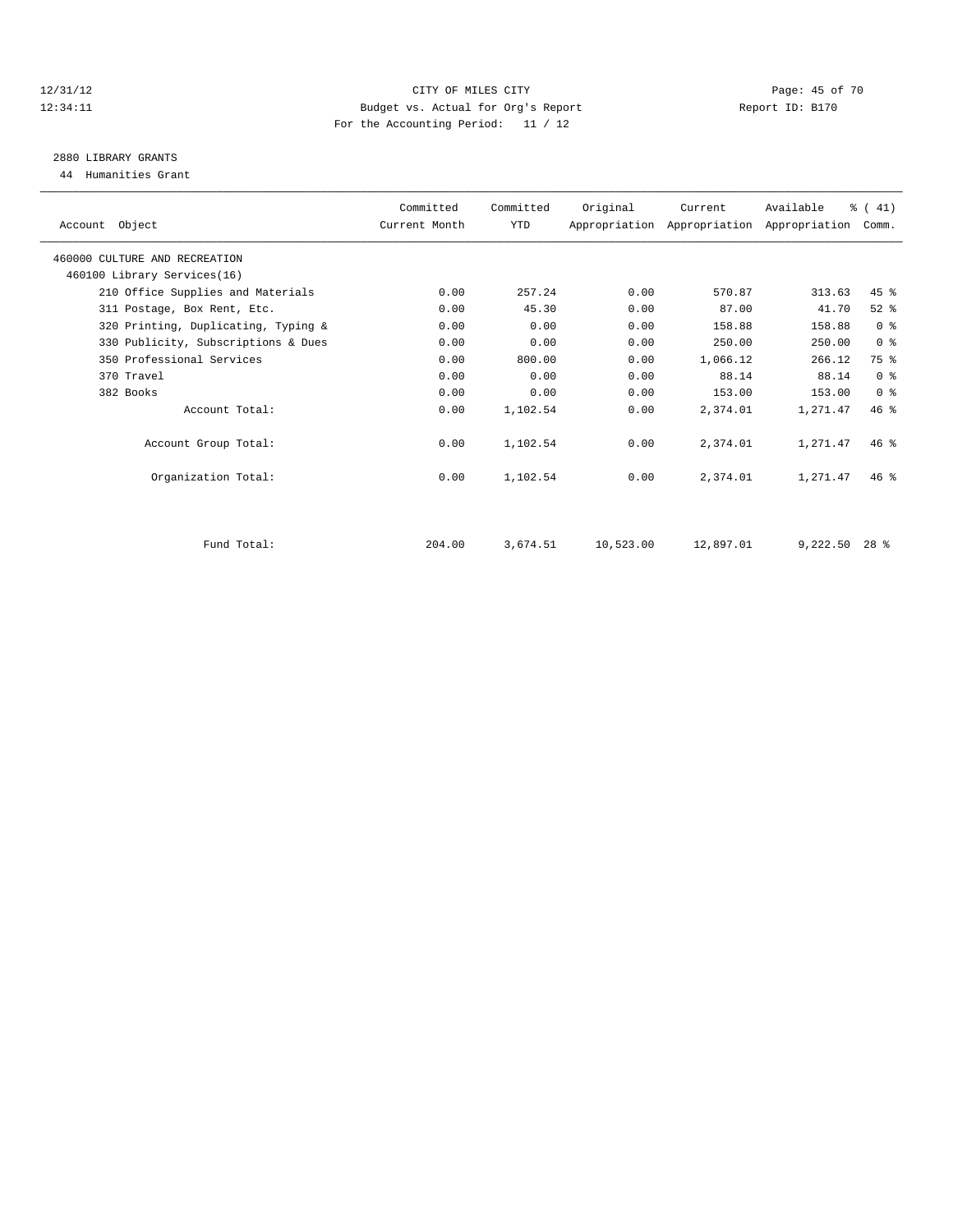#### 12/31/12 Page: 46 of 70 12:34:11 Budget vs. Actual for Org's Report Changer Report ID: B170 For the Accounting Period: 11 / 12

2935 Historic Preservation

11 Historic Preservation

| Account Object                              | Committed<br>Current Month | Committed<br><b>YTD</b> | Original  | Current   | Available<br>Appropriation Appropriation Appropriation | % (41)<br>Comm.    |  |
|---------------------------------------------|----------------------------|-------------------------|-----------|-----------|--------------------------------------------------------|--------------------|--|
| 460000 CULTURE AND RECREATION               |                            |                         |           |           |                                                        |                    |  |
| 460461 Historic Preservation-Administration |                            |                         |           |           |                                                        |                    |  |
| 111 Salaries and Wages - Permanent          | 1,056.83                   | 3,229.96                | 9,516.00  | 9,516.00  | 6,286.04                                               | 34%                |  |
| 141 Unemployment Insurance                  | 3.70                       | 11.31                   | 34.00     | 34.00     | 22.69                                                  | 33 <sup>8</sup>    |  |
| 142 Workers' Compensation                   | 11.84                      | 36.19                   | 107.00    | 107.00    | 70.81                                                  | 34.8               |  |
| 144 FICA                                    | 80.85                      | 247.09                  | 728.00    | 728.00    | 480.91                                                 | 34.8               |  |
| 145 PERS                                    | 74.72                      | 228.37                  | 673.00    | 673.00    | 444.63                                                 | 34%                |  |
| 341 Electric Utility Services               | 0.00                       | 46.01                   | 300.00    | 300.00    | 253.99                                                 | 15 <sup>°</sup>    |  |
| 344 Gas Utility Service                     | 0.00                       | 0.00                    | 450.00    | 450.00    | 450.00                                                 | 0 <sup>8</sup>     |  |
| 345 Telephone & Telegraph                   | 0.00                       | 0.00                    | 500.00    | 500.00    | 500.00                                                 | 0 <sup>8</sup>     |  |
| 360 Contr R & M                             | 0.00                       | 0.00                    | 100.00    | 100.00    | 100.00                                                 | 0 <sup>8</sup>     |  |
| 531 Building & Office Rental                | 0.00                       | 0.00                    | 3,660.00  | 3,660.00  | 3,660.00                                               | 0 <sup>8</sup>     |  |
| Account Total:                              | 1,227.94                   | 3,798.93                | 16,068.00 | 16,068.00 | 12,269.07                                              | $24$ $%$           |  |
| Account Group Total:                        | 1,227.94                   | 3,798.93                | 16,068.00 | 16,068.00 | 12,269.07                                              | $24$ $\frac{6}{5}$ |  |
| Organization Total:                         | 1,227.94                   | 3,798.93                | 16,068.00 | 16,068.00 | 12,269.07                                              | $24$ $%$           |  |
| Fund Total:                                 | 1,227.94                   | 3,798.93                | 16,068.00 | 16,068.00 | $12,269.07$ 24 %                                       |                    |  |
|                                             |                            |                         |           |           |                                                        |                    |  |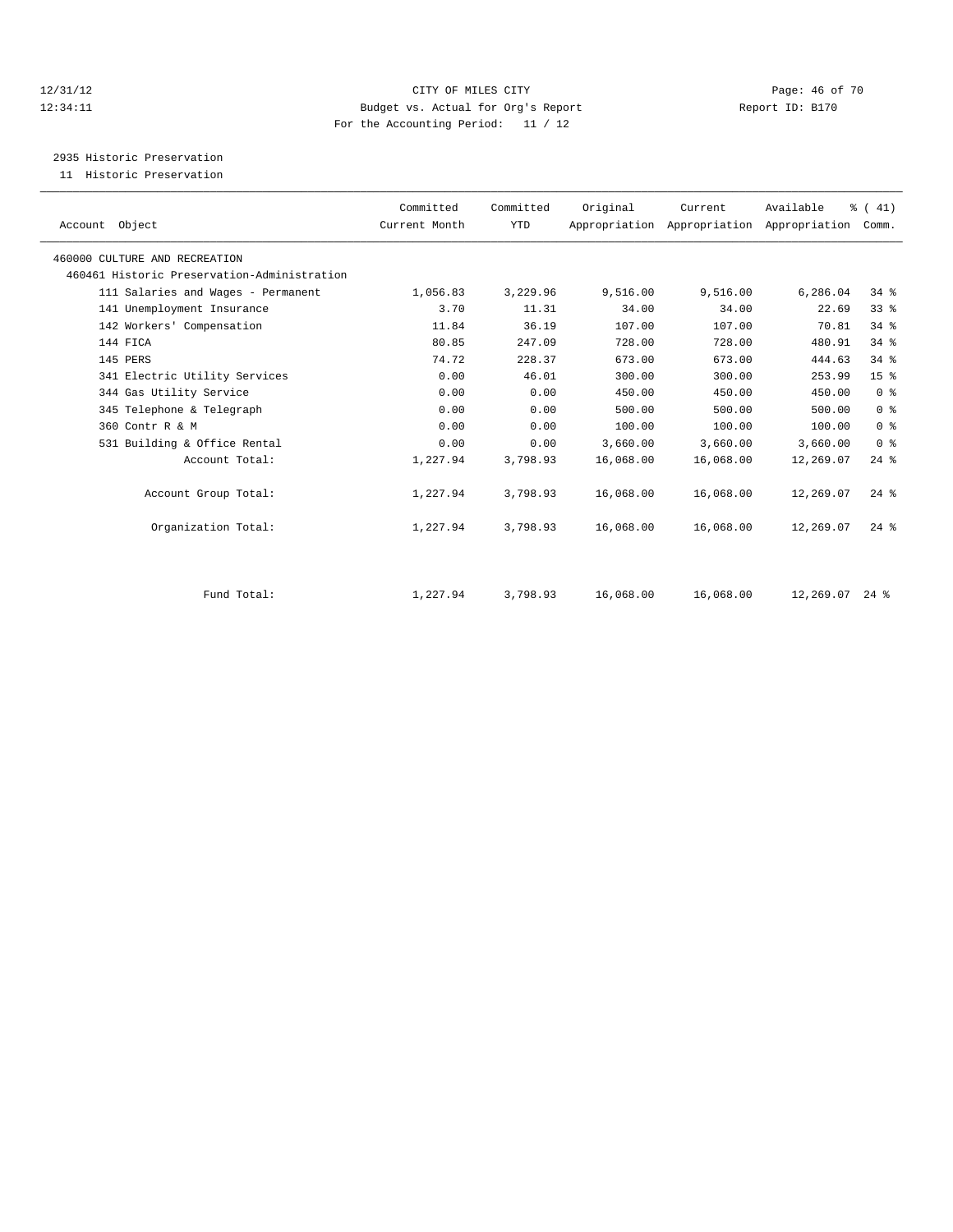# 12/31/12 **Page: 47 of 70 CITY CONSIDER CITY CITY Page: 47 of 70** 12:34:11 Budget vs. Actual for Org's Report Report ID: B170 For the Accounting Period: 11 / 12

————————————————————————————————————————————————————————————————————————————————————————————————————————————————————————————————————

#### 2985 RETIRED SENIOR VOLUNTEER PROG (RSVP)

15 Retired Senior Volunteer Program

|                                            | Committed     | Committed  | Original  | Current                                         | Available      | $\frac{1}{6}$ ( 41) |
|--------------------------------------------|---------------|------------|-----------|-------------------------------------------------|----------------|---------------------|
| Account Object                             | Current Month | <b>YTD</b> |           | Appropriation Appropriation Appropriation Comm. |                |                     |
| 450000 Social and Economic Services        |               |            |           |                                                 |                |                     |
| 450300 RETIRED SENIOR VOLUNTEER PROG(RSVP) |               |            |           |                                                 |                |                     |
| 111 Salaries and Wages - Permanent         | 2,744.68      | 14, 167.96 | 40,356.00 | 40,356.00                                       | 26,188.04      | 35%                 |
| 131 VACATION                               | 463.89        | 1,816.90   | 0.00      | 0.00                                            | $-1,816.90$    | $***$ 8             |
| 132 SICK LEAVE                             | 0.00          | 425.23     | 0.00      | 0.00                                            | $-425.23$      | $***$ 8             |
| 133 OTHER LEAVE PAY                        | 154.63        | 405.91     | 0.00      | 0.00                                            | $-405.91$      | $***$ 8             |
| 141 Unemployment Insurance                 | 11.78         | 58.90      | 193.00    | 193.00                                          | 134.10         | $31$ %              |
| 142 Workers' Compensation                  | 37.66         | 188.30     | 347.00    | 347.00                                          | 158.70         | 54 %                |
| 143 Health Insurance                       | 604.15        | 3,020.79   | 6,960.00  | 6,960.00                                        | 3,939.21       | 43.8                |
| 144 FICA                                   | 257.28        | 1,286.40   | 3,120.00  | 3,120.00                                        | 1,833.60       | 41 %                |
| 145 PERS                                   | 237.78        | 1,188.90   | 2,856.00  | 2,856.00                                        | 1,667.10       | 42.8                |
| 210 Office Supplies and Materials          | 0.00          | 0.00       | 400.00    | 400.00                                          | 400.00         | 0 <sup>8</sup>      |
| 345 Telephone & Telegraph                  | 122.24        | 370.94     | 620.00    | 620.00                                          | 249.06         | 60 %                |
| 370 Travel                                 | 0.00          | 0.00       | 1,336.00  | 1,336.00                                        | 1,336.00       | 0 <sup>8</sup>      |
| 530 Rent                                   | 0.00          | 1,010.04   | 2,040.00  | 2,040.00                                        | 1,029.96       | 50%                 |
| Account Total:                             | 4,634.09      | 23,940.27  | 58,228.00 | 58,228.00                                       | 34, 287. 73    | 41 %                |
|                                            |               |            |           |                                                 |                |                     |
| 450330 RSVP Non-Federal                    |               |            |           |                                                 |                |                     |
| 111 Salaries and Wages - Permanent         | 0.00          | 0.00       | 3,825.00  | 3,825.00                                        | 3,825.00       | 0 <sup>8</sup>      |
| 141 Unemployment Insurance                 | 0.00          | 0.00       | 9.00      | 9.00                                            | 9.00           | 0 <sup>8</sup>      |
| 142 Workers' Compensation                  | 0.00          | 0.00       | 27.00     | 27.00                                           | 27.00          | 0 <sup>8</sup>      |
| 144 FICA                                   | 0.00          | 0.00       | 240.00    | 240.00                                          | 240.00         | 0 <sup>8</sup>      |
| 145 PERS                                   | 0.00          | 0.00       | 204.00    | 204.00                                          | 204.00         | 0 <sup>8</sup>      |
| 210 Office Supplies and Materials          | 0.00          | 2,107.71   | 3,000.00  | 3,000.00                                        | 892.29         | 70 %                |
| 220 Operating Expenses                     | 407.34        | 1,202.14   | 1,700.00  | 1,700.00                                        | 497.86         | 71 %                |
| 311 Postage, Box Rent, Etc.                | 59.63         | 429.95     | 700.00    | 700.00                                          | 270.05         | $61$ $%$            |
| 345 Telephone & Telegraph                  | 0.00          | 125.29     | 1,060.00  | 1,060.00                                        | 934.71         | $12*$               |
| 370 Travel                                 | 150.75        | 665.06     | 4,207.00  | 4,207.00                                        | 3,541.94       | 16 <sup>°</sup>     |
| 512 Insurance on Vehicles & Equipment      | 0.00          | 0.00       | 546.00    | 546.00                                          | 546.00         | 0 <sup>8</sup>      |
| Account Total:                             | 617.72        | 4,530.15   | 15,518.00 | 15,518.00                                       | 10,987.85      | 29%                 |
| Account Group Total:                       | 5,251.81      | 28,470.42  | 73,746.00 | 73,746.00                                       | 45, 275.58     | 39 %                |
| 510000 MISCELLANEOUS                       |               |            |           |                                                 |                |                     |
| 510330 Comprehensive Liability Insurance   |               |            |           |                                                 |                |                     |
| 513 Liability                              | 0.00          | 0.00       | 554.00    | 554.00                                          | 554.00         | 0 <sup>8</sup>      |
| Account Total:                             | 0.00          | 0.00       | 554.00    | 554.00                                          | 554.00         | 0 <sup>8</sup>      |
|                                            |               |            |           |                                                 |                |                     |
| Account Group Total:                       | 0.00          | 0.00       | 554.00    | 554.00                                          | 554.00         | 0 <sup>8</sup>      |
| Organization Total:                        | 5,251.81      | 28,470.42  | 74,300.00 | 74,300.00                                       | 45,829.58      | 38 %                |
| Fund Total:                                | 5,251.81      | 28, 470.42 | 74,300.00 | 74,300.00                                       | 45,829.58 38 % |                     |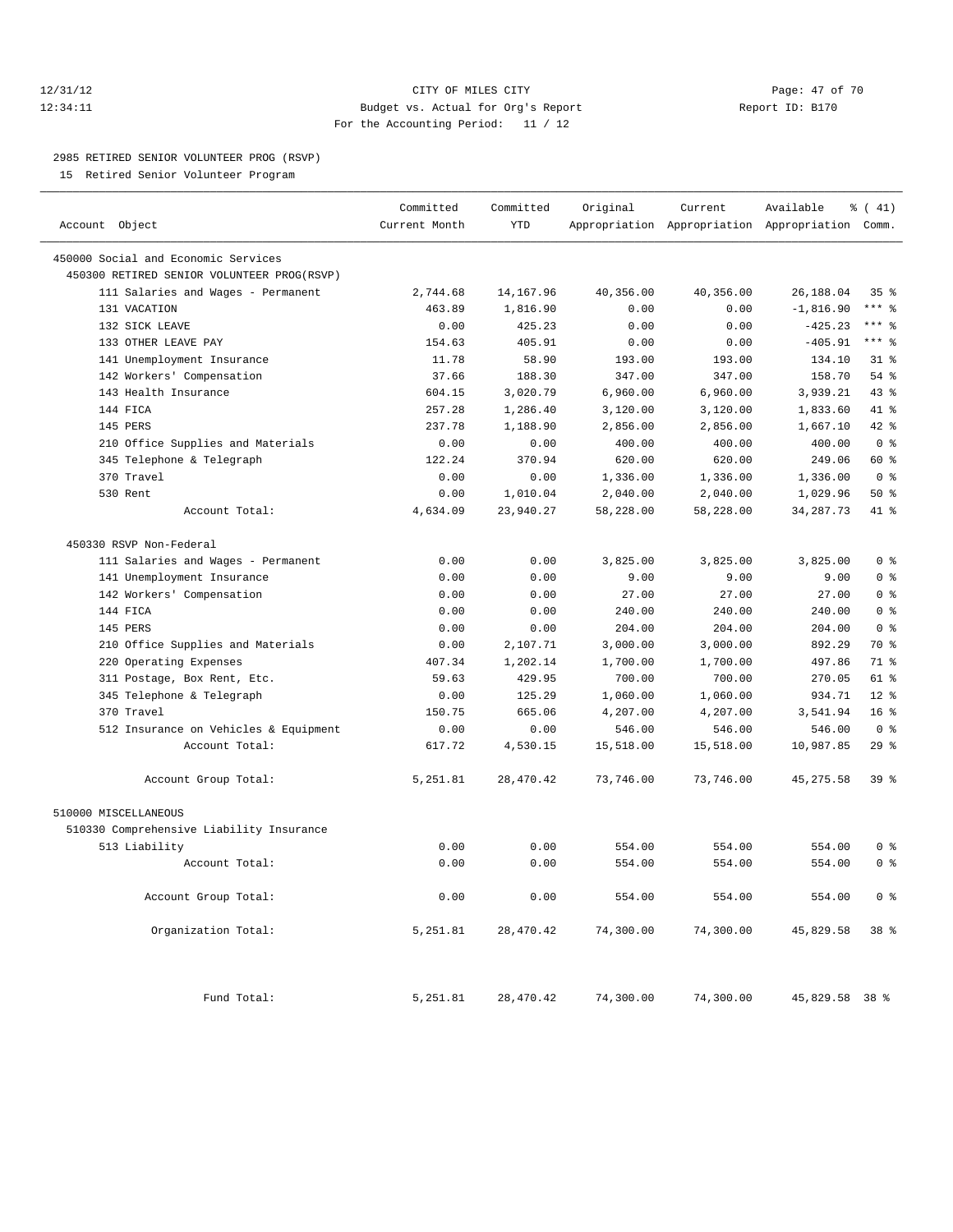# 12/31/12 Page: 48 of 70 12:34:11 Budget vs. Actual for Org's Report Report ID: B170 For the Accounting Period: 11 / 12

#### 4000 General Fund Capitol Improvement Fund

501 Capital Purchases

| Object<br>Account                                            | Committed<br>Current Month | Committed<br>YTD | Original<br>Appropriation | Current<br>Appropriation | Available<br>Appropriation | % (41)<br>Comm. |
|--------------------------------------------------------------|----------------------------|------------------|---------------------------|--------------------------|----------------------------|-----------------|
| 410000 GENERAL GOVERNMENT<br>410100 Legislative Services(02) |                            |                  |                           |                          |                            |                 |
| 940 Machinery & Equipment                                    | 0.00                       | 0.00             | 133,000.00                | 148,000.00               | 148,000.00                 | 0 <sup>8</sup>  |
| Account Total:                                               | 0.00                       | 0.00             | 133,000.00                | 148,000.00               | 148,000.00                 | 0 <sup>8</sup>  |
| Account Group Total:                                         | 0.00                       | 0.00             | 133,000.00                | 148,000.00               | 148,000.00                 | 0 <sup>8</sup>  |
| Organization Total:                                          | 0.00                       | 0.00             | 133,000.00                | 148,000.00               | 148,000.00                 | 0 <sup>8</sup>  |
|                                                              |                            |                  |                           |                          |                            |                 |
| Fund Total:                                                  | 0.00                       | 0.00             | 133,000.00                | 148,000.00               | 148,000.00                 | 0 <sup>8</sup>  |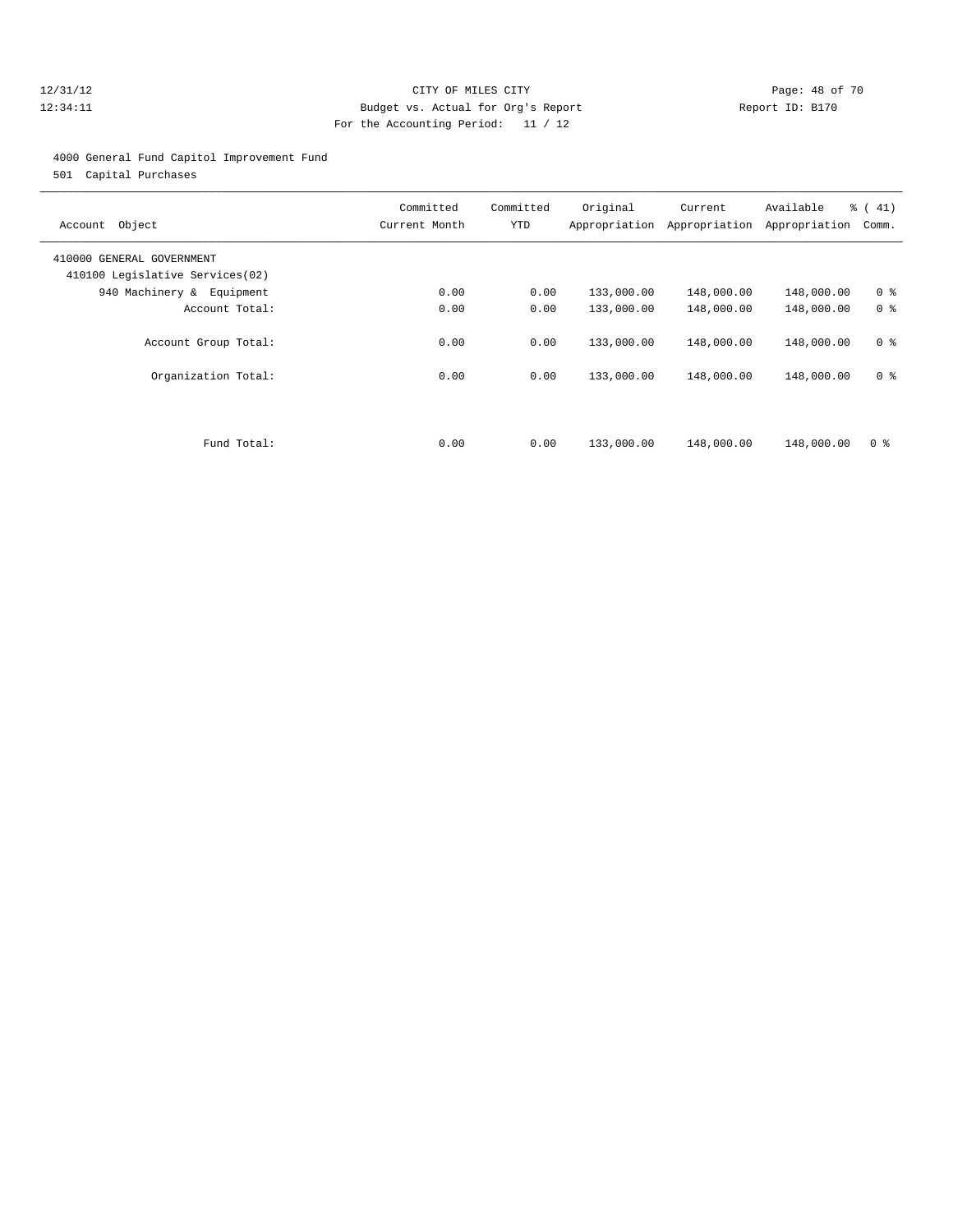#### 12/31/12 Page: 49 of 70 12:34:11 Budget vs. Actual for Org's Report Report ID: B170 For the Accounting Period: 11 / 12

# 4060 CAPITAL IMPROV-PUBLIC WORKS

911 Public Works Operations

| Object<br>Account                                  | Committed<br>Current Month | Committed<br>YTD | Original<br>Appropriation | Current<br>Appropriation | Available<br>Appropriation | % (41)<br>Comm. |
|----------------------------------------------------|----------------------------|------------------|---------------------------|--------------------------|----------------------------|-----------------|
| 430000 Public Works<br>430233 Roadway/Re-surfacing |                            |                  |                           |                          |                            |                 |
| 940 Machinery & Equipment                          | 0.00                       | 0.00             | 74,400.00                 | 74,400.00                | 74,400.00                  | 0 <sup>8</sup>  |
| Account Total:                                     | 0.00                       | 0.00             | 74,400.00                 | 74,400.00                | 74,400.00                  | 0 <sup>8</sup>  |
| Account Group Total:                               | 0.00                       | 0.00             | 74,400.00                 | 74,400.00                | 74,400.00                  | 0 <sup>8</sup>  |
| Organization Total:                                | 0.00                       | 0.00             | 74,400.00                 | 74,400.00                | 74,400.00                  | 0 <sup>8</sup>  |
|                                                    |                            |                  |                           |                          |                            |                 |
| Fund Total:                                        | 0.00                       | 0.00             | 74,400.00                 | 74,400.00                | 74,400.00                  | 0 <sup>8</sup>  |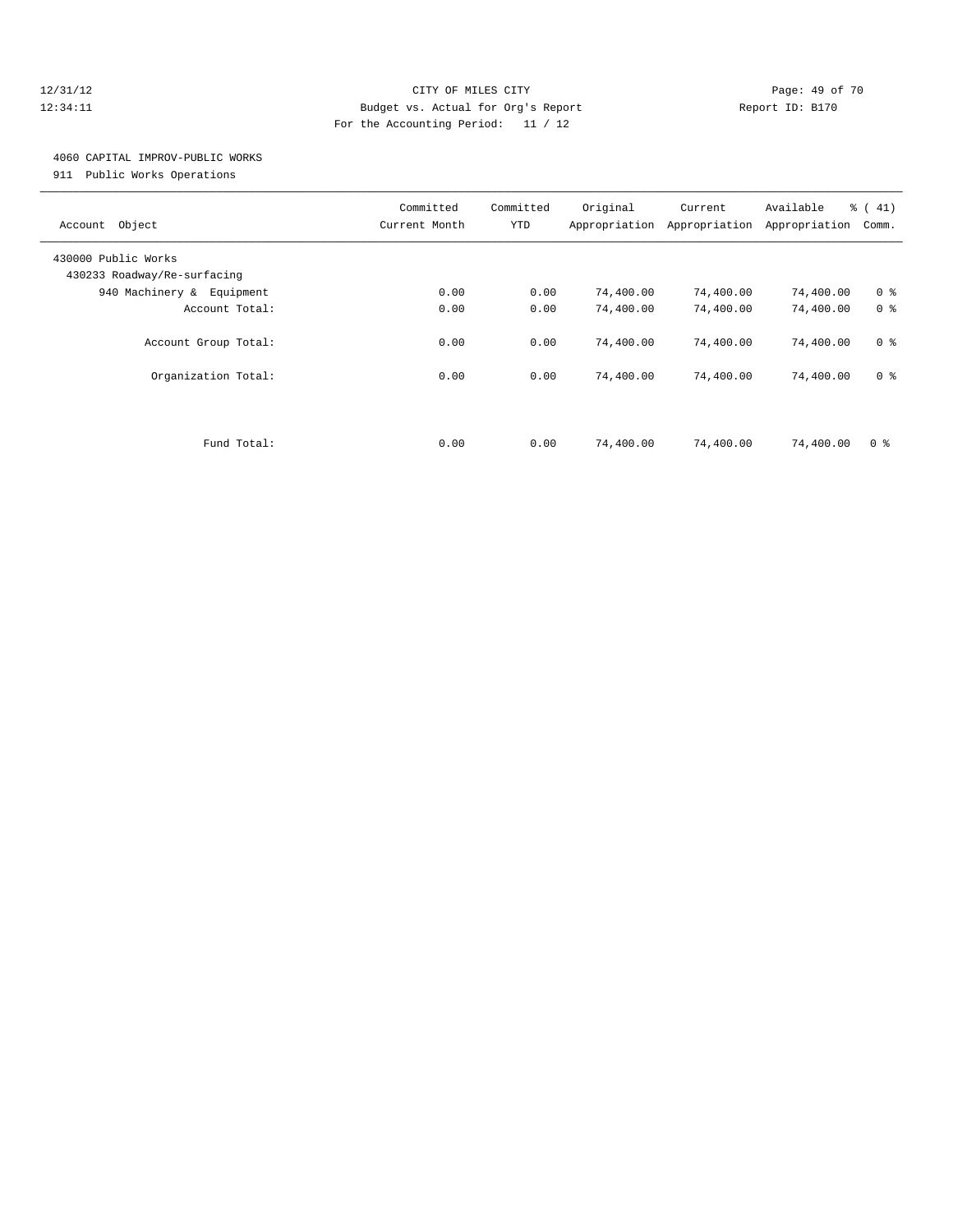#### 12/31/12 Page: 50 of 70 12:34:11 Budget vs. Actual for Org's Report Changer Report ID: B170 For the Accounting Period: 11 / 12

————————————————————————————————————————————————————————————————————————————————————————————————————————————————————————————————————

#### 5210 WATER UTILITY

22 Water Plant

|                                               | Committed     | Committed   | Original   | Current    | Available                                       | $\frac{1}{6}$ ( 41) |
|-----------------------------------------------|---------------|-------------|------------|------------|-------------------------------------------------|---------------------|
| Account Object                                | Current Month | YTD         |            |            | Appropriation Appropriation Appropriation Comm. |                     |
| 430000 Public Works                           |               |             |            |            |                                                 |                     |
| 430530 Water Source of Supply and Pumping(22) |               |             |            |            |                                                 |                     |
| 111 Salaries and Wages - Permanent            |               |             |            |            |                                                 | 37 %                |
| 121 OVERTIME-PERMANENT                        | 15,366.34     | 74,961.06   | 204,679.00 | 204,679.00 | 129,717.94                                      | $32$ $%$            |
|                                               | 781.61        | 5,312.55    | 16,709.00  | 16,709.00  | 11,396.45                                       |                     |
| 131 VACATION                                  | 877.58        | 5,984.31    | 15,773.00  | 15,773.00  | 9,788.69                                        | 38 <sup>8</sup>     |
| 132 SICK LEAVE                                | 146.54        | 638.14      | 7,093.00   | 7,093.00   | 6,454.86                                        | 9%                  |
| 133 OTHER LEAVE PAY                           | 85.11         | 255.33      | 2,516.00   | 2,516.00   | 2,260.67                                        | $10*$               |
| 134 HOLIDAY PAY                               | 1,086.96      | 2,739.82    | 5,002.00   | 5,002.00   | 2,262.18                                        | $55$ $%$            |
| 141 Unemployment Insurance                    | 64.28         | 317.57      | 402.00     | 402.00     | 84.43                                           | 79 %                |
| 142 Workers' Compensation                     | 1,098.88      | 5,492.24    | 12,215.00  | 12,215.00  | 6,722.76                                        | 45 %                |
| 143 Health Insurance                          | 3,022.33      | 15, 113.02  | 40,610.00  | 40,610.00  | 25,496.98                                       | 37%                 |
| 144 FICA                                      | 1,297.65      | 6,405.80    | 19,197.00  | 19,197.00  | 12,791.20                                       | $33$ $%$            |
| 145 PERS                                      | 1,296.84      | 6,355.12    | 17,742.00  | 17,742.00  | 11,386.88                                       | 36%                 |
| 196 CLOTHING ALLOTMENT                        | 0.00          | 750.00      | 800.00     | 800.00     | 50.00                                           | 94 %                |
| 210 Office Supplies and Materials             | 0.00          | 11.29       | 200.00     | 200.00     | 188.71                                          | 6 %                 |
| 214 Small Items of Equipment                  | 0.00          | 0.00        | 3,600.00   | 3,600.00   | 3,600.00                                        | 0 <sup>8</sup>      |
| 220 Operating Expenses                        | 0.00          | 1,127.28    | 2,000.00   | 2,000.00   | 872.72                                          | 56 %                |
| 222 Chemicals, Lab & Med Supplies             | 0.00          | 0.00        | 150.00     | 150.00     | 150.00                                          | 0 <sup>8</sup>      |
| 226 Clothing and Uniforms                     | 0.00          | 178.82      | 400.00     | 400.00     | 221.18                                          | 45 %                |
| 230 Repair and Maintenance Supplies           | 55.58         | 741.68      | 8,000.00   | 8,000.00   | 7,258.32                                        | 9%                  |
| 231 Gas, Oil, Diesel Fuel, Grease, etc.       | 242.41        | 781.75      | 1,100.00   | 1,100.00   | 318.25                                          | 71 %                |
| 241 Consumable Tools                          | 0.00          | 49.45       | 100.00     | 100.00     | 50.55                                           | 49 %                |
| 300 PURCHASED SERVICES                        | 0.00          | 0.00        | 500.00     | 500.00     | 500.00                                          | 0 <sup>8</sup>      |
| 311 Postage, Box Rent, Etc.                   | 0.00          | 0.65        | 50.00      | 50.00      | 49.35                                           | 1 <sup>8</sup>      |
| 320 Printing, Duplicating, Typing &           | 0.00          | 0.00        | 50.00      | 50.00      | 50.00                                           | 0 <sup>8</sup>      |
| 330 Publicity, Subscriptions & Dues           | 0.00          | 0.00        | 500.00     | 500.00     | 500.00                                          | 0 <sup>8</sup>      |
| 334 Memberships, Registrations & Dues         | 0.00          | 215.00      | 400.00     | 400.00     | 185.00                                          | 54 %                |
| 341 Electric Utility Services                 | 3,150.58      | 26, 275. 25 | 55,000.00  | 55,000.00  | 28,724.75                                       | 48 %                |
| 344 Gas Utility Service                       | 746.14        | 1,073.10    | 20,000.00  | 20,000.00  | 18,926.90                                       | 5 <sup>°</sup>      |
| 345 Telephone & Telegraph                     | 78.42         | 313.68      | 1,200.00   | 1,200.00   | 886.32                                          | $26$ %              |
| 346 Garbage Service                           | 0.00          | 71.12       | 300.00     | 300.00     | 228.88                                          | 24 %                |
| 347 Telephone-Internet                        | 45.60         | 182.40      | 150.00     | 150.00     | $-32.40$                                        | $122$ %             |
| 350 Professional Services                     | 0.00          | 0.00        | 400.00     | 400.00     | 400.00                                          | 0 <sup>8</sup>      |
| 352 Wtr/Swr Lab Testing                       | 0.00          | 0.00        | 1,000.00   | 1,000.00   | 1,000.00                                        | 0 <sup>8</sup>      |
| 357 Architectual, Engineering Serv Etc.       | 0.00          | 0.00        | 10,000.00  | 10,000.00  | 10,000.00                                       | 0 <sup>8</sup>      |
| 360 Contr R & M                               | 0.00          | 9,138.97    | 35,300.00  | 35,300.00  | 26,161.03                                       | $26$ %              |
| 363 R&M Vehicles/Equip/Labor-PW               | 0.00          | 2,008.92    | 7,000.00   | 7,000.00   | 4,991.08                                        | 29 %                |
| 369 Other Repair and Maintenance              | 0.00          | 0.00        | 3,000.00   | 3,000.00   | 3,000.00                                        | 0 <sup>8</sup>      |
| 370 Travel                                    | 0.00          | 507.38      | 1,500.00   | 1,500.00   | 992.62                                          | $34$ $%$            |
| 380 Training Services                         | 0.00          | 516.87      | 1,675.00   | 1,675.00   | 1,158.13                                        | $31$ %              |
| 382 Books                                     | 0.00          | 62.55       | 200.00     | 200.00     | 137.45                                          | $31$ %              |
| 400 BUILDING MATERIALS                        | 0.00          | 0.00        | 500.00     | 500.00     | 500.00                                          | 0 <sup>8</sup>      |
| 511 Insurance on Buildings                    | 0.00          | 9,343.20    | 9,722.00   | 9,722.00   | 378.80                                          | 96%                 |
| 512 Insurance on Vehicles & Equipment         | 0.00          | 201.17      | 202.00     | 202.00     | 0.83                                            | 100 %               |
| 940 Machinery & Equipment                     | 0.00          | 0.00        | 138,000.00 | 138,000.00 | 138,000.00                                      | 0 <sup>8</sup>      |
| Account Total:                                | 29, 442.85    | 177, 125.49 | 644,937.00 | 644,937.00 | 467,811.51                                      | $27$ %              |
|                                               |               |             |            |            |                                                 |                     |
| Account Group Total:                          | 29, 442.85    | 177,125.49  | 644,937.00 | 644,937.00 | 467,811.51                                      | $27$ %              |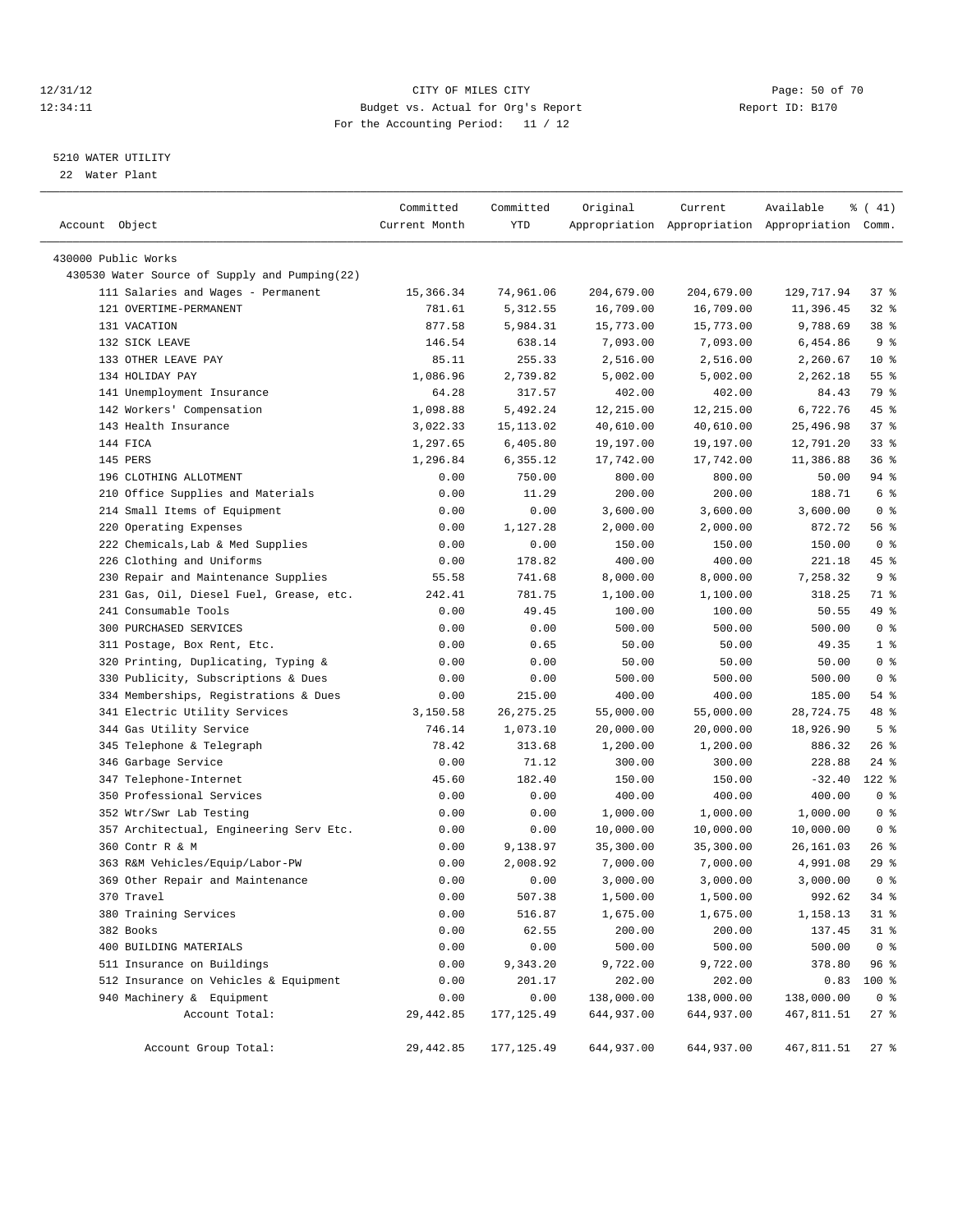#### 12/31/12 Page: 51 of 70 12:34:11 Budget vs. Actual for Org's Report Changer Report ID: B170 For the Accounting Period: 11 / 12

# 5210 WATER UTILITY

22 Water Plant

| Object<br>Account                                                       | Committed<br>Current Month | Committed<br><b>YTD</b> | Original<br>Appropriation | Current<br>Appropriation | Available<br>Appropriation | $\frac{1}{6}$ (41)<br>Comm. |
|-------------------------------------------------------------------------|----------------------------|-------------------------|---------------------------|--------------------------|----------------------------|-----------------------------|
| 520000 OTHER FINANCING USES<br>521000 Interfund Operating Transfers Out |                            |                         |                           |                          |                            |                             |
| 820 Transfers to Other Funds                                            | 0.00                       | 0.00                    | 6.419.00                  | 6,419.00                 | 6.419.00                   | 0 <sup>8</sup>              |
| Account Total:                                                          | 0.00                       | 0.00                    | 6.419.00                  | 6.419.00                 | 6.419.00                   | 0 <sup>8</sup>              |
| Account Group Total:                                                    | 0.00                       | 0.00                    | 6.419.00                  | 6.419.00                 | 6.419.00                   | 0 <sup>8</sup>              |
| Organization Total:                                                     | 29, 442.85                 | 177, 125, 49            | 651,356.00                | 651,356.00               | 474,230.51                 | $27$ %                      |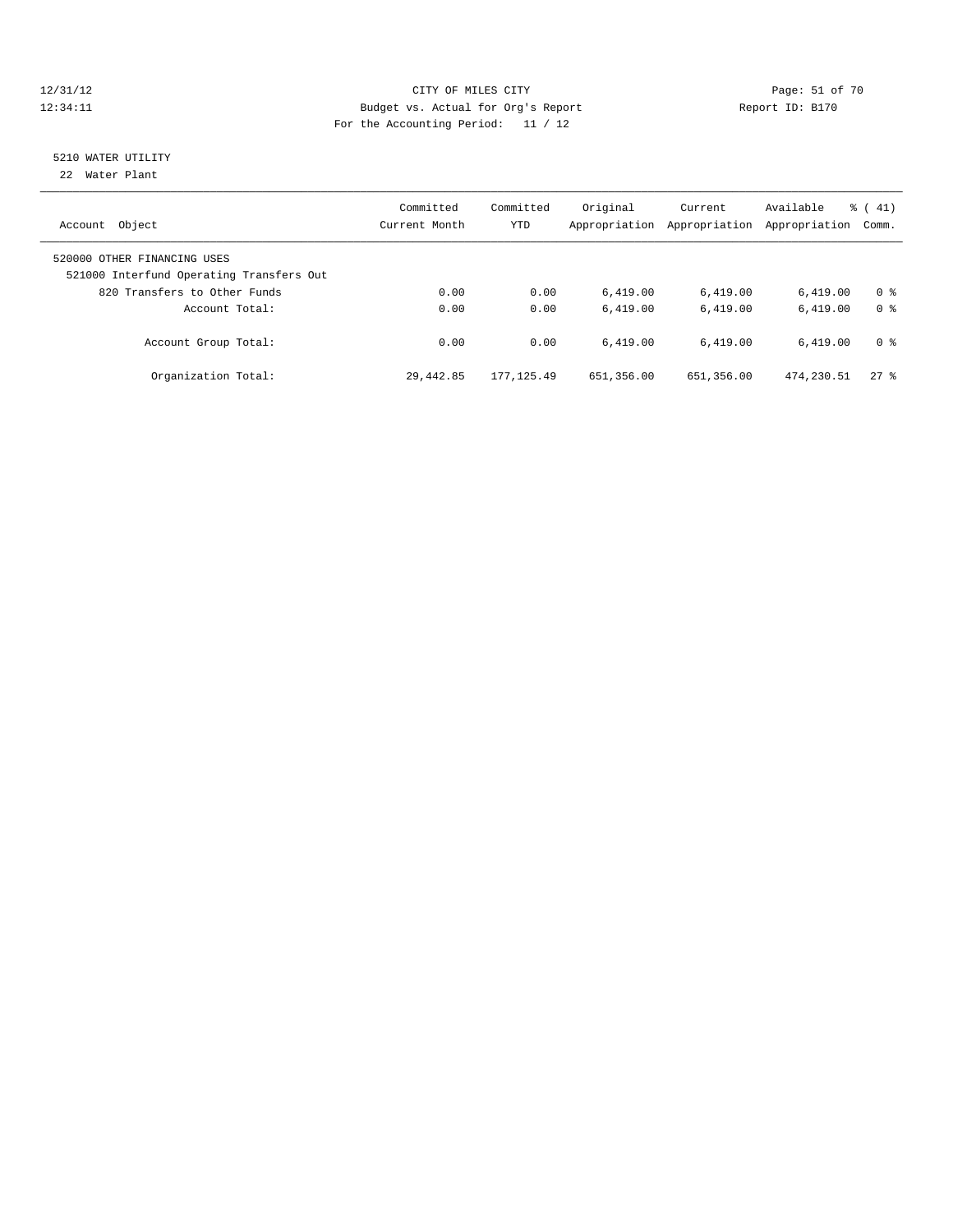#### 12/31/12 Page: 52 of 70 12:34:11 Budget vs. Actual for Org's Report Changer Report ID: B170 For the Accounting Period: 11 / 12

————————————————————————————————————————————————————————————————————————————————————————————————————————————————————————————————————

#### 5210 WATER UTILITY

23 Water Lines

|                                                                 | Committed      | Committed | Original   | Current                 | Available                                       | $\frac{1}{6}$ ( 41)     |  |
|-----------------------------------------------------------------|----------------|-----------|------------|-------------------------|-------------------------------------------------|-------------------------|--|
| Account Object                                                  | Current Month  | YTD       |            |                         | Appropriation Appropriation Appropriation Comm. |                         |  |
|                                                                 |                |           |            |                         |                                                 |                         |  |
| 430000 Public Works<br>430550 Transmission and Distribution(23) |                |           |            |                         |                                                 |                         |  |
|                                                                 |                | 61,172.80 |            |                         |                                                 |                         |  |
| 111 Salaries and Wages - Permanent<br>121 OVERTIME-PERMANENT    | 11,998.56      |           | 150,601.00 | 150,601.00<br>10,598.00 | 89, 428.20                                      | 41 %<br>$20*$           |  |
|                                                                 | 366.20         | 2,098.28  | 10,598.00  |                         | 8,499.72                                        |                         |  |
| 131 VACATION                                                    | 1,127.90       | 4,615.83  | 15,773.00  | 15,773.00               | 11,157.17                                       | 29%                     |  |
| 132 SICK LEAVE<br>133 OTHER LEAVE PAY                           | 144.79         | 2,106.29  | 7,093.00   | 7,093.00                | 4,986.71                                        | $30*$<br>0 <sup>8</sup> |  |
| 134 HOLIDAY PAY                                                 | 0.00<br>122.55 | 0.00      | 2,738.00   | 2,738.00                | 2,738.00                                        |                         |  |
|                                                                 |                | 921.04    | 4,558.00   | 4,558.00                | 3,636.96                                        | $20*$                   |  |
| 141 Unemployment Insurance                                      | 48.13          | 250.17    | 317.00     | 317.00                  | 66.83                                           | 79 %                    |  |
| 142 Workers' Compensation                                       | 693.67         | 3,620.34  | 10,556.00  | 10,556.00               | 6,935.66                                        | 34 %                    |  |
| 143 Health Insurance                                            | 2,357.35       | 12,225.36 | 31,546.00  | 31,546.00               | 19,320.64                                       | 39 %                    |  |
| 144 FICA                                                        | 1,029.12       | 5,357.94  | 15,174.00  | 15,174.00               | 9,816.06                                        | 35%                     |  |
| 145 PERS                                                        | 972.83         | 5,013.71  | 14,023.00  | 14,023.00               | 9,009.29                                        | 36%                     |  |
| 196 CLOTHING ALLOTMENT                                          | 0.00           | 615.00    | 670.00     | 670.00                  | 55.00                                           | $92$ $%$                |  |
| 210 Office Supplies and Materials                               | 0.00           | 77.22     | 500.00     | 500.00                  | 422.78                                          | 15 <sup>°</sup>         |  |
| 214 Small Items of Equipment                                    | 0.00           | 1,207.88  | 8,000.00   | 8,000.00                | 6,792.12                                        | 15 <sup>8</sup>         |  |
| 220 Operating Expenses                                          | 0.00           | 5,883.99  | 13,000.00  | 13,000.00               | 7,116.01                                        | 45 %                    |  |
| 222 Chemicals, Lab & Med Supplies                               | 0.00           | 0.00      | 300.00     | 300.00                  | 300.00                                          | 0 <sup>8</sup>          |  |
| 226 Clothing and Uniforms                                       | 0.00           | 96.50     | 1,000.00   | 1,000.00                | 903.50                                          | $10*$                   |  |
| 230 Repair and Maintenance Supplies                             | 618.12         | 7,847.33  | 45,000.00  | 45,000.00               | 37, 152.67                                      | $17*$                   |  |
| 231 Gas, Oil, Diesel Fuel, Grease, etc.                         | 718.24         | 4,034.77  | 12,000.00  | 12,000.00               | 7,965.23                                        | 34 %                    |  |
| 233 Water Main Replacement and Street                           | 0.00           | 504.56    | 46,640.00  | 46,640.00               | 46, 135. 44                                     | 1 <sup>8</sup>          |  |
| 234 Hydrant Replacement, Valves                                 | 0.00           | 869.90    | 56,180.00  | 56,180.00               | 55,310.10                                       | 2 <sup>8</sup>          |  |
| 235 Curb Stop Replacement                                       | 0.00           | 3,142.64  | 10,000.00  | 10,000.00               | 6,857.36                                        | $31$ %                  |  |
| 241 Consumable Tools                                            | 0.00           | 0.00      | 200.00     | 200.00                  | 200.00                                          | 0 <sup>8</sup>          |  |
| 311 Postage, Box Rent, Etc.                                     | 0.00           | 14.00     | 100.00     | 100.00                  | 86.00                                           | $14$ %                  |  |
| 320 Printing, Duplicating, Typing &                             | 0.00           | 49.63     | 200.00     | 200.00                  | 150.37                                          | $25$ %                  |  |
| 330 Publicity, Subscriptions & Dues                             | 0.00           | 0.00      | 300.00     | 300.00                  | 300.00                                          | 0 <sup>8</sup>          |  |
| 334 Memberships, Registrations & Dues                           | 0.00           | 250.00    | 300.00     | 300.00                  | 50.00                                           | 83%                     |  |
| 341 Electric Utility Services                                   | 16.15          | 65.13     | 350.00     | 350.00                  | 284.87                                          | 19 <sup>°</sup>         |  |
| 344 Gas Utility Service                                         | 28.13          | 49.06     | 1,000.00   | 1,000.00                | 950.94                                          | 5 <sup>°</sup>          |  |
| 345 Telephone & Telegraph                                       | 40.70          | 162.80    | 1,000.00   | 1,000.00                | 837.20                                          | 16 <sup>8</sup>         |  |
| 346 Garbage Service                                             | 0.00           | 0.00      | 250.00     | 250.00                  | 250.00                                          | 0 <sup>8</sup>          |  |
| 347 Telephone-Internet                                          | 11.40          | 45.60     | 300.00     | 300.00                  | 254.40                                          | 15 <sup>°</sup>         |  |
| 350 Professional Services                                       | 161.58         | 540.58    | 10,000.00  | 10,000.00               | 9,459.42                                        | 5 <sup>°</sup>          |  |
| 357 Architectual, Engineering Serv Etc.                         | 0.00           | 0.00      | 10,000.00  | 10,000.00               | 10,000.00                                       | 0 <sup>8</sup>          |  |
| 360 Contr R & M                                                 | 1,405.85       | 4,365.57  | 13,000.00  | 13,000.00               | 8,634.43                                        | 34 %                    |  |
| 363 R&M Vehicles/Equip/Labor-PW                                 | 0.00           | 7,082.54  | 25,000.00  | 25,000.00               | 17,917.46                                       | $28$ %                  |  |
| 369 Other Repair and Maintenance                                | 0.00           | 118.47    | 3,000.00   | 3,000.00                | 2,881.53                                        | 4%                      |  |
| 370 Travel                                                      | 0.00           | 0.00      | 1,500.00   | 1,500.00                | 1,500.00                                        | 0 <sup>8</sup>          |  |
| 380 Training Services                                           | 0.00           | 75.00     | 1,200.00   | 1,200.00                | 1,125.00                                        | 6 %                     |  |
| 382 Books                                                       | 0.00           | 0.00      | 200.00     | 200.00                  | 200.00                                          | $0$ %                   |  |
| 396 Demolitions                                                 | 0.00           | 0.00      | 500.00     | 500.00                  | 500.00                                          | 0 %                     |  |
| 400 BUILDING MATERIALS                                          | 0.00           | 0.00      | 1,000.00   | 1,000.00                | 1,000.00                                        | 0 <sup>8</sup>          |  |
| 511 Insurance on Buildings                                      | 0.00           | 2,792.88  | 2,793.00   | 2,793.00                | 0.12                                            | 100 %                   |  |
| 512 Insurance on Vehicles & Equipment                           | 0.00           | 641.21    | 642.00     | 642.00                  | 0.79                                            | 100 %                   |  |
| 532 Land Rental                                                 | 0.00           | 120.79    | 1,500.00   | 1,500.00                | 1,379.21                                        | 8 %                     |  |
| 533 Machinery and Equipment Rental                              | 0.00           | 0.00      | 1,000.00   | 1,000.00                | 1,000.00                                        | 0 <sup>8</sup>          |  |
| 940 Machinery & Equipment                                       | 0.00           | 55,537.00 | 89,280.00  | 89,280.00               | 33,743.00                                       | 62 %                    |  |
| 957 Cenex /Dickinson Water Line                                 | 0.00           | 5,294.70  | 260,000.00 | 260,000.00              | 254,705.30                                      | 2 <sup>8</sup>          |  |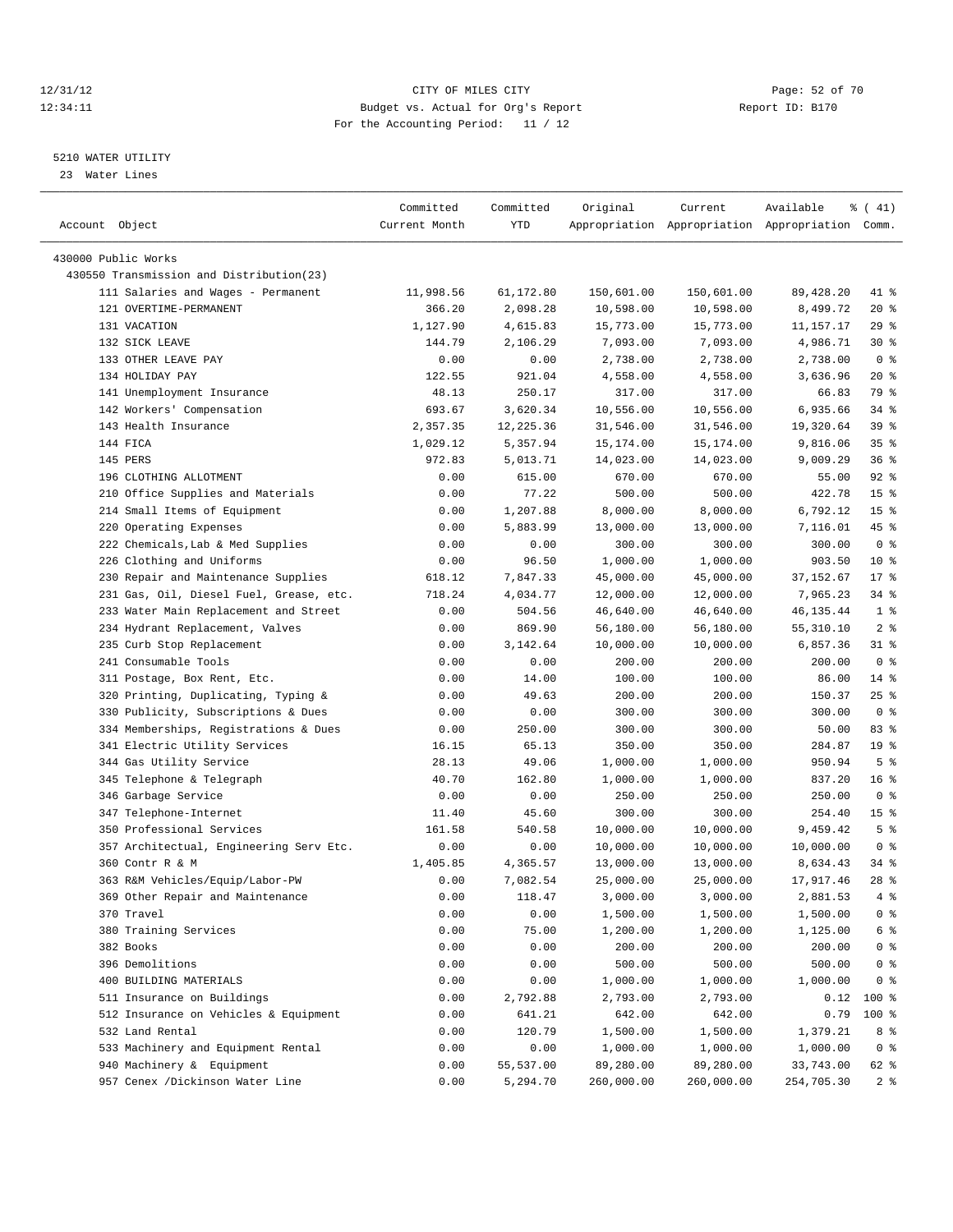#### 12/31/12 Page: 53 of 70 12:34:11 Budget vs. Actual for Org's Report Changer Report ID: B170 For the Accounting Period: 11 / 12

#### 5210 WATER UTILITY

23 Water Lines

| Account Object                             | Committed<br>Current Month | Committed<br><b>YTD</b> | Original     | Current      | Available<br>Appropriation Appropriation Appropriation | $\frac{1}{6}$ ( 41)<br>Comm. |
|--------------------------------------------|----------------------------|-------------------------|--------------|--------------|--------------------------------------------------------|------------------------------|
|                                            |                            |                         |              |              |                                                        |                              |
| 958 Strevell/Merriam Wtr Line Proj         | 1,516.70                   | 1,516.70                | 695,000.00   | 695,000.00   | 693, 483.30                                            | 0 <sup>8</sup>               |
| 959 Riverside Tank Demo                    | 2,083.81                   | 42,531.20               | 60,000.00    | 60,000.00    | 17,468.80                                              | 71 %                         |
| Account Total:                             | 25, 461.78                 | 242, 914.41             | 1,635,882.00 | 1,635,882.00 | 1,392,967.59                                           | 15 <sup>°</sup>              |
| Account Group Total:                       | 25, 461.78                 | 242, 914.41             | 1,635,882.00 | 1,635,882.00 | 1,392,967.59                                           | 15 <sup>8</sup>              |
| 490000 DEBT SERVICE                        |                            |                         |              |              |                                                        |                              |
| 490200 Revenue Bonds                       |                            |                         |              |              |                                                        |                              |
| 611 Principal-NE Wtr Line Phase II         | 0.00                       | 0.00                    | 16,000.00    | 16,000.00    | 16,000.00                                              | 0 <sup>8</sup>               |
| 615 Principal-Northeast Water Ln \$2.2     | 0.00                       | 0.00                    | 48,000.00    | 48,000.00    | 48,000.00                                              | 0 <sup>°</sup>               |
| 616 Principal-Carbon Hill Water Tank \$2.2 | 0.00                       | 0.00                    | 48,000.00    | 48,000.00    | 48,000.00                                              | 0 <sup>°</sup>               |
| 617 Principal - NE Wtr Line \$500k         | 0.00                       | 0.00                    | 13,000.00    | 13,000.00    | 13,000.00                                              | 0 <sup>°</sup>               |
| 618 Principal-Carbon Hill \$500k           | 0.00                       | 0.00                    | 13,000.00    | 13,000.00    | 13,000.00                                              | 0 <sup>°</sup>               |
| 622 Interest-NE Wtr Line Phase II          | 0.00                       | 0.00                    | 2,288.00     | 2,288.00     | 2,288.00                                               | 0 <sup>°</sup>               |
| 631 Interest - NE Wtr Line \$500k          | 0.00                       | 0.00                    | 12,678.00    | 12,678.00    | 12,678.00                                              | 0 <sup>8</sup>               |
| 632 Interest - Carbon Hill Wtr Tank \$500k | 0.00                       | 0.00                    | 12,678.00    | 12,678.00    | 12,678.00                                              | 0 <sup>°</sup>               |
| 634 Interest-Northeast Wtr Ln \$2.2        | 0.00                       | 0.00                    | 79,088.00    | 79,088.00    | 79,088.00                                              | 0 <sup>°</sup>               |
| 638 Interest-Carbon Hill Tank \$2.2        | 0.00                       | 0.00                    | 79,088.00    | 79,088.00    | 79,088.00                                              | 0 <sup>°</sup>               |
| Account Total:                             | 0.00                       | 0.00                    | 323,820.00   | 323,820.00   | 323,820.00                                             | 0 <sup>8</sup>               |
| Account Group Total:                       | 0.00                       | 0.00                    | 323,820.00   | 323,820.00   | 323,820.00                                             | 0 <sup>8</sup>               |
| 520000 OTHER FINANCING USES                |                            |                         |              |              |                                                        |                              |
| 521000 Interfund Operating Transfers Out   |                            |                         |              |              |                                                        |                              |
| 820 Transfers to Other Funds               | 0.00                       | 0.00                    | 6,420.00     | 6,420.00     | 6,420.00                                               | 0 <sup>8</sup>               |
| Account Total:                             | 0.00                       | 0.00                    | 6,420.00     | 6,420.00     | 6,420.00                                               | 0 <sup>8</sup>               |
| Account Group Total:                       | 0.00                       | 0.00                    | 6,420.00     | 6,420.00     | 6,420.00                                               | 0 <sup>8</sup>               |
| Organization Total:                        | 25, 461.78                 | 242, 914.41             | 1,966,122.00 | 1,966,122.00 | 1,723,207.59                                           | $12$ %                       |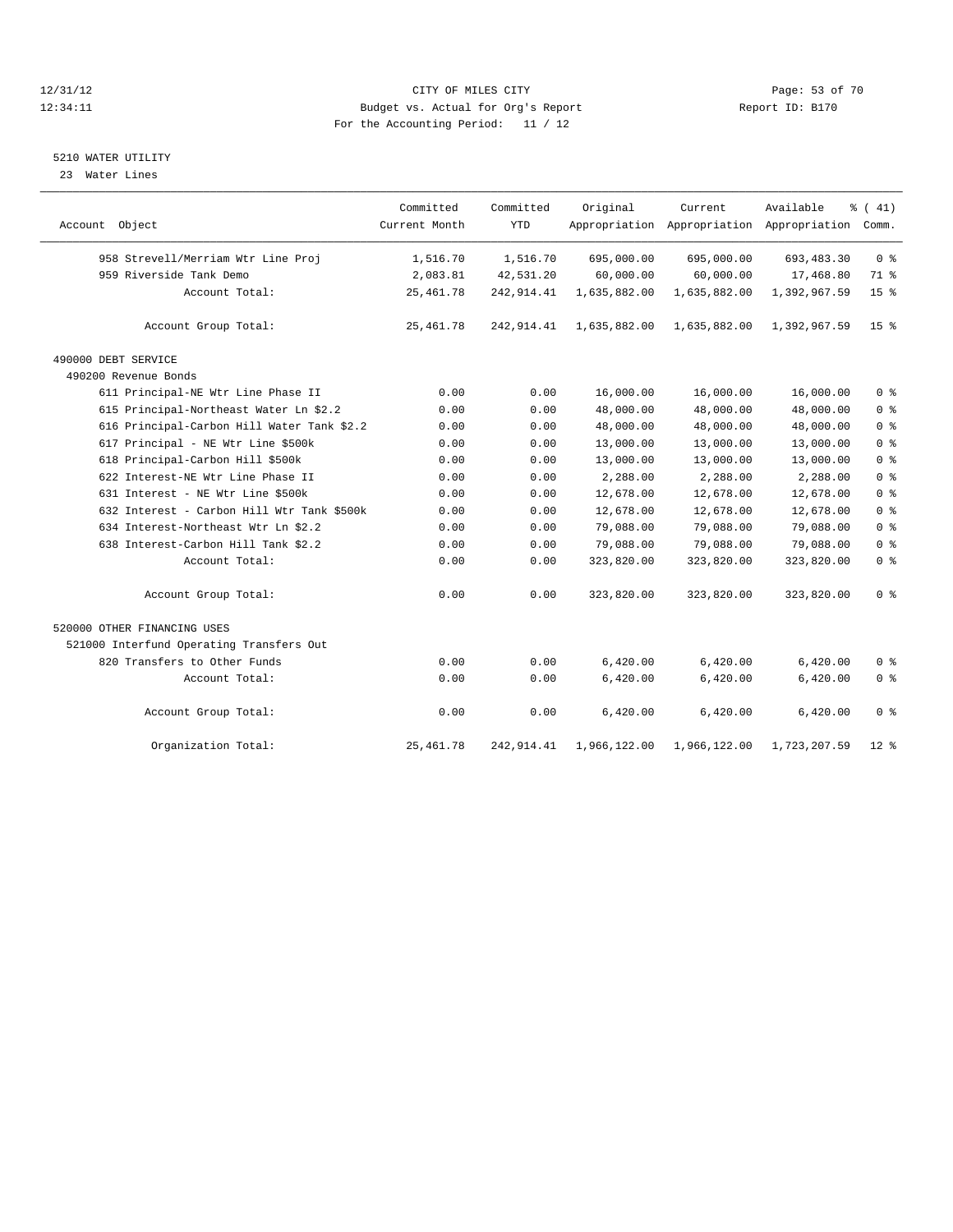#### 12/31/12 Page: 54 of 70 12:34:11 Budget vs. Actual for Org's Report Report ID: B170 For the Accounting Period: 11 / 12

————————————————————————————————————————————————————————————————————————————————————————————————————————————————————————————————————

### 5210 WATER UTILITY

25 Water Administration

|                                            | Committed     | Committed  | Original  | Current   | Available                                       | $\frac{1}{6}$ ( 41) |
|--------------------------------------------|---------------|------------|-----------|-----------|-------------------------------------------------|---------------------|
| Account Object                             | Current Month | <b>YTD</b> |           |           | Appropriation Appropriation Appropriation Comm. |                     |
| 430000 Public Works                        |               |            |           |           |                                                 |                     |
| 430510 Water Administration(25)            |               |            |           |           |                                                 |                     |
| 111 Salaries and Wages - Permanent         | 2,544.49      | 12,309.60  | 35,884.00 | 35,884.00 | 23,574.40                                       | $34$ $%$            |
| 121 OVERTIME-PERMANENT                     | 8.41          | 76.70      | 339.00    | 339.00    | 262.30                                          | $23$ $%$            |
| 131 VACATION                               | 152.56        | 621.48     | 1,600.00  | 1,600.00  | 978.52                                          | 39 %                |
| 132 SICK LEAVE                             | 12.82         | 333.80     | 1,200.00  | 1,200.00  | 866.20                                          | $28$ %              |
| 141 Unemployment Insurance                 | 9.51          | 47.14      | 137.00    | 137.00    | 89.86                                           | $34$ $%$            |
| 142 Workers' Compensation                  | 28.58         | 141.32     | 437.00    | 437.00    | 295.68                                          | 32%                 |
| 143 Health Insurance                       | 362.69        | 1,813.46   | 7,977.00  | 7,977.00  | 6,163.54                                        | 23%                 |
| 144 FICA                                   | 207.87        | 1,029.92   | 2,985.00  | 2,985.00  | 1,955.08                                        | 35 <sup>8</sup>     |
| 145 PERS                                   | 137.31        | 681.99     | 2,759.00  | 2,759.00  | 2,077.01                                        | 25%                 |
| 196 CLOTHING ALLOTMENT                     | 0.00          | 127.50     | 315.00    | 315.00    | 187.50                                          | 40 %                |
| 210 Office Supplies and Materials          | 369.74        | 1,091.39   | 1,800.00  | 1,800.00  | 708.61                                          | 61 %                |
| 214 Small Items of Equipment               | 0.00          | 95.33      | 3,067.00  | 3,067.00  | 2,971.67                                        | 3 <sup>8</sup>      |
| 220 Operating Expenses                     | 35.00         | 307.75     | 1,700.00  | 1,700.00  | 1,392.25                                        | 18 %                |
| 230 Repair and Maintenance Supplies        | 0.00          | 0.00       | 200.00    | 200.00    | 200.00                                          | 0 <sup>8</sup>      |
| 311 Postage, Box Rent, Etc.                | 1,051.70      | 5,500.39   | 7,000.00  | 7,000.00  | 1,499.61                                        | 79 %                |
| 320 Printing, Duplicating, Typing &        | 0.00          | 88.83      | 2,100.00  | 2,100.00  | 2,011.17                                        | 4%                  |
| Publicity, Subscriptions & Dues<br>330     | 0.00          | 284.27     | 1,500.00  | 1,500.00  | 1,215.73                                        | 19 <sup>°</sup>     |
| 345 Telephone & Telegraph                  | 50.88         | 203.52     | 600.00    | 600.00    | 396.48                                          | $34$ $%$            |
| 347 Telephone-Internet                     | 19.52         | 78.08      | 100.00    | 100.00    | 21.92                                           | 78 %                |
| 350 Professional Services                  | 63.06         | 2,186.20   | 8,500.00  | 8,500.00  | 6,313.80                                        | $26$ %              |
| 360 Contr R & M                            | 130.80        | 4,898.89   | 2,000.00  | 2,000.00  | $-2,898.89$                                     | $245$ %             |
| 370 Travel                                 | 0.00          | 0.00       | 200.00    | 200.00    | 200.00                                          | 0 <sup>8</sup>      |
| 380 Training Services                      | 0.00          | 0.00       | 300.00    | 300.00    | 300.00                                          | 0 <sup>8</sup>      |
| 382 Books                                  | 0.00          | 305.99     | 0.00      | 0.00      | $-305.99$                                       | $***$ $-$           |
| 513 Liability                              | 0.00          | 410.17     | 0.00      | 0.00      | $-410.17$                                       | $***$ $%$           |
| 521 Surety Bonds for Officials & Employees | 0.00          | 0.00       | 400.00    | 400.00    | 400.00                                          | 0 <sup>8</sup>      |
| 531 Building & Office Rental               | 500.00        | 2,500.00   | 6,000.00  | 6,000.00  | 3,500.00                                        | 42 %                |
| 810 Losses (Bad debt expense - Enterprise  | $-231.34$     | $-206.05$  | 500.00    | 500.00    | 706.05                                          | $-41$ %             |
| Account Total:                             | 5,453.60      | 34,927.67  | 89,600.00 | 89,600.00 | 54,672.33                                       | 39 %                |
| Account Group Total:                       | 5,453.60      | 34,927.67  | 89,600.00 | 89,600.00 | 54,672.33                                       | 39 %                |
| 510000 MISCELLANEOUS                       |               |            |           |           |                                                 |                     |
| 510330 Comprehensive Liability Insurance   |               |            |           |           |                                                 |                     |
| 513 Liability                              | 0.00          | 12,016.79  | 12,017.00 | 12,017.00 |                                                 | $0.21$ 100 %        |
| Account Total:                             | 0.00          | 12,016.79  | 12,017.00 | 12,017.00 |                                                 | $0.21$ 100 %        |
| Account Group Total:                       | 0.00          | 12,016.79  | 12,017.00 | 12,017.00 |                                                 | $0.21$ 100 %        |
| 520000 OTHER FINANCING USES                |               |            |           |           |                                                 |                     |
| 521000 Interfund Operating Transfers Out   |               |            |           |           |                                                 |                     |
| 820 Transfers to Other Funds               | 4,519.00      | 22,595.00  | 54,228.00 | 54,228.00 | 31,633.00                                       | $42$ %              |
| Account Total:                             | 4,519.00      | 22,595.00  | 54,228.00 | 54,228.00 | 31,633.00                                       | $42$ %              |
| Account Group Total:                       | 4,519.00      | 22,595.00  | 54,228.00 | 54,228.00 | 31,633.00                                       | $42$ %              |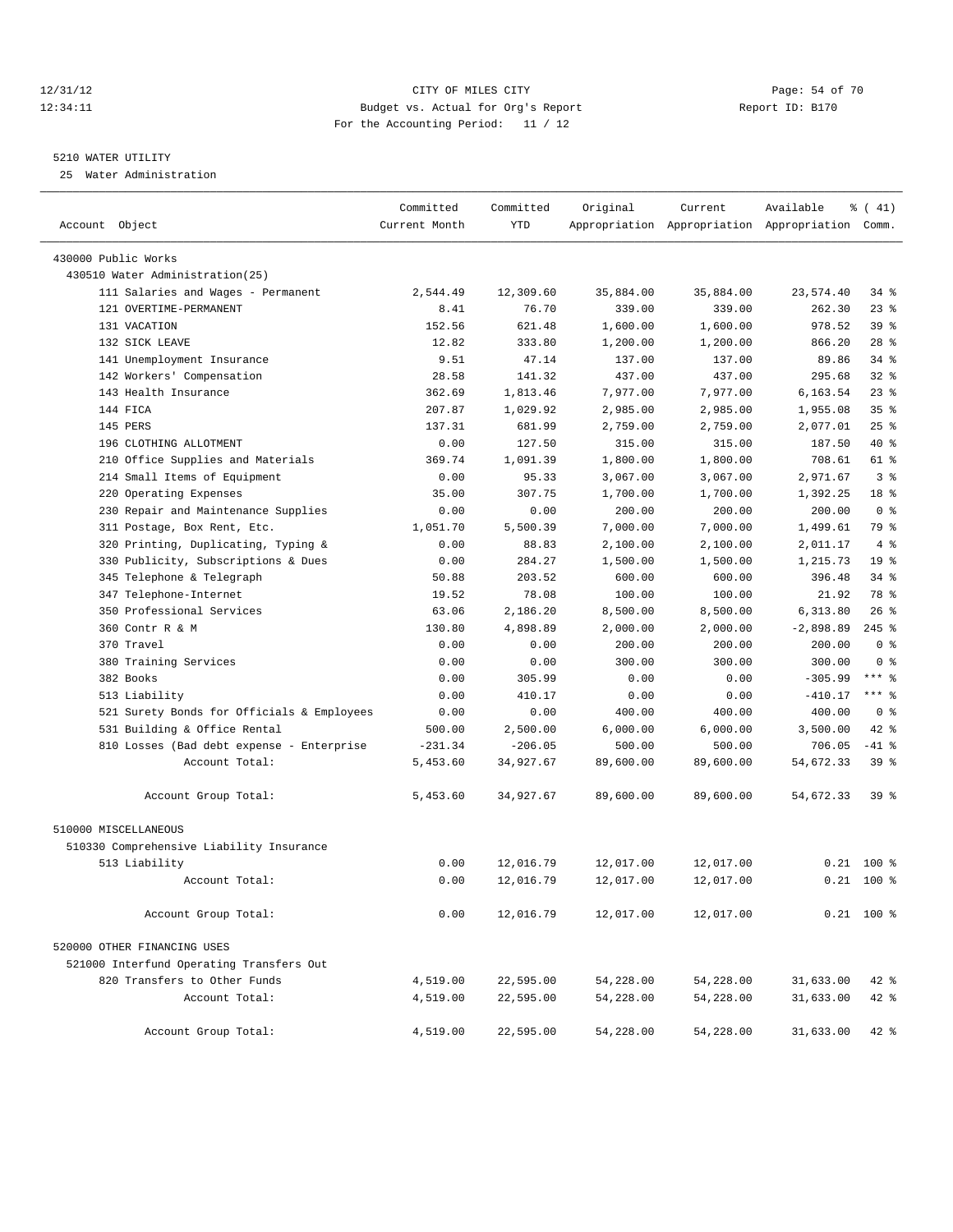# 12/31/12 Page: 55 of 70 12:34:11 Budget vs. Actual for Org's Report Changer Report ID: B170 For the Accounting Period: 11 / 12

# 5210 WATER UTILITY

25 Water Administration

| Account Object |                     | Committed<br>Current Month | Committed<br>YTD | Original   | Current    | Available<br>Appropriation Appropriation Appropriation Comm. | $\frac{1}{6}$ (41) |
|----------------|---------------------|----------------------------|------------------|------------|------------|--------------------------------------------------------------|--------------------|
|                | Organization Total: | 9,972.60                   | 69,539.46        | 155,845.00 | 155,845.00 | 86,305.54 45 %                                               |                    |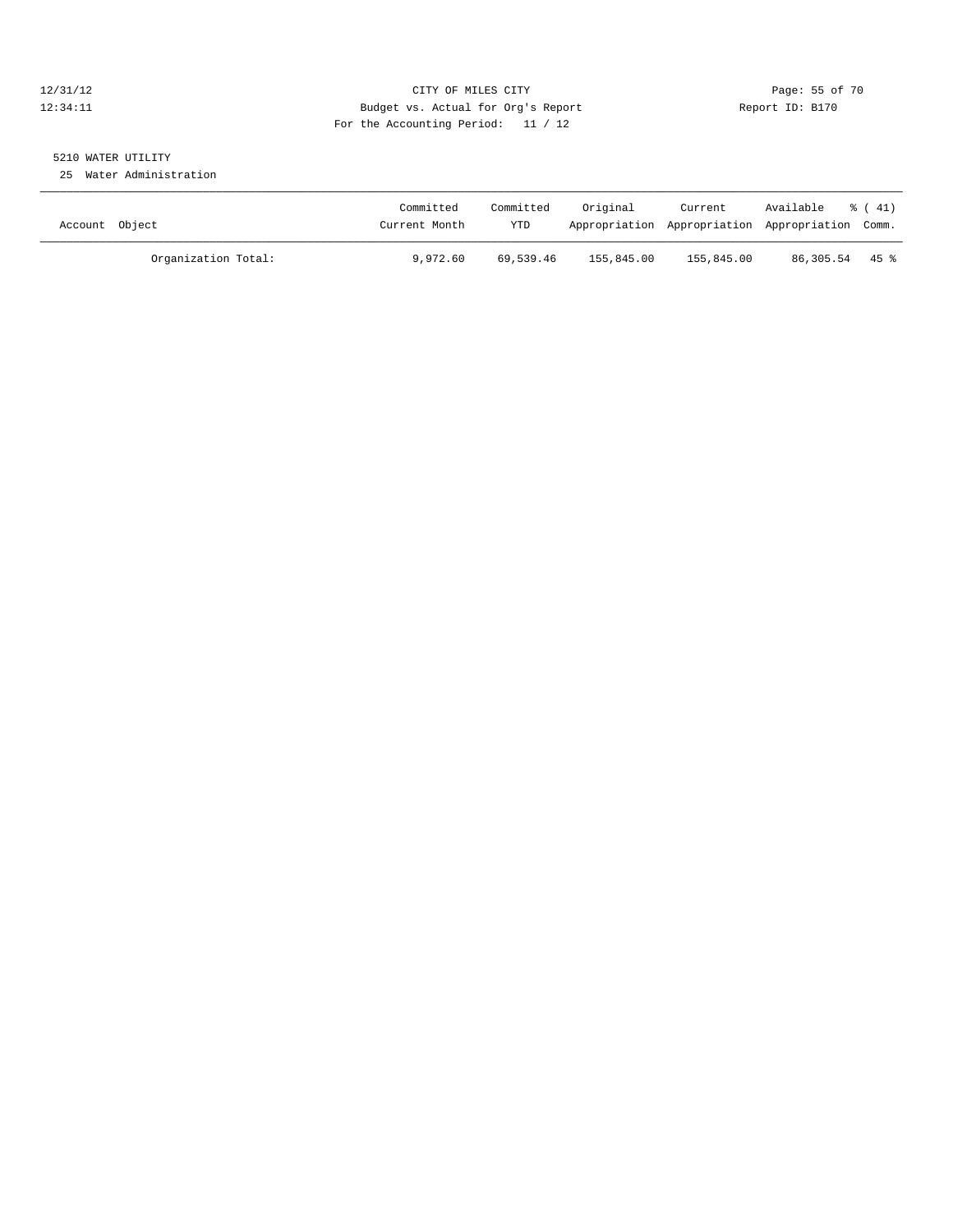#### 12/31/12 Page: 56 of 70 12:34:11 Budget vs. Actual for Org's Report Report ID: B170 For the Accounting Period: 11 / 12

# 5210 WATER UTILITY

80 Water Purification

| Account Object                          | Committed<br>Current Month | Committed<br>YTD | Original     | Current      | Available<br>Appropriation Appropriation Appropriation Comm. | % (41)          |
|-----------------------------------------|----------------------------|------------------|--------------|--------------|--------------------------------------------------------------|-----------------|
| 430000 Public Works                     |                            |                  |              |              |                                                              |                 |
| 430540 Water Purification and Treatment |                            |                  |              |              |                                                              |                 |
| 210 Office Supplies and Materials       | 0.00                       | 8.64             | 200.00       | 200.00       | 191.36                                                       | 4%              |
| 214 Small Items of Equipment            | 0.00                       | 39.99            | 21,000.00    | 21,000.00    | 20,960.01                                                    | 0 <sup>8</sup>  |
| 220 Operating Expenses                  | 0.00                       | 673.00           | 3,000.00     | 3,000.00     | 2,327.00                                                     | $22$ $%$        |
| 222 Chemicals, Lab & Med Supplies       | 5,369.06                   | 25,879.18        | 58,350.00    | 58,350.00    | 32,470.82                                                    | 44 %            |
| 226 Clothing and Uniforms               | 0.00                       | 178.81           | 400.00       | 400.00       | 221.19                                                       | 45 %            |
| 230 Repair and Maintenance Supplies     | 0.00                       | 1,254.67         | 9,500.00     | 9,500.00     | 8,245.33                                                     | $13*$           |
| 231 Gas, Oil, Diesel Fuel, Grease, etc. | 116.83                     | 566.54           | 1,290.00     | 1,290.00     | 723.46                                                       | 44 %            |
| 241 Consumable Tools                    | 0.00                       | 9.46             | 50.00        | 50.00        | 40.54                                                        | 19 <sup>°</sup> |
| 311 Postage, Box Rent, Etc.             | 0.00                       | 21.68            | 150.00       | 150.00       | 128.32                                                       | 14.8            |
| 320 Printing, Duplicating, Typing &     | 0.00                       | 0.00             | 100.00       | 100.00       | 100.00                                                       | 0 <sup>8</sup>  |
| 330 Publicity, Subscriptions & Dues     | 0.00                       | 0.00             | 400.00       | 400.00       | 400.00                                                       | 0 <sup>8</sup>  |
| 334 Memberships, Registrations & Dues   | 0.00                       | 215.00           | 430.00       | 430.00       | 215.00                                                       | 50%             |
| 345 Telephone & Telegraph               | 0.00                       | 0.00             | 200.00       | 200.00       | 200.00                                                       | 0 <sup>8</sup>  |
| 352 Wtr/Swr Lab Testing                 | 536.00                     | 536.00           | 12,000.00    | 12,000.00    | 11,464.00                                                    | 4%              |
| 357 Architectual, Engineering Serv Etc. | 0.00                       | 0.00             | 14,000.00    | 14,000.00    | 14,000.00                                                    | 0 <sup>8</sup>  |
| 360 Contr R & M                         | 0.00                       | 76.87            | 6,000.00     | 6,000.00     | 5,923.13                                                     | 1 <sup>8</sup>  |
| 369 Other Repair and Maintenance        | 0.00                       | 0.00             | 1,500.00     | 1,500.00     | 1,500.00                                                     | 0 <sup>8</sup>  |
| 370 Travel                              | 0.00                       | 507.38           | 1,200.00     | 1,200.00     | 692.62                                                       | 42 %            |
| 380 Training Services                   | 0.00                       | 484.75           | 1,000.00     | 1,000.00     | 515.25                                                       | 48 %            |
| 382 Books                               | 0.00                       | 129.80           | 200.00       | 200.00       | 70.20                                                        | 65 %            |
| 400 BUILDING MATERIALS                  | 0.00                       | 0.00             | 250.00       | 250.00       | 250.00                                                       | 0 <sup>8</sup>  |
| 533 Machinery and Equipment Rental      | 0.00                       | 0.00             | 1,000.00     | 1,000.00     | 1,000.00                                                     | 0 <sup>8</sup>  |
| Account Total:                          | 6,021.89                   | 30,581.77        | 132,220.00   | 132,220.00   | 101,638.23                                                   | $23$ $%$        |
| Account Group Total:                    | 6,021.89                   | 30,581.77        | 132,220.00   | 132,220.00   | 101,638.23                                                   | $23$ $%$        |
| Organization Total:                     | 6,021.89                   | 30,581.77        | 132,220.00   | 132,220.00   | 101,638.23                                                   | $23$ $%$        |
| Fund Total:                             | 70,899.12                  | 520, 161. 13     | 2,905,543.00 | 2,905,543.00 | 2,385,381.87 18 %                                            |                 |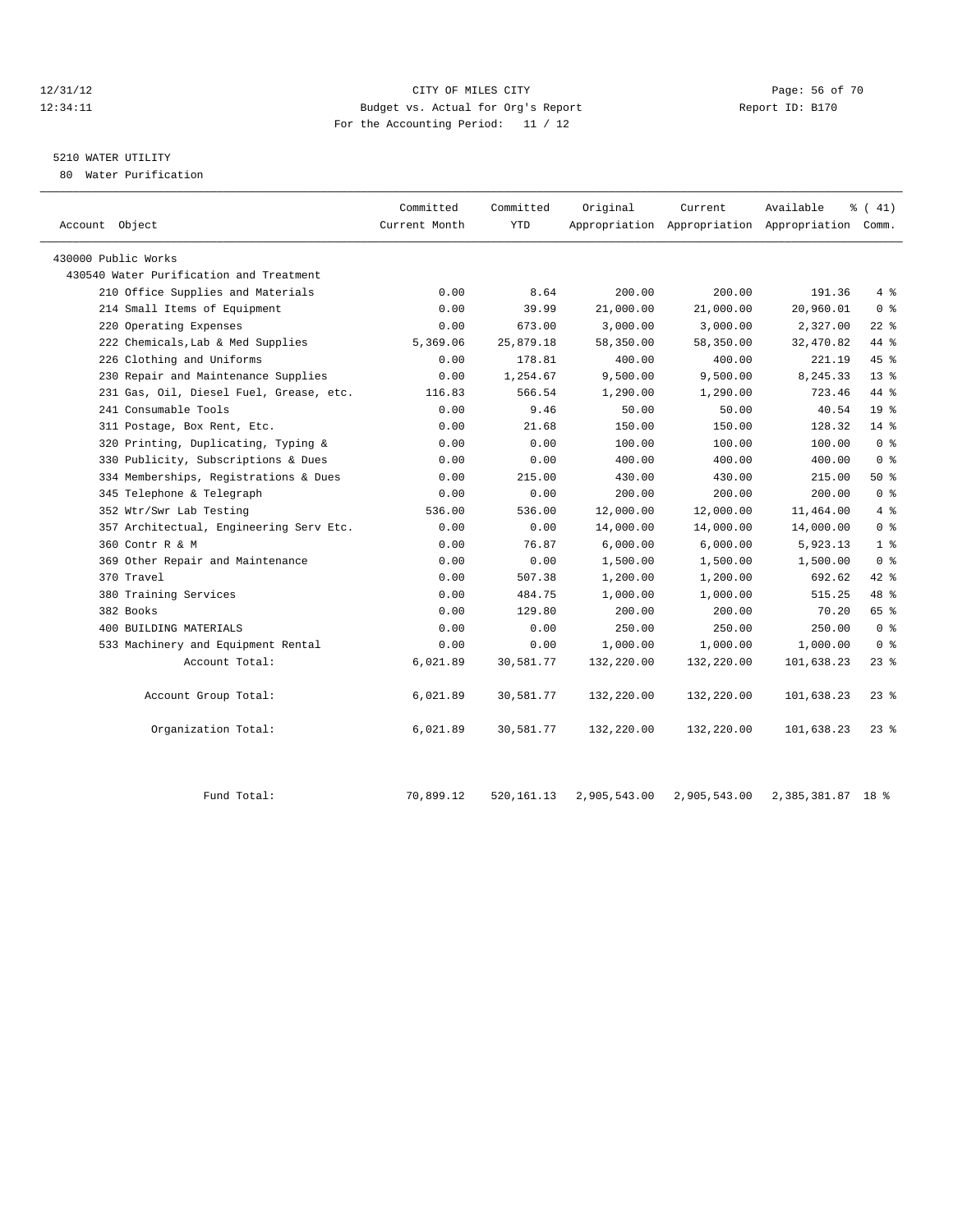#### 12/31/12 Page: 57 of 70 12:34:11 Budget vs. Actual for Org's Report Changer Report ID: B170 For the Accounting Period: 11 / 12

# 5310 SEWER UTILITY

23 Water Lines

| Account Object                                         | Committed<br>Current Month | Committed<br><b>YTD</b> | Original | Current | Available<br>Appropriation Appropriation Appropriation | $\frac{1}{6}$ ( 41)<br>Comm. |  |
|--------------------------------------------------------|----------------------------|-------------------------|----------|---------|--------------------------------------------------------|------------------------------|--|
| 430000 Public Works<br>430690 Sewer Lift Stations (32) |                            |                         |          |         |                                                        |                              |  |
| 341 Electric Utility Services                          | 794.03                     | 794.03                  | 0.00     | 0.00    | $-794.03$                                              | $***$ 2                      |  |
| 344 Gas Utility Service                                | 18.58                      | 18.58                   | 0.00     | 0.00    | $-18.58$                                               | $***$ 2                      |  |
| Account Total:                                         | 812.61                     | 812.61                  | 0.00     | 0.00    | $-812.61$                                              | $***$ 2                      |  |
| Account Group Total:                                   | 812.61                     | 812.61                  | 0.00     | 0.00    | $-812.61$                                              | $***$ 2                      |  |
| Organization Total:                                    | 812.61                     | 812.61                  | 0.00     | 0.00    | $-812.61$                                              | $***$ 2                      |  |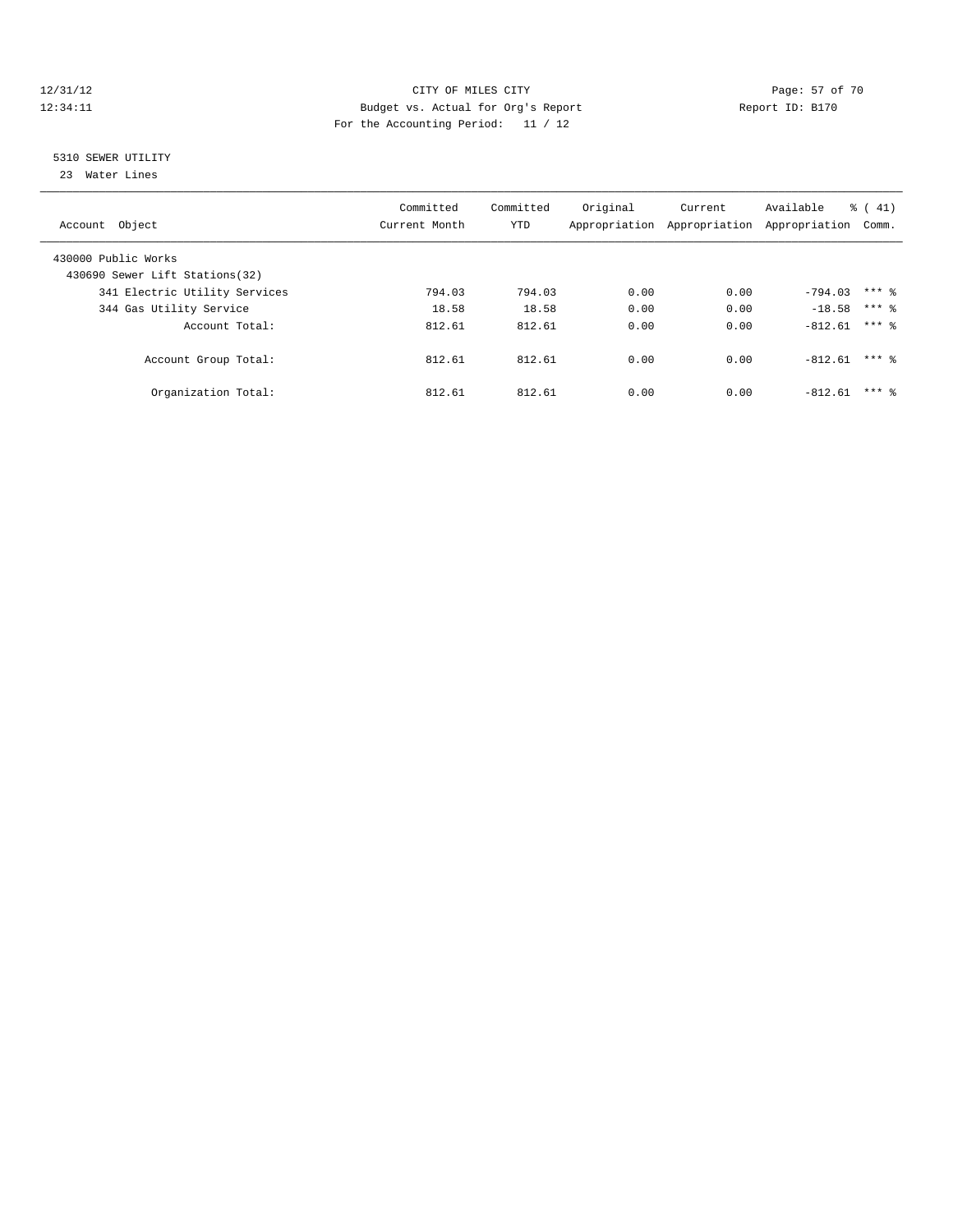# 12/31/12 Page: 58 of 70 12:34:11 Budget vs. Actual for Org's Report Report ID: B170 For the Accounting Period: 11 / 12

————————————————————————————————————————————————————————————————————————————————————————————————————————————————————————————————————

#### 5310 SEWER UTILITY

29 Sewer Administration

|                                                     | Committed     | Committed          | Original   | Current    | Available                                       | $\frac{1}{6}$ ( 41) |
|-----------------------------------------------------|---------------|--------------------|------------|------------|-------------------------------------------------|---------------------|
| Account Object                                      | Current Month | <b>YTD</b>         |            |            | Appropriation Appropriation Appropriation Comm. |                     |
| 430000 Public Works                                 |               |                    |            |            |                                                 |                     |
| 430610 Sewer Administration(29)                     |               |                    |            |            |                                                 |                     |
| 111 Salaries and Wages - Permanent                  | 2,544.49      | 12,309.63          | 35,884.00  | 35,884.00  | 23,574.37                                       | 34 %                |
| 121 OVERTIME-PERMANENT                              | 8.41          | 76.70              | 339.00     | 339.00     | 262.30                                          | $23$ $%$            |
| 131 VACATION                                        | 152.56        | 621.48             | 1,600.00   | 1,600.00   | 978.52                                          | 39 %                |
| 132 SICK LEAVE                                      | 12.82         | 333.80             | 1,200.00   | 1,200.00   | 866.20                                          | $28$ %              |
| 141 Unemployment Insurance                          | 9.52          | 47.15              | 137.00     | 137.00     | 89.85                                           | 34 %                |
| 142 Workers' Compensation                           | 28.57         | 141.30             | 437.00     | 437.00     | 295.70                                          | $32$ $%$            |
| 143 Health Insurance                                | 362.71        | 1,813.57           | 7,977.00   | 7,977.00   | 6,163.43                                        | $23$ $%$            |
| 144 FICA                                            | 207.94        | 1,030.11           | 2,985.00   | 2,985.00   | 1,954.89                                        | 35 <sup>8</sup>     |
| 145 PERS                                            | 137.31        | 682.00             | 2,759.00   | 2,759.00   | 2,077.00                                        | $25$ $%$            |
| 196 CLOTHING ALLOTMENT                              | 0.00          | 127.50             | 315.00     | 315.00     | 187.50                                          | 40 %                |
| 210 Office Supplies and Materials                   | 369.72        | 1,091.36           | 1,800.00   | 1,800.00   | 708.64                                          | 61 %                |
| 214 Small Items of Equipment                        | 0.00          | 95.33              | 3,067.00   | 3,067.00   | 2,971.67                                        | 3%                  |
|                                                     |               | 307.76             |            |            |                                                 | 18 %                |
| 220 Operating Expenses                              | 35.00         |                    | 1,700.00   | 1,700.00   | 1,392.24<br>200.00                              | 0 <sup>8</sup>      |
| 230 Repair and Maintenance Supplies                 | 0.00<br>0.00  | 0.00               | 200.00     | 200.00     |                                                 | $29$ $%$            |
| 311 Postage, Box Rent, Etc.                         |               | 2,046.56<br>303.62 | 7,000.00   | 7,000.00   | 4,953.44                                        | $14$ %              |
| 320 Printing, Duplicating, Typing &                 | 0.00          |                    | 2,100.00   | 2,100.00   | 1,796.38                                        | 19 <sup>°</sup>     |
| 330 Publicity, Subscriptions & Dues                 | 0.00          | 284.26             | 1,500.00   | 1,500.00   | 1,215.74                                        |                     |
| 345 Telephone & Telegraph                           | 50.86         | 203.44             | 600.00     | 600.00     | 396.56                                          | $34$ $%$            |
| 347 Telephone-Internet<br>350 Professional Services | 19.51         | 78.04              | 100.00     | 100.00     | 21.96                                           | 78 %<br>26%         |
| 360 Contr R & M                                     | 63.06         | 2,186.21           | 8,500.00   | 8,500.00   | 6,313.79                                        | $245$ $%$           |
|                                                     | 130.80        | 4,898.90           | 2,000.00   | 2,000.00   | $-2,898.90$                                     |                     |
| 370 Travel                                          | 0.00          | 0.00               | 200.00     | 200.00     | 200.00                                          | 0 <sup>8</sup>      |
| 380 Training Services                               | 0.00          | 0.00               | 300.00     | 300.00     | 300.00                                          | 0 <sup>8</sup>      |
| 382 Books                                           | 0.00          | 305.98             | 0.00       | 0.00       | $-305.98$                                       | *** 응               |
| 513 Liability                                       | 0.00          | 649.01             | 0.00       | 0.00       | $-649.01$                                       | *** 응               |
| 521 Surety Bonds for Officials & Employees          | 0.00          | 0.00               | 400.00     | 400.00     | 400.00                                          | 0 <sup>8</sup>      |
| 531 Building & Office Rental                        | 333.33        | 1,666.65           | 6,000.00   | 6,000.00   | 4,333.35                                        | $28$ %              |
| 540 Special Assessments                             | 0.00          | 0.00               | 5,500.00   | 5,500.00   | 5,500.00                                        | 0 <sup>8</sup>      |
| 810 Losses (Bad debt expense - Enterprise           | $-231.34$     | $-907.90$          | 500.00     | 500.00     | 1,407.90                                        | $***$ $%$           |
| Account Total:                                      | 4,235.27      | 30,392.46          | 95,100.00  | 95,100.00  | 64,707.54                                       | $32$ $%$            |
| Account Group Total:                                | 4,235.27      | 30, 392.46         | 95,100.00  | 95,100.00  | 64,707.54                                       | 328                 |
| 490000 DEBT SERVICE                                 |               |                    |            |            |                                                 |                     |
| 490200 Revenue Bonds                                |               |                    |            |            |                                                 |                     |
| 608 Prpl-Wastewater Project Phase I                 | 0.00          | 0.00               | 56,000.00  | 56,000.00  | 56,000.00                                       | 0 %                 |
| 626 Interest-Wastewater Project Phase I             | 0.00          | 0.00               | 38,211.00  | 38,211.00  | 38,211.00                                       | 0 <sup>8</sup>      |
| Account Total:                                      | 0.00          | 0.00               | 94,211.00  | 94, 211.00 | 94, 211.00                                      | 0 <sup>8</sup>      |
| Account Group Total:                                | 0.00          | 0.00               | 94, 211.00 | 94,211.00  | 94,211.00                                       | 0 <sup>8</sup>      |
| 510000 MISCELLANEOUS                                |               |                    |            |            |                                                 |                     |
| 510330 Comprehensive Liability Insurance            |               |                    |            |            |                                                 |                     |
| 513 Liability                                       | 0.00          | 71,720.19          | 71,720.00  | 71,720.00  |                                                 | $-0.19$ 100 %       |
| Account Total:                                      | 0.00          | 71,720.19          | 71,720.00  | 71,720.00  |                                                 | $-0.19$ 100 %       |
|                                                     |               |                    |            |            |                                                 |                     |
| Account Group Total:                                | 0.00          | 71,720.19          | 71,720.00  | 71,720.00  |                                                 | $-0.19$ 100 %       |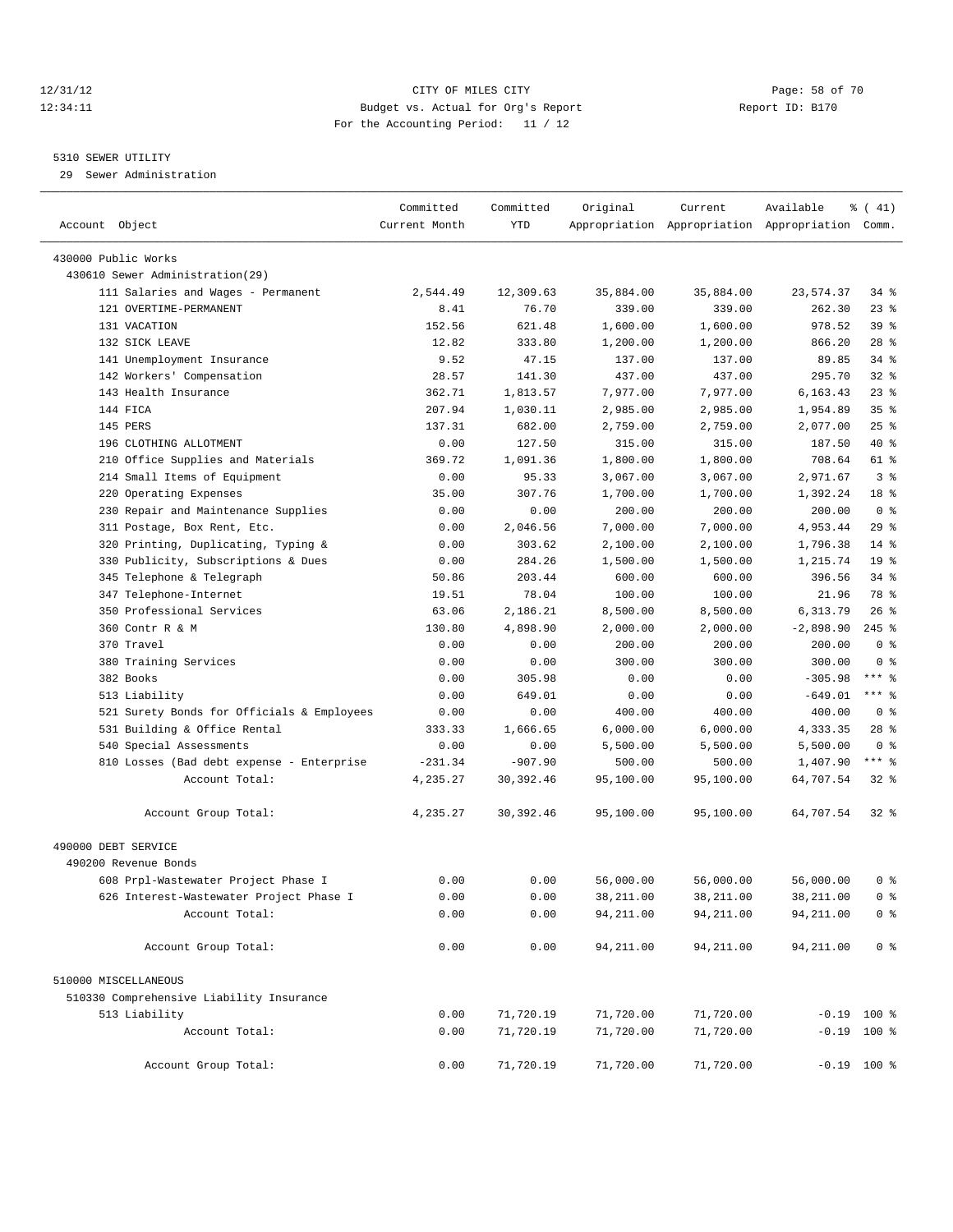# 12/31/12 Page: 59 of 70 12:34:11 Budget vs. Actual for Org's Report Changer Report ID: B170 For the Accounting Period: 11 / 12

# 5310 SEWER UTILITY

29 Sewer Administration

| Object<br>Account                                                       | Committed<br>Current Month | Committed<br><b>YTD</b> | Original<br>Appropriation | Current<br>Appropriation | Available<br>Appropriation | $\frac{1}{6}$ ( 41)<br>Comm. |
|-------------------------------------------------------------------------|----------------------------|-------------------------|---------------------------|--------------------------|----------------------------|------------------------------|
| 520000 OTHER FINANCING USES<br>521000 Interfund Operating Transfers Out |                            |                         |                           |                          |                            |                              |
| 820 Transfers to Other Funds                                            | 3, 344, 16                 | 16,720.80               | 40,130.00                 | 40,130.00                | 23,409.20                  | $42$ $%$                     |
| Account Total:                                                          | 3,344.16                   | 16,720.80               | 40,130.00                 | 40,130.00                | 23,409.20                  | $42*$                        |
| Account Group Total:                                                    | 3,344.16                   | 16,720.80               | 40,130.00                 | 40,130.00                | 23,409.20                  | $42*$                        |
| Organization Total:                                                     | 7.579.43                   | 118,833.45              | 301,161.00                | 301,161.00               | 182, 327.55                | 398                          |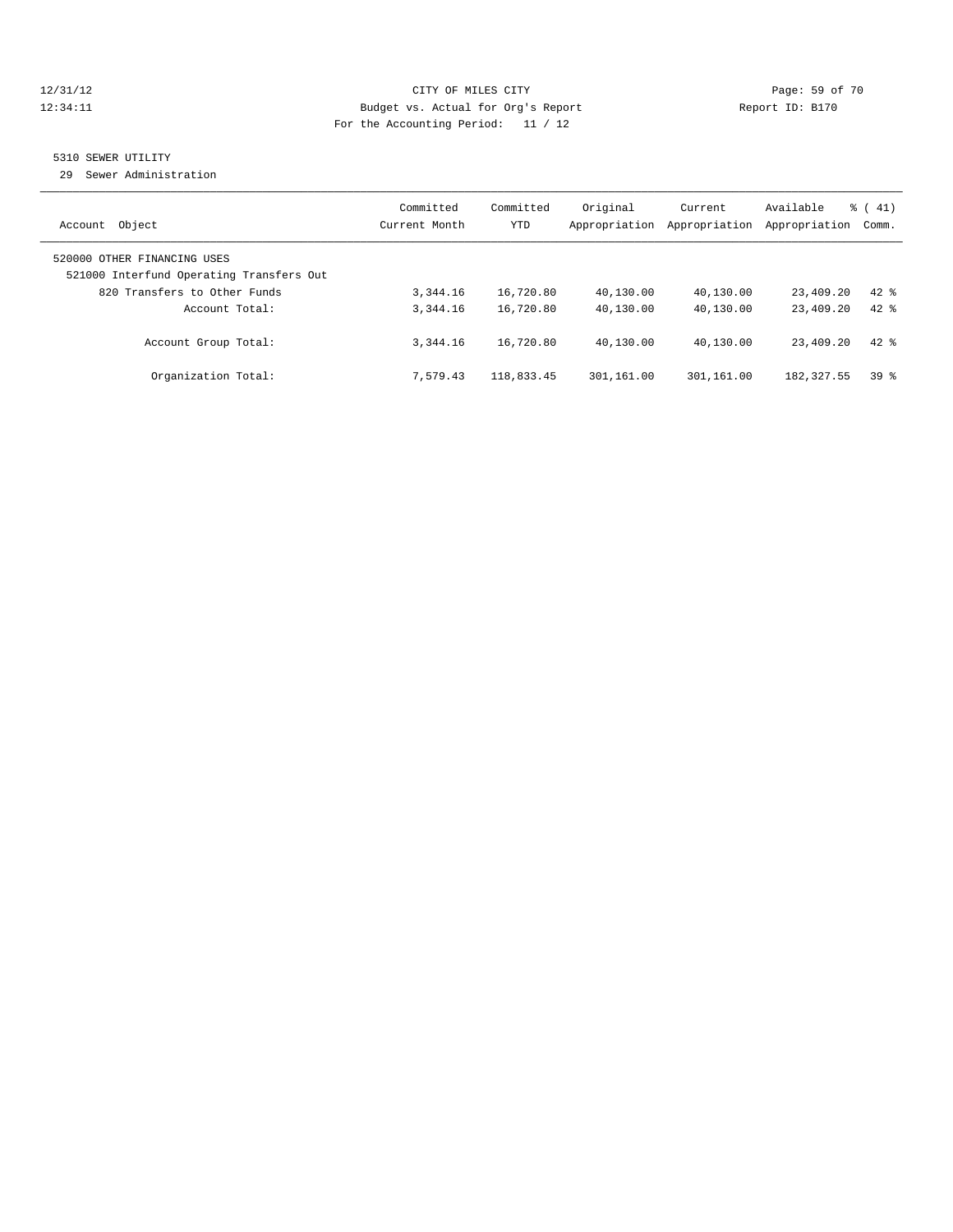# 12/31/12 Page: 60 of 70 12:34:11 Budget vs. Actual for Org's Report Changer Report ID: B170 For the Accounting Period: 11 / 12

————————————————————————————————————————————————————————————————————————————————————————————————————————————————————————————————————

#### 5310 SEWER UTILITY

31 Sewer Lines

|                                              | Committed     | Committed | Original   | Current    | Available                                       | % (41)          |
|----------------------------------------------|---------------|-----------|------------|------------|-------------------------------------------------|-----------------|
| Account Object                               | Current Month | YTD       |            |            | Appropriation Appropriation Appropriation Comm. |                 |
|                                              |               |           |            |            |                                                 |                 |
| 430000 Public Works                          |               |           |            |            |                                                 |                 |
| 430630 Sewer Collection and Transmission(31) |               |           |            |            |                                                 |                 |
| 111 Salaries and Wages - Permanent           | 8,284.42      | 42,689.78 | 105,798.00 | 105,798.00 | 63,108.22                                       | 40 %            |
| 121 OVERTIME-PERMANENT                       | 366.20        | 1,973.26  | 10,598.00  | 10,598.00  | 8,624.74                                        | 19 <sup>°</sup> |
| 131 VACATION                                 | 898.47        | 3,610.83  | 15,773.00  | 15,773.00  | 12,162.17                                       | $23$ $%$        |
| 132 SICK LEAVE                               | 144.61        | 2,092.42  | 7,093.00   | 7,093.00   | 5,000.58                                        | 29%             |
| 133 OTHER LEAVE PAY                          | 0.00          | 0.00      | 2,738.00   | 2,738.00   | 2,738.00                                        | 0 <sup>8</sup>  |
| 134 HOLIDAY PAY                              | 122.55        | 921.04    | 4,558.00   | 4,558.00   | 3,636.96                                        | $20*$           |
| 141 Unemployment Insurance                   | 34.37         | 181.12    | 235.00     | 235.00     | 53.88                                           | 77 %            |
| 142 Workers' Compensation                    | 478.73        | 2,544.36  | 8,114.00   | 8,114.00   | 5,569.64                                        | $31$ $%$        |
| 143 Health Insurance                         | 1,722.64      | 9,051.33  | 23,931.00  | 23,931.00  | 14,879.67                                       | 38 %            |
| 144 FICA                                     | 727.76        | 3,846.04  | 11,215.00  | 11,215.00  | 7,368.96                                        | $34$ %          |
| 145 PERS                                     | 694.02        | 3,626.03  | 10,362.00  | 10,362.00  | 6,735.97                                        | 35 <sup>8</sup> |
| 196 CLOTHING ALLOTMENT                       | 0.00          | 457.50    | 475.00     | 475.00     | 17.50                                           | 96 %            |
| 210 Office Supplies and Materials            | 0.00          | 72.93     | 300.00     | 300.00     | 227.07                                          | $24$ %          |
| 214 Small Items of Equipment                 | 0.00          | 62.87     | 5,600.00   | 5,600.00   | 5,537.13                                        | 1 <sup>°</sup>  |
| 220 Operating Expenses                       | 0.00          | 257.65    | 5,000.00   | 5,000.00   | 4,742.35                                        | 5 <sup>°</sup>  |
| 222 Chemicals, Lab & Med Supplies            | 0.00          | 0.00      | 3,000.00   | 3,000.00   | 3,000.00                                        | 0 <sup>8</sup>  |
| 226 Clothing and Uniforms                    | 0.00          | 96.48     | 700.00     | 700.00     | 603.52                                          | 14 %            |
| 230 Repair and Maintenance Supplies          | 39.75         | 103.01    | 7,500.00   | 7,500.00   | 7,396.99                                        | 1 <sup>8</sup>  |
| 231 Gas, Oil, Diesel Fuel, Grease, etc.      | 695.91        | 4,012.44  | 11,000.00  | 11,000.00  | 6,987.56                                        | 36 %            |
| 233 Water Main Replacement and Street        | 0.00          | 0.00      | 12,000.00  | 12,000.00  | 12,000.00                                       | 0 <sup>8</sup>  |
| 234 Hydrant Replacement, Valves              | 0.00          | 0.00      | 10,000.00  | 10,000.00  | 10,000.00                                       | 0 <sup>8</sup>  |
| 241 Consumable Tools                         | 0.00          | 0.00      | 300.00     | 300.00     | 300.00                                          | 0 <sup>8</sup>  |
| 311 Postage, Box Rent, Etc.                  | 0.00          | 4.10      | 100.00     | 100.00     | 95.90                                           | 4%              |
| 320 Printing, Duplicating, Typing &          | 0.00          | 0.00      | 75.00      | 75.00      | 75.00                                           | 0 <sup>8</sup>  |
| 330 Publicity, Subscriptions & Dues          | 0.00          | 0.00      | 125.00     | 125.00     | 125.00                                          | 0 <sup>8</sup>  |
| 334 Memberships, Registrations & Dues        | 0.00          | 0.00      | 200.00     | 200.00     | 200.00                                          | 0 <sup>8</sup>  |
| 341 Electric Utility Services                | 16.15         | 65.12     | 350.00     | 350.00     | 284.88                                          | 19 <sup>°</sup> |
| 344 Gas Utility Service                      | 28.13         | 49.06     | 600.00     | 600.00     | 550.94                                          | 8 %             |
| 345 Telephone & Telegraph                    | 40.69         | 162.76    | 550.00     | 550.00     | 387.24                                          | 30 %            |
| 346 Garbage Service                          | 0.00          | 0.00      | 300.00     | 300.00     | 300.00                                          | 0 <sup>8</sup>  |
| 347 Telephone-Internet                       | 11.40         | 45.60     | 100.00     | 100.00     | 54.40                                           | 46 %            |
| 350 Professional Services                    | 161.57        | 225.57    | 13,000.00  | 13,000.00  | 12,774.43                                       | 2 <sub>8</sub>  |
| 356 Purchsed Services (MMIA Div '01)         | 0.00          | 0.00      | 2,000.00   | 2,000.00   | 2,000.00                                        | 0 <sup>8</sup>  |
| 357 Architectual, Engineering Serv Etc.      | 0.00          | 0.00      | 10,000.00  | 10,000.00  | 10,000.00                                       | 0 <sup>8</sup>  |
| 360 Contr R & M                              | 154.97        | 1,014.97  | 3,000.00   | 3,000.00   | 1,985.03                                        | $34$ %          |
| 363 R&M Vehicles/Equip/Labor-PW              | 0.00          | 7,128.92  | 27,000.00  | 27,000.00  | 19,871.08                                       | 26%             |
| 369 Other Repair and Maintenance             | 75.06         | 75.06     | 5,000.00   | 5,000.00   | 4,924.94                                        | 2 <sup>8</sup>  |
| 370 Travel                                   | 0.00          | 0.00      | 500.00     | 500.00     | 500.00                                          | 0 <sup>8</sup>  |
| 380 Training Services                        | 0.00          | 75.00     | 600.00     | 600.00     | 525.00                                          | 13 <sub>8</sub> |
| 382 Books                                    | 0.00          | 0.00      | 100.00     | 100.00     | 100.00                                          | 0 <sup>8</sup>  |
| 396 Demolitions                              | 0.00          | 0.00      | 500.00     | 500.00     | 500.00                                          | 0 <sup>8</sup>  |
| 400 BUILDING MATERIALS                       | 0.00          | 0.00      | 1,000.00   | 1,000.00   | 1,000.00                                        | 0 <sup>8</sup>  |
| 512 Insurance on Vehicles & Equipment        | 0.00          | 1,497.33  | 1,498.00   | 1,498.00   | 0.67                                            | 100 %           |
| 513 Liability                                | 3,750.00      | 3,750.00  | 5,000.00   | 5,000.00   | 1,250.00                                        | 75 %            |
| 532 Land Rental                              | 0.00          | 120.79    | 500.00     | 500.00     | 379.21                                          | $24$ %          |
| 533 Machinery and Equipment Rental           | 0.00          | 0.00      | 1,000.00   | 1,000.00   | 1,000.00                                        | 0 <sup>8</sup>  |
| 940 Machinery & Equipment                    | 0.00          | 0.00      | 134,520.00 | 134,520.00 | 134,520.00                                      | 0 <sup>8</sup>  |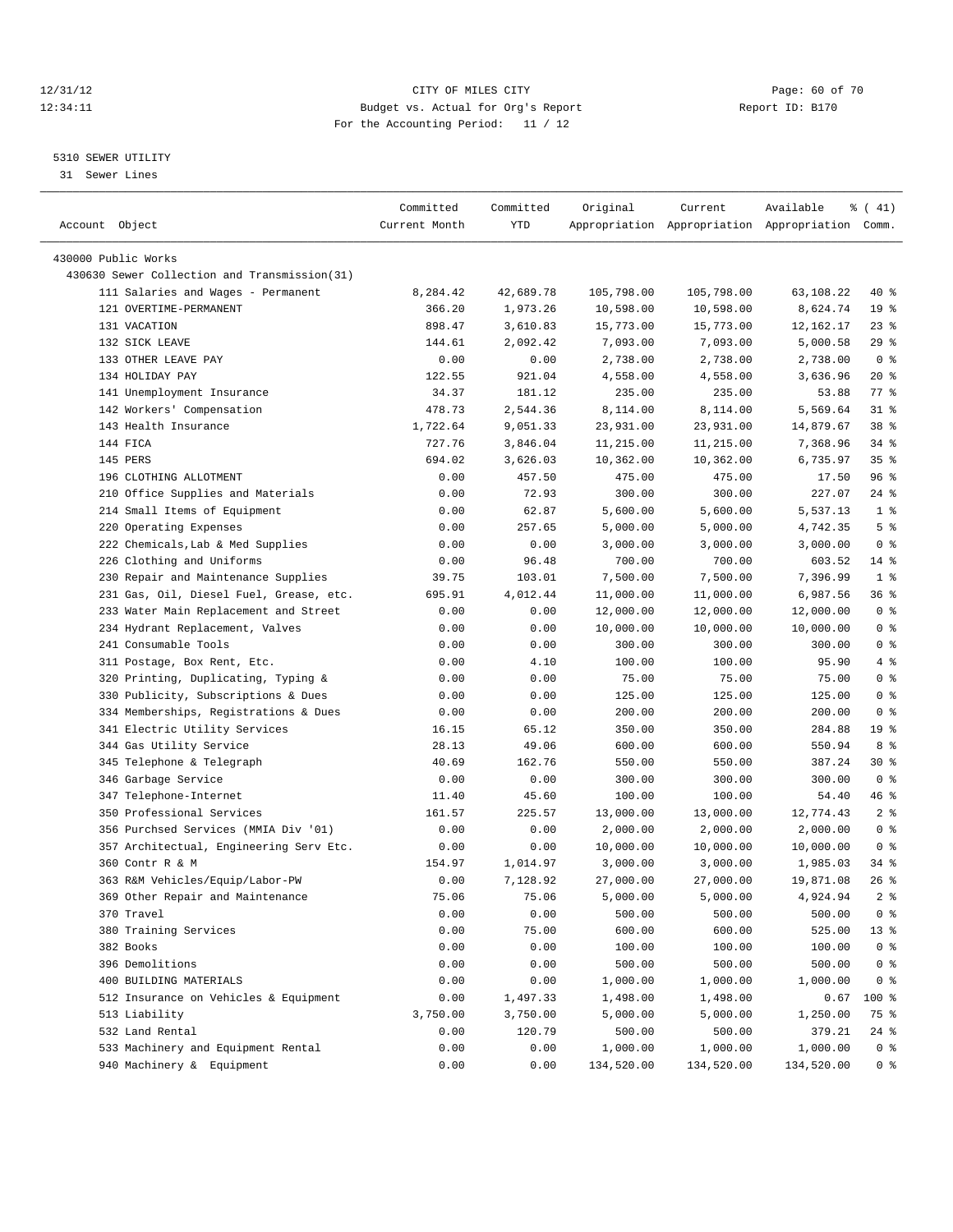#### 12/31/12 Page: 61 of 70 12:34:11 Budget vs. Actual for Org's Report Changer Report ID: B170 For the Accounting Period: 11 / 12

### 5310 SEWER UTILITY

31 Sewer Lines

| Object<br>Account                                                       | Committed<br>Current Month | Committed<br>YTD | Original   | Current<br>Appropriation Appropriation | Available<br>Appropriation | $\frac{1}{6}$ ( 41)<br>Comm. |
|-------------------------------------------------------------------------|----------------------------|------------------|------------|----------------------------------------|----------------------------|------------------------------|
| Account Total:                                                          | 18,447.40                  | 89,813.37        | 463,908.00 | 463,908.00                             | 374,094.63                 | 19 <sup>°</sup>              |
| Account Group Total:                                                    | 18,447.40                  | 89,813.37        | 463,908.00 | 463,908.00                             | 374,094.63                 | $19*$                        |
| 520000 OTHER FINANCING USES<br>521000 Interfund Operating Transfers Out |                            |                  |            |                                        |                            |                              |
| 820 Transfers to Other Funds                                            | 0.00                       | 0.00             | 6,419.00   | 6,419.00                               | 6,419.00                   | 0 <sup>8</sup>               |
| Account Total:                                                          | 0.00                       | 0.00             | 6.419.00   | 6,419.00                               | 6,419.00                   | 0 <sup>8</sup>               |
| Account Group Total:                                                    | 0.00                       | 0.00             | 6,419.00   | 6,419.00                               | 6,419.00                   | 0 <sup>8</sup>               |
| Organization Total:                                                     | 18,447.40                  | 89,813.37        | 470,327.00 | 470,327.00                             | 380, 513.63                | $19*$                        |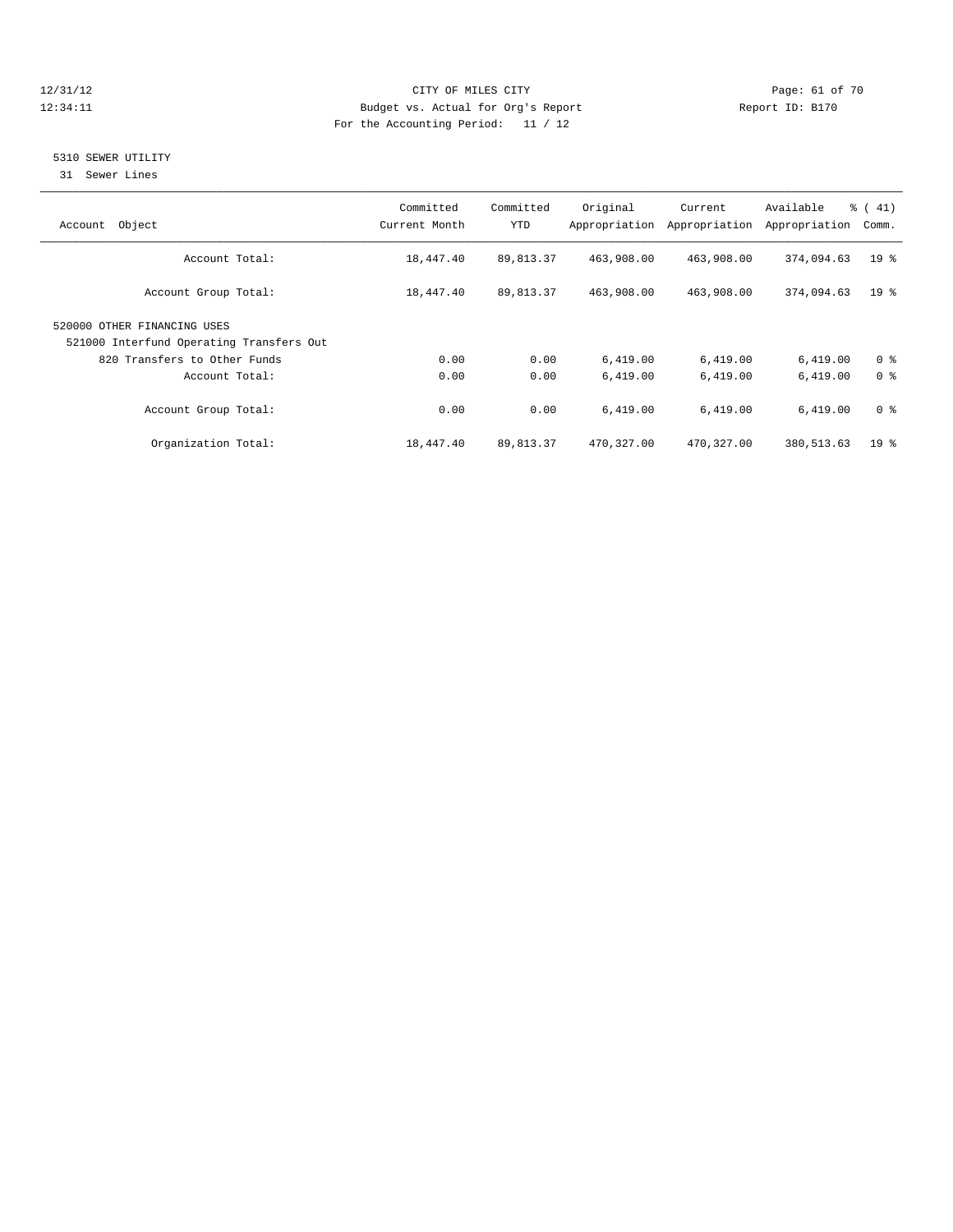#### 12/31/12 Page: 62 of 70 12:34:11 Budget vs. Actual for Org's Report Changer Report ID: B170 For the Accounting Period: 11 / 12

#### 5310 SEWER UTILITY

32 Sewer Lifts

|                                         | Committed     | Committed   | Original     | Current      | Available                                       | $\frac{1}{6}$ ( 41) |
|-----------------------------------------|---------------|-------------|--------------|--------------|-------------------------------------------------|---------------------|
| Account Object                          | Current Month | <b>YTD</b>  |              |              | Appropriation Appropriation Appropriation Comm. |                     |
| 430000 Public Works                     |               |             |              |              |                                                 |                     |
| 430690 Sewer Lift Stations(32)          |               |             |              |              |                                                 |                     |
| 111 Salaries and Wages - Permanent      | 4,167.50      | 20,372.09   | 55,163.00    | 55,163.00    | 34,790.91                                       | 37%                 |
| 121 OVERTIME-PERMANENT                  | 208.21        | 1,416.61    | 3,134.00     | 3,134.00     | 1,717.39                                        | 45 %                |
| 131 VACATION                            | 254.86        | 1,662.52    | 4,206.00     | 4,206.00     | 2,543.48                                        | 40 %                |
| 132 SICK LEAVE                          | 39.08         | 174.35      | 1,840.00     | 1,840.00     | 1,665.65                                        | 9 <sup>°</sup>      |
| 133 OTHER LEAVE PAY                     | 22.69         | 68.07       | 705.00       | 705.00       | 636.93                                          | $10*$               |
| 134 HOLIDAY PAY                         | 289.85        | 730.75      | 1,133.00     | 1,133.00     | 402.25                                          | 64 %                |
| 141 Unemployment Insurance              | 17.40         | 85.97       | 106.00       | 106.00       | 20.03                                           | 81 %                |
| 142 Workers' Compensation               | 298.05        | 1,489.67    | 3,607.00     | 3,607.00     | 2,117.33                                        | 41 %                |
| 143 Health Insurance                    | 816.06        | 4,080.58    | 10,950.00    | 10,950.00    | 6,869.42                                        | 37%                 |
| 144 FICA                                | 352.88        | 1,742.46    | 5,063.00     | 5,063.00     | 3,320.54                                        | 34.8                |
| 145 PERS                                | 352.32        | 1,727.04    | 4,679.00     | 4,679.00     | 2,951.96                                        | 37 <sup>8</sup>     |
| 196 CLOTHING ALLOTMENT                  | 0.00          | 202.50      | 236.00       | 236.00       | 33.50                                           | 86%                 |
| 210 Office Supplies and Materials       | 0.00          | 1.01        | 100.00       | 100.00       | 98.99                                           | 1 <sup>°</sup>      |
| 214 Small Items of Equipment            | 0.00          | 0.00        | 3,500.00     | 3,500.00     | 3,500.00                                        | 0 <sup>8</sup>      |
| 220 Operating Expenses                  | 0.00          | 202.93      | 1,500.00     | 1,500.00     | 1,297.07                                        | $14*$               |
| 222 Chemicals, Lab & Med Supplies       | 1,253.75      | 1,773.75    | 3,000.00     | 3,000.00     | 1,226.25                                        | 59 <sub>8</sub>     |
| 226 Clothing and Uniforms               | 0.00          | 95.34       | 400.00       | 400.00       | 304.66                                          | $24$ %              |
| 230 Repair and Maintenance Supplies     | 848.63        | 1,374.52    | 6, 100.00    | 6,100.00     | 4,725.48                                        | $23$ $%$            |
| 231 Gas, Oil, Diesel Fuel, Grease, etc. | 262.84        | 793.83      | 2,500.00     | 2,500.00     | 1,706.17                                        | 32 <sub>8</sub>     |
| 241 Consumable Tools                    | 0.00          | 0.00        | 50.00        | 50.00        | 50.00                                           | 0 <sup>8</sup>      |
| 311 Postage, Box Rent, Etc.             | 0.00          | 0.00        | 50.00        | 50.00        | 50.00                                           | 0 <sup>8</sup>      |
| 341 Electric Utility Services           | 24.89         | 2,585.53    | 11,170.00    | 11,170.00    | 8,584.47                                        | 23%                 |
| 344 Gas Utility Service                 | 0.00          | 978.24      | 1,000.00     | 1,000.00     | 21.76                                           | 98 %                |
| 345 Telephone & Telegraph               | 0.00          | 0.00        | 750.00       | 750.00       | 750.00                                          | 0 <sup>8</sup>      |
| 347 Telephone-Internet                  | 0.00          | 0.00        | 230.00       | 230.00       | 230.00                                          | 0 <sup>8</sup>      |
| 352 Wtr/Swr Lab Testing                 | 0.00          | 0.00        | 250.00       | 250.00       | 250.00                                          | 0 <sup>8</sup>      |
| 360 Contr R & M                         | 0.00          | 225.00      | 3,000.00     | 3,000.00     | 2,775.00                                        | 8 %                 |
| 369 Other Repair and Maintenance        | 0.00          | 0.00        | 1,000.00     | 1,000.00     | 1,000.00                                        | 0 <sup>8</sup>      |
| 370 Travel                              | 0.00          | 114.78      | 500.00       | 500.00       | 385.22                                          | $23$ $%$            |
| 380 Training Services                   | 0.00          | 131.76      | 500.00       | 500.00       | 368.24                                          | 26%                 |
| 382 Books                               | 0.00          | 7.60        | 50.00        | 50.00        | 42.40                                           | 15 <sup>°</sup>     |
| 400 BUILDING MATERIALS                  | 0.00          | 0.00        | 100.00       | 100.00       | 100.00                                          | 0 <sup>8</sup>      |
| 511 Insurance on Buildings              | 0.00          | 550.04      | 551.00       | 551.00       | 0.96                                            | $100*$              |
| 513 Liability                           | 0.00          | 0.00        | 3,750.00     | 3,750.00     | 3,750.00                                        | 0 <sup>8</sup>      |
| 532 Land Rental                         | 0.00          | 500.00      | 150.00       | 150.00       | $-350.00$                                       | $333$ $%$           |
| 533 Machinery and Equipment Rental      | 0.00          | 0.00        | 150.00       | 150.00       | 150.00                                          | 0 <sup>8</sup>      |
| 940 Machinery & Equipment               | 126, 337.79   | 126, 337.79 | 1,003,099.00 | 1,003,099.00 | 876,761.21                                      | $13*$               |
| Account Total:                          | 135,546.80    | 169, 424.73 | 1,134,272.00 | 1,134,272.00 | 964,847.27                                      | 15 <sup>8</sup>     |
| Account Group Total:                    | 135,546.80    | 169,424.73  | 1,134,272.00 | 1,134,272.00 | 964,847.27                                      | 15 <sup>°</sup>     |
| Organization Total:                     | 135,546.80    | 169, 424.73 | 1,134,272.00 | 1,134,272.00 | 964, 847.27                                     | 15 <sup>°</sup>     |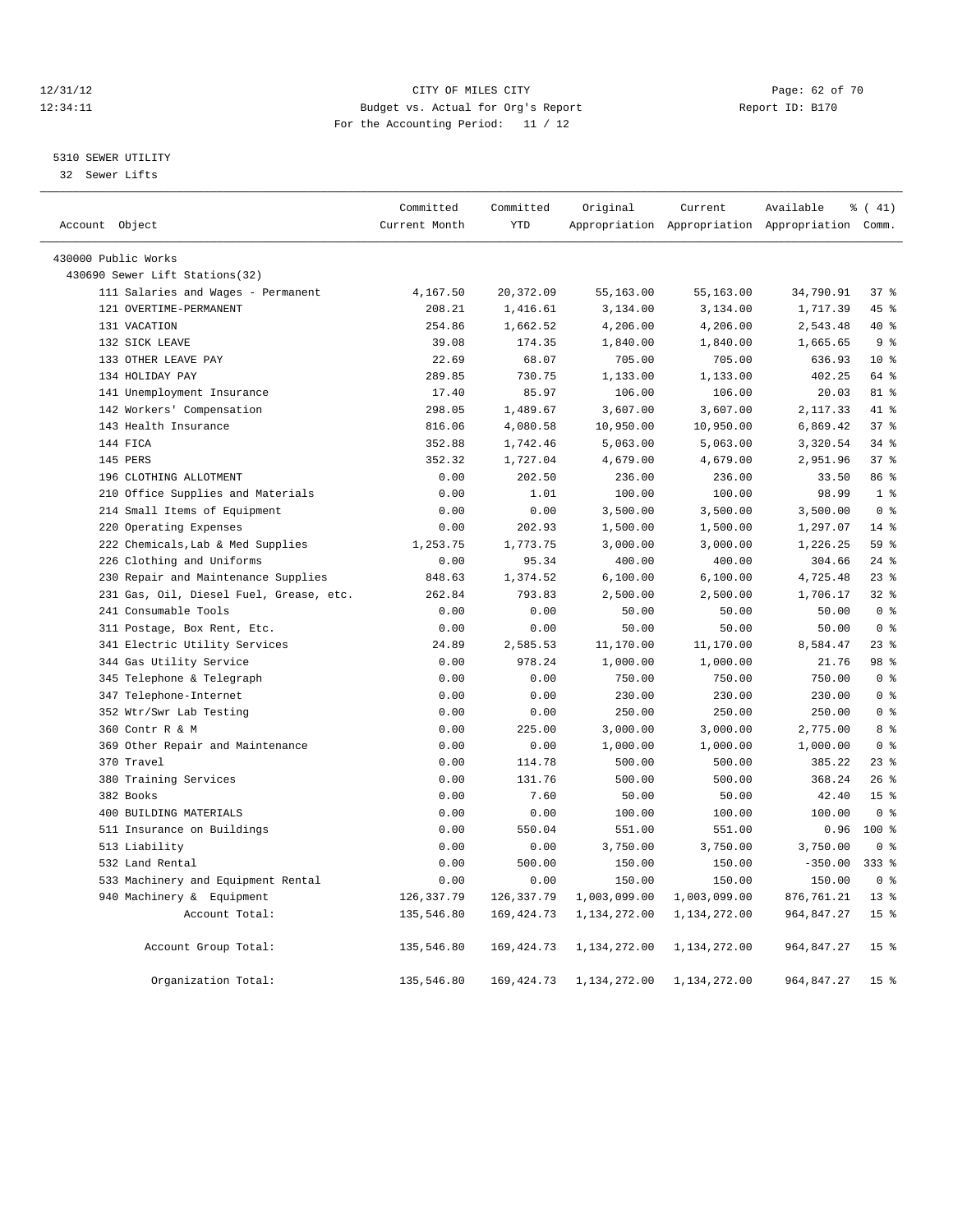# 12/31/12 Page: 63 of 70 12:34:11 Budget vs. Actual for Org's Report Changer Report ID: B170 For the Accounting Period: 11 / 12

————————————————————————————————————————————————————————————————————————————————————————————————————————————————————————————————————

#### 5310 SEWER UTILITY

33 Sewer Plant

|                                                                               | Committed       | Committed  | Original           | Current              | Available                                       | ៖ ( 41)                 |
|-------------------------------------------------------------------------------|-----------------|------------|--------------------|----------------------|-------------------------------------------------|-------------------------|
| Account Object                                                                | Current Month   | YTD        |                    |                      | Appropriation Appropriation Appropriation Comm. |                         |
|                                                                               |                 |            |                    |                      |                                                 |                         |
| 430000 Public Works                                                           |                 |            |                    |                      |                                                 |                         |
| 430640 Sewer Treatment and Disposal(33)<br>111 Salaries and Wages - Permanent |                 |            |                    |                      |                                                 |                         |
|                                                                               | 6,565.59        | 32, 279.85 | 87,472.00          | 87,472.00            | 55,192.15                                       | 37%                     |
| 121 OVERTIME-PERMANENT                                                        | 312.86          | 2,125.14   | 6,848.00           | 6,848.00             | 4,722.86                                        | $31$ %                  |
| 131 VACATION                                                                  | 476.12          | 2,794.04   | 6,309.00           | 6,309.00             | 3,514.96                                        | 44 %                    |
| 132 SICK LEAVE<br>133 OTHER LEAVE PAY                                         | 58.63           | 280.29     | 2,810.00           | 2,810.00<br>1,170.00 | 2,529.71                                        | $10*$<br>9 <sup>°</sup> |
| 134 HOLIDAY PAY                                                               | 34.04<br>434.79 | 102.12     | 1,170.00           |                      | 1,067.88                                        | $51$ %                  |
| 141 Unemployment Insurance                                                    |                 | 1,095.77   | 2,167.00<br>171.00 | 2,167.00<br>171.00   | 1,071.23                                        |                         |
|                                                                               | 27.54           | 136.37     |                    |                      | 34.63                                           | $80*$<br>40 %           |
| 142 Workers' Compensation                                                     | 469.23          | 2,346.05   | 5,892.00           | 5,892.00             | 3,545.95                                        |                         |
| 143 Health Insurance                                                          | 1,269.31        | 6,346.96   | 16,534.00          | 16,534.00            | 10,187.04                                       | 38 %<br>$34$ $%$        |
| 144 FICA                                                                      | 560.04          | 2,768.32   | 8,169.00           | 8,169.00             | 5,400.68                                        |                         |
| 145 PERS                                                                      | 557.26          | 2,734.46   | 7,549.00           | 7,549.00             | 4,814.54                                        | 36%                     |
| 196 CLOTHING ALLOTMENT                                                        | 0.00            | 315.00     | 351.00             | 351.00               | 36.00                                           | 90%                     |
| 210 Office Supplies and Materials                                             | 0.00            | 1.51       | 150.00             | 150.00               | 148.49                                          | 1 <sup>°</sup>          |
| 214 Small Items of Equipment                                                  | 0.00            | 249.99     | 15,000.00          | 15,000.00            | 14,750.01                                       | 2 <sup>8</sup>          |
| 220 Operating Expenses                                                        | 0.00            | 653.94     | 3,000.00           | 3,000.00             | 2,346.06                                        | $22$ %                  |
| 222 Chemicals, Lab & Med Supplies                                             | 24.00           | 3,378.92   | 7,000.00           | 7,000.00             | 3,621.08                                        | 48 %                    |
| 226 Clothing and Uniforms                                                     | 0.00            | 131.53     | 500.00             | 500.00               | 368.47                                          | $26$ %                  |
| 230 Repair and Maintenance Supplies                                           | 22.23           | 2,657.87   | 11,000.00          | 11,000.00            | 8,342.13                                        | $24$ %                  |
| 231 Gas, Oil, Diesel Fuel, Grease, etc.                                       | 67.47           | 316.84     | 2,000.00           | 2,000.00             | 1,683.16                                        | 16 <sup>°</sup>         |
| 241 Consumable Tools                                                          | 0.00            | 0.00       | 50.00              | 50.00                | 50.00                                           | 0 <sup>8</sup>          |
| 300 PURCHASED SERVICES                                                        | 0.00            | 0.00       | 750.00             | 750.00               | 750.00                                          | 0 <sup>8</sup>          |
| 311 Postage, Box Rent, Etc.                                                   | 0.00            | 23.45      | 100.00             | 100.00               | 76.55                                           | $23$ %                  |
| 320 Printing, Duplicating, Typing &                                           | 0.00            | 0.00       | 100.00             | 100.00               | 100.00                                          | 0 <sup>8</sup>          |
| 330 Publicity, Subscriptions & Dues                                           | 0.00            | 0.00       | 100.00             | 100.00               | 100.00                                          | 0 <sup>8</sup>          |
| 334 Memberships, Registrations & Dues                                         | 0.00            | 40.00      | 700.00             | 700.00               | 660.00                                          | 6 %                     |
| 341 Electric Utility Services                                                 | 3,670.45        | 18,665.88  | 49,000.00          | 49,000.00            | 30, 334.12                                      | 38 <sup>8</sup>         |
| 342 Water Utility Services                                                    | 60.50           | 479.73     | 800.00             | 800.00               | 320.27                                          | 60 %                    |
| 343 Sewer Utility Services                                                    | 21.33           | 97.65      | 225.00             | 225.00               | 127.35                                          | 43 %                    |
| 345 Telephone & Telegraph                                                     | 35.72           | 142.88     | 800.00             | 800.00               | 657.12                                          | 18 %                    |
| 346 Garbage Service                                                           | 0.00            | 47.41      | 250.00             | 250.00               | 202.59                                          | 19 <sup>°</sup>         |
| 347 Telephone-Internet                                                        | 45.60           | 182.40     | 250.00             | 250.00               | 67.60                                           | 73 %                    |
| 350 Professional Services                                                     | 0.00            | 0.00       | 500.00             | 500.00               | 500.00                                          | 0 <sup>8</sup>          |
| 352 Wtr/Swr Lab Testing                                                       | 209.85          | 209.85     | 14,470.00          | 14,470.00            | 14,260.15                                       | 1 <sup>°</sup>          |
| 357 Architectual, Engineering Serv Etc.                                       | 0.00            | 0.00       | 15,000.00          | 15,000.00            | 15,000.00                                       | 0 <sup>8</sup>          |
| 360 Contr R & M                                                               | 0.00            | 546.51     | 10,000.00          | 10,000.00            | 9,453.49                                        | 5 <sup>°</sup>          |
| 363 R&M Vehicles/Equip/Labor-PW                                               | 0.00            | 1,988.25   | 8,000.00           | 8,000.00             | 6,011.75                                        | $25$ $%$                |
| 369 Other Repair and Maintenance                                              | 0.00            | 0.00       | 1,000.00           | 1,000.00             | 1,000.00                                        | 0 <sup>8</sup>          |
| 370 Travel                                                                    | 0.00            | 172.19     | 1,000.00           | 1,000.00             | 827.81                                          | $17*$                   |
| 380 Training Services                                                         | 0.00            | 197.66     | 1,000.00           | 1,000.00             | 802.34                                          | 20 %                    |
| 382 Books                                                                     | 0.00            | 94.80      | 200.00             | 200.00               | 105.20                                          | 47 %                    |
| 400 BUILDING MATERIALS                                                        | 0.00            | 0.00       | 100.00             | 100.00               | 100.00                                          | 0 <sup>8</sup>          |
| 511 Insurance on Buildings                                                    | 0.00            | 6,486.38   | 6,487.00           | 6,487.00             | 0.62                                            | 100 %                   |
| 512 Insurance on Vehicles & Equipment                                         | 0.00            | 254.40     | 255.00             | 255.00               | 0.60                                            | $100$ %                 |
| 513 Liability                                                                 | 0.00            | 0.00       | 2,000.00           | 2,000.00             | 2,000.00                                        | 0 <sup>8</sup>          |
| 533 Machinery and Equipment Rental                                            | 0.00            | 0.00       | 2,000.00           | 2,000.00             | 2,000.00                                        | 0 <sup>8</sup>          |
| 810 Losses (Bad debt expense - Enterprise                                     | 0.00            | 0.00       | 3,750.00           | 3,750.00             | 3,750.00                                        | 0 <sup>8</sup>          |
| 940 Machinery & Equipment                                                     | 0.00            | 174,965.37 | 2,198,488.00       | 2,198,488.00         | 2,023,522.63                                    | 8 %                     |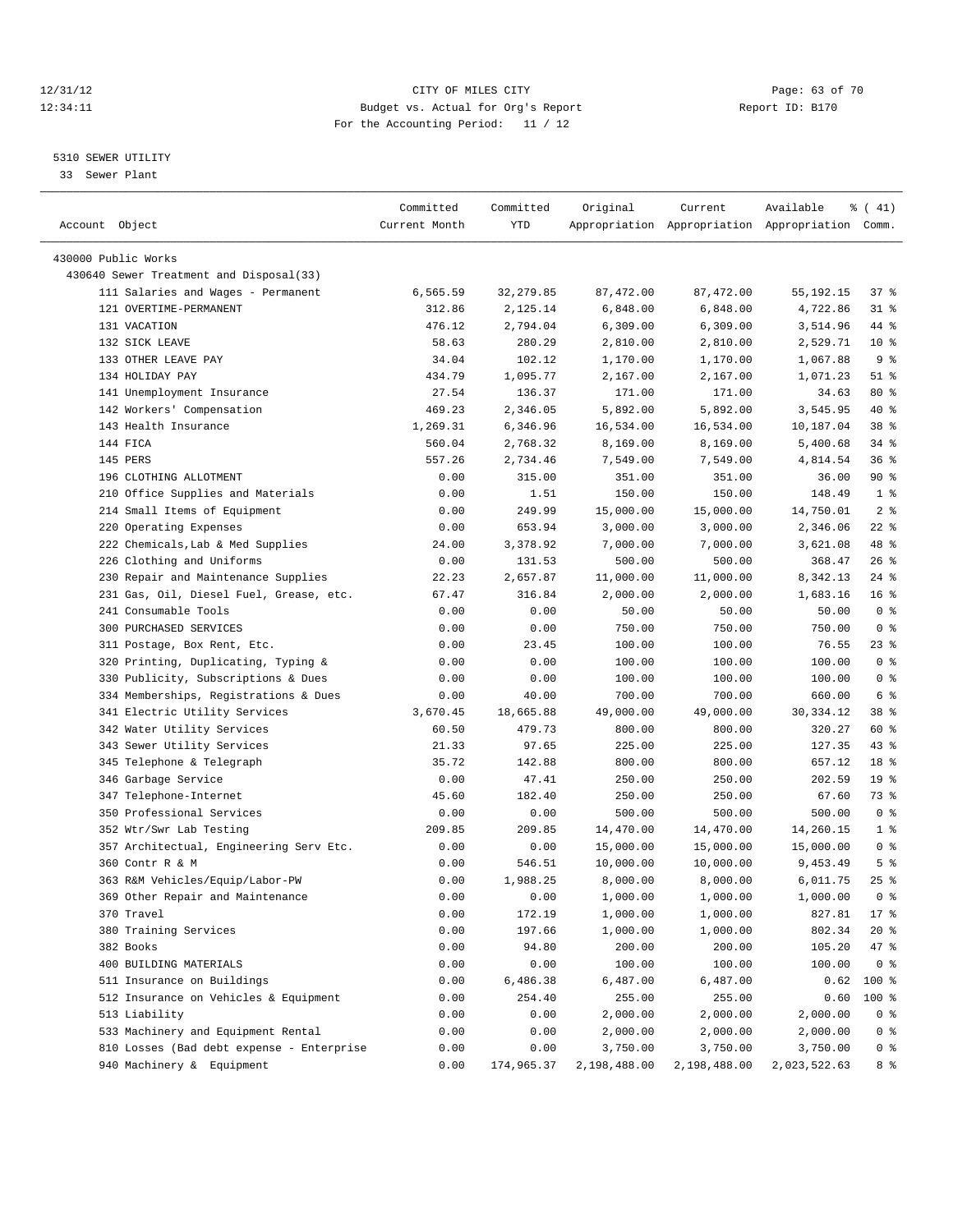#### 12/31/12 Page: 64 of 70 12:34:11 Budget vs. Actual for Org's Report Changer Report ID: B170 For the Accounting Period: 11 / 12

# 5310 SEWER UTILITY

33 Sewer Plant

| Account Object                                                                                          | Committed<br>Current Month | Committed<br><b>YTD</b> | Original     | Current<br>Appropriation Appropriation | Available<br>Appropriation | $\frac{1}{6}$ ( 41)<br>Comm. |
|---------------------------------------------------------------------------------------------------------|----------------------------|-------------------------|--------------|----------------------------------------|----------------------------|------------------------------|
| Account Total:                                                                                          | 14,922.56                  | 265,309.78              | 2,501,467.00 | 2,501,467.00                           | 2,236,157.22               | $11$ %                       |
| Account Group Total:                                                                                    | 14,922.56                  | 265,309.78              | 2,501,467.00 | 2,501,467.00                           | 2,236,157.22               | $11$ %                       |
| 520000 OTHER FINANCING USES<br>521000 Interfund Operating Transfers Out<br>820 Transfers to Other Funds | 0.00                       | 0.00                    | 6,420.00     | 6,420.00                               | 6,420.00                   | 0 <sup>8</sup>               |
| Account Total:                                                                                          | 0.00                       | 0.00                    | 6,420.00     | 6,420.00                               | 6,420.00                   | 0 <sup>8</sup>               |
| Account Group Total:                                                                                    | 0.00                       | 0.00                    | 6,420.00     | 6,420.00                               | 6,420.00                   | 0 <sup>8</sup>               |
| Organization Total:                                                                                     | 14,922.56                  | 265,309.78              | 2,507,887.00 | 2,507,887.00                           | 2, 242, 577. 22            | $11$ %                       |
|                                                                                                         |                            |                         |              |                                        |                            |                              |
| Fund Total:                                                                                             | 177,308.80                 | 644,193.94              | 4,413,647.00 | 4,413,647.00                           | 3,769,453.06 15 %          |                              |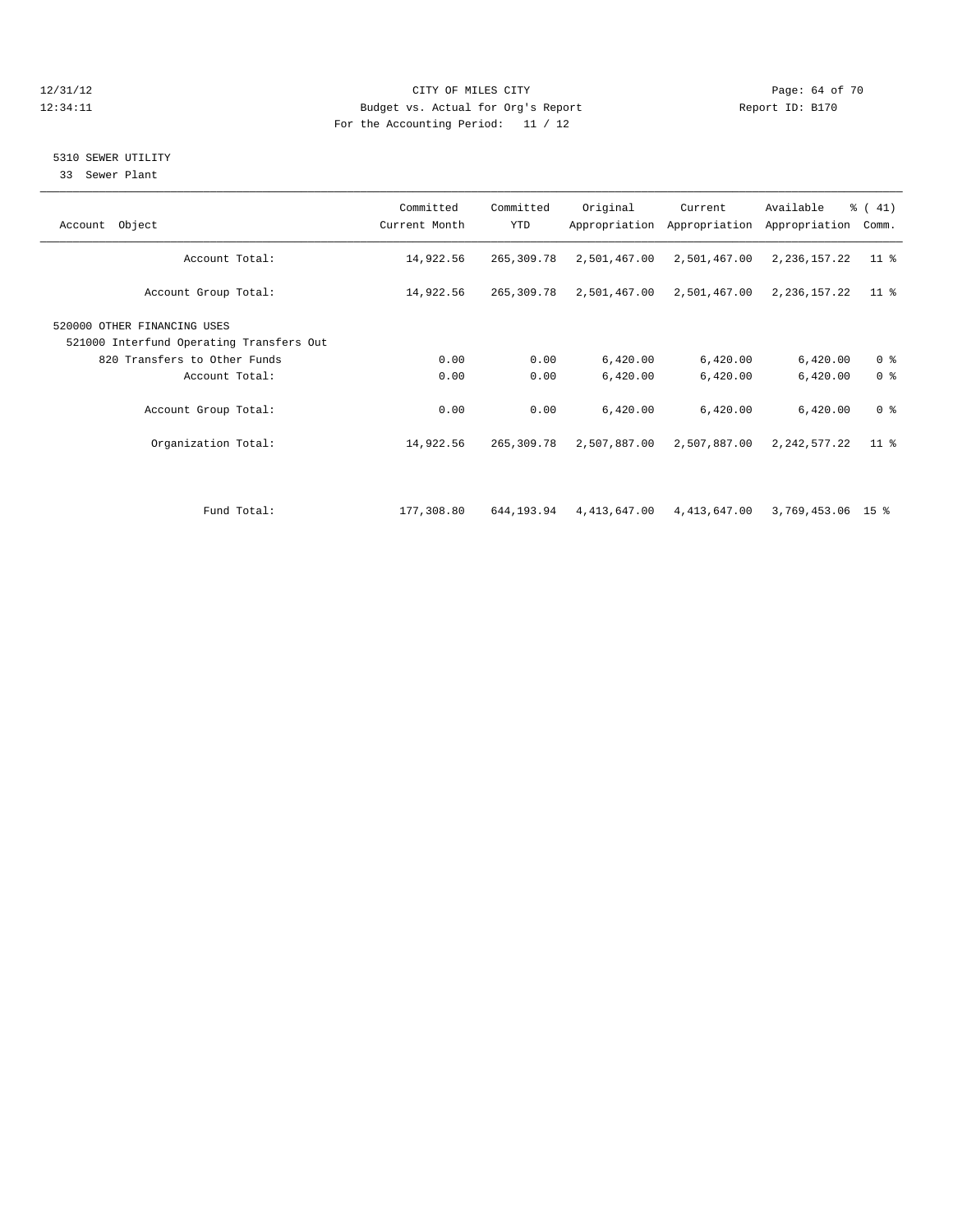# 12/31/12 Page: 65 of 70 12:34:11 Budget vs. Actual for Org's Report Changer Report ID: B170 For the Accounting Period: 11 / 12

#### 5510 AMBULANCE FUND

10 Ambulance

| Account Object                              | Committed<br>Current Month | Committed<br>YTD | Original    | Current     | Available<br>Appropriation Appropriation Appropriation Comm. | $\frac{1}{6}$ ( 41) |
|---------------------------------------------|----------------------------|------------------|-------------|-------------|--------------------------------------------------------------|---------------------|
|                                             |                            |                  |             |             |                                                              |                     |
| 420000 PUBLIC SAFETY                        |                            |                  |             |             |                                                              |                     |
| 420730 Emergency Medical Services-Ambulance |                            |                  |             |             |                                                              |                     |
| 111 Salaries and Wages - Permanent          | 21,384.98                  | 107,439.91       | 273, 451.00 | 273, 451.00 | 166,011.09                                                   | 39 %                |
| 112 SALARIES AND WAGES - PART PAID          | 0.00                       | 940.03           | 3,000.00    | 3,000.00    | 2,059.97                                                     | $31$ %              |
| 121 OVERTIME-PERMANENT                      | 6,453.99                   | 32, 111.43       | 65,000.00   | 65,000.00   | 32,888.57                                                    | 49 %                |
| 131 VACATION                                | 147.86                     | 7,110.01         | 8,624.00    | 8,624.00    | 1,513.99                                                     | 82 %                |
| 132 SICK LEAVE                              | 161.82                     | 3,686.64         | 15,000.00   | 15,000.00   | 11, 313.36                                                   | 25%                 |
| 133 OTHER LEAVE PAY                         | 47.59                      | 222.83           | 950.00      | 950.00      | 727.17                                                       | $23$ $%$            |
| 134 HOLIDAY PAY                             | 1,742.79                   | 3,390.50         | 7,500.00    | 7,500.00    | 4,109.50                                                     | 45 %                |
| 141 Unemployment Insurance                  | 104.34                     | 535.60           | 957.00      | 957.00      | 421.40                                                       | 56%                 |
| 142 Workers' Compensation                   | 884.80                     | 4,875.46         | 9,708.00    | 9,708.00    | 4,832.54                                                     | 50%                 |
| 143 Health Insurance                        | 4,201.98                   | 19,560.89        | 45,469.00   | 45,469.00   | 25,908.11                                                    | 43 %                |
| 144 FICA                                    | 521.26                     | 2,671.24         | 4,484.00    | 4,484.00    | 1,812.76                                                     | 60 %                |
| 145 PERS                                    | 102.65                     | 468.97           | 591.00      | 591.00      | 122.03                                                       | 79 %                |
| 147 Firemen's Pension                       | 2,848.36                   | 14,450.14        | 38,067.00   | 38,067.00   | 23,616.86                                                    | 38 %                |
| 196 CLOTHING ALLOTMENT                      | 0.00                       | 0.00             | 100.00      | 100.00      | 100.00                                                       | 0 <sup>8</sup>      |
| 210 Office Supplies and Materials           | 241.14                     | 486.50           | 1,300.00    | 1,300.00    | 813.50                                                       | 37%                 |
| 214 Small Items of Equipment                | 302.19                     | 660.57           | 3,800.00    | 3,800.00    | 3,139.43                                                     | $17*$               |
| 220 Operating Expenses                      | 69.00                      | 420.79           | 4,000.00    | 4,000.00    | 3,579.21                                                     | $11*$               |
| 222 Chemicals, Lab & Med Supplies           | 621.14                     | 6,007.74         | 7,000.00    | 7,000.00    | 992.26                                                       | 86 %                |
| 226 Clothing and Uniforms                   | 0.00                       | 0.00             | 125.00      | 125.00      | 125.00                                                       | 0 <sup>8</sup>      |
| 230 Repair and Maintenance Supplies         | 0.00                       | 156.97           | 5,000.00    | 5,000.00    | 4,843.03                                                     | 3 <sup>°</sup>      |
| 231 Gas, Oil, Diesel Fuel, Grease, etc.     | 2,496.47                   | 6,653.43         | 18,000.00   | 18,000.00   | 11,346.57                                                    | 37 %                |
| 241 Consumable Tools                        | 0.00                       | 0.00             | 50.00       | 50.00       | 50.00                                                        | 0 <sup>8</sup>      |
| 300 PURCHASED SERVICES                      | 0.00                       | 0.00             | 2,500.00    | 2,500.00    | 2,500.00                                                     | 0 <sup>8</sup>      |
| 311 Postage, Box Rent, Etc.                 | 52.85                      | 211.75           | 900.00      | 900.00      | 688.25                                                       | $24$ %              |
| 320 Printing, Duplicating, Typing &         | 278.01                     | 336.54           | 250.00      | 250.00      | $-86.54$                                                     | $135$ %             |
| 330 Publicity, Subscriptions & Dues         | 0.00                       | 0.00             | 150.00      | 150.00      | 150.00                                                       | 0 <sup>8</sup>      |
| 334 Memberships, Registrations & Dues       | 0.00                       | 0.00             | 150.00      | 150.00      | 150.00                                                       | 0 <sup>8</sup>      |
| 341 Electric Utility Services               | 0.00                       | 876.21           | 2,500.00    | 2,500.00    | 1,623.79                                                     | 35%                 |
| 342 Water Utility Services                  | 29.95                      | 147.77           | 350.00      | 350.00      | 202.23                                                       | 42 %                |
| 343 Sewer Utility Services                  | 15.17                      | 71.98            | 175.00      | 175.00      | 103.02                                                       | 41 %                |
| 344 Gas Utility Service                     | 0.00                       | 50.16            | 2,000.00    | 2,000.00    | 1,949.84                                                     | 3 <sup>8</sup>      |
| 345 Telephone & Telegraph                   | 113.17                     | 757.88           | 1,500.00    | 1,500.00    | 742.12                                                       | $51$ %              |
| 346 Garbage Service                         | 0.00                       | 482.41           | 500.00      | 500.00      | 17.59                                                        | 96%                 |
| 347 Telephone-Internet                      | 28.24                      | 112.96           | 300.00      | 300.00      | 187.04                                                       | 38 %                |
| 350 Professional Services                   | 174.53                     | 7,097.47         | 28,000.00   | 28,000.00   | 20,902.53                                                    | 25%                 |
| 352 Wtr/Swr Lab Testing                     | 949.00                     | 949.00           | 1,000.00    | 1,000.00    | 51.00                                                        | 95 <sub>8</sub>     |
| 360 Contr R & M                             | 0.00                       | 290.40           | 1,000.00    | 1,000.00    | 709.60                                                       | $29$ $%$            |
| 364 R&M Vehicles - Fire/Amb                 | 0.00                       | 380.96           | 6,000.00    | 6,000.00    | 5,619.04                                                     | 6 <sup>°</sup>      |
| 370 Travel                                  | $-129.00$                  | $-213.50$        | 2,500.00    | 2,500.00    | 2,713.50                                                     | -9 %                |
| 380 Training Services                       | 0.00                       | 0.00             | 2,500.00    | 2,500.00    | 2,500.00                                                     | 0 <sup>8</sup>      |
| 382 Books                                   | 0.00                       | 0.00             | 150.00      | 150.00      | 150.00                                                       | 0 <sup>8</sup>      |
| 400 BUILDING MATERIALS                      | 0.00                       | 538.70           | 1,000.00    | 1,000.00    | 461.30                                                       | 54 %                |
| 512 Insurance on Vehicles & Equipment       | 0.00                       | 2,191.41         | 2,192.00    | 2,192.00    | 0.59                                                         | 100 %               |
| 810 Losses (Bad debt expense - Enterprise   | 0.00                       | 6,178.00         | 72,000.00   | 72,000.00   | 65,822.00                                                    | 9 <sup>°</sup>      |
| 811 Contractual Allowances (Ambl)           | 19,814.95                  | 103,227.44       | 170,000.00  | 170,000.00  | 66,772.56                                                    | 61 %                |
| Account Total:                              | 63,659.23                  | 335,537.19       | 809,793.00  | 809,793.00  | 474, 255.81                                                  | 41 %                |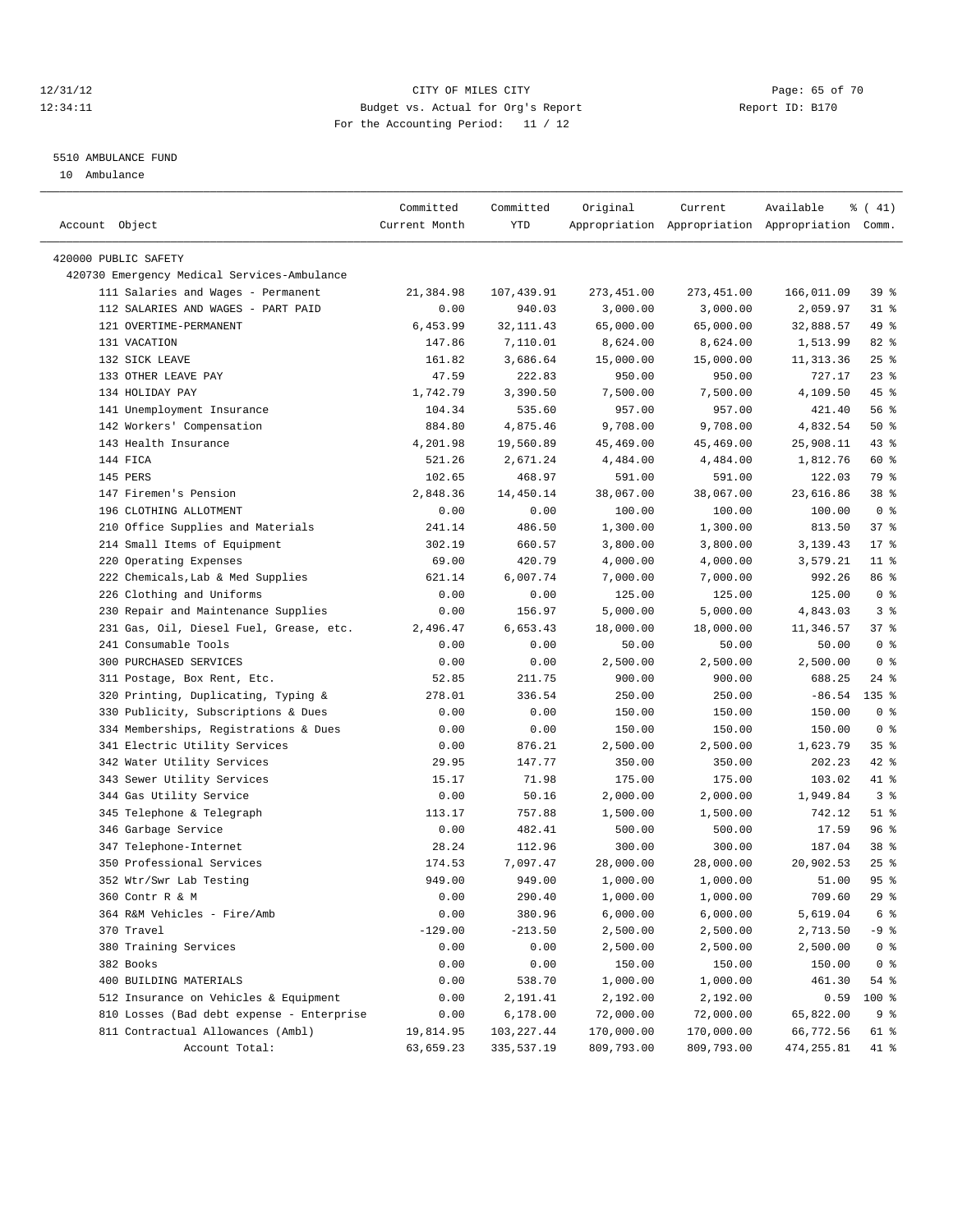# 12/31/12 Page: 66 of 70 12:34:11 Budget vs. Actual for Org's Report Changer Report ID: B170 For the Accounting Period: 11 / 12

# 5510 AMBULANCE FUND

10 Ambulance

| Account Object                           | Committed<br>Current Month | Committed<br><b>YTD</b> | Original   | Current    | Available<br>Appropriation Appropriation Appropriation | $\frac{1}{6}$ ( 41)<br>Comm. |  |
|------------------------------------------|----------------------------|-------------------------|------------|------------|--------------------------------------------------------|------------------------------|--|
| Account Group Total:                     | 63,659.23                  | 335, 537.19             | 809,793.00 | 809,793.00 | 474, 255.81                                            | 41 %                         |  |
| 490000 DEBT SERVICE                      |                            |                         |            |            |                                                        |                              |  |
| 490500 Other Debt Service Payments       |                            |                         |            |            |                                                        |                              |  |
| 602 Prpl-Ambulance                       | 0.00                       | 12,361.06               | 24,831.00  | 24,831.00  | 12,469.94                                              | $50*$                        |  |
| 629 Interest-Ambulance                   | 0.00                       | 717.70                  | 1,366.00   | 1,366.00   | 648.30                                                 | 53%                          |  |
| Account Total:                           | 0.00                       | 13,078.76               | 26,197.00  | 26,197.00  | 13, 118. 24                                            | 50%                          |  |
| Account Group Total:                     | 0.00                       | 13,078.76               | 26,197.00  | 26,197.00  | 13, 118. 24                                            | $50*$                        |  |
| 510000 MISCELLANEOUS                     |                            |                         |            |            |                                                        |                              |  |
| 510330 Comprehensive Liability Insurance |                            |                         |            |            |                                                        |                              |  |
| 513 Liability                            | 0.00                       | 12,378.45               | 12,378.00  | 12,378.00  | $-0.45$                                                | 100 %                        |  |
| Account Total:                           | 0.00                       | 12,378.45               | 12,378.00  | 12,378.00  | $-0.45$                                                | 100 %                        |  |
| Account Group Total:                     | 0.00                       | 12,378.45               | 12,378.00  | 12,378.00  |                                                        | $-0.45$ 100 %                |  |
| 520000 OTHER FINANCING USES              |                            |                         |            |            |                                                        |                              |  |
| 521000 Interfund Operating Transfers Out |                            |                         |            |            |                                                        |                              |  |
| 820 Transfers to Other Funds             | 2,047.83                   | 10,239.15               | 34,574.00  | 34,574.00  | 24, 334.85                                             | $30*$                        |  |
| Account Total:                           | 2,047.83                   | 10,239.15               | 34,574.00  | 34,574.00  | 24, 334.85                                             | $30*$                        |  |
| Account Group Total:                     | 2,047.83                   | 10,239.15               | 34,574.00  | 34,574.00  | 24, 334.85                                             | $30*$                        |  |
| Organization Total:                      | 65,707.06                  | 371, 233.55             | 882,942.00 | 882,942.00 | 511,708.45                                             | $42*$                        |  |
|                                          |                            |                         |            |            |                                                        |                              |  |
| Fund Total:                              | 65,707.06                  | 371, 233.55             | 882,942.00 | 882,942.00 | 511,708.45 42 %                                        |                              |  |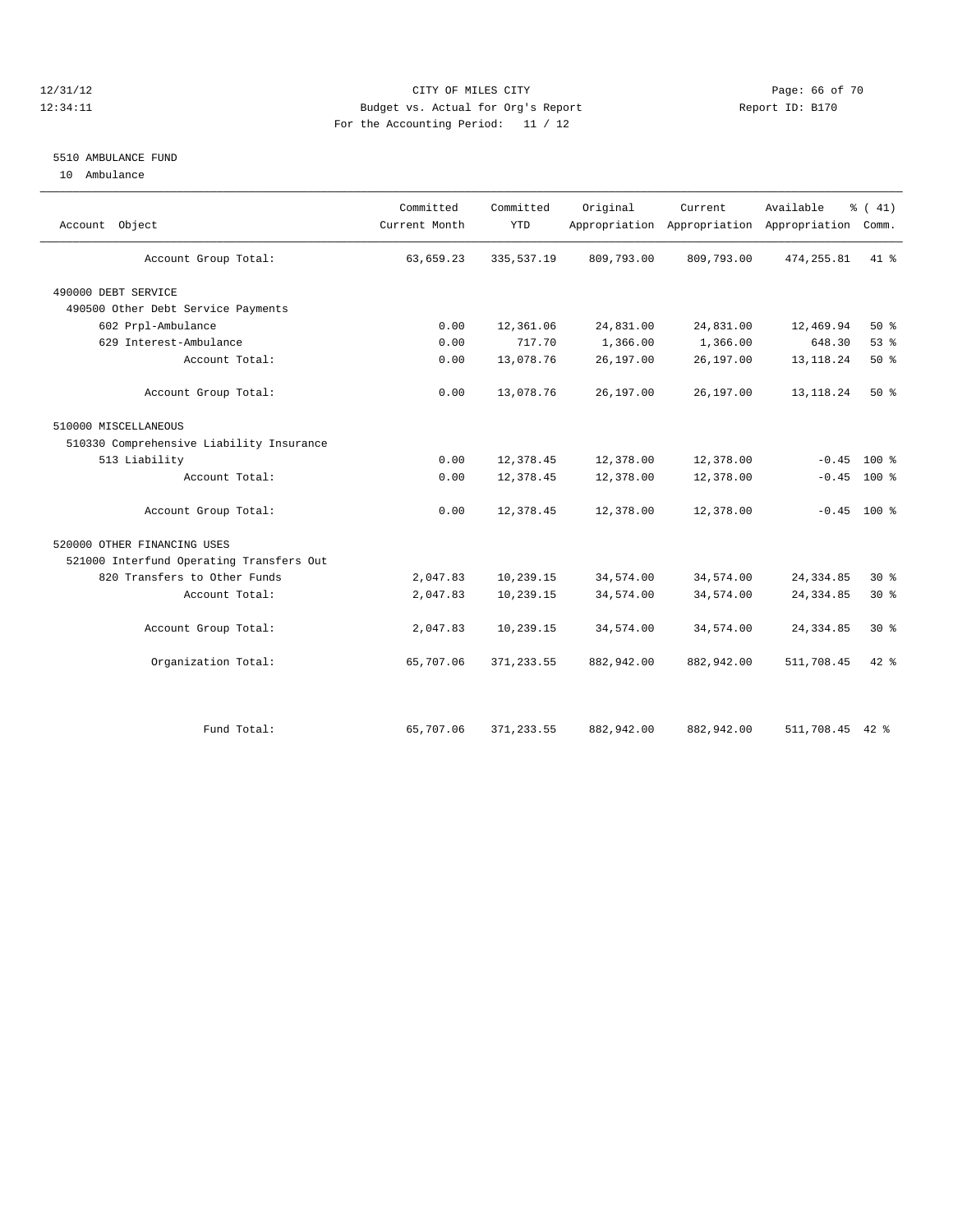#### 12/31/12 Page: 67 of 70 12:34:11 Budget vs. Actual for Org's Report Report ID: B170 For the Accounting Period: 11 / 12

————————————————————————————————————————————————————————————————————————————————————————————————————————————————————————————————————

# 5610 AIRPORT OPERATING

87 Airport

|                                            | Committed     | Committed  | Original   | Current    | Available                                       | % (41)          |
|--------------------------------------------|---------------|------------|------------|------------|-------------------------------------------------|-----------------|
| Account Object                             | Current Month | YTD        |            |            | Appropriation Appropriation Appropriation Comm. |                 |
| 430000 Public Works                        |               |            |            |            |                                                 |                 |
| 430300 Airport(87)                         |               |            |            |            |                                                 |                 |
| 111 Salaries and Wages - Permanent         | 4,237.60      | 27,651.75  | 81,458.00  | 81,458.00  | 53,806.25                                       | 34 %            |
| 121 OVERTIME-PERMANENT                     | 3,270.16      | 14,022.16  | 3,611.00   | 3,611.00   | $-10, 411.16$                                   | 388 %           |
| 131 VACATION                               | 0.00          | 2,281.15   | 0.00       | 0.00       | $-2, 281.15$                                    | $***$ 8         |
| 132 SICK LEAVE                             | 0.00          | 456.23     | 0.00       | 0.00       | $-456.23$                                       | $***$ $-$       |
| 133 OTHER LEAVE PAY                        | 0.00          | 0.00       | 3,416.00   | 3,416.00   | 3,416.00                                        | 0 <sup>8</sup>  |
| 134 HOLIDAY PAY                            | 384.00        | 384.00     | 0.00       | 0.00       | $-384.00$                                       | $***$ $-$       |
| 141 Unemployment Insurance                 | 27.63         | 157.33     | 310.00     | 310.00     | 152.67                                          | $51$ %          |
| 142 Workers' Compensation                  | 355.32        | 2,175.07   | 4,823.00   | 4,823.00   | 2,647.93                                        | 45 %            |
| 143 Health Insurance                       | 604.50        | 4,834.98   | 14,504.00  | 14,504.00  | 9,669.02                                        | $33$ $%$        |
| 144 FICA                                   | 603.72        | 3,438.34   | 6,769.00   | 6,769.00   | 3,330.66                                        | $51$ %          |
| 145 PERS                                   | 446.60        | 3,055.69   | 6, 256.00  | 6,256.00   | 3,200.31                                        | 49 %            |
| 196 CLOTHING ALLOTMENT                     | 0.00          | 150.00     | 300.00     | 300.00     | 150.00                                          | 50%             |
| 210 Office Supplies and Materials          | 0.00          | 382.19     | 700.00     | 700.00     | 317.81                                          | 55 <sup>8</sup> |
| 214 Small Items of Equipment               | 0.00          | 210.66     | 3,500.00   | 3,500.00   | 3,289.34                                        | 6 <sup>°</sup>  |
| 220 Operating Expenses                     | 1,946.50      | 7,218.43   | 3,000.00   | 3,000.00   | $-4, 218.43$                                    | $241$ %         |
| 230 Repair and Maintenance Supplies        | 421.11        | 8,548.77   | 13,000.00  | 13,000.00  | 4,451.23                                        | 66 %            |
| 231 Gas, Oil, Diesel Fuel, Grease, etc.    | 494.71        | 1,709.82   | 6,000.00   | 6,000.00   | 4,290.18                                        | $28$ %          |
| 237 Aviation Fuel                          | 34,944.99     | 441,873.00 | 300,000.00 | 300,000.00 | $-141,873.00$                                   | $147*$          |
| Tires, Tubes Etc.<br>239                   | 0.00          | 374.00     | 0.00       | 0.00       | $-374.00$                                       | $***$ $-$       |
| 250 Supplies for Resale                    | 0.00          | 0.00       | 1,000.00   | 1,000.00   | 1,000.00                                        | 0 <sup>8</sup>  |
| 311 Postage, Box Rent, Etc.                | 48.20         | 48.20      | 250.00     | 250.00     | 201.80                                          | 19 <sup>°</sup> |
| 319 Other Communication and Transportation | 0.00          | 111.08     | 250.00     | 250.00     | 138.92                                          | 44 %            |
| 330 Publicity, Subscriptions & Dues        | 0.00          | 0.00       | 100.00     | 100.00     | 100.00                                          | 0 <sup>8</sup>  |
| 334 Memberships, Registrations & Dues      | 0.00          | 0.00       | 1,250.00   | 1,250.00   | 1,250.00                                        | 0 <sup>8</sup>  |
| 341 Electric Utility Services              | 823.49        | 4,231.38   | 9,000.00   | 9,000.00   | 4,768.62                                        | 47 %            |
| 344 Gas Utility Service                    | 291.56        | 549.26     | 5,000.00   | 5,000.00   | 4,450.74                                        | $11$ %          |
| 345 Telephone & Telegraph                  | 105.77        | 1,420.98   | 2,500.00   | 2,500.00   | 1,079.02                                        | 57%             |
| 347 Telephone-Internet                     | 74.34         | 186.28     | 450.00     | 450.00     | 263.72                                          | 41 %            |
| Professional Services<br>350               | 150.00        | 1,552.50   | 5,000.00   | 5,000.00   | 3,447.50                                        | $31$ %          |
| 360 Contr R & M                            | 0.00          | 823.10     | 3,000.00   | 3,000.00   | 2,176.90                                        | $27$ %          |
| 363 R&M Vehicles/Equip/Labor-PW            | 0.00          | 0.00       | 1,000.00   | 1,000.00   | 1,000.00                                        | 0 <sup>8</sup>  |
| 367 Plumbing, Heating, Electrical          | 0.00          | 434.13     | 2,500.00   | 2,500.00   | 2,065.87                                        | $17*$           |
| 370 Travel                                 | 0.00          | 0.00       | 500.00     | 500.00     | 500.00                                          | 0 <sup>8</sup>  |
| 380 Training Services                      | 0.00          | 0.00       | 200.00     | 200.00     | 200.00                                          | 0 <sup>8</sup>  |
| 511 Insurance on Buildings                 | 0.00          | 3,319.49   | 3,320.00   | 3,320.00   | 0.51                                            | $100$ %         |
| 512 Insurance on Vehicles & Equipment      | 0.00          | 1,908.07   | 1,909.00   | 1,909.00   | 0.93                                            | $100*$          |
| 940 Machinery & Equipment                  | 0.00          | 0.00       | 10,000.00  | 10,000.00  | 10,000.00                                       | 0 <sup>8</sup>  |
| Account Total:                             | 49,230.20     | 533,508.04 | 494,876.00 | 494,876.00 | $-38,632.04$ 108 %                              |                 |
|                                            |               |            |            |            |                                                 |                 |
| 430376 FAA Grant                           |               |            |            |            |                                                 |                 |
| 933 2010 State Aero Grant Match            | 0.00          | 0.00       | 5,000.00   | 5,000.00   | 5,000.00                                        | 0 <sup>8</sup>  |
| 937 2010 FAA Match                         | 0.00          | 0.00       | 15,000.00  | 15,000.00  | 15,000.00                                       | 0 <sup>8</sup>  |
| 938 2010 FAA Grant                         | 0.00          | 0.00       | 180,000.00 | 180,000.00 | 180,000.00                                      | $0$ %           |
| Account Total:                             | 0.00          | 0.00       | 200,000.00 | 200,000.00 | 200,000.00                                      | 0 <sup>8</sup>  |
| 430730 Source of Supply                    |               |            |            |            |                                                 |                 |
| 400 BUILDING MATERIALS                     | 0.00          | 40.18      | 0.00       | 0.00       | $-40.18$ *** %                                  |                 |
|                                            |               |            |            |            |                                                 |                 |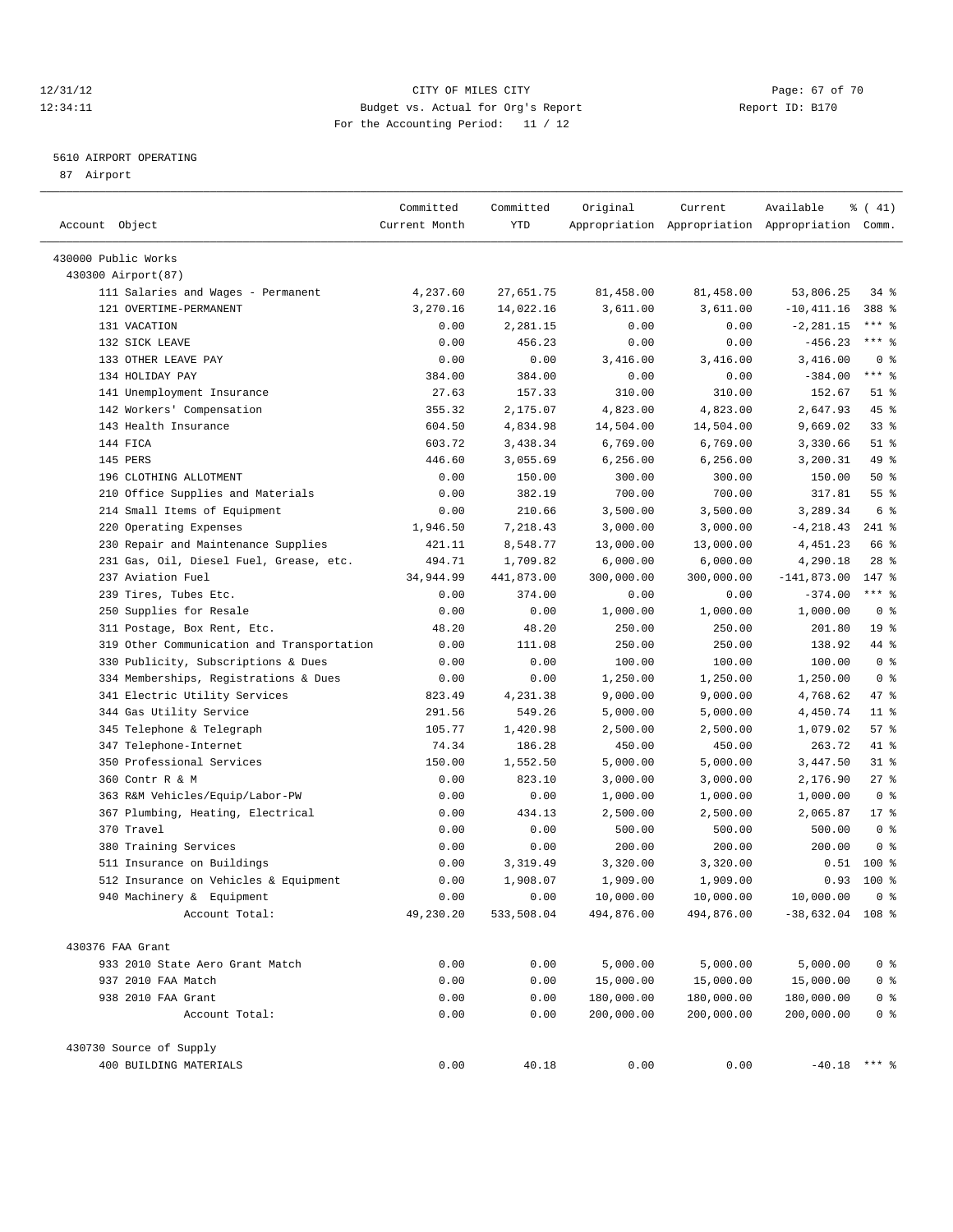# 12/31/12 Page: 68 of 70 12:34:11 Budget vs. Actual for Org's Report Changer Report ID: B170 For the Accounting Period: 11 / 12

#### 5610 AIRPORT OPERATING

87 Airport

| Object<br>Account                        | Committed<br>Current Month | Committed<br><b>YTD</b> | Original   | Current    | Available<br>Appropriation Appropriation Appropriation Comm. | $\frac{1}{6}$ ( 41) |
|------------------------------------------|----------------------------|-------------------------|------------|------------|--------------------------------------------------------------|---------------------|
| Account Total:                           | 0.00                       | 40.18                   | 0.00       | 0.00       | $-40.18$                                                     | $***$ 2             |
| Account Group Total:                     | 49,230.20                  | 533, 548.22             | 694,876.00 | 694,876.00 | 161, 327.78                                                  | 77.8                |
| 490000 DEBT SERVICE                      |                            |                         |            |            |                                                              |                     |
| 490500 Other Debt Service Payments       |                            |                         |            |            |                                                              |                     |
| 641 Principal - Aeronautics Loan 08      | 0.00                       | 0.00                    | 4,921.00   | 4,921.00   | 4,921.00                                                     | 0 <sup>8</sup>      |
| 642 Interest - Aeronautics Loan 08       | 0.00                       | 0.00                    | 1,249.00   | 1,249.00   | 1,249.00                                                     | 0 <sup>8</sup>      |
| Account Total:                           | 0.00                       | 0.00                    | 6, 170.00  | 6,170.00   | 6,170.00                                                     | 0 <sup>°</sup>      |
| Account Group Total:                     | 0.00                       | 0.00                    | 6,170.00   | 6,170.00   | 6,170.00                                                     | 0 <sup>8</sup>      |
| 510000 MISCELLANEOUS                     |                            |                         |            |            |                                                              |                     |
| 510330 Comprehensive Liability Insurance |                            |                         |            |            |                                                              |                     |
| 513 Liability                            | 0.00                       | 0.00                    | 5,800.00   | 5,800.00   | 5,800.00                                                     | 0 <sup>8</sup>      |
| Account Total:                           | 0.00                       | 0.00                    | 5,800.00   | 5,800.00   | 5,800.00                                                     | 0 <sup>8</sup>      |
| Account Group Total:                     | 0.00                       | 0.00                    | 5,800.00   | 5,800.00   | 5,800.00                                                     | 0 <sup>8</sup>      |
| 520000 OTHER FINANCING USES              |                            |                         |            |            |                                                              |                     |
| 521000 Interfund Operating Transfers Out |                            |                         |            |            |                                                              |                     |
| 820 Transfers to Other Funds             | 1,246.75                   | 6,233.75                | 14,961.00  | 14,961.00  | 8,727.25                                                     | 42 %                |
| Account Total:                           | 1,246.75                   | 6,233.75                | 14,961.00  | 14,961.00  | 8,727.25                                                     | 42 %                |
| Account Group Total:                     | 1,246.75                   | 6,233.75                | 14,961.00  | 14,961.00  | 8,727.25                                                     | $42*$               |
| Organization Total:                      | 50,476.95                  | 539,781.97              | 721,807.00 | 721,807.00 | 182,025.03                                                   | 75 %                |
|                                          |                            |                         |            |            |                                                              |                     |
| Fund Total:                              | 50,476.95                  | 539,781.97              | 721,807.00 | 721,807.00 | 182,025.03 75 %                                              |                     |